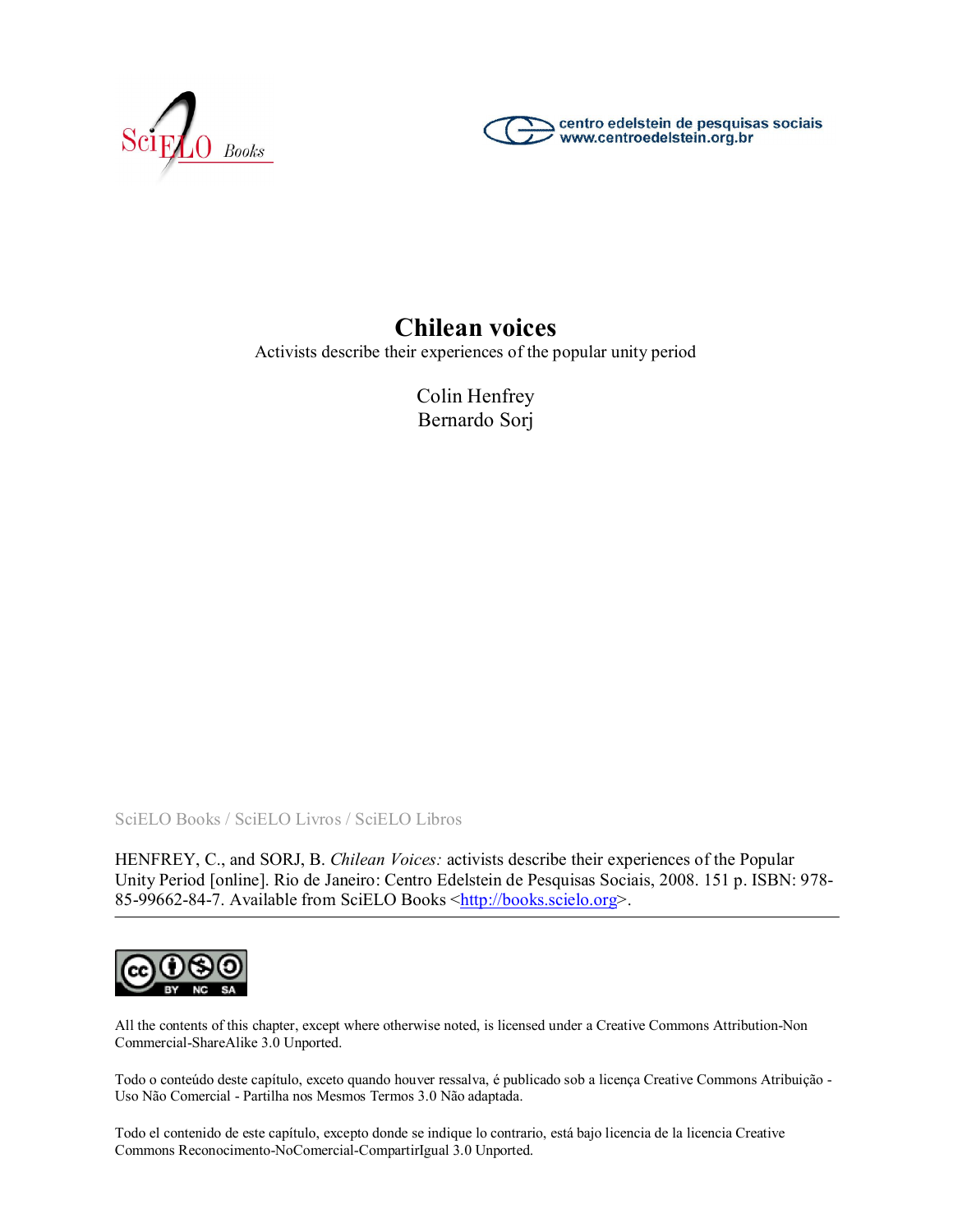BIBLIOTECA VIRTUAL DE CIÊNCIAS HUMANAS

# CHILEAN VOICES

 Activists Describe their Experiences of the Popular Unity Period<br>the Popular<br>Colin Henfrey

Colin HenfreyBernardo Sorj

centro edelstein de pesquisas sociais<br>www.centroedelstein.org.br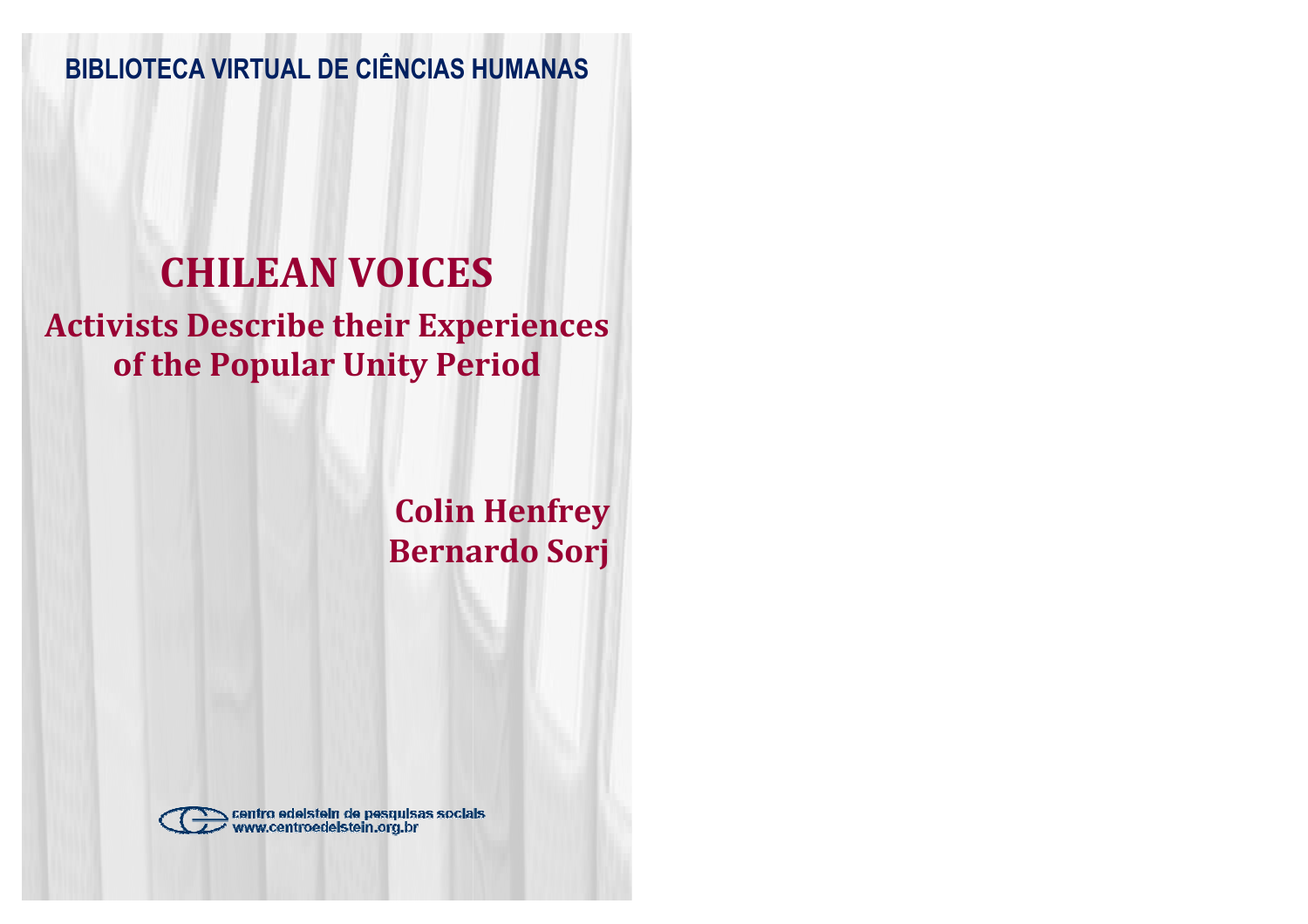Colin Henfrey Bernardo Sorj

Edelstein Center for Social Research - www.bvce.org

Copyright © 2008, Colin Henfrey, Bernardo Sorj Copyright © 2008 of this on-line edition: The Edelstein Center for Social Research

# **Chilean Voices Activists Describe their Experiences of the Popular Unity Period**

Colin Henfrey<br>
Bernardo Sorj<br>
Bernardo Sorj<br>
Edistrict Christelland Christelland Christelland Christelland Christelland Christelland Christelland Convergence<br>
Convergence of this publication may be reproduced or transmitte No part of this publication may be reproduced or transmitted for commercial purposes in any form or by any means without permission in writing from the copyright holder at the address below. Parts of this publication may be reproduced for noncommercial purposes so long as the authors and publisher are duly acknowledged.

ISBN 978-85-99662-84-7

The Edelstein Center for Social Research www.centroedelstein.org Rua Visconde de Pirajá, 330/1205 Ipanema - Rio de Janeiro - RJ CEP: 22410-000. Brazil Contact: bvce@centroedelstein.org.br

Rio de Janeiro 2008centro edelstein de pesquisas sociais<br>www.centroedelstein.org.br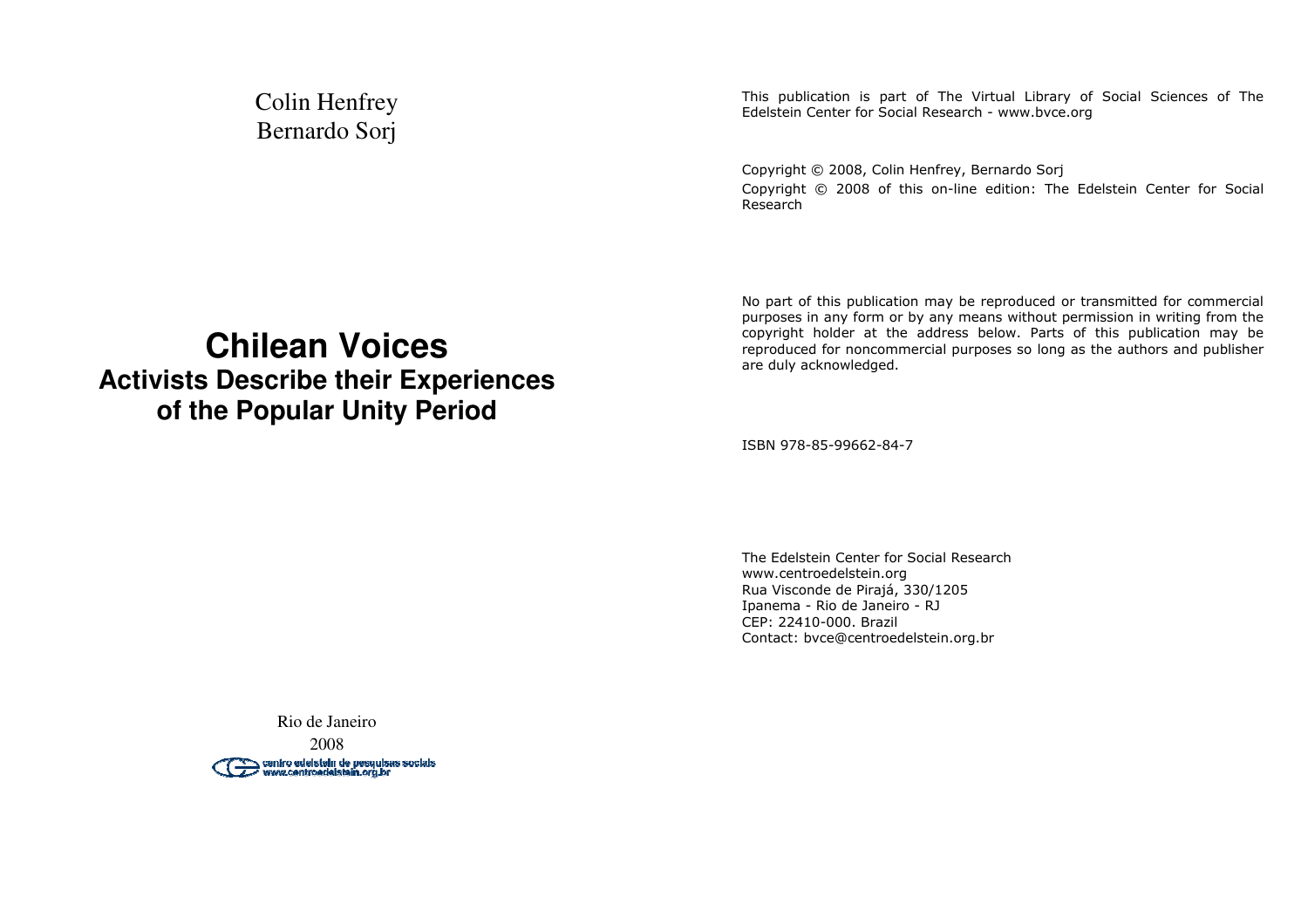# **SUMÁRIO**

| 1 The Chilean way to socialism: from company town to a nationalized   |
|-----------------------------------------------------------------------|
| 2 The Working Class and the Struggle for Power: from workers'         |
| 3 Building the Industrial Cordons: Maipú-Cerrillos40                  |
|                                                                       |
| 4 The Campesinos and Popular Unity: agrarian reform in the Central    |
| 5 The <i>Campesinos</i> and Popular Power: building the revolutionary |
|                                                                       |
|                                                                       |
|                                                                       |
| 7 The Students' Polarization in the University of Chile114            |
|                                                                       |
|                                                                       |
|                                                                       |
|                                                                       |

# **INTRODUCTION**

#### *Chile and the Popular Unity*

Few foreigners knew much about Chile when, in September 1970, a Marxist president was elected. Yet the next three years were to make it a stage on which the world watched the re-enactment of almost all the classic problems of achieving socialism. In the last, bloody act, the name of Chile would be scored, like Spain's, across the minds of a generation.

The Popular Unity coalition supporting Salvador Allende with his programme for initiating a 'peaceful way toward socialism', won 36 per cent of the votes, against 34 per cent for the candidate of the right-wing National Party. Much propaganda was to be made of this lack of an overall majority. However, the Christian Democrats, who were previously in power under Eduardo Frei (1964-70) and won 28 per cent of the vote, had a programme almost as radical as the PU's, in the short term.

Following Allende's victory, capital was rushed out of the country. Congress, which was dominated by the opposition parties, still had to confirm the election result. It did so only after Allende had undertaken to 'respect the integrity' of the Church, the judiciary and the armed forces. Soon afterwards, the army's commander-in-chief, General Schneider, was assassinated. This turned out to have been an attempt by a small neo-fascist party, Fatherland and Freedom, to provoke military intervention. (It later emerged that the CIA was also involved.) The left, meanwhile, debated what all this meant for the future. It was in this climate that Allende took power on 3 November 1970.

The PU was a broad left coalition. Its largest components were the Communist and Socialist parties, which had combined in previous elections. The former, dating from the twenties, was traditionally committed to an electoral strategy. With its roots in the nitrate mines of the north, it was strongest among industrial workers. The Socialist Party was founded in 1933, by Allende among others. Though mostly Marxist, its followers ranged from Social Democrats to Trotskyists.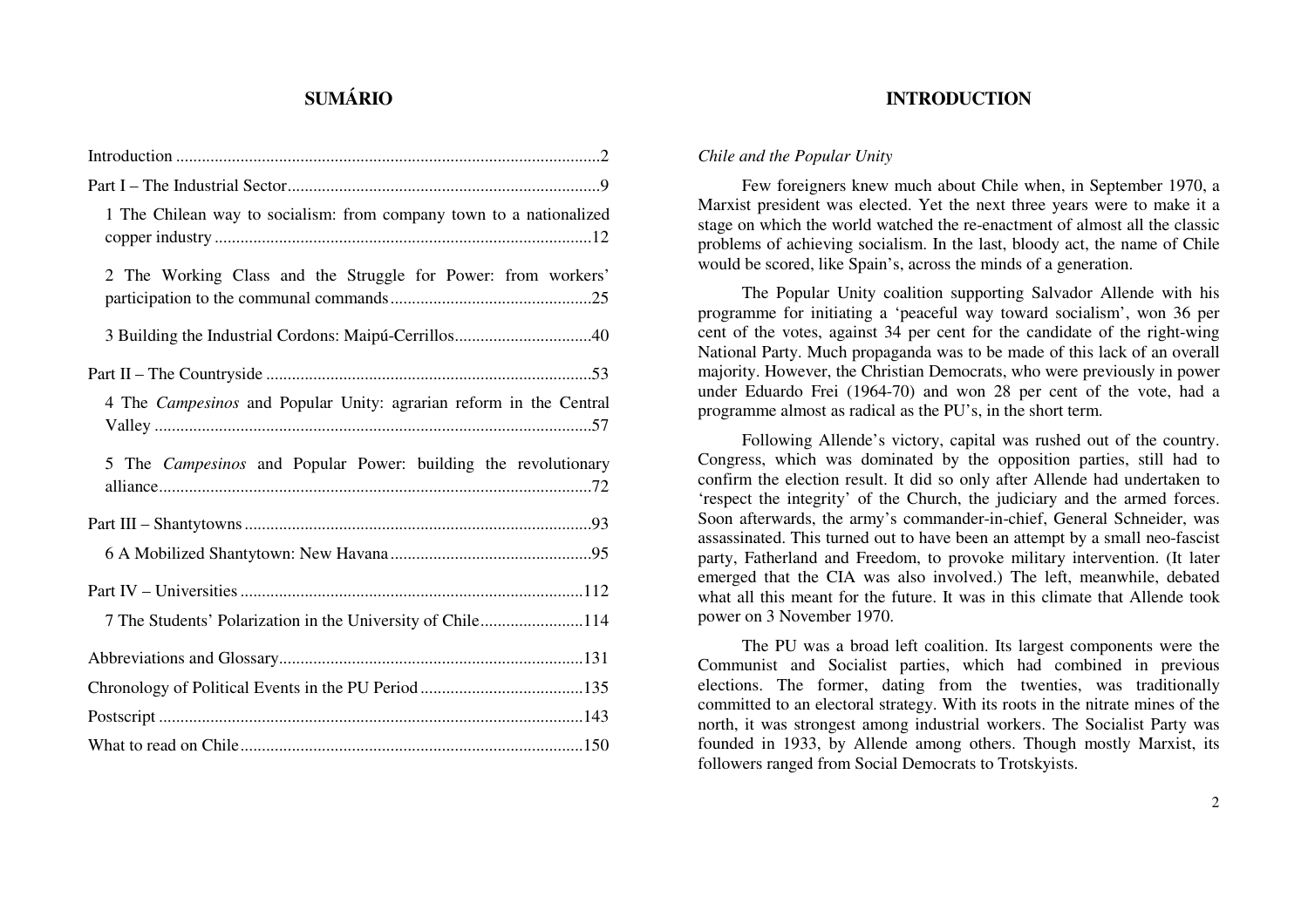The Radicals and the MAPU (Movement of Popular United Action) were the coalition's junior partners. The Radicals were a long-standing social democratic party. Having led a Popular Front in the thirties, they dominated centrist politics until the newer Christian Democrats overtook them in the sixties. Their association with the PU provoked two splits, before and after 1970, further diminishing their numbers.

The MAPU was much the youngest party involved. Formed in 1969 by disillusioned Christian Democrats who adopted a Marxist position, it split twice in the PU period. First into the Christian Left, which dropped the explicitly Marxist label, but stayed in the PU and attracted more Christian Democrats; and later into the Workers' and Peasants' Movement (MOC). The latter was dose to the Communist Party and also remained in the PU, making it finally a six-party coalition. The one substantial left-wing party outside it was the Revolutionary Left Movement (MIR). Cuban-influenced and of mainly student origin, it operated clandestinely until the PUs victory, then offered 'critical support' to Allende.

These parties naturally had differing views on Allende's accession in these turbulent circumstances. For the Communist Party, Radicals and many Socialists it vindicated the PUs premise: the strength of Chile's democratic traditions, even at moments of confrontation. For other Socialists and the MAPU and MIR, it had very different implications: that the Chilean ruling class would resort to violence when necessary.

The PU's philosophy was vague, though. In immediate terms it aspired only to establish the would-be preconditions for a transition to socialism. These included the nationalization of major resources and monopolies, both Chilean and foreign-owned; measures for workers' participation; and the completion and democratization of agrarian reforms already initiated by Frei. The question of how socialism would be finally achieved was left unstated.

In practice one sector of the PU saw armed confrontation with the right as inevitable. Another, led by Allende, felt that the left might win control, by gradual and constitutional means, of the entire state apparatus – the legislature and judiciary, still heavily controlled by the right, and the officially neutral armed forces. The latter, it was hoped, would at least divide in the event of a military coup, while victory in the congressional elections due in 1973 might pave the way for a Popular Assembly. This dominant, 'gradualist' position was particularly associated with the Communist Party. Both points of view were represented in the other PU parties, and it was precisely over these that the MAPU and the MOC were to finally split – the MOC to align with the 'gradualists', and the MAPU to join with the MIR, Christian Left and sections of the Socialist Party criticizing them as 'reformists'. Even in 1970, perhaps their one clear point of agreement was that the PU's victory was a critical step forward.

Three years later, on 11 September 1973, the armed forces overthrew the PU in a particularly violent coup, even for modern Latin America. President Allende died defiant in the burning Moneda Palace. United Nations sources estimate that thousands of his supporters were killed. A minority died fighting against clearly impossible odds. Others were publicly shot without trial, to create mass terror, in the factories, slums and rural communities sympathetic to the PU. Many are known to have died under torture. Thousands more were herded into gaols and concentration camps. The military junta under General Augusto Pinochet adopted a clearly fascist position: it suspended all human rights, banned political parties and trade unions, burned the electoral register and swore to 'eliminate Marxism' and 're-establish Western values'. It rapidly aligned with Brazilian-led ideological warfare on a continental scale, and established a terror apparatus that was to systematically destroy a generation of left-wingers.

Today, as the Chilean resistance develops, new forms of struggle have begun. Yet everywhere discussion of the PU continues, especially on the basic questions of the transition to socialism and relationships between left-wing parties. In Europe the 'lessons' of the Chilean coup are naturally felt to be crucial for the current strategies of the left.

Vital as this discussion is, it tends to ignore what happened in Chile *apar<sup>t</sup>*from the coup. The Chilean experience is rarely examined, rather than used to vindicate predetermined positions. In practice the 'lessons' tend to be dogmas long pre-dating the PU. This also applies to much discussion among Chileans; but for others, such commentary neglects the concrete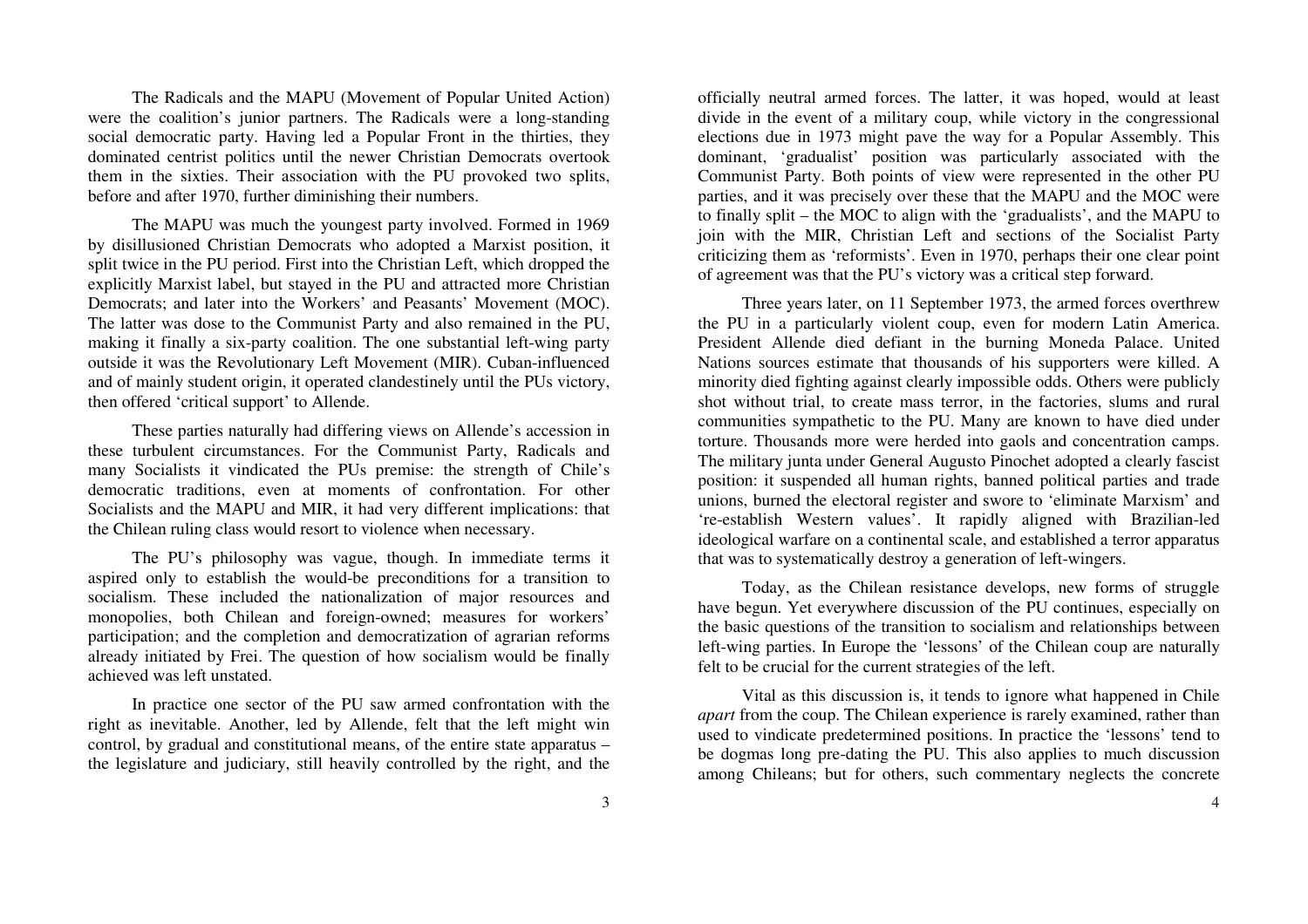achievements in many fields by every group within the left, and their impact at a popular level.

Talking to Chilean exiles in Europe, we were immediately struck by this gulf between the concrete events and the pundits. Accounts of the PU period give little space to the views and experiences of those who were at the eye of the storm: the activists at the base of the parties. It was to these that we found ourselves talking about their work in the factories, farms and shantytowns in which dramatic changes occurred in 1970-3. Their experiences seemed more profound, and much more relevant to the future as accounts of the popular movement, than anything we had read on the subject. We noticed, though, that recollection of these experiences was fading. This was particularly poignant, since the PU's future history will depend heavily on oral records, given the coup's destructiveness and the left's own need to destroy information. It was this which led us to record and edit a selection of these activists' stories.

We have deliberately avoided offering our views on the 'lessons of Chile'. Our aim was to provide some answers to the question of a British docker involved in boycotting the junta, when he wondered aloud what he would have experienced, had he happened to be Chilean. We intervened little in the interviews. We have therefore felt free to omit our few questions. These simply asked for experiences of changes at a popular level and the speakers' understanding of them as members of particular parties. Interestingly, their activism involves much more than party lines. Individual creativity and political views are reciprocal forces. Even partisan interpretations do tend to be based on concrete experience, and hence on popular response as much as on any party doctrine.

The seven interviews selected are divided into four sections – industry, the countryside, the shantytowns and the universities. These are some of the major fronts on which PU activists were working. Each section has a purely informative introduction, and each speaker a short biographical note.

Common to all the interviews is a basically chronological structure, culminating with the coup. All of them refer to the impact of major political events, so we have compiled a chronology of the PU period. Together with the index, this should enable a comparison between the different ways in which these events and common themes are understood, according to the various speakers' fields and party affiliations.

The PU period can be divided into three phases. The first year is one of apparent successes: extensive nationalization, acceleration of land reform, a sharp reduction of unemployment, rising production and real wages and an outright majority for the PU in the municipal elections. The second phase, of roughly the PU's second year, is marked by growing polarization. On one side collaboration begins between the Christian Democrats and the solidly right-wing National Party, leading to the lorryowners' strike in October 1972. On the other, new patterns of popular organization emerge, particularly the industrial cordons *(cordones industriles)* which developed in major cities (see chapters 2 and 3, especially). While the congressional elections showed that support for the PU was still growing, its final year was one of constant confrontation and mounting right-wing terrorism, as the military prepared to take action.

Each interview focuses on the field in which the speaker was most active. The number of interviews in each field reflects its relative importance: three for industry, two for the countryside and one each for the shantytowns and the universities. In the case of industry, anything less could scarcely have conveyed the range of views on its key issues, such as workers' participation: hence the three selected are from the Communist Party, the MAPU and the Socialist Party. The countryside posed a difficult choice, as this field is itself so varied. The two speakers we decided on are from the MAPU and the MOC. Since their split resulted precisely from the main debates within the PU, the speakers convey what these meant for the agrarian sector, in which the MAPU had always been strong. Each of the remaining sections is accounted for by a single speaker, from the MIR and the Communist Party respectively.

While we were anxious for an overall political balance, it was impossible to present each field from every party's point of view. Our selection was guided by the richness of the speakers' experience, rather than their affiliations. We should also make clear that they speak as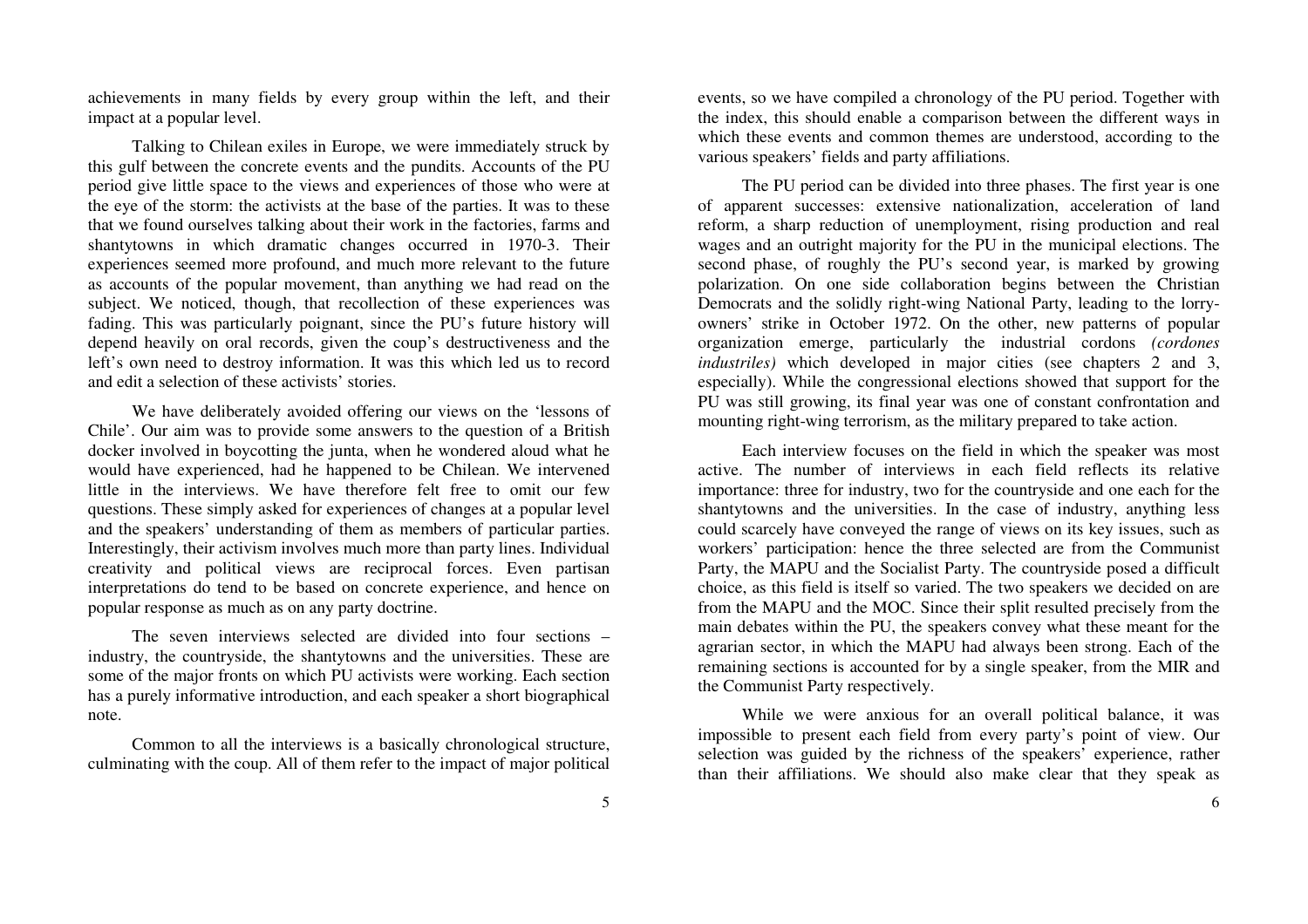members, but not as spokesmen, of their parties. Between them they certainly illustrate broadly the two main tendences within the left, and their development through the period. The gradualist one of the Communist Party, Radicals, MOC and sectors of the Socialist Party saw the PU as the truest expression of the labour movement and all progressives: these should therefore support unreservedly its anti-imperialist, anti-monopolist position, which left the questions of state power and full socialism to a later stage. On the other hand the MAPU, Christian Left and the rest of the Socialists, together with the MIR, disputed that there could be two such 'stages'. The PU's commitment to legality and 'gradualism', involved it inevitably in compromises with the Chilean bourgeoisie. These checked the advance towards socialism and gave a free rein to right-wing subversion and its imperialist allies. The industrial cordons, *campesino* (peasants 'and rural workers')<sup>\*</sup> councils and other popular organizations should actively oppose this trend with a vanguard 'popular power' of their own.

The 'gradualists' were not wholly denying the validity of the industrial cordons etc., any more than the others were suggesting abandoning the PU. The argument was essentially as to whether to support it unconditionally or critically: whether, given the mounting confrontation, it should 'consolidate' or 'advance'. However, as the polarization between the right and left gathered pace, this distinction grew increasingly urgent in ways apparent in every interview, especially as the coup starts looming.

There are perhaps two major themes in this polarization at the popular level. One is the struggle against the economic sabotage launched by the right; the other is the constant ideological confrontation, transforming people's consciousness at every turn. These processes are interwoven. New problems foster new awareness and new ways of dealing with them. The bourgeoisie's sabotage gave rise first to the local people's supply control committees (JAPs, *Juntas de Abastecimiento Populares),*  then to the industrial cordons and finally to the communal commands, combining workers and *campesinos.* The ideological forging of the 'new man and woman' in Chile was inseparable from the everyday struggle to transform material conditions.

Finally we should mention briefly how the interviews were conducted. They all took place in 1974-5 in various European countries. They were in Spanish, tape-recorded, and followed no fixed formula. We usually held two interview sessions, lasting three or four hours in all. All the speakers were dearly informed of the exact nature of the project, and every effort has been made to preserve their anonymity and that of people to whom they referred. Even in exile their lives are not easy, while those of their comrades and relatives in Chile are much less so. We fully recognize and thank them for their confidence in us.

Few interviews are impersonal experiences. These were often intense and moving. The oldest person to whom we talked, a worker and longstanding unionist, was reluctant to tell his personal story, 'because in the struggle for socialism there aren't really individuals, only what people do together'. They bore this out still, in their lack of regret at the personal cost of their commitment. As individuals and as one people with a common goal – as we hope above all to have shown – we salute them.

<sup>\*</sup>See Abbreviations and Glossary.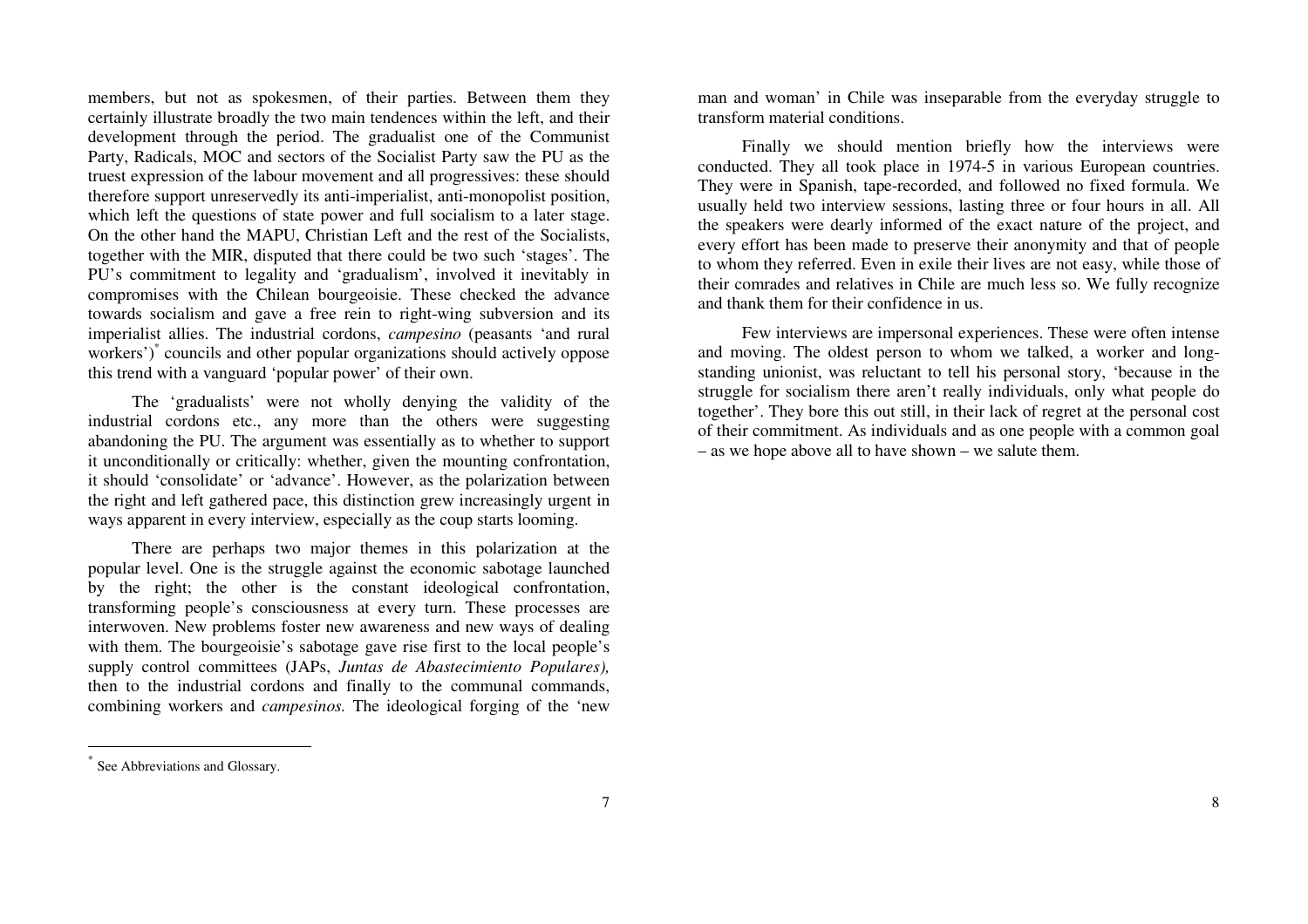# **PART I – THE INDUSTRIAL SECTOR**

# **Background**

Industrial workers in the mines and factories were the PU's key supporters, numerically and politically. Their particular history underlay the PUs formation and much of its political thinking. Their struggle began in the nitrate mines of northern Chile towards the end of the nineteenth century, when protests against starvation wages and working conditions produced the first working-class organizations. Most of these mines were foreign owned. This meant that for the working class the enemy was imperialism and its contradictions with national interests – a persistent distinction, central to PU strategy.

Out of these early organizations grew the first labour confederation and the Communist Party in the twenties, then in the thirties the Socialist Party. As described by Gregorio (ch. 1), the atmosphere of the mining towns was one of systematic repression, a fertile ground for the emergent left-wing parties. Also constant fluctuations in the world demand for nitrate led to mass redundancies. These scattered the miners and spread their awareness throughout the length and breadth of Chile.

It was this labour movement's resurgence, after a period of repression, which forged the parties of the left into the Popular Front of the thirties. While dominated by the centrist Radical Party, this led to considerable state support for Chilean industrialization. Organizations like CORFO, the National Development Corporation, and interventionist legislation resulting from this period provided much of the legal basis for the PU's programme.

By the forties and fifties, this state support was going increasingly to the private rather than the public sector. Meanwhile foreign capital was concentrated in copper production. In the sixties, however, it dominated industrial growth. This entailed monopolistic, capital intensive enterprises which neither produced cheap popular goods nor increased industrial employment. Even in this 'modern' sector labour conditions remained repressive, as a means of attracting capital, as described by Roberto in chapter 2. In these circumstances the reformist image of the Christian Democrat Government waned. Protest increased from the labour movement, headed by the Communist-led CUT, the Central Workers Confederation. Attempts by the Christian Democrats to obstruct the tradesunions' growing power had little success. If anything they helped to motivate the labour movement's major part in reuniting the parties of the left in the PU coalition.

The PU's main proposal was to nationalize all basic resources and industrial monopolies, both foreign and nationally owned. Also legislation from the 1930s allowed for government take-overs ('interventions') in cases of mismanagement or insoluble labour disputes. This process, described by Gregorio who served as a government intervenor, led to further nationalization. The PU also committed itself to workers' participation in industry. As these three chapters will show, this was interpreted differently by the various PU parties. For Communist activists like Gregorio, it meant that workers should be consulted over the maintenance of production. For others, like Roberto, as a member of MAPU, and many Socialists such as Pablo (ch. 3), it meant workers actually deciding how the means of production should be utilized. There were, of course, variations within these two widely differing positions, and even within single parties, according to local circumstances.

These differences sprang from events as well as from predetermined positions. The PU's first year brought unprecedented industrial growth. Wage increases and price controls increased buying power and hence demand: unemployment fell and popular living standards rose. For political and economic reasons this success was short-lived. Declining private investment was followed by production boycotts, lock-outs and even sabotage. The economy took a rapid downturn. The question of how to deal with this crisis divided the left, particularly after it carne to a head in the 'bosses' strike' of October 1972, when private industry supported the stoppage by lorry-owners.

The PU leadership stressed the importance of maintaining production and played down the mounting class confrontation, which it considered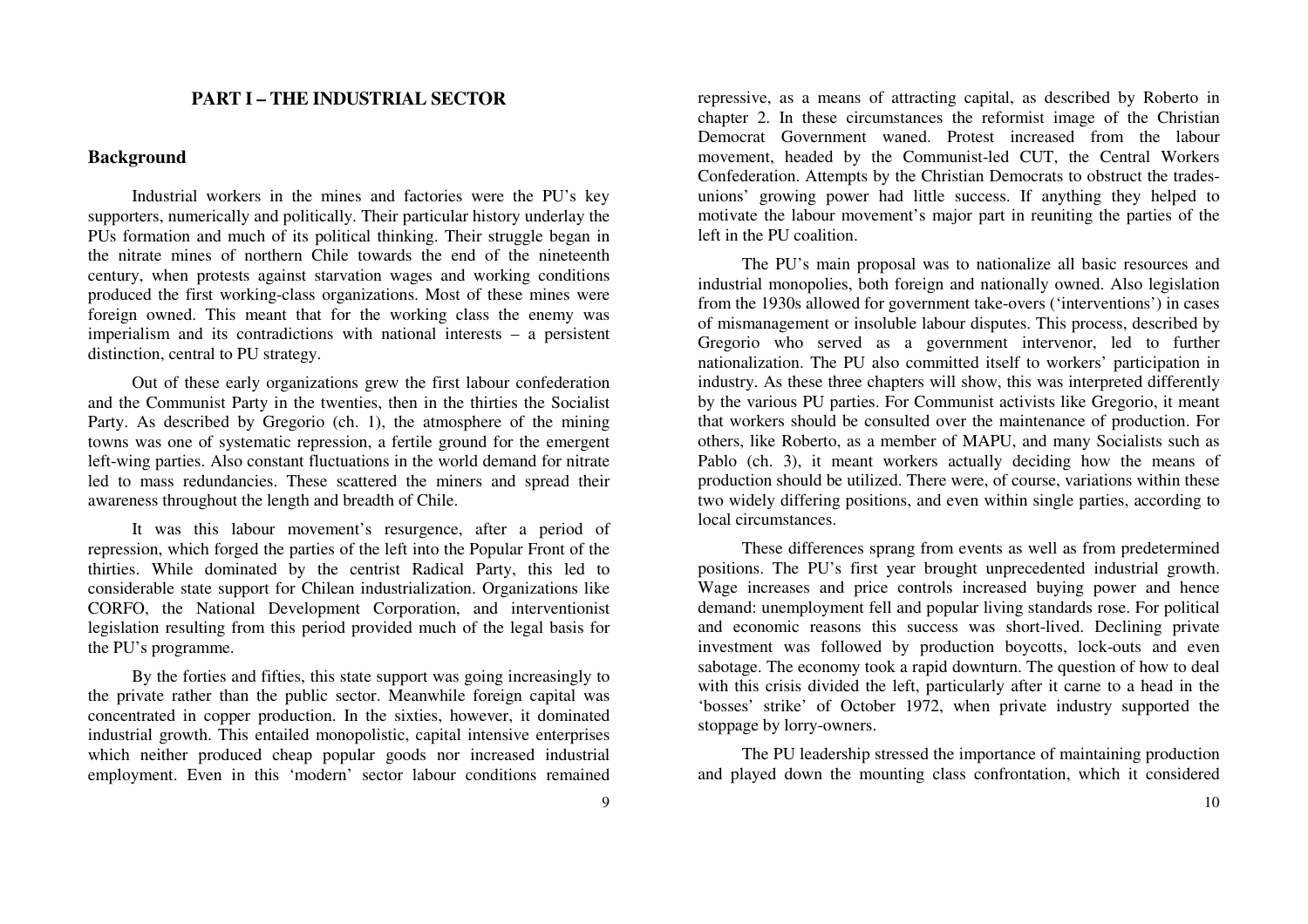premature. This position was criticized by the MAPU, many Socialists and the MIR. Instead they demanded official support for workers' factory occupations with a view to government intervention, and also for the industrial cordons. These associations of workers in neighbouring factories arose mainly in response to the boycott and especially to the bosses' strike. Beginning in Santiago, Valparaiso and Concepción, they spread to other major cities and became increasingly organized. The PU leadership recognized these organizations, but felt that devolving power to them would antagonize the right much more than it would strengthen the left. At stake was its basic strategy of not alienating the middle sectors. Also at issue was the extent to which the cordons acknowledged or were felt to supersede the CUT's (and hence also the Communist Party's) traditional control of the labour movement. Especially in areas where cordons expanded into communal commands incorporating *campesinos*, students and nonindustrial workers, this meant a widening gap between the PU's leadership and its base. The extent of this gap was a matter of opinion; particularly party opinion, as is evident in Gregorio's views as compared to those of Roberto and Pablo.

Gregorio, with his deep experience of the labour movement's history, defends the PU's position as fundamentally realistic. Roberto argues quite differently from the viewpoint of his work as a full-time unionist in Valparaiso and Santiago: workers were ready for the advances which the situation demanded. This is also Pablo's position, in the context of a single industrial cordon, and its development into the communal command of Maipú-Cerrillos in Santiago.

Each speaker bases his case on concrete local variations: the advanced and concentrated awareness of Santiago's working class. as against the relative isolation of workers in smaller plants like Gregorio's. Ultimately, though, the debate is clearly on a strategic level. Whether experience has brought it closer to agreement can perhaps be surmised from the conclusions which each of these speakers draws for the future.

# **The Chilean way to socialism: from company town to a nationalized copper industry**

*Speaker:* GREGORIO , 47, member of the Communist Party and mining technician employed by ENAMI (The National Mining Enterprise) as 'intervenor', or interim manager, of several small copper plants subject to Government intervention

Growing up in the mining regions: the roots of the Chilean labour movement

I never knew my mother and father. They died soon after I was born. My father worked on the railways and was killed in a railway accident when he was only twenty-four. My mother followed him a year later. I was brought up by my grandparents. My grandfather worked in a copper mine in Potrerillos, in northern Chile. A few years later we moved further north to the nitrate zone, to Maria Elena, a mining town near Antofagasta. This was in the thirties, times were hard. My grandfather worked in the nitrate mine and I helped out to make ends meet. I ran errands and polished shoes, doing what I could for a few escudos. Maria Elena was a company town, the nitrate mine was German-Chilean and most of the managers were foreign. I'd make a bit extra by ball-boying on tennis courts in the management compound. Sometimes I gardened for them too. My grandparents were careful to send me to school at an early age, but even so I carried on working.

My grandfather belonged to the Communist Party. From as early as I can remember he'd explain to me what this meant, and the workers' hopes for a better future. In those days in the nitrate zone all left-wing politics were clandestine. The bosses forbade political meetings and visits by the workers' leaders who travelled round organizing the struggle for better wages and working conditions and for freedom of expression.

Most nitrate workers were aware of these things, though. It was they who'd launched this struggle. One of my earliest memories is of my grandfather bringing home strangers at night. Or I'd wake up to find them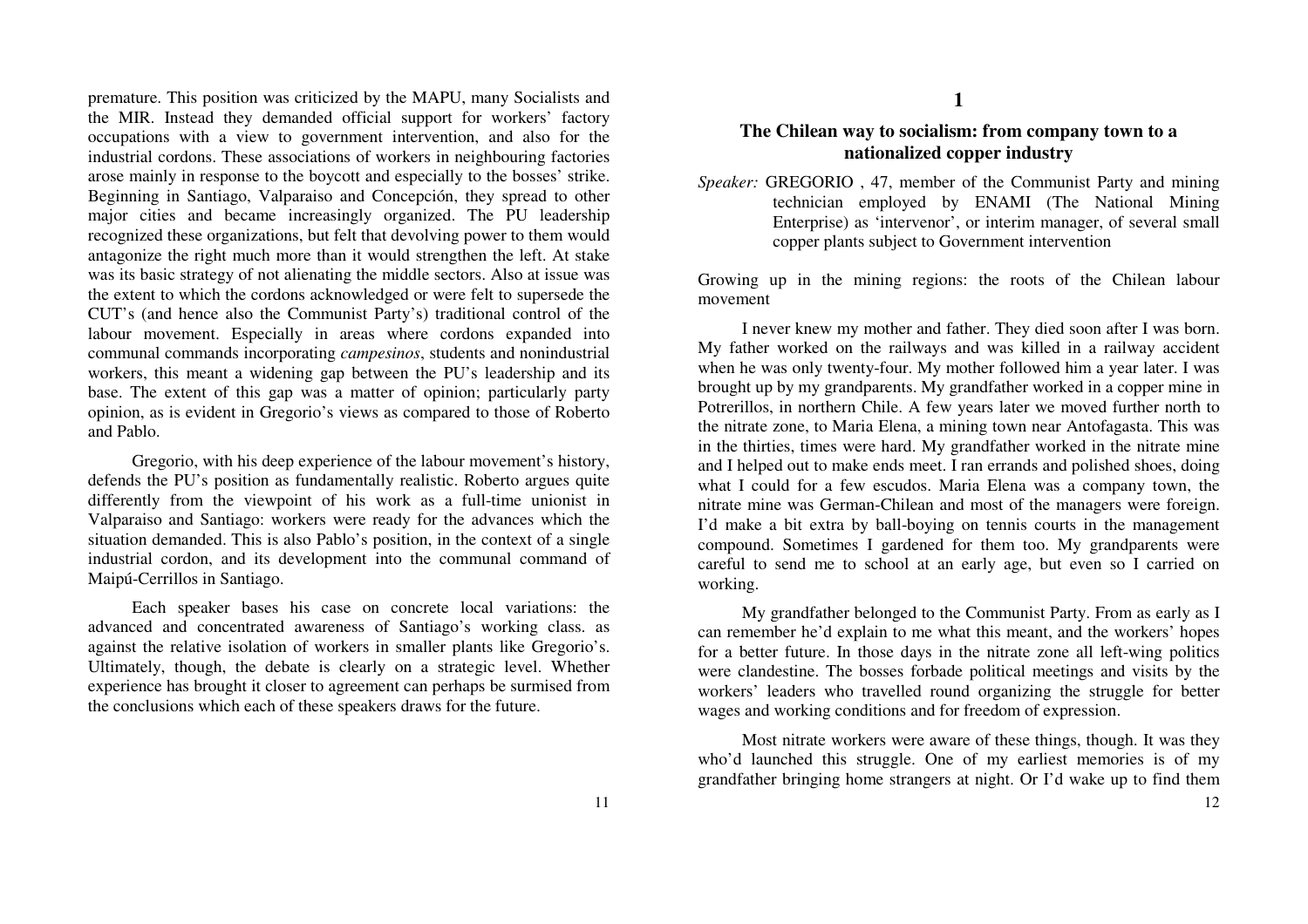sleeping there – clandestine labour organizers. Often their visits coincided with a strike in the mine, and my grandfather would explain it to me – why they were striking and why their leaders had to come secretly, at night. Seeing how they were hounded taught me what workers were up against in their struggle for justice. I never forgot this, in spite of my later going on to get a technical education and with it certain privileges.

All of us kids in the nitrate zone learnt such things one way or another. Most parents made a point of taking us to political meetings. Their being forbidden only added to the excitement. They were out in the desert after dark. Though the days in the north are burning hot, the night is usually bitterly cold. We'd be wrapped up in our ponchos, people would bring food to share. They wasted no time – the meetings began as soon as everyone was there as there was always a fair chance that the police would break them up. Sometimes the bosses knew, and ignored them, but when someone well known was due to speak they'd usually send the police along. Often there'd be a ding-dong battle. Quite a few times I had to leg it along the gullies, tripping over and getting home all out of breath. I didn't think much of it at the time.

The nitrate mines are open cast and working conditions in them were terrible – the heat and the dust. Although the workers were starting to talk of an eight-hour day, this was only a hope for the future. The shift was still from dawn to dusk. The company fixed the hours and the workers had no choice. Wages were hardly enough to live on and partly paid in tallies which could be spent only at the company store, the pulperia. The company controlled everything, housing, water, electricity. The lights carne on at eight o'clock, and at eleven they turned them off – after that we weren't even allowed to keep a lamp burning in the workers' compound without permission. The water carne on for a few hours daily, you had to queue up at the tap for it and keep it in tins. The store was like a fortress. You couldn't go in without the company's identity card, and both the doors were guarded by dogs, big German boxers. The officials would watch your every move. They were mostly young Englishmen and Germans. You handed over your tally and they'd give you your ration – a kilo of sugar, flour, two kilos of potatoes. Then as you went out through the turnstile they'd check

13

through everything you had. If they held you up, the dogs would try and get at you.

There were different schools and housing areas. One school for the managers' kids, where they taught mostly in English and German – even the teachers were foreign. Then there was another for the technicians' children, and a state school for the mob, like myself. In ours we had only the vaguest idea of what went on in the other two, of the games they played, for example. The workers' houses belonged to the company, and the rent was deducted from wages. They all had two rooms and corrugated iron roofs, like ovens in the day and freezers at night. The technicians lived in a separate compound in proper brick houses with tiled roofs. Finally there was the- management compound, where the foreigners lived in big bungalows with gardens and lawns, all carefully fenced.

Workers couldn't organize openly. Where the union existed, it was only in name. The most effective organizers were those who'd worked outside the community, gaining experience which they passed on. Political pamphlets and papers were forbidden, they had to be smuggled in. This was my first political task – I and other kids would bring them in under our jackets a few at a time and distribute them. At our age we weren't suspected. In these ways workers gradually became more aware of their conditions, and strikes and protests began to increase. The company's policy was to sack anyone involved and turn them out of their rented houses; if the police wouldn't do this for them, they'd use their own security forces. Confrontations began to increase. On several occasions workers were killed, both in Maria Elena and in the neighbouring nitrate town of Pedro de Valdivia.

Although my grandfather explained everything to me, he never directly tried to persuade me to join the youth section of the Communist Party. When I said I wanted to join, he said: 'Fine, but make sure it's your own decision'. This meant it was a firm one. After joining I learnt a lot more from the local youth-section organizer. His way of opening our eyes was to have us read both party papers and those of the official press and judge for ourselves where the real truth lay. With the world we lived in, that wasn't hard.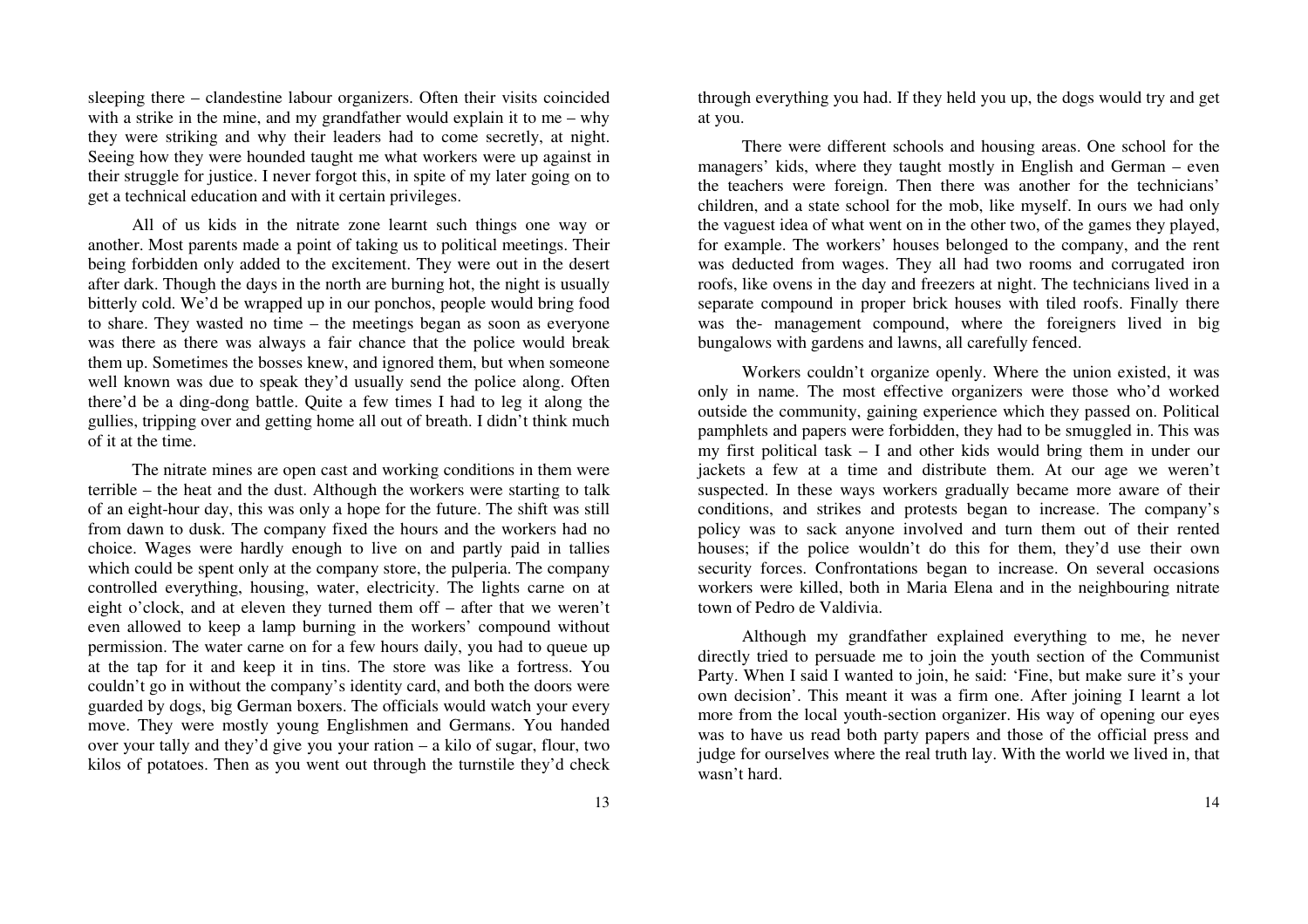By thirteen I'd finished primary school. As I'd done well, I got a job as an office boy with the nitrate company in Pedro de Valdivia. As luck would have it my boss there was different from the others. He encouraged me to get a technical training. Eventually I managed to go to the technical school in Antofagasta, where I studied engineering.

This was the time of the Ley Maldita, the 'infamous law' of the late 1940s, which banned the Communist Party. Left-wing workers were rounded up in the mining areas and shipped off to labour camps. When they left on the train, their relatives gathered at the station, and they'd go off singing to keep up their spirits. The favourite song was the tango Adios Pampa Mia. Somehow my grandfather wasn't detained, but one of my uncles was shipped out. Like many others, he escaped and went underground in Antofagasta, with the protection of the Party. As I was studying there, I was in contact with him and with the labour movement. ~he Party was especially strong among the dockers in Antofagasta – my uncle got work there in the docks, but like my father he was killed in a working accident.

Quite a few of us students at the technical college were in the Party. Of course, we had to keep this quiet, but we organized ourselves round the questions of better grants for technical students and the founding of a technical university. We were all very badly off – wealthy families looked down on technical training. I paid my way through with vacation work in Pedro de Valdivia. Later I also had a small scholarship from the nitrate workers' union. I wrote to them once to tell them how my studies were going, and the letter was read out at a meeting. My grandfather told me how pleased they all were. This sort of thing was the beginning of growing contacts between workers, students and professionals which were later to be crucial. My fellow students were of similar background, hence our firmness on the question of grants and the technical university. Although the police broke up most of our meetings, we stuck to these issues. Eventually our pressures led to the founding of the Technical University in Santiago – and to its being a left-wing stronghold.

After my studies in Antofagasta I applied to the military academy, but with little chance of getting in. To do so you virtually had to have been to university and have the right political connections. This is why the Chilean officer corps is so very upper-class to this day, and largely from Anglo or German-Chilean families. Soon after this, though, the Technical University was founded in Santiago, and I enrolled there. But ironically I and many others couldn't afford to complete our studies. After a year I had to give up and return to the North.

For fifteen years I worked my way up in the nitrate industry as a technician. This set me apart from the workers in terms of salary and living conditions, but as a member of the Party I did my best to support the workers whenever a dispute occurred. Many other technicians with a similar background did the same, and we were in a strong position, because the firms couldn't do without us. They'd often replace us with technicians from the south, but they didn't know the machinery as we did. Also the workers would support us by striking over a technician's dismissal, if it were for political reasons. This gave us the strength to back their claims for better conditions and wages etc.

This came to a head for me in the sixties, when the company for which I was working had a productivity drive. In some sections this meant mechanization and many workers lost their jobs. In others, mine included, the firm demanded increased output. We managed this, but when the workers demanded a corresponding rise, the management said they couldn't afford it. so they struck. I backed them – I was doubly angry because I'd been used to increase the workers' exploitation. I was no stooge. Well, this turned the heat on me. The boss dressed me down in front of the workers. so I said that unless their demands were met, I'd quit the job. They weren't, so I did so. Afterwards the management begged me to stay. They offered me all sorts of incentives, a salary increase and a new house, but I'd had enough. I'd been caught for too long between my own past and the privileges I'd obtained. I decided to leave the nitrate zone and look for employment further south.

This was how I carne to be working in the copper industry in the late sixties, in the central province of Aconcagua. Apart from the big copper companies there were also some smaller private ones coordinated by ENAMI, the National Mining Enterprise, which provides them with credits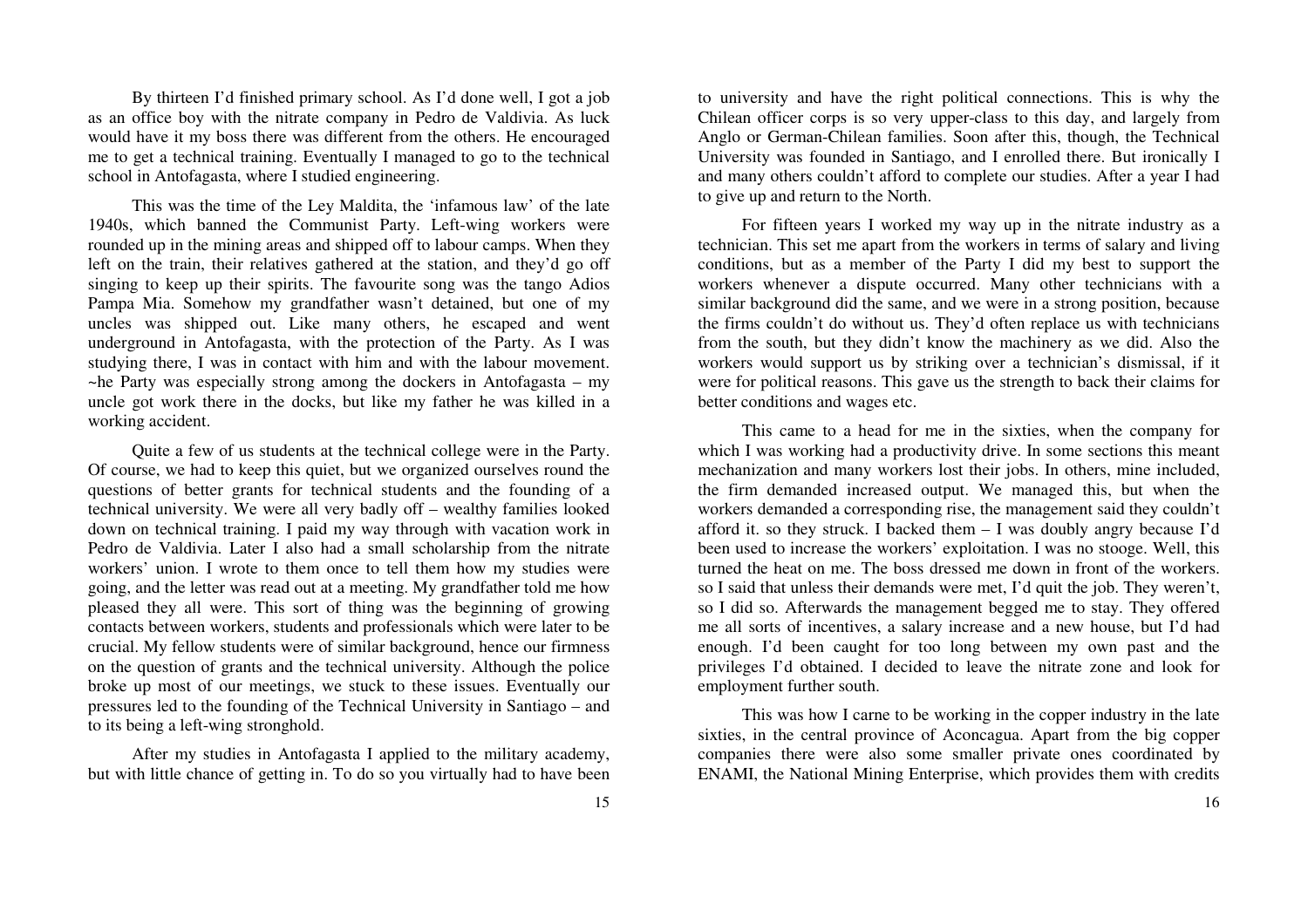and technical assistance. With my qualifications I managed to get a job with ENAMI, and went as technical supervisor to a copper plant in the town of Cabildo.

# *A measured victory: the electoral campaign in Aconcagua*

It was here that I participated in the campaign of 1970. This reinforced my conviction that the PU's programme for the 'Chilean way to socialism' was fundamentally realistic. The obstacles I encountered confirmed the need to work within existing legal institutions. Aconcagua's economy is a mixture of mining and agriculture. Its small copper concerns, with anything from twenty to two hundred workers, are isolated from one another and generally far from the nearest large town. The workers tend to visit it about once a month, sometimes less often. This meant political isolation.

The plant in which I worked refined copper from many scattered mines. Some were nearby, with their workers living in Cabildo, but others were right up in the Andes, a hundred kilometres away: their workers carne there only rarely. On the other hand those in Cabildo had good conditions compared to those in the nitrate zone. Housing was cheap and reasonable, and the plant was one of the most modern in Chile. I was there when it was inaugurated by Frei. They laid on a real ceremony. ENAMI was controlled from top to bottom by Christian Democrats, and they made the most of such occasions. More importantly, all this meant that most of the workers were Christian Democrat supporters – they had to be, to get a job there. This was also true of the countryside – the *campesinos* were also very isolated and seduced by the promise of land reforms. In short the opposition was strong, even at a popular level. Frei's promises were wearing thin, but not everywhere. We had to tread carefully.

Besides, even those who were disillusioned had somehow to be assured that the PU wasn't just making promises like the governments before it. So we concentrated our campaign on the programme's most immediate aspects. I attended countless union meetings to put across our proposals for improved housing, work security, and better education, for instance, We distributed the PU's literature, and listened to people's questions and doubts. When these were raised we'd consult with the leadership and try to bring back concrete answers.

Certainly the PU parties increased their vote in the area, but only on a modest scale. There wasn't that feeling that the tide was turning, which people seemed to have had elsewhere, especially in Santiago. When we learnt the national results, there was singing and dancing in the streets, but it was muted. We were well aware that although the PU had won, it was only on a minority vote, that the way ahead was far from easy. Such considerations weighed heavily on most of us in the Communist Party when we carne to implementing the programme.

# *Implementing the PU Programme: participation and the maintenance of production*

ENAMI had a number of roles. Its basic one was to help to maintain the level of production on which the PU's success, to our way of thinking, largely depended. This also meant an increasing number of interventions in plants with financial or labour problems. Finally, like other state agencies, it had to realize the PU's programme for workers' participation in management.

I became deeply involved in these issues, because soon after the elections I was appointed as 'intervenor' to a copper plant in difficulties, and subsequently to another. The first case was straightforward. A smallish plant in Aconcagua had failed to meet its obligations to improve both wages and working conditions. The workers finally struck, called off their negotiations with the owners, and demanded government intervention. The Minister of Labour went into this and then agreed. I was appointed for my combination of technical know-how with sympathy for the PU's objectives.

My first job was to go to the plant and hear both sides of the argument, from the owners and workers. After that I had to make an economic and social assessment, and finally provide some recommendations. As it turned out, both sides had a case. The plant was heavily in debt and outdated and there was a backlog of unpaid wages. Nothing could be done to save it, so in the end my task was simply to wind it up and find alternative jobs for the workers. With the PU's success in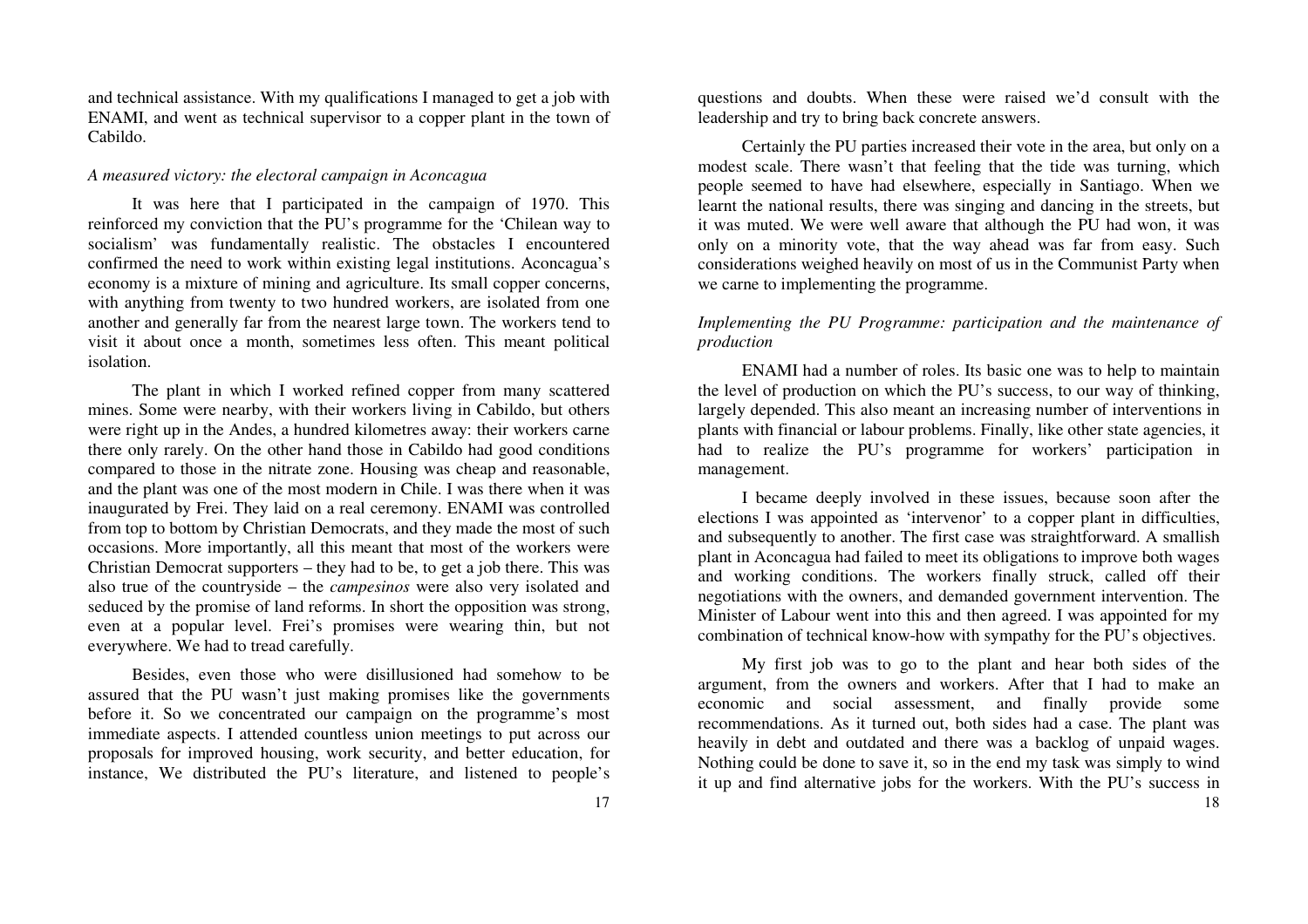increasing growth and hence employment, this wasn't hard. Within a few months it was all sorted out and everyone was satisfied – the Ministry of Labour, ENAMI, the workers and even the owners.

In the following year I was called on again as intervenor for a small copper plant. This was much more complicated, and lasted right up to the military coup. It involved all the PU's major concerns: the need to avoid class confrontations, to keep production up to the mark and to involve the workers themselves in what the PU was doing.

The first difficulty lay in people's different expectations of an official intervention. The owners were often glad of it, imagining that the intervenor would simply arrive with a fistful of money and make no fundamental changes. On the other hand, sections of the left were for immediate nationalization and virtual control by the workers themselves. In fact intervention was not a commitment to either of these two positions. The government was a popular one, but its targets for nationalization were the big monopolies only. The ultra-left's insistence on pushing it much further and deeper caused economic and political problems. For one thing there had to be good reason for intervening in the first place, in order to be within the law and avoid alarming the middle classes – which also meant consultation with the owners and reasonable compensation. Also the government then had to maintain such industries: it wasn't practical to expropriate left, right and centre, as certain sectors were demanding. Our main focus was on the strategic concerns, which the government needed to control. With these controversies, an intervenor was virtually walking a tightrope.

On relationships with the owners, my party's position was quite clear. While our concern was for workers' interests, we weren't seeking confrontations. Whatever the outcome of intervention, it should be on a legal basis. This reflected the PU's strategy of sticking strictly to legal methods. Without this, we'd have lost our main strength as a legally elected government, with support from all progressive sectors. This wasn't a 'nonworking class' position. It was often repeated by Figueroa, the president of the CUT, for instance. so I had to try and get on with the owners – though in the end it proved impossible – in order to keep the factory working. My main contact at first was with the shopfloor's PU committee, and although this tended to divide, I always consulted very closely with workers who belonged to the Party. But at the same time, I had to keep the owners informed of my decisions and intentions.

There'd been problems in this plant for years. It was a good way from Cabildo itself and very much a family firm. The manager was the owner's son, the local mayor was a relative, in short the family ran the area. The plant smelted copper from several small mines, the biggest of which belonged to the firm and was right nearby. About 130 people worked in the plant and mine together. Again the intervention arose from a strike provoked by the owners' failure to implement an agreement on wages, working conditions and so on.

My impartiality upset the owners. As soon as they realized I wasn't there at their convenience, and that I also consulted the workers, they turned nasty. The owner's son, the manager, was constantly creating problems. For instance he'd tell me there was some snag which I'd then have to go and deal with, only to find that he'd invented it. The main trouble was that there was also a 'yellow' (boss's) section of the union which he controlled, consisting of the technicians and a few of the manual workers. They were always making trouble with the others – the majority, whose strike had led to the intervention. One day this provoked a fight between them. I found it had been instigated by one of the yellow union workers and asked the manager to dismiss him. He refused, so I sent him an order in writing, but he still refused, so I demoted him. Then he threatened to resign, and the yellow union supported the charge that I'd victimized him – they were thirty men in all, less than a quarter of the total. Well, I let him go, and most of his supporters went with him. Some came back, but it caused problems. For one thing this family got the local press to denounce us. They also brought a lawsuit against me. More importantly, we were left almost without technicians.

This was serious, given the importance of maintaining production. Our only way out was for all of us to discuss it together. This meant in effect that we introduced workers' participation before we otherwise would have done. The nature of this participation was much debated within the left, but in our case the reason for it was clear – as I said, it was the only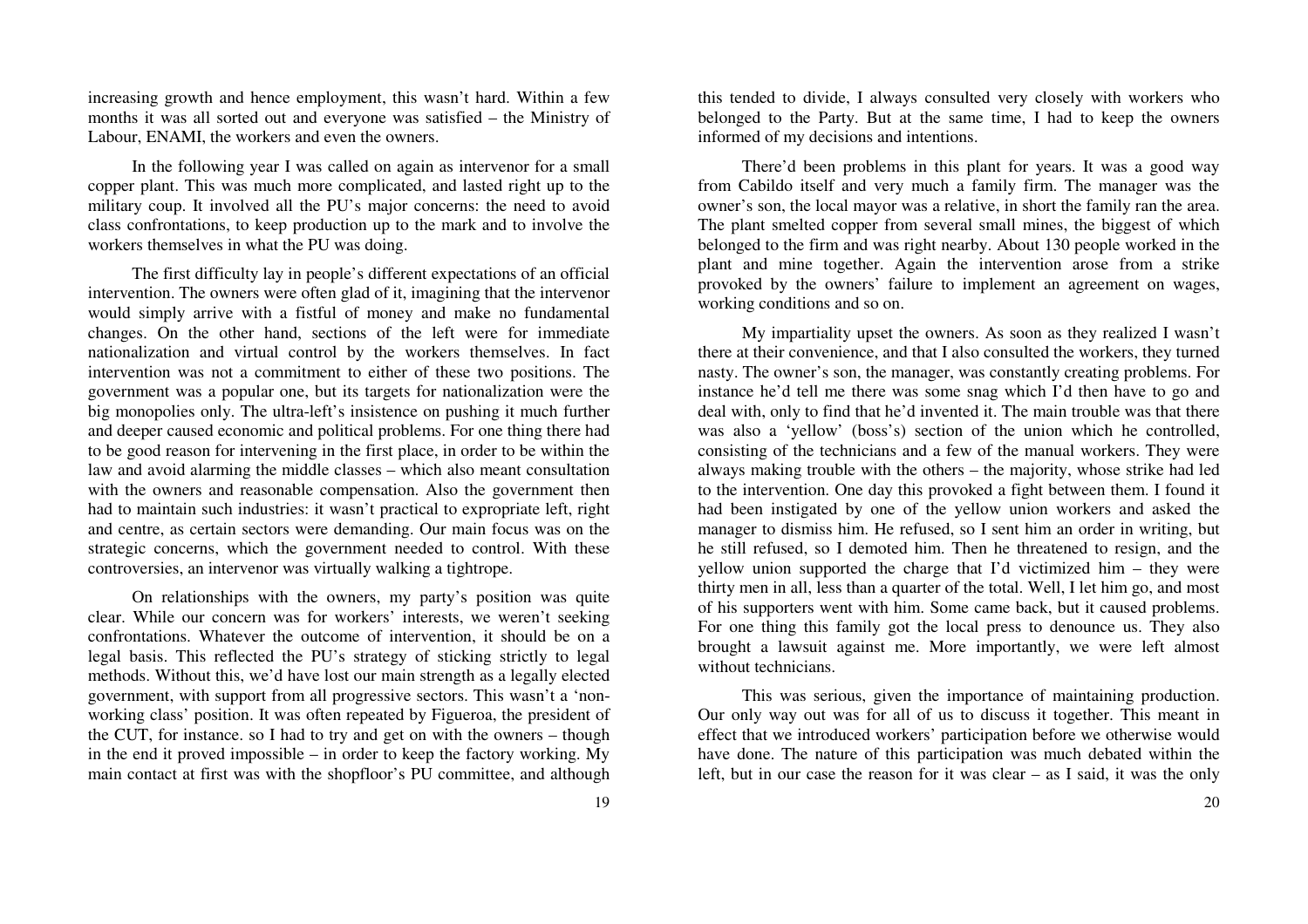way to maintain production in the circumstances. I was responsible for implementing it, and this was the way I put it across: to keep the plant running, all of us had to participate in our different ways at every level in making the necessary decisions and taking responsibility for them. We followed the government's blueprint for this. There was a General Administrative Council (*Consejo General de Administración*), consisting of myself as intervenor and two union representatives, one manual, the other a white-collar worker. There was also a Technical Administrative Council (*Consejo Técnico de Administración*) with a delegate from each section – one from maintenance, one from transport, one from processing, etc. Each delegate was elected by a secret ballot in union meetings. Finally there was the General Assembly (*Asamblea*) of all the workers in the plant. All my decisions were referred to it, on accounts, production schedules and so forth. There were also Production Committees (*Comités de Producción*) in each section, to ensure that they were keeping to schedule.

The workers' response soon compensated for the loss of the technicians. Many of the more experienced men were capable of replacing them. But I still stressed that responsibility should depend on experience and qualifications. The workers' views should be respected, but important decisions still had to be taken by those qualified to take them. While the workers should participate, this participation had its limits: they weren't equipped to take managerial decisions. In our case this wasn't much disputed, but I know that elsewhere the official scheme for participation was criticized by other left parties as technocratic. But how else could we maintain production, as the PU required of us? This was a technical problem and we treated it as such. And we succeeded in maintaining production. Governing was the government's job. Ours was to support it as it required.

Besides, when workers were allowed to take all the decisions, this encouraged self-interestedness. They often demanded wage increases instead of further productive investments, and the Christian Democrats used this to divide the workers and cause stoppages. I remembered their strength in the first copper plant I worked in – this too was good reason for limiting participation to the PU's formula for it. And it worked. There was little dissension, and the assembly dealt mainly with the workers' immediate concerns: wages, housing, sanitary conditions in the plant, etc. As a result, we paid our way without any need for government subsidies. This was my main goal, and we achieved it.

# *Unequal odds: the approach of the coup*

Of course when the boycott of the economy by the private sector began, it was hard to keep production up. The first lorry-owners' strike in October 1972 didn't affect us as much as elsewhere, as we had a reserve of raw materials. This was true of the zone as a whole. Food supplies weren't a serious problem, with its being an agricultural area.

The only real one was transport. The union helped to solve this by using our trucks to market the *campesinos* products. The workers drove them on a voluntary basis. The far-right wasn't well organized yet, so we met with little opposition.

In the following year's tank revolt (*tancazo*) in June, the workers showed their determination by immediately reporting to the factory, ready to defend it at any cost. But it was over on the same day, and things were rapidly back to normal. At the time some of the workers did ask why the PU didn't get tough with the military, instead of negotiating with them. I had to talk to them, to explain the government's position, that it was trying to avoid a confrontation; that we should have faith in our leaders' attempts to find a just and effective solution, and that they needed our support. The workers did feel in the end that this was where the answer lay. They never lost their confidence that if there was a way out of the crisis, the PU leaders would find it. They listened to Allende's speech immediately after the *tancazo* and followed his request to go back to normal work and redouble their efforts for the PU.

We had no local industrial cordon, as there was little industry, so the union dealt with these issues. But in the tank coup, as in the first bosses' strike, the workers combined with the *campesinos*. Together they set up road blocks and took other defensive measures. This showed their determination to defend the government, and was a warning to the right. As a result its second strike was much more organized and violent. The lorry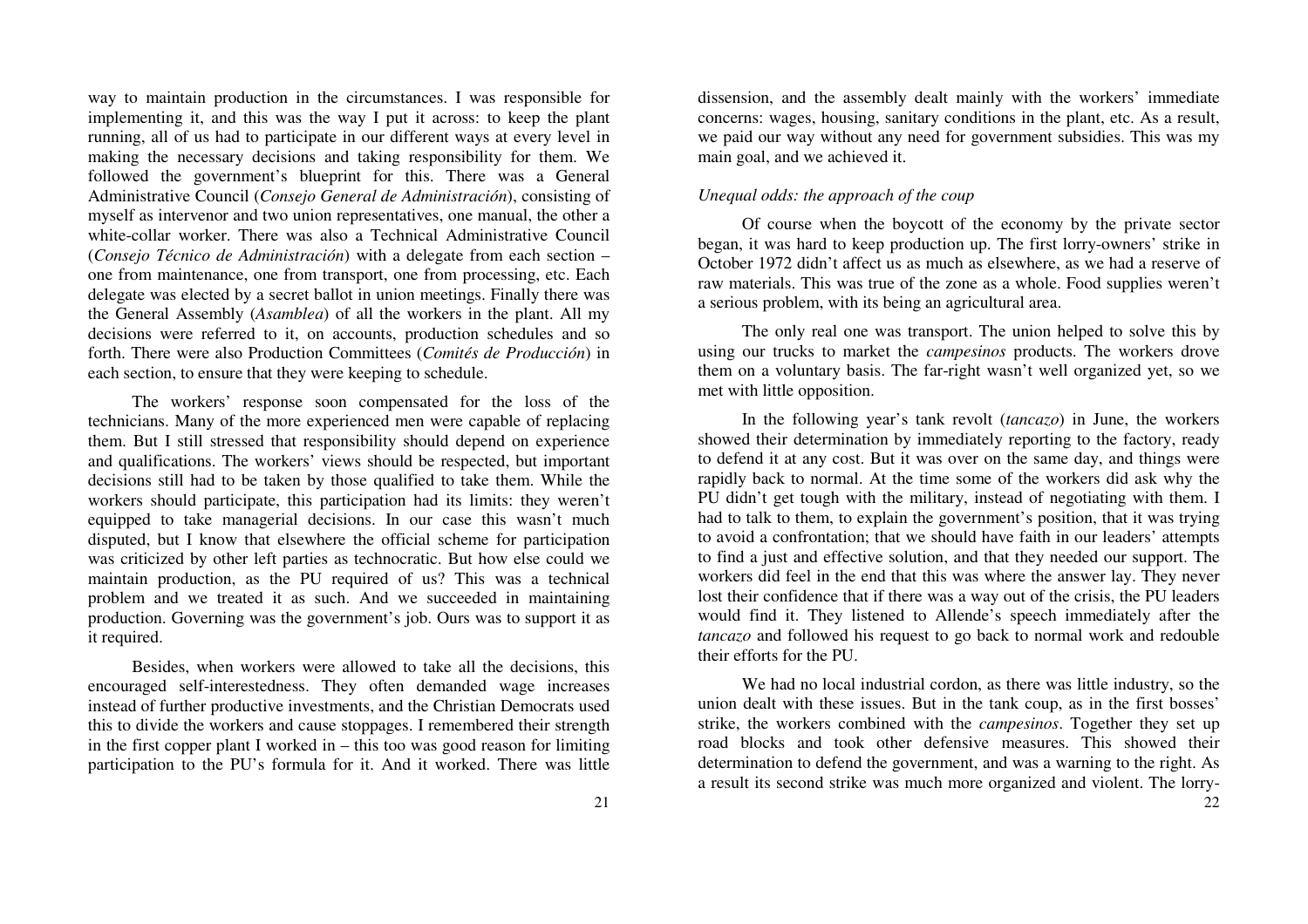owners now intervened against our trucks which were maintaining food distribution. Although they sometimes came off worse, they usually had the upper hand, as they were often armed and we weren't. Some of the workers wanted to commandeer the owners' trucks but we hadn't the means to take them over, as they were all parked together and defended by the police.

They never gave up the struggle, though. By this time we were having problems with parts, as we couldn't get them from Santiago, but the workers often found solutions. The older ones had been in the industry so long that they could improvise most parts. They also had relatives and friends who were old hands at this sort of thing. We discussed these problems in the assembly, and one of them would say: 'I know just the man for the job, up north'. A few days later he'd be there, with the parts or some means of fixing them. In a way, they were our best times, with everyone pooling all their talents and determined not to be defeated. If anything, their confidence in the PU was higher than ever.

The fact was, though, that we were up against fascism. We had no means to defend ourselves against the right's methods. Just before the coup, 1 had orders which must have originated with the military, to give full details on all the workers – which of them had done military service, where and when, and so on. Another order demanded full details of all the dynamite used in the mine, when we were due to get new supplies, where they were coming from etc. Eventually they were severely restricted. By the time of the coup we were down to eight sticks of dynamite.

On 11 September I was in Santiago – I'd gone there to consult with ENAMI over some administrative problems. Early in the morning I heard the planes passing over the city, and then the thuds as they bombed the Presidential Palace. I listened to the commentary on the truck radio and realized what was happening. When 1 tried to get into ENAMI it was already full of soldiers. They wouldn't admit me. I tried to make contact with the Party, but that was also impossible, so I headed back to Cabildo.

When I got there, other party members were still waiting for instructions. We never received them, and later realized that the regional committee had been cut off. The plant was occupied by the military. There was nothing I could do. As my name had been broadcast as one of those required to report to the new authorities, I did so. They let me go free, but the next morning they came to arrest me. The former owner of the plant had charged me with being a subversive. I was gaoled, beaten about a bit and tried in a military court, but as there was no evidence against me, the case was finally dismissed. But of course I was sacked and blacklisted. I tried getting odd jobs here and there, but with a family to support I couldn't manage, so I had to leave Chile.

Looking back, I feel that the PU did all it could to save the day. I still think that the odds were too heavily against us, that we weren't ready to take them on if it came to a final confrontation. It wasn't just a defeat, because a fifty-yearlong struggle can't be wiped out by a military coup. Today the popular forces have even wider support than they did, from people who've learnt what fascism is. I know we'll come back into our own and stronger than before. If there were mistakes it wasn't these, but fascism, that overthrew the PU. What matters is the people's awareness. And this is measured not by mistakes, but by their will and experiences.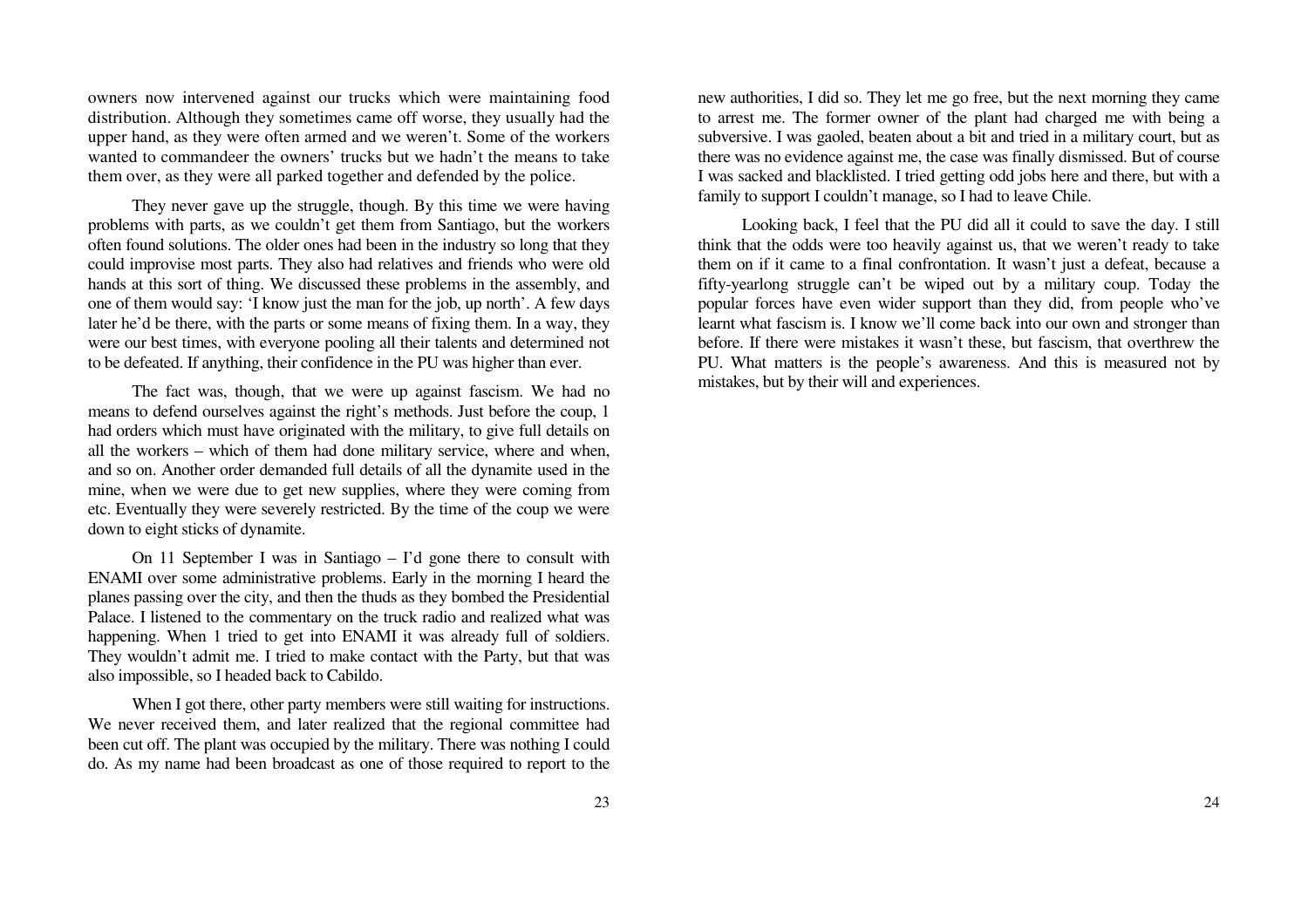# **The Working Class and the Struggle for Power: from workers' participation to the communal commands**

*Speaker:* ROBERTO, 40, activist of the MAPU and fulltime trade-union organizer, who worked during the PU in the major industrial areas of Santiago and Valparaiso

### *A factory worker's experiences: the force behind the PU*

I joined the union when I was fifteen – the Shoeworkers' Federation. I was working in a factory in Santiago. Three years later I was branch secretary. Experience taught me early on that it was only by uniting that we could defend our interests as workers. For instance in our biggest strike, when we occupied the factory for weeks, it was other workers living round it who saw us through. They fought pitched battles with the police to get food and blankets to us. Workers have few resources. We have to pool them and pull together. Ever since recognizing this I've tried to base my actions on it. That's why I'm in exile today on the instructions of my party.

I worked in this factory for eighteen years, and left when I was thirtythree, after one of our regular showdowns. The management bought new machinery, but not to raise output. Instead they made half the workers redundant, men with up to forty years of service. They'd never get another job, and the compensation was a pittance. I protested but to my disgust my fellow unionists wouldn't support me. This was under Frei, when crises of this kind were common and resistance brought retaliation. Their argument was: we can only defend our working conditions – hiring and firing is the boss's prerogative. I was so fed up that I almost carne to blows with my colleagues. In the end I decided to leave the factory.

I set up shop as a cobbler in the shantytown where we were living, on the outskirts of Santiago. We had a house lot there and built our own home. The floor was bare earth and the roof was made of hardboard, but I was happy. I had no boss, and I was politically active in my neighbourhood association, which we set up to defend our own interests. But I couldn't forget what had happened in the factory. I realized that although the union defended the workers' immediate interests, it could never change relations between the exploiters and the exploited. The bosses had done as they pleased with the men – and once you're out of work in Chile, there's no unemployment benefit and ten applicants for every job. You take what they give you.

All this time I'd had no connection with any political party. Then I came into contact with some young people working in a literacy programme. They were using the methods of Paulo Freire, which include the raising of political awareness. One day I heard Freire speak, and we got into a debate – I felt he was overlooking things which were important to factory workers. Later we carne to know one another, and this got me reading seriously. Marx, especially. It wasn't easy, but what gripped me was how it explained my own experience. The reading was a real struggle though. Some nights I'd sleep only two or three hours, I'd read and read, and even so I might cover only twenty pages – I was determined to take it all in. I'd left school at twelve, you see, and although I' d learnt to read and write I was functionally illiterate. Like most Chileans I'd had nothing to read.

Meantime I enrolled in an adult education course, to complete my secondary school training. I finished this inside a year. From then on I spent all my free time organizing young people's cultural centres in my own and other shantytowns. I kept stressing that young people's problems could be understood and dealt with only in terms of their class situation. All our discussions came back to the point. In the end we set up a federation of four hundred cultural centres.

In 1969 the MAPU was formed. I and many other comrades from the cultural centres joined the party. Most of the others had been Christian Democrats. I was assigned to the party's mass front, to develop educational programmes for unionists and factory workers.

# *From unionist to party activist: workers' education courses*

Through the party I was sent to Valparaiso to teach in an extension programme for workers run by the Catholic University. The course was vocational, but we gave it a political perspective. We included the history of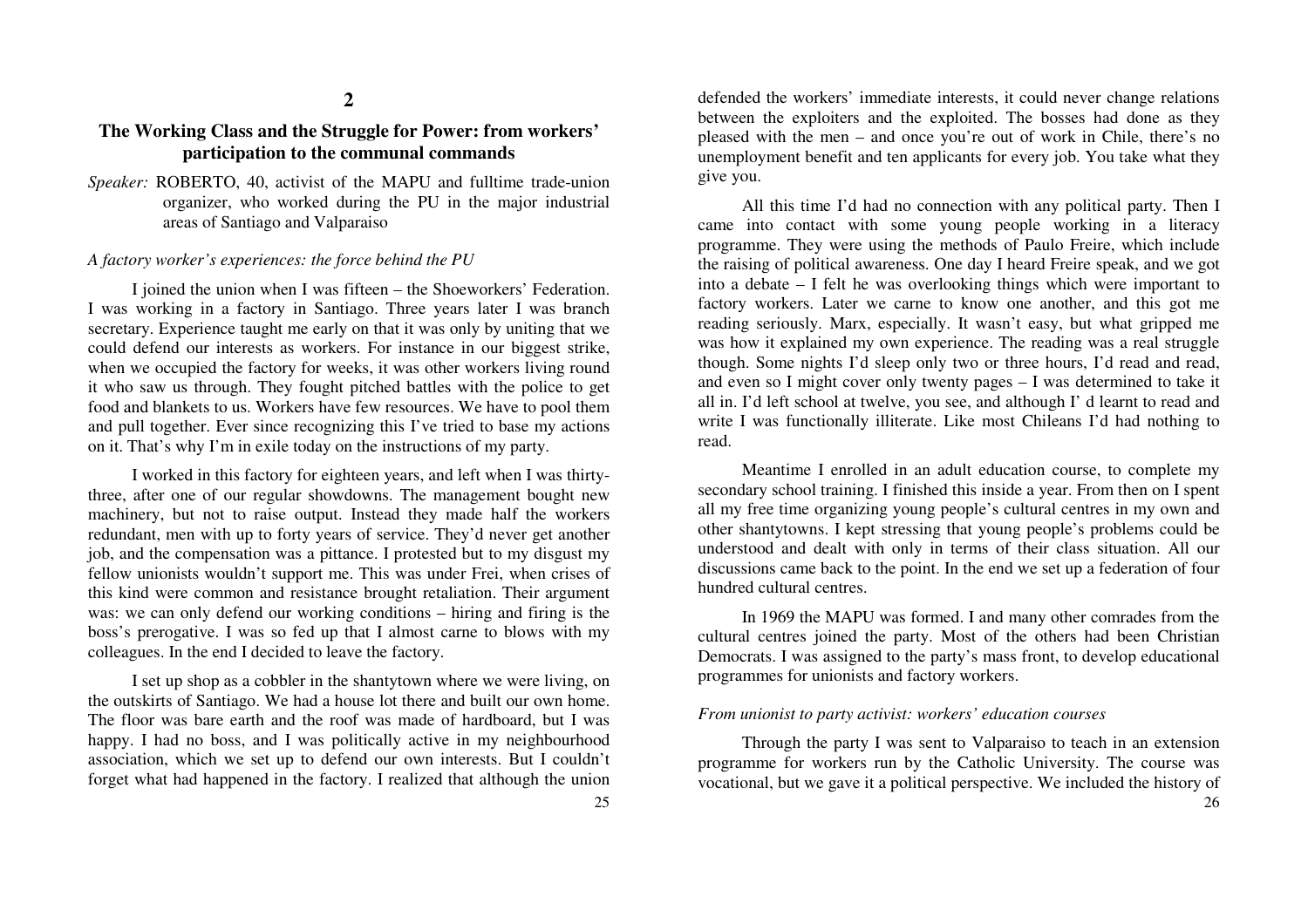the labour movement. For instance we showed how the labour laws had developed to control the unions. We also discussed where different parties stood on these questions. This projected the PU's programme right into the unions and factories, and aroused discussion of its proposals throughout the campaign of 1970. This was crucial. Chilean workers have a great respect for education, and now they really had the chance to focus it on their own situation.

With the PU in power, our discussions turned to the problems of implementing the programme. Our main concern was with the scope for workers' own initiatives in pressing their proposals home, especially those for nationalization and for workers' participation. We took our course right into the factories in the Valparaiso area. Many of these were subsequently taken over by the workers, and then transferred to public ownership. One typical case was a cement factory in a small town called -La Calera. It was almost the only local employment, which gave it an iron grip on its workers – if they were sacked, they'd have to leave home to look for a job. So they were completely cowed by their bosses – the wages and working conditions were terrible. But after we held a summer school there, in which all this company's workers took part, its power crumbled. A union was formed, and this produced a confrontation and occupation of the factory. The government intervened and eventually nationalized it. It became a model of increasing workers' participation and finally of workers' control.

My own experience as a worker came in handy on these courses. I didn't use texts to convey our message, but popular images. For better or worse, I'd even turn to the machismo common among Chilean workers. 'Now, comrade' – this would be a in a group discussion 'supposing your wife has another man, and you find out – what happens then?' 'What happens? We fix him'. 'Right then, society includes exploiters and the exploited. You find this out – what happens then?' 'What happens? We fix the exploiters – no more bosses'. Later our discussions would move on to workers' participation, its different forms, its real purpose. They'd give examples of what was happening in their own factories. We'd deal with everything in class terms, but always through the workers' own imagery and in terms of their own experience.

#### *Workers' initiatives: expropriations and new forms of participation*

For the next three years I continued working for the party's mass front on union affairs in Santiago and Valparaiso. One of the most important aspects of the PU process, as we in the MAPU understood it, was workers' participation. All sectors of the left acknowledged this, but they understood it in different ways. Some saw it only as a basic support for PU's economic measures: but our view was that it should lead to workers' control, as an antidote to the bureaucracy. In practice, though, it wasn't we activists who made the decisions, it was the workers. Their new awareness and initiatives carne from experience, not theories – particularly from the crisis produced by the factory-owners' boycott, when they started cutting investments. This crisis became so acute that the workers had to find answers to it.

Their first answer was to occupy factories which were sabotaging production. This enabled them to maintain the factory and ask for government intervention. Of course it raised the most basic question – the ownership of the means of production – but as I say, this was in response to the day-to-day needs of the struggle in progress. In Santiago alone, over three hundred factories became subject to government intervention, and most of these were outside the PU's original programme. This had provided for nationalizing only the biggest, monopolistic concerns, about 150 in all. But we saw this as a false distinction. We stressed that the prospect of socialism divides loyalties along class lines that the bourgeoisie as a whole would resist, which meant a need for popular power, working-class organizations within the shell of the bourgeois State. Only these could guarantee the PU's advances. In taking this position, though, we were responding mainly to workers' initiatives – steps they took because they were closest to the development of the conflict.

This shows that a revolutionary process is never something deriving from textbooks. New situations have to be dealt with and this produces new ways forward. For example, when food supplies were short, the workingclass neighbourhoods set up JAPs, people's supply control committees, which not only limited speculation – they also compelled many middle class people who couldn't afford black-market prices to accept their basic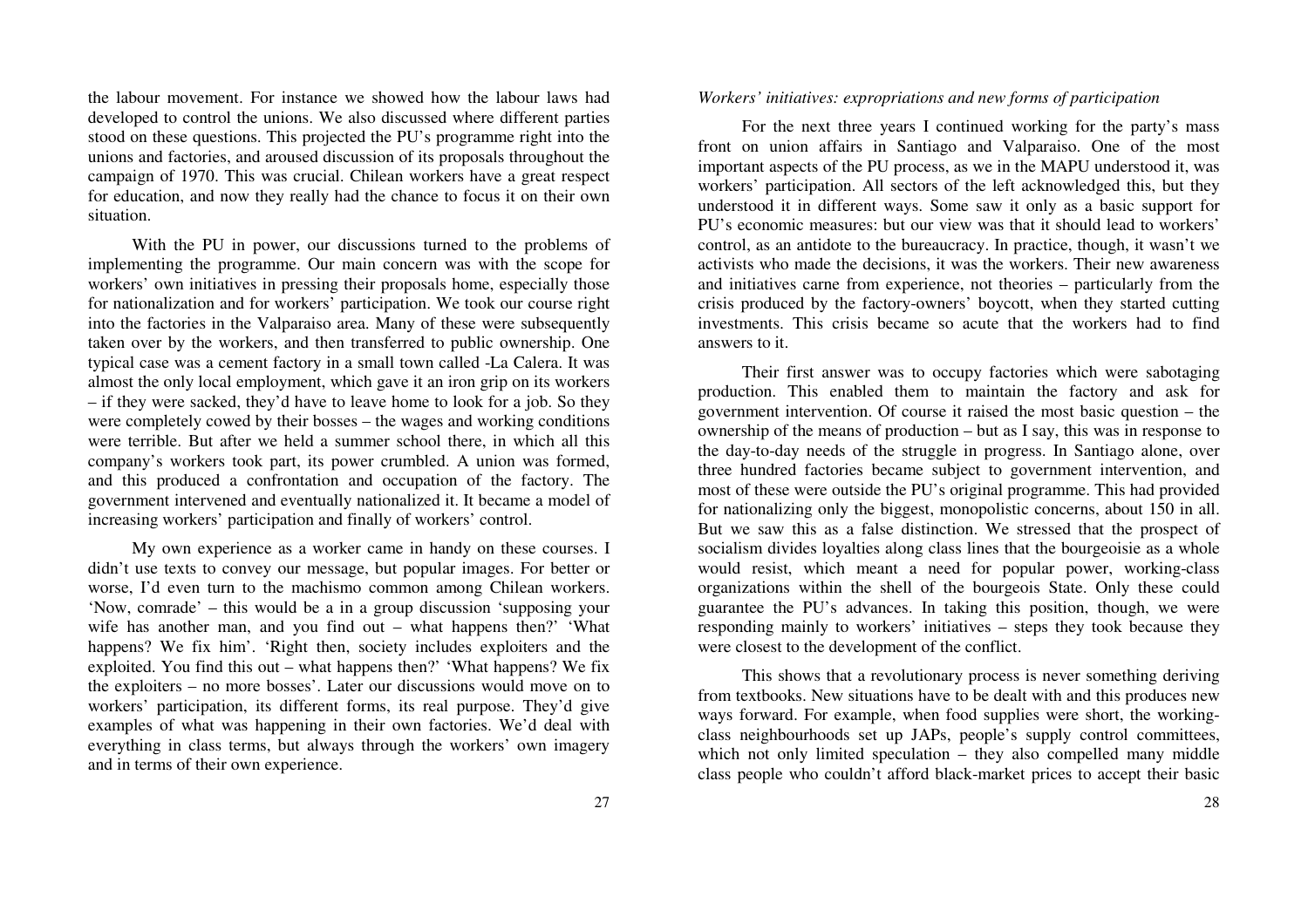principle of equal shares at official prices. Sometimes they even helped to organize them, under working-class direction. In this way they were drawn into the workers' battle – and on workers' terms against the bourgeoisie's manoeuvres, because only the workers could counteract them.

I could cite more examples of how these concrete developments made the workers their own vanguard, because they're the ones who control production. It was they who gave meaning to the PU's measures – the PU itself was too heterogeneous to respond to the changes which it set in motion. Officially, expropriation depended on a decision from above. But in practice we had to fight from below, not only for its implementation, but for its results to be effective as a product of class struggle.

We set about this in the following way. Taking a particular area, we'd find out wJ1ich factories had been involved in the most disputes, which were best organized politically, and whether the owners were reducing or even sabotaging production. On this basis we'd select one for an agitational programme. Activists would distribute pamphlets and bulletins throughout the area, especially at factory gates. This made other workers aware of the issue. Meantime the party would strengthen contacts inside the factory, raising the possibility of the workers requesting intervention and eventually expropriation. These projects had to be carefully planned. spontaneity meant the risk of serious setbacks. Party discipline at the base is crucial in these situations.

Often, though, these demands were spontaneous, in which case we mobilized support from workers in the neighbouring factories. But either way they were often at odds with PU policy. One such case was the Rayon-Said factory. With a labour force of about two thousand, and a near monopoly of rayon and cellophane production, it should have been due for nationalization, but in fact the government was against this. It had an unofficial agreement with the factory owner, the magnate 5aid, who also owned the Banco del Trabajo, one of the biggest private banks. In return for its nationalization – together with the whole banking system – the PU had undertaken to leave the Rayon factory alone. So the workers took the initiative and they did so consciously in answer to this compromise by their government. They demanded a rise, which wasn't given, then occupied the factory in order to get it expropriated. They had a long struggle, but they succeeded. More than succeeded – they got the support of the workers in another Said monopoly and later this too was taken over. During the factory occupation they also got help, both food and money, from the nearby *campesinos*, as many of themselves were ex-*campesinos*, an important factor in building this alliance. After the expropriation, they had training to enable them to manage the factory independently.

We had experiences like this throughout the province of Valparaiso. The main textile factory in Viña del Mar would probably not have been taken over but for pressure from the workers. They'd been fighting a reactionary management for years. Under Frei they struck for six months to get it turned into a cooperative. This failed and half the workers were dismissed. They tried and failed again, with a further month's strike, in Frei's last year. More 'temporary' dismissals were threatened in order to modernize the factory but the workers wouldn't have this, knowing they'd never get their jobs back. The argument was still going on when the PU was elected, but even it was non-committal. So the factory was occupied again. This time the workers refused to leave until it was expropriated, against the original decision of the Minister of Economics.

These struggles created a powerful base to build on after expropriation. This textile factory in Viña del Mar wasn't only transferred to the public sector, but carne to be fully controlled by its workers. They decided to reorganize its production and distribution patterns. They designed cheaper, more popular materials, and started distributing them through the JAPs and other popular organizations with their rationing and price controls. In this way the whole process was socialized, right from production to consumption. These experiments dealt crippling blows to the capitalist system, built as they were on the workers' growing recognition that they couldn't change their part of it without transforming it as a whole.

Officially workers' participation was much more limited and formal. Production committees were appointed for each section of the factory, from among the trade-union officials – one for the administrative section, another for the mechanics and so on, depending on the number of sections. The heads of these production committees and other union officials then elected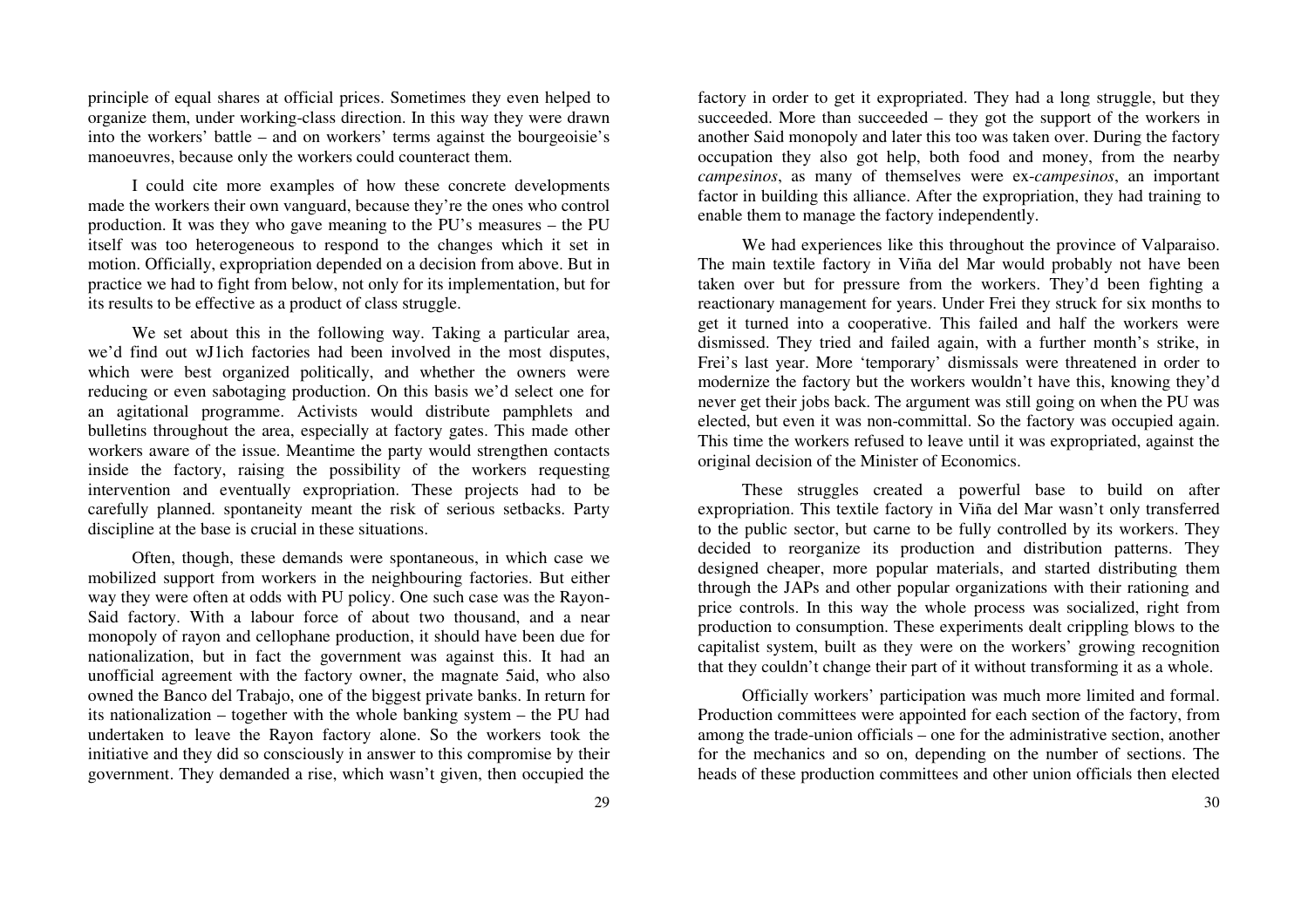five members of the General Administrative Council. This was the main managing body, to which the government appointed five more representatives, plus a director – six in all. So even at plant level the bureaucrats were in the majority, as well as controlling the higher levels of economic decision making.

In practice then, workers still had no power to amend production schedules etc., let alone initiate them. This provoked a lot of discussion, especially among workers in the big metallurgical and textile concerns in the public sector. They argued that government nominees on the administrative councils should also be workers from the factory, since this was a workers' government. It was pointed out that under the official system the technocrats were the majority, whereas the workers were concerned with the social aspects of production. In one large factory called Solimar, producing boilers and railway engines, the workers actually struck on this issue. Eventually they won their case and made a thorough-going revision of every aspect of production. Working conditions were improved, excess technicians were transferred and wage differentials were reduced. Through voluntary overtime, production was raised sufficiently to cancel the company's outstanding debt. Despite their lack of management training the workers themselves reorganized things from start to finish.

It was argued that these changes would destabilize production – but far from this happening. it was in sectors where participation was weakest that there was real instability. In copper, for instance. Officials in this sector refused to contemplate real changes, because it's such a vital export. So what happened after its nationalization? The workers regarded the State like a traditional employer, and demanded wage increases way above the rate of inflation, even in 1973, when the economy was in crisis. The government refused, and right-wing, white-collar and higher-skilled workers saw their chance and carried other workers with them. And of course the right-wing parties supported them, financially and with their propaganda. The government had to give in, and its whole wage policy collapsed.

This could never have happened if there'd been effective participation in this sector. As in the case of the Solimar factory the PU failed to understand that the ideological battleground was among the working class itself, not just among the 'middle sectors': that its loyalty could be held only by giving it a real role in the process of building socialism. Without this it could at best be passive, and at worst manipulated.

# *The industrial cordons, the bosses' strikes and the rise of the communal commands*

It was out of these actions by vanguard workers that the industrial cordons developed. What crystallized them was cooperation between the workers of different factories to counteract the 'bosses' strike' of October 1972, which would otherwise have halted production. Afterwards they continued expanding right up to the time of the coup. The workers realized that the stoppage was no isolated event, but part of a struggle ultimately for control of the means of production. The cordons were both a defence measure and a step in this direction, an embryo of popular power. The PU did recognize them, but only in the restricted role of defending the government on its own terms – while much of the union hierarchy opposed them. Their real basis was in the working class itself, in the face of a daily mounting conflict. This was the most important effect of real workers' participation, especially in state-owned enterprises. These were the vanguard of the cordons, and as such the seeds of the revolution, which participation germinated.

The debate on popular power began soon after Allende's election. The more radical parties – MAPU, MIR and the left wing of the Socialist Party – envisaged Cuban-style 'committees for the defence of the revolution', one in every neighbourhood. But this was utopian. Our problem wasn't one of defending an established socialism, but rather of countering attacks on our limited advances towards it, especially in the factories. From the outset the right campaigned ferociously against the PU's nationalizations. In Congress it obstructed them and starved the government of funds to run the nationalized concerns. In the courts it tried to declare them illegal. In the media, still largely controlled by the right, it swore to Chile and all the world that state-owned industries couldn't work – which it was already trying to ensure by sabotage and boycotts in the private sector.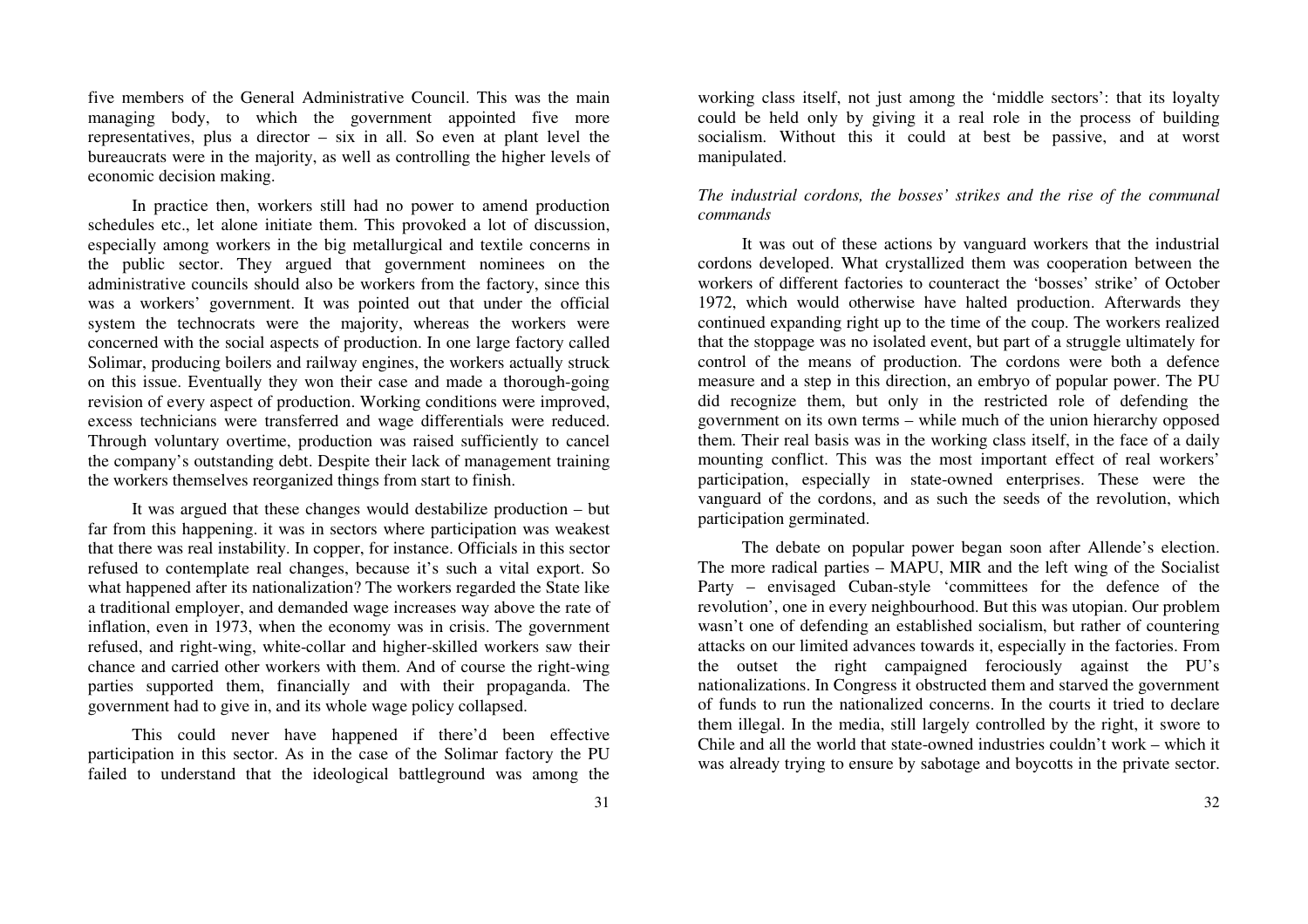The right even tried to enlist the workers. At which point their lack of participation became a really critical weakness. Alienation made them prey to sophisticated propaganda which identified the managers in the public sector as the 'new bosses'. Many workers were saying as much, because in the circumstances there was some truth in it. They were being asked to produce more, on the grounds that the factories belonged to the workers – but this was contradicted by the lack of real participation.

Their disenchantment reached such a pitch that the right-wing's accusations came true – state-owned enterprises began to run into real problems. Wage claims ran even higher in the public than in the private sector, machinery wasn't properly maintained, raw materials were wasted. Far from their showing profits to fund additional nationalizations, the government had to subsidise them, and workers' demands went on increasing. It was like an infection – when one group of workers made a demand, the next would make a bigger one. The situation was dose to chaotic.

It was this which finally prompted us – the more radical parties – to produce our own version of participation. Instead of the official Production Committees we proposed much stronger 'Committees for the Defence of Production' (CDPs). Their members were directly elected by the workers, instead of consisting of union officials who weren't answerable to them. Union officials weren't excluded – but they had to be chosen in their own right. Secondly, the CDPs, through mass meetings, directly informed and consulted the workers on all aspects of production budgeting, profits, planning options. Although one could exaggerate their contributions to these decisions, the workers put forward their own ideas – on how to improve machines, for instance, in ways which technicians had never noted. In exceptional cases, as I mentioned, this led to a complete overhaul of the whole basis of production. Also political questions were raised, like the role of unions in the process through which we were living, the results of wage demands etc.

The CDPs took root especially in plants where the revolutionary parties were strongest. Their intelligence commissions helped in this. When we learnt of some new right-wing tactic we'd publish it and inform the workers, through the CDPs and later the cordons. This meant that subversion not only failed, but united workers to defend production and the PU, through the CDPs.

The development of the CD Ps varied from factory to factory. Typically, the original Production Committees turned gradually into CDPs, as events confirmed the need for these. There wasn't often a conflict between them. Nor was the legitimacy of the official unions questioned. The problem was that while the CUT was strong at regional and national levels, it was weaker at the base, which was now so crucial in the struggle – not because it lacked a following, but for want of local organization. The CDPs and later the cordons filled this gap. Their leaders never undervalued the CUT. Rather they hoped to persuade it to give the struggle a clear direction.

There were differences of opinion even within the radical left as to the extent to which the workers should control each factory's Administrative Council. We in MAPU felt that the MIR was obsessed with this, with 'workerism' (*obrerismo*). In the face of the mounting crisis, though, we overcame these differences. The first CDPs developed in the South, especially round Concepción, but by the time of the first bosses' strike, they'd spread to most industrial areas. We'd discussed coordination between them, but little had yet come of this, except in the strongest working-class areas like Maipú-Cerrillos and Vicuña Mackenna, in Santiago. The bosses' strike was final proof that this coordination was urgent. Immediately CDP delegates and union officials from different factories in the major industrial areas discussed joint action against the stoppage. Embryonic cordons already existed in vanguard areas. Now they spread to every big city.

This was done in the following way. Their immediate purpose was defined as the collective defence of production and of the PU government. Delegates to each cordon were requested from all the factories in its area, not just those of the public sector. Typically, most worker members of each firm's Adminstrative Council accepted. If they declined, though this was rare, the cordon's leaders advised the workers to elect a delegate for each section of the factory. The leadership met regularly and formed various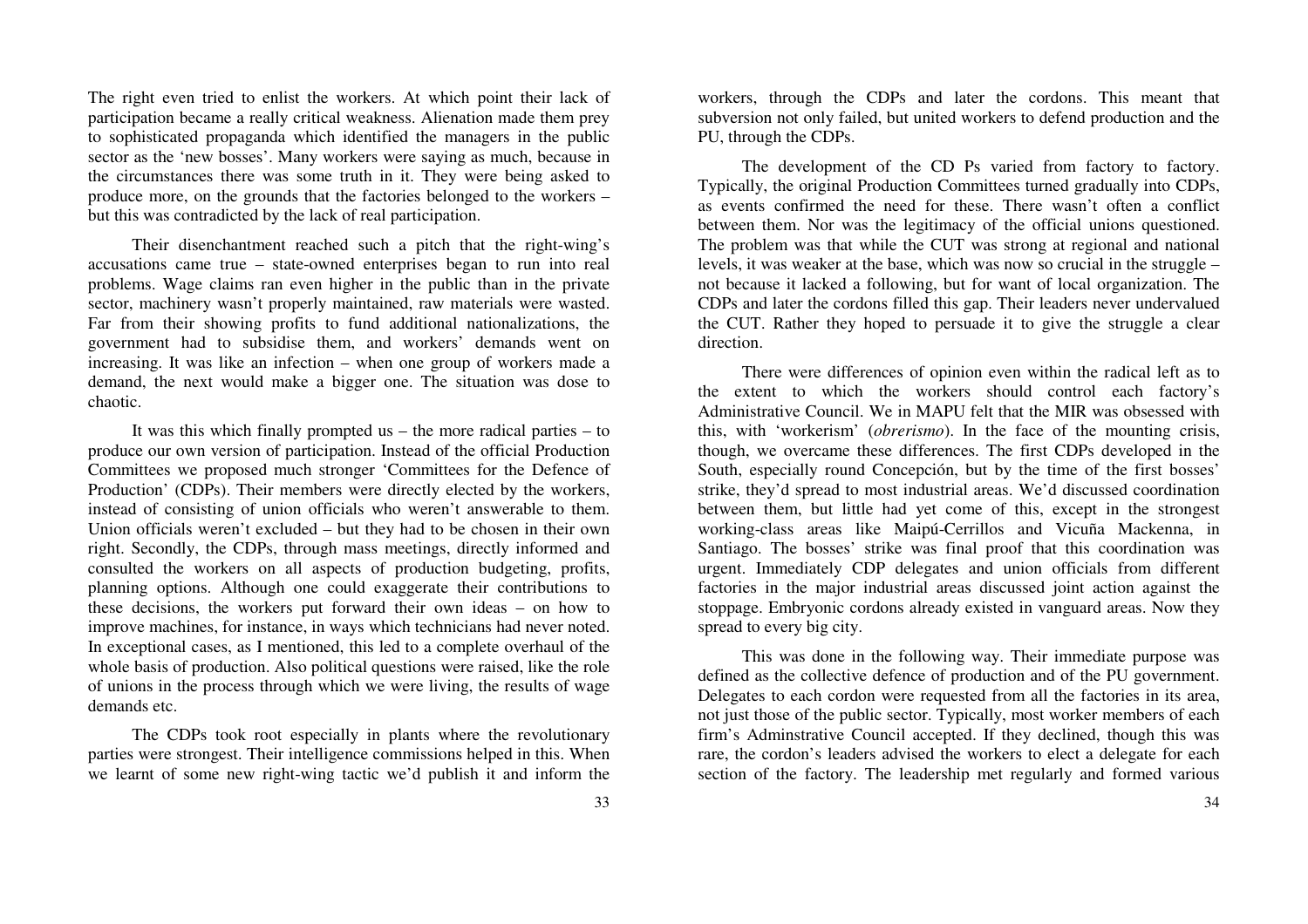commissions – transport, security, maintenance of production and so on. This working structure developed precisely in response to the needs of the moment. Again, there was suspicion that this was a form of parallelism, supplanting the government and unions – but the fact was that existing bodies just weren't adequate for the crisis. In our early attempts to solve the problems of distribution, we found that the state mechanisms, like the Ministry of Economic Affairs, offered only the vaguest solutions. They couldn't maintain even minimal supplies of power or medical items, for instance. It was the workers, through the cordons, who decided to keep the factories producing when the bosses ordered them to stop. Cordon workers manned public transport and fought the lorry-owners' thugs to keep basic raw materials moving, organizing their own convoys between the ports and factories. They faced up to fascist squads and organized distribution centres in working-class residential areas. Together with the *campesinos* they set up markets, selling fuel, food and clothes; these markets were improvised, but immense. They were based on examples like those of the textile workers in Viña del Mar, who' d long since distributed their products direct to lowerincome consumers.

While the CDPs had begun in the South, the first cordons were in Santiago, as it was there that the stoppage hit hardest. This shows how closely linked the cordons were to the solution of real problems. By the time the stoppage ended they existed at least on an improvised basis in virtually every major city. With the workers' understanding of what the bosses' strike had meant, they became the core of the revolutionary process – a means not only of defending but also of advancing the workers' gains. For instance, cordon leaders confronted the local authorities, including the right-wing ones, with specific demands: for workers' houses within reach of the factories, for example. We always encouraged cordon leaders to maintain immediate objectives like this, although the crucial issue was the class struggle, the question of power. We never forgot this, however far we may have been from carrying it through.

The missing factor at this point was a coherent political vanguard, united on a revolutionary strategy: the PU leadership had no answer to this stage of the confrontation. But in spite of this, and of disillusionment, these beginnings of popular power continued expanding right to the end. The vanguard cordons developed into communal commands, which integrated the shantytown dwellers, *campesinos* and students with the factoryworkers' organizations. This consolidated their previously improvised solidarity. For instance the communal command of Punta Florida, in Santiago, was recognized by the local authorities as a consultative body. The command was led by the cordon, but through it the shantytown dwellers in particular came to speak with a new voice. They disputed the local authorities' assumption that the main streets should be repaved when those of the shantytowns never had been; they demanded industrial estates to provide employment in the area. They backed the demands of the nearby *campesino* council for an end to delays over legal land expropriations, which the landowners and the courts were obstructing. Industrial cordons and the communal command took action to enable their *campesino*comrades to occupy the land and maintain its output.

None of this was straightforward. No process as complex as that of Chile, no revolutionary process, is pure. As a system goes into crisis and one form of society collapses, every social class is affected. Workers suffer, as well as the privileged, and like them they can be corrupted. For instance, while the bourgeoisie's sabotage instigated the black market, workers also contributed to it against the interests of their class. When Allende visited Sumar, a huge textile factory, he spoke openly of this – he told workers they could have covered the road from Santiago to Valparaiso with products which they had blackmarketed. It was their means of surviving the economic crisis. The important thing was that when the coup carne, these Sumar workers fought the fascists empty handed. They held out for days against aerial bombardment. Yet even they had shown that the revolutionary process is full of human contradictions – that was how I saw it, how we always had to approach it. To do so in terms only of ideals as against objective conditions, is to fail to understand it. You have to remember that Chile's working class wasn't in power. We were barely beginning to establish forms of popular justice, for instance – the judicial system was still defending bourgeois interests. This is where the political vanguard is crucial – in creating the conditions to maintain the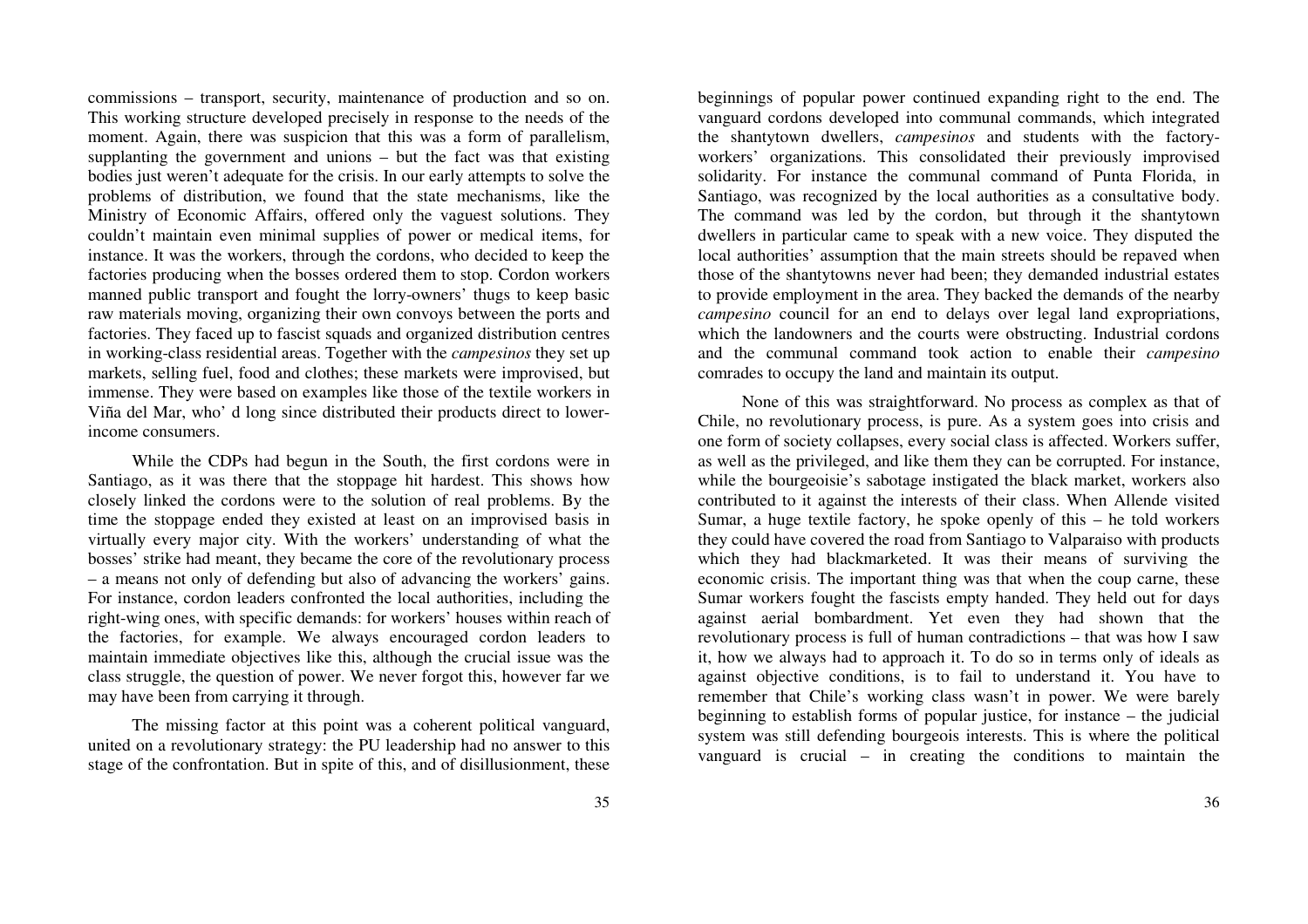revolutionary process and overcome such contradictions. And this in my judgment is where the PU leadership failed in its final year.

# *The confrontation and the future: reflections*

I believe it made two basic errors. The first was the incorporation of military men into the cabinet in moments of crisis – in the bosses' strike, and then again after the tank revolt (*tancazo*) of June 1973. This was a show of weakness. It seems that Allende, for want of a more effective answer, convinced himself that the military were neutral, not allies of the bourgeoisie. The second error was to curb the growth of working-class power in the hope of saving the situation with a Christian Democrat alliance.

Some comrades believe that the PU was merely reformist. This to my mind is a simplification. The problem was that having provoked prerevolutionary conditions, it then stepped back, and this could only encourage the reaction. In the first bosses' strike, the bourgeoisie had been the loser. It attempted to bring down the government by economic means, but what happened? The workers stepped in and took everything over. They broke the boycott. The March elections of the following year dispelled the opposition's last hope of a democratic victory. Force became their only option, and therefore the one they were bound to adopt. This meant that the PUs struggle also had to be fought on these terms. The second stoppage, in July 1973, was thus quite different, a clear request for military intervention. At this point economic actions by either the bourgeoisie or the workers were not going to change the situation. Only the military apparatus of one class or the other could do this. The bourgeoisie knew this. And so it won. It was not a new lesson.

The workers knew also, the vanguard at least. But what resources did they have against Hawker Hunters and machine-guns? Armed resistance would have been class suicide, in the absence of a political vanguard actively committed to it. Only this can split the army along class lines. The PU apparently hoped that this would happen spontaneously, and the workers paid dearly for this illusion. Their recognition of what was happening explains in part why the coup was so simple. Despite the cordons' determination, there was deepening disillusionment following the governmen<sup>t</sup>'s decision to rely on conciliation rather than popular organizations.

It was after the *tancazo* that this disillusionment became general. At this point the balance might still have been turned within the army, had the rebels and their supporters been crushed, as the workers were openly demanding. On the night of the *tancazo* Allende spoke to a massive crowd from the balcony of the Moneda Palace. People in the square were shouting up at him: 'arrest the plotters', and 'dose the Congress'. Instead Allende presented the chiefs of the armed forces as the saviours of the day. Fights even broke out between supporters of his position and those demanding more radical measures. The latter were certain1y a majority. But Allende maintained his position to the end, even confiding in Pinochet as the apparent leader of the constitutional wing of the army.

This speech from the Moneda was televised throughout the country. Everywhere the reaction was similar. Workers I talked to told me: 'We're through with politics. Comrade Allende would never betray us, but he has made a fatal mistake. Why should we fight when the battle's been lost for us?' In fact, like Allende, most of them did – even after the humiliation of the PU's allowing the military to ransack left-wing areas and torture activists before the coup. They fought on against the fascists and on 11 September died shouting for arms which never carne.

This is not to say that the PU experiment was just a defeat. For one thing it showed that the working class is capable of challenging imperialism at its heart in Latin America. For another, any such experience is a lesson, if not a new one. Workers everywhere should remember that Chile was called 'the England of South America' for its alleged democratic traditions. If our experience reminds them of the nature of the bourgeois state and the seeds of fascism within it, Chile will not have been in vain.

For us the lessons are now very clear. There is no longer any midway between fascism and socialism. Chilean workers have no illusions about recreating the bourgeois state which international capitalism and national fascism have destroyed. Such a proposal would be to betray them. Also two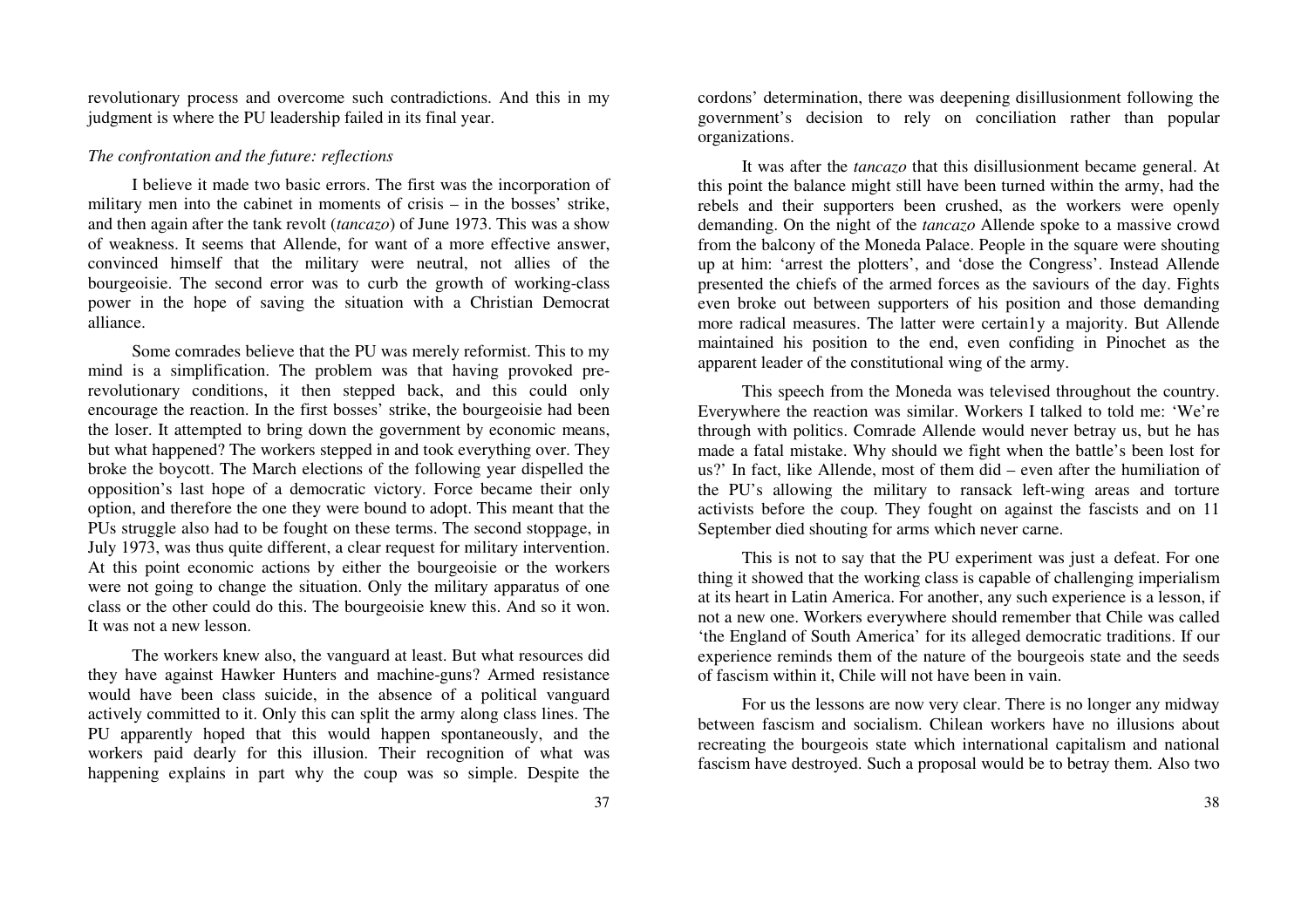left-wing strategies have now clearly failed in Latin America: the pluralist, reformist way adopted by the PU and equally the foco strategy based on the Cuban revolution. In recent years this has also failed to combine a revolutionary vanguard with a mass proletarian base – the essentials of any future way forward.

We're also realizing that with our commitment to this struggle our personal lives will have to be different. Our families, for instance, can't be what they were. I have to learn to know my children as people who may die in this struggle, like anyone committed to it. We're different people from the ones we were, yet still the same as other people whose solidarity we need – experiencing fear, depression, contradictions, as well as hope. Things we can overcome only by continuing the struggle every hour.

# **3**

# **Building the Industrial Cordons: Maipú-Cerrillos**

*Speaker:* PABLO, 25, activist of the Socialist Party who lived and worked in Maipú-Cerrillos, Santiago, a pioneer industrial cordon

# *Workers' participation in factories: origins of the industrial cordon*

Maipú-Cerrillos is one of the biggest industrial zones in Santiago. Its population is over a quarter of a million and almost wholly working-class. The firms there range from affiliates of the multi-nationals to tiny workshops. Under the PU it was well known as one of the first and most advanced industrial cordons. I grew up and worked there, and was active in this process, as a trade unionist and member of the Socialist Party.

The cordon emerged in part from the question of workers' participation. The PU programme provided for this, but only on a limited basis, and mainly in nationalized enterprises. The government intervenor would set up an Administrative Council, with his own nominees in a majority over the workers' representatives. The government men were all technicians and this body made all the major decisions – over accounting and investment, production schedules, etc. The workers themselves had little influence.

Pretty soon a reaction set in, with comrades on the shop floor saying: 'It's time we made the important decisions. The PU is a workers' government. We're the ones who put them in power and argued for nationalization'. The problem was that the PU scheme was technocratic. It was far more concerned with production than with political questions. So the workers proposed a different scheme, in which they themselves would make the decisions.

The first instance of this was in the PERLAK detergent factory. I was there when it happened. The workers felt that nothing had changed with its nationalization. So they called an assembly and simply dismissed the Administrative Council, or rather voted themselves the right to have an elective majority on it. What they said was: 'Right, we're the ones to decide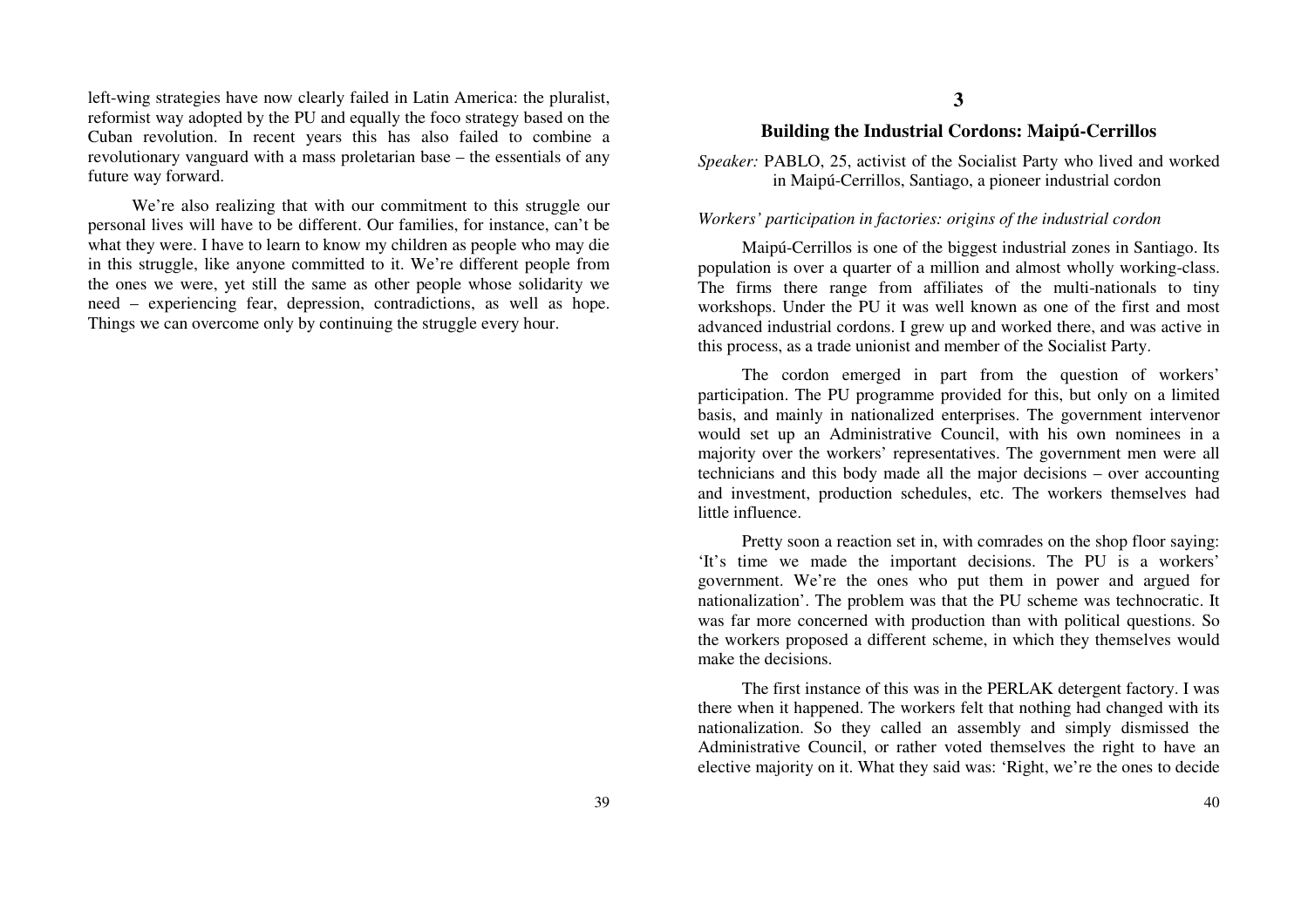what policies this factory follows. From now on we'll deal with personnel. Full details of the balance sheet must be disclosed to all employees. We're also going to deal with production planning and distribution. We want to know who buys our products, because we want to work for everyone, not just for the wealthy'.

When this sort of workers' control was established, a new political awareness developed. The technical problems weren't neglected, but what carne first were political aspects of the workers' participation. Activists like myself believed that as workers we should be our own bosses – that there must be a real change in the relationships of production. Factories should really belong to the workers – belong not in the bourgeois sense of being their private property, but in the revolutionary sense of belonging to a workers' State in which the workers made decisions. Only this would counter the bourgeois offensive which was developing from the outset.

In my experience this didn't prejudice production, as the Communist Party argued. In fact concerns under workers' control achieved the most success economically, as well as in a political sense. There was no conflict between the two. The workers worked and produced as before, the difference being that they now decided what they were going to produce, and also on its distribution. For instance, when meetings were held in work hours, the lost production was made up later with overtime or weekend work. The workers themselves enforced these rules, which meant a basic change of awareness.

You could see the same thing in the innovations which workers produced in these circumstances – in the local Nestlé's plant, for example, which also carne under workers' control, following its nationalization. This also showed how technical factors weren't overridden by political debates, far from it. The Nestlé's products were expensive, way beyond most workers' pockets. The problem was how to socialize them while we were still in a market economy. We wouldn't gain anything by lowering prices and bankrupting the factory. So what did we do? We maintained the prices of traditional products with mainly middle-class consumers, and decided to launch a cheaper product for mass consumption, to be subsidized from our existing profits. It's here that the technical aspect comes in. The chief technician was fairly right-wing, but nevertheless this aroused this interest. He cooperated with the workers and left-wing dieticians to devise this low cost product. The National Health service had been trying to do the same thing for years and had failed. At Nestlé's they succeeded in two or three months – precisely because the workers felt, and even convinced the technicians, that it gave their work a social meaning. They also saw it as a test of workers' control and an answer to the propaganda against it. 'We'll show what we can do', was the way they put it. And that's how it carne about, in no time, a cheaper and far more nutritious product. Workers' control produced any number of technical innovations like this, with a fundamental social importance.

Workers with these experiences supported the struggle in other factories for nationalization and workers control. They knew that the process could survive only if it advanced. It was this which made them the vanguard of the Maipú-Cerrillos cordon.

### *Building the cordon*

The industrial cordon really reflected the workers' growing recognition that only they could defend their interests and that this must lead eventually to a confrontation with the bourgeois State. For this they needed an organization which was independent of it. It was precisely as the bourgeois counter-offensive developed that the cordons carne into being, and were subsequently widened into the communal commands including local shantytowns and even nearby *campesinos*. Through the cordon the concrete details of the devolution of power began to be coordinated – food distribution, local transport, education and health measures and certain security provisions.

Each cordon was based on an important industrial area. It was in the first bosses' strike of October 1972 that they became widespread and their revolutionary role apparent. Of course in this sense they weren't part of the PU's electoral programme, and not all the PU parties backed them. The parties really committed to them were the Socialist Party and the MIR, the MIR especially in shantytown areas. Also later on the MAPU. Other parties disagreed at least with this interpretation of the role of the cordons. The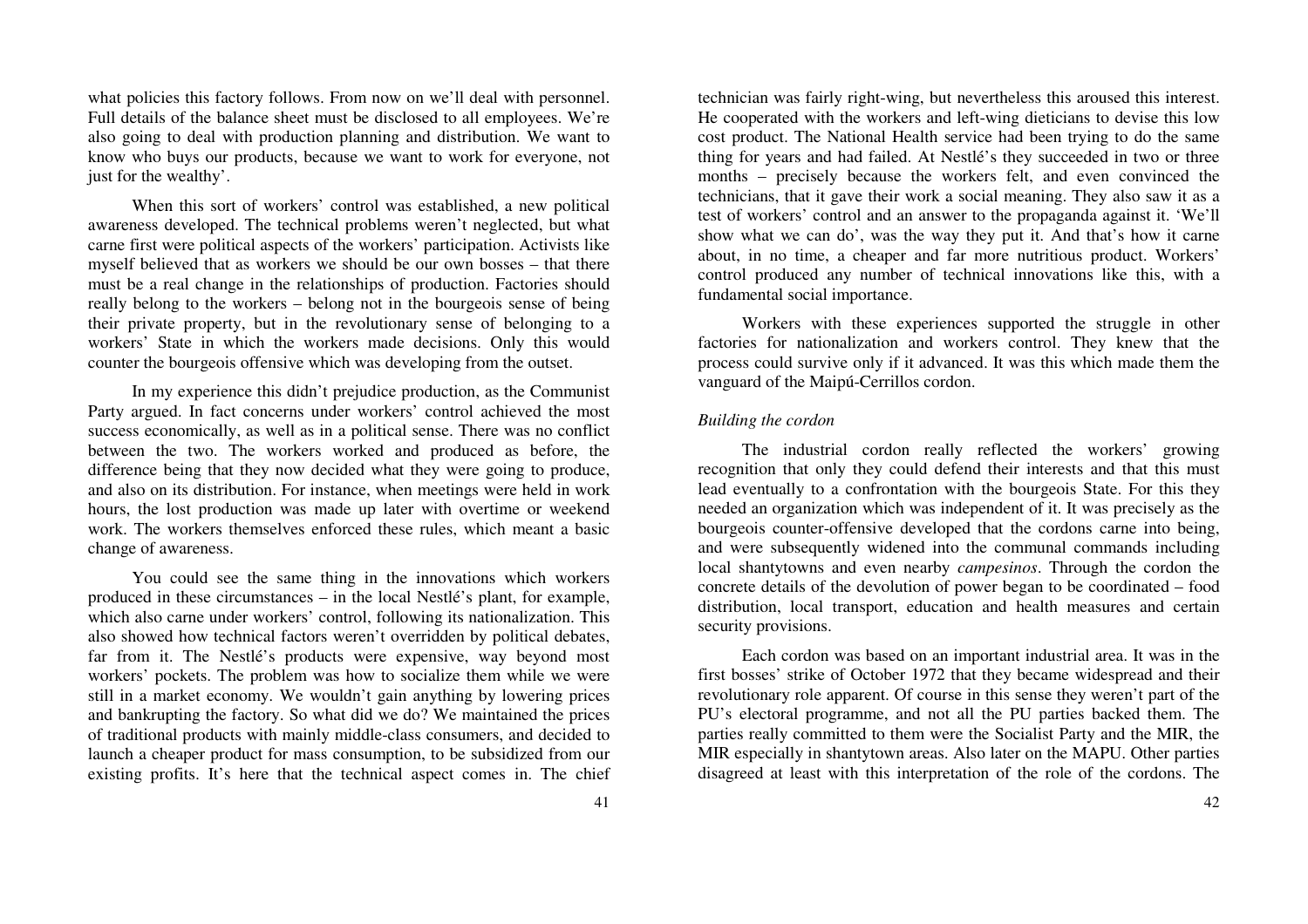Communist Party participated in them only once it realized how much power they had, and as we saw it, to neutralize them – which some of the Party's base opposed, producing a serious internal division. Its official line was that the cordons should simply support the PU, rather than becoming an alternative power (*poder alternativo*); whereas we argued that this depended on the PU's serving working-class interests. And this to our minds wasn't always the case.

This was very much the cordons' position, in that they confronted the bourgeois offensive while the PU tended to compromise with it. In these circumstances the workers felt that instead of simply depending on the parties, they should organize as a class vanguard. This is what the cordons reflected, and for this reason their main achievements were in cities where the working class was strongest – Santiago, Concepción, Valparaiso and Antofagasta. And eventually in smaller cities like Temuco and Constitución. The main ones in Santiago were Maipú-Cerrillos, Vicuna Mackenna, Estación Central, Barrancas and Santiago Centro. The first two depended almost entirely on leadership by factory workers. In Barrancas the shantytown dwellers also helped to show the way, as there weren't many factories there. Generally, though, cordons and commands were mainly led by factory workers. We discussed this a lot – the likelihood of their losing sight of the main objectives without such leaders. That this didn't happen, even in communal commands, was due I'm sure to their being acknowledged as the vanguard by all sectors.

My own experience was mainly in the Cerrillos cordon. This began to emerge in early 1972 – together with Vicuna Mackenna, it was about the first in the country. The starting point was a joint demand for nationalization by workers' leaders in several factories producing consumer durables kitchen stoves and freezers etc. The idea was that cooperation would help them to deal with legal problems and to defend their industries against right-wing retaliation. From there they went on to coordinate their production schedules, particularly as the boycott by the private sector mounted, causing problems with inputs and so on. They realized in the most practical sense that these required joint solutions and a corresponding organization. From the beginning, what was to become the cordon developed in direct response to concrete needs, not to theoretical preconceptions divorced from what the workers wanted. And the first of these needs was the extension of nationalization.

This is the sort of thing that happened. The comrades would come to us – the workers and party members active in this process – and tell us: 'Look comrades, the boss in our firm is trying to cut back production and we're heading for a crisis'. They realized clearly that this wasn't just an incident, but – for the bosses and themselves – a crucial stage in the class struggle. So we'd tell them: 'Comrades, this is what you have to do. First, present all the evidence. We can then help with the legal aspects of your demand for intervention by the Ministry of Labour. And failing that, we'll mobilize'. It didn't always work out easily. Sometimes intervention was refused because the government was soft-pedalling the Christian Democrats, or even because the owners had influence – there were many reasons why the government was often reluctant. In these cases we had to bring pressure to bear, whatever the short-term repercussions.

Our strength always lay in taking joint action. The most important case of this kind was in July 1972. Five large firms, including Polyester Textiles, were occupied by their workers, who then demanded expropriation – of some because they were virtual monopolies, of others because they were cutting production. They'd already asked for intervention, but the government wouldn't give firm answers. So the workers said: 'Well, if they won't take over the factory, we will – we can't let things go on this way. If need be, we'll take this whole area over'.

This meant coordination on a scale no party activists had considered, but the workers themselves didn't hesitate – and where trade-union officials wouldn't support them, though this was rare, they over rode them. 'We've come to a deadlock – whatever happens, we're not stopping short. If it means a showdown with the police, we're ready for it'. So they mobilized, occupied the factories, hoisting the flag up on the roof, and demanded government intervention. The government again said no, that they were crazy. So the chips were down. An official from the Ministry of Labour carne down to one of the factories and got into a confrontation with one of the leaders of the occupation – he was later murdered, during the coup.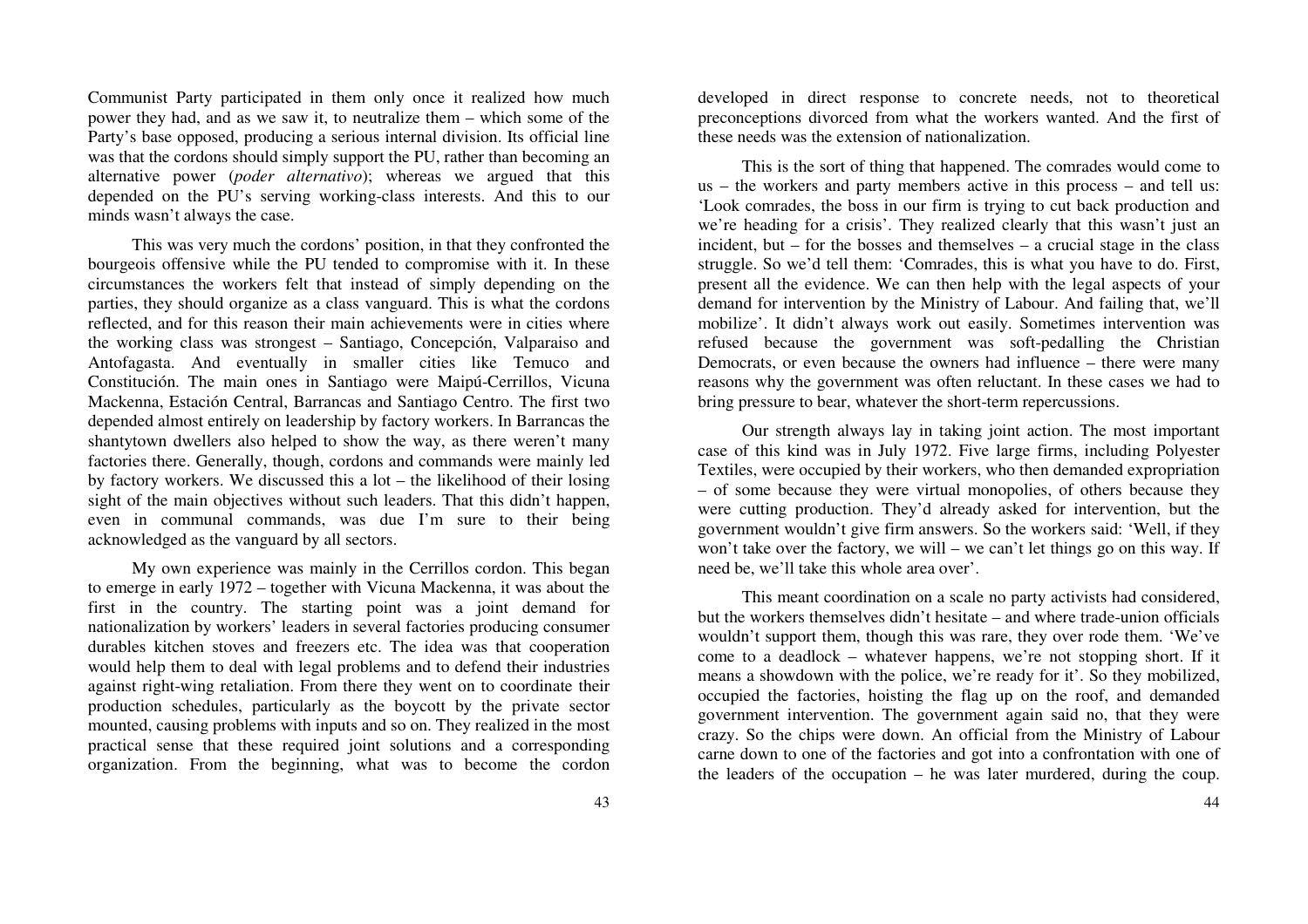'You can't do this to the Popular Unity', the official said. So the comrade replied: 'It's the bourgeoisie we're attacking, not the Popular Unity. If you take their side, that's your decision. Nationalize the factory, and we'll deal with the bourgeoisie together, which is a very different matter'. But this didn't work. The official just called him an ultra-leftist and a CIA agent. That got him mad. She, the official, had been a worker too. he said, but now she' d joined the bourgeoisie. That was too much for her – she gave him a smack in the face and left. We got no further answer, so the whole area was taken over. Barricades were put up across the two roads leading into Maipú-Cerrillos, cutting it off from Santiago. The *campesinos* chopped down trees and the workers added petrol drums. We told the Minister that we'd give up the area only when he carne to sign intervention decrees in front of the workers. Soon afterwards he carne and signed them.

This was the sort of concrete action from which the industrial cordon developed. The problem then arose – from about mid 1972 – of giving it some formal structure. At first the provisional leadership consisted mainly of local union officials, but few of them really involved their members in the issue of the cordon – they simply carne as union officials and treated it as union business. Neither in principle nor practice were they representative of the workers with respect to the actual cordon. Then again, not all the factories in the area were involved. Also of course there were certain parties which told their activists not to take part. All these were serious obstacles.

Our answer was to try and relate the concrete tasks and political issues. We held discussions about how to democratize the cordon and through it avoid the differences within the left. Another goal was to include the shantytown dwellers and *campesinos*, but the question was, through what sort of structure? The most immediate problem was sustaining interest in the cordon. For instance, after participating in the campaigns for expropriation, many workers took no further part in activities at a cordon level. The groups of workers with such horizons, except at moments of obvious crisis, were fairly few. Perhaps the main reason was the party activists' vagueness as to the cordons' main objectives. In meetings they tended to produce the same old ideological wranglings which many of the workers detested. So they stopped coming. We'd ask them about it: 'What happened, comrade? You came to the meetings when the cordon was supporting your factory occupation, but now we don't see you. What's the problem?' 'Well, we did go to later meetings – remember, we carne to three or four? But no one talked about anything concrete, it was all fancy political stuff, and we prefer to be doing something. Frankly we're not too interested in all that discussion between the parties'.

The leadership did become more democratic, although it still consisted mainly of union officials as delegates, until we formed the communal command and all delegates became elective. This was only right at the end, though, in June 1973. Meanwhile the delegates' assembly elected a president and vice-president, a comrade in charge of transport, another in charge of food distribution, health and education etc. These formed committees to deal with problems raised by the delegates' assembly.

Support for the cordon depended on its achieving concrete advances. It wasn't just a debating forum on soviets and the bourgeois State. We tried to deal with tangible problems of food supply and distribution, and cases of expropriation. On the strength of this we did go forward from our originally vague position to the point of even winning support outside the factories, from shantytown dwellers and *campesinos*. This meant that we were developing from the original industrial cordon into the communal command.

#### *From cordon to communal command: factory workers form the vanguard*

One central feature of this was the *campesinos*' participation. Maipú-Cerrillos was somewhat unique for Santiago in including agricultural units. In industrial zones like Vicuna Mackenna there weren't any, though some in Concepción did have them. It was this which gave us a starting point for forming the communal command, with its wider basis.

In fact, the workers on these units weren't *campesinos* in the usual sense of people with dose ties to the land – they were pure wage-workers. Also they lived within the community, not on the agricultural units, to which they simply went to work. This made them relatively aware. From the start they witnessed and supported the factory workers' struggles. They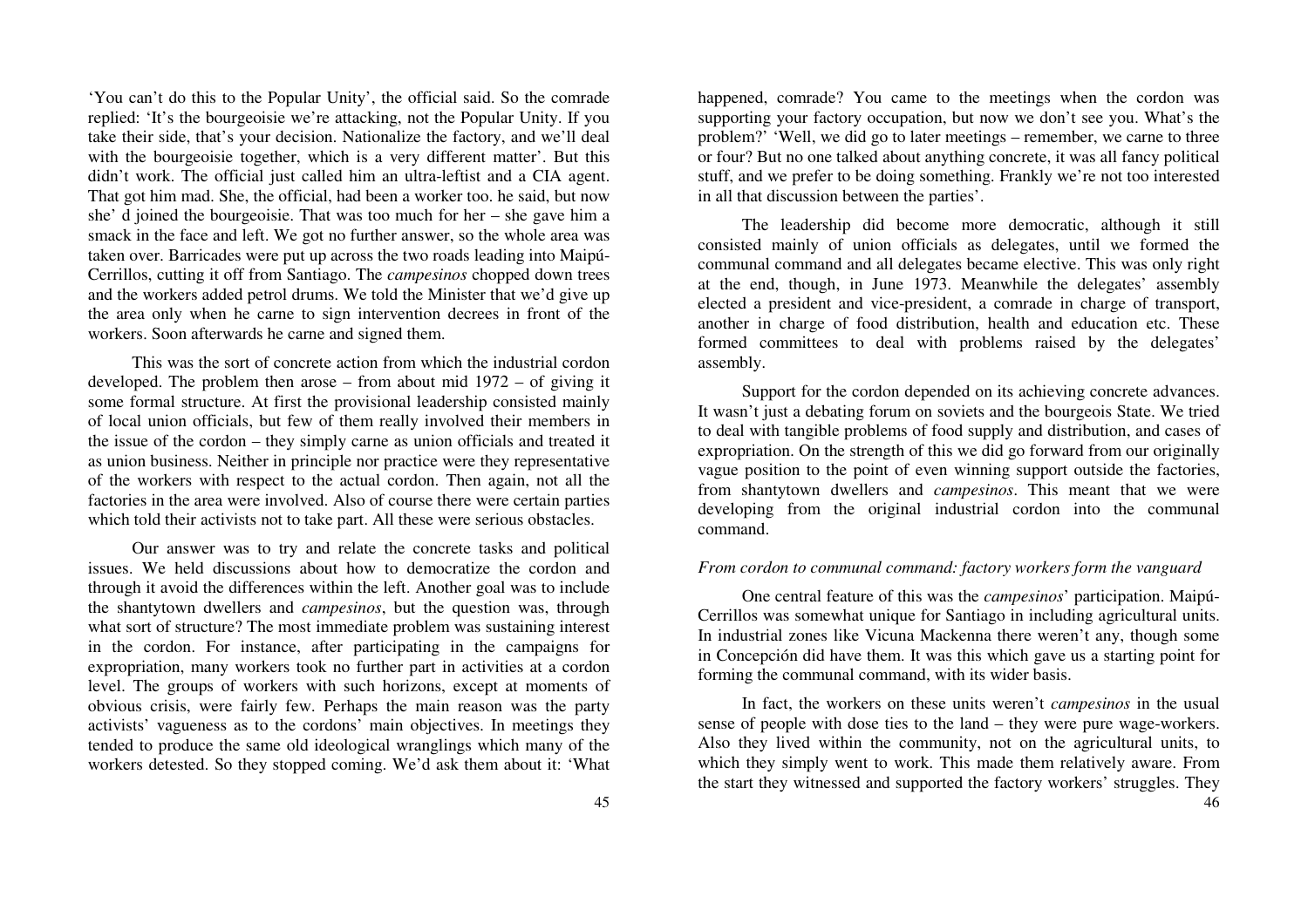were unionized and had long since pressed successfully for the implementation of the original land reform, on properties over eighty hectares. Most of those in the area were smaller than this, though, but highly productive – market gardens of between forty and eighty hectares, selling their products in Santiago. One belonged to the son of Pedro Vuskovic, the Minister of Economics. Others were divided among different members of single families – a means of dodging expropriation under the agrarian reform law. The workers on these medium-sized, but equally valuable, units considered it wrong that they were exempted simply because they didn't cover eighty hectares. So the *campesino* council, with delegates from each farm unit, demanded immediate expropriation of holdings over forty hectares.

This was early in 1973. The *campesino* council had already supported the cordon in the occupations I described, and now they asked the cordon for its backing. We agreed, as their position seemed correct – they weren't asking for sub-division of the land, but for the more collective CERAs. The units over forty hectares were occupied immediately, with the help of workers from the cordon. Most were from the factories which had previously been expropriated with support from the *campesinos*. From this point on, in early 1973, there was virtually a permanent alliance between the two sectors – the basis of a communal command.

In these months events moved rapidly, as we were between the two bosses' strikes, which meant new tasks to undertake and a widening awareness of them. Our first step was a new leadership structure for the communal command, distinct from that of the cordon, which was now superseded. Delegates were now directly elected from each factory and farm unit, to form the assembly of the command. This then reelected the president and the various committees on transport and so on. The assembly met regularly to discuss the committees' operations and had the right to revoke appointments. It also now included delegates from neighbourhood associations and JAPs (people's supply control committees). In this way the shantytowns and local consumers were directly represented. This structure was in operation by June 1973, the time of the second bosses' strike.

Another important novelty was the participation of women, which was almost unknown before the PU. They'd played an important part in the JAPs and now the health committee was organized mainly by women. They were also active in education and propaganda, though problems like security remained very much the domain of men – such changes carne slowly.

Certainly the communal command was never a self sufficient unit, as the coup was to show – though with the pace of change, a few more months would have made a difference. The cordon's original limitations were past history by this time, but the work of many of the committees was only beginning, especially security. As the bourgeois offensive mounted, we were dealing with problems on a day-to-day basis, without the time to find radical long-term solutions.

The key committees were those of supply and distribution, transport and health. Others also got well under way, especially the education committee. This set up libraries with books from the state publishing house, which was issuing low-cost editions of the political classics etc. This supplemented the new awareness which experience was creating. Even in those tense circumstances people read these books very widely. We also had talks and discussion groups at a popular level, with participation increasing steadily. In the health committee there were plans for creating multi-purpose c1inics to serve the workers in the area and to be permanently staffed by doctors. Previously people had to go outside the area for medical treatment. The first clinic was built with voluntary labour by the health committee, and left-wing doctors began to work there  $-$  a gesture for which many of them were tortured and murdered after the coup.

Food distribution was a major problem when shopkeepers started joining they boycotts, so a people's market place was set up. This was quite a struggle. An unused area was chosen, belonging to the municipality, but as we had a right-wing mayor, he refused to let us use it. So together the *campesinos*, factory workers and neighbourhood associations occupied it, producing pamphlets explaining their action. The *campesinos* then carne there and distributed their products through the JAPs and people's stores (*almacenes populares*). It wasn't just PU followers who bought their food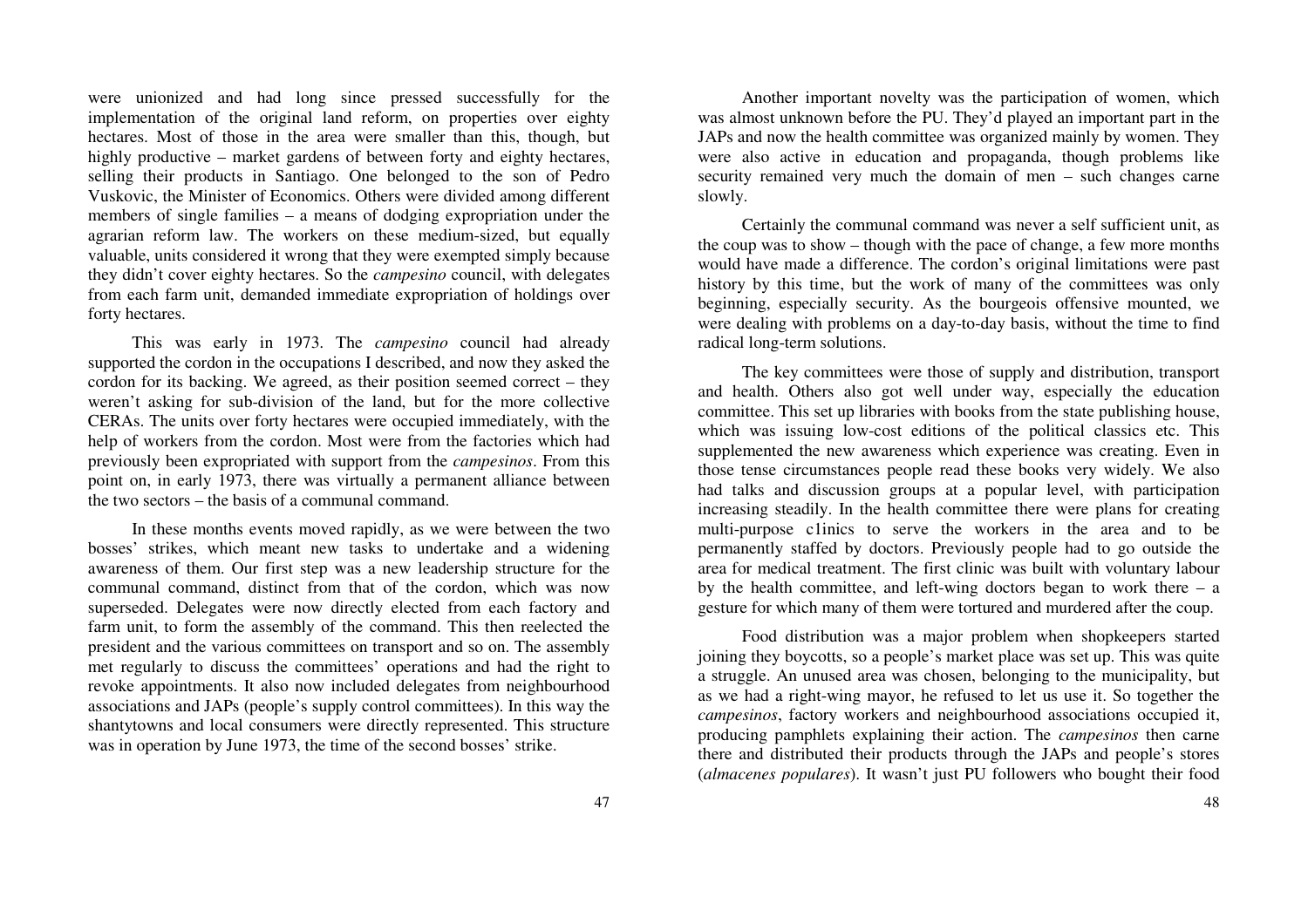there, but members of the petty bourgeoisie who couldn't afford blackmarket prices. This had an important impact. It showed that we could control distribution and also that the shortage was not the PU's fault but the private sector's. When the mayor tried to dose the market, the whole community resisted. Right up to the coup this dispute went on but the market continued, thanks to the wide support we had.

This process produced a new generation of local activists. These were much more political than the older, trades-union leaders with their mainly economic concerns for better wages and living conditions. Most factories produced these new leaders, who seemed able to grasp the situation and pull the communal command together. One I knew well had little formal education, just a few years of primary school, and he wasn't really an activist when his factory was expropriated. Once it carne under workers' control, though, he started taking a leading part and became a delegate to the assembly. All this was in a space of months. The same thing happened in countless factories and neighbourhoods, at a speed unique to a pre-revolutionary period.

The testing point of the command was the bosses' strike, the second one in July 1973, when most lorry-owners stopped work and private factories and stores closed down. This soon caused a shortage of raw materials, which threatened to halt production completely. So we pooled the trucks of all the factories in the command and coordinated our use of them. This was improvised, but we were strong enough to take over some municipal trucks and requisition private ones. Convoys then went to bring the food from the farm units. Most of the life of the area was run by the communal command at this stage. Factories also now sold direct to the consumers, and we set up special points for this – the main square of Maipú was one and another was the people's market. This went well beyond the role of the official peoples' stores, which lacked the versatility to deal with this situation. The trucks were simply loaded and driven to the distribution point, a ramp was set up, and the products were sold. The command's main distribution committee coordinated the local ones to deal with the details – each sector's requirements, the pricing and actual selling etc.

The assembly made the main decisions concerning the work of the committees. By now it was meeting almost daily, with over a hundred people present. Originally party activists had dominated its discussions, but this was changing rapidly. The great majority of those who came, including *campesinos* and women, were taking part and making suggestions almost without any hesitation. By now we had a genuinely integrated structure, and its impact was widening rapidly to the mass of the local population, as it proved able to solve their problems. I wouldn't say that even by this time the communal command was wholly established in people's minds or in place of previous institutions – after all, we're talking about a few months – but it was on its way towards this.

Meanwhile, as activists we were living with a day-to-day intensity which meant that most of us hardly slept. We had our committees in our places of work, party meetings, the assemblies – we hardly ever saw our families, sleeping away from home if at all. Yet at the same time we were all aware of the special nature of this moment. The parties all knew that a showdown was coming. But despite this knowledge, we had few resources for it. The ideological differences within the left were still too great to allow for coordinated action. It was only after the June *tancazo* that we started to mount a defensive plan for the full-scale coup which was clearly coming.

### *The coup: resistance and conclusions*

All the parties involved in the command participated in this plan, but even so it was rudimentary. Time was short and the military were naturally suspicious of Maipú-Cerrillos. Four days before the coup. twenty truckloads of soldiers armed with machine-guns and mortars, moved into Cerrillos and set up campo The arms searches grew more violent, but we imagined that their immediate objective was to demobilize the command – so our efforts went into providing for this, instead of preparing for the coup. When it carne, we were virtually helpless. Maipú-Cerrillos was in the flight path of the jets bombing the Moneda. People were weeping, screaming at them, but what could they do?

Nevertheless there was widespread resistance, reflecting the structure of the command as the new vanguard of the area. Though many leading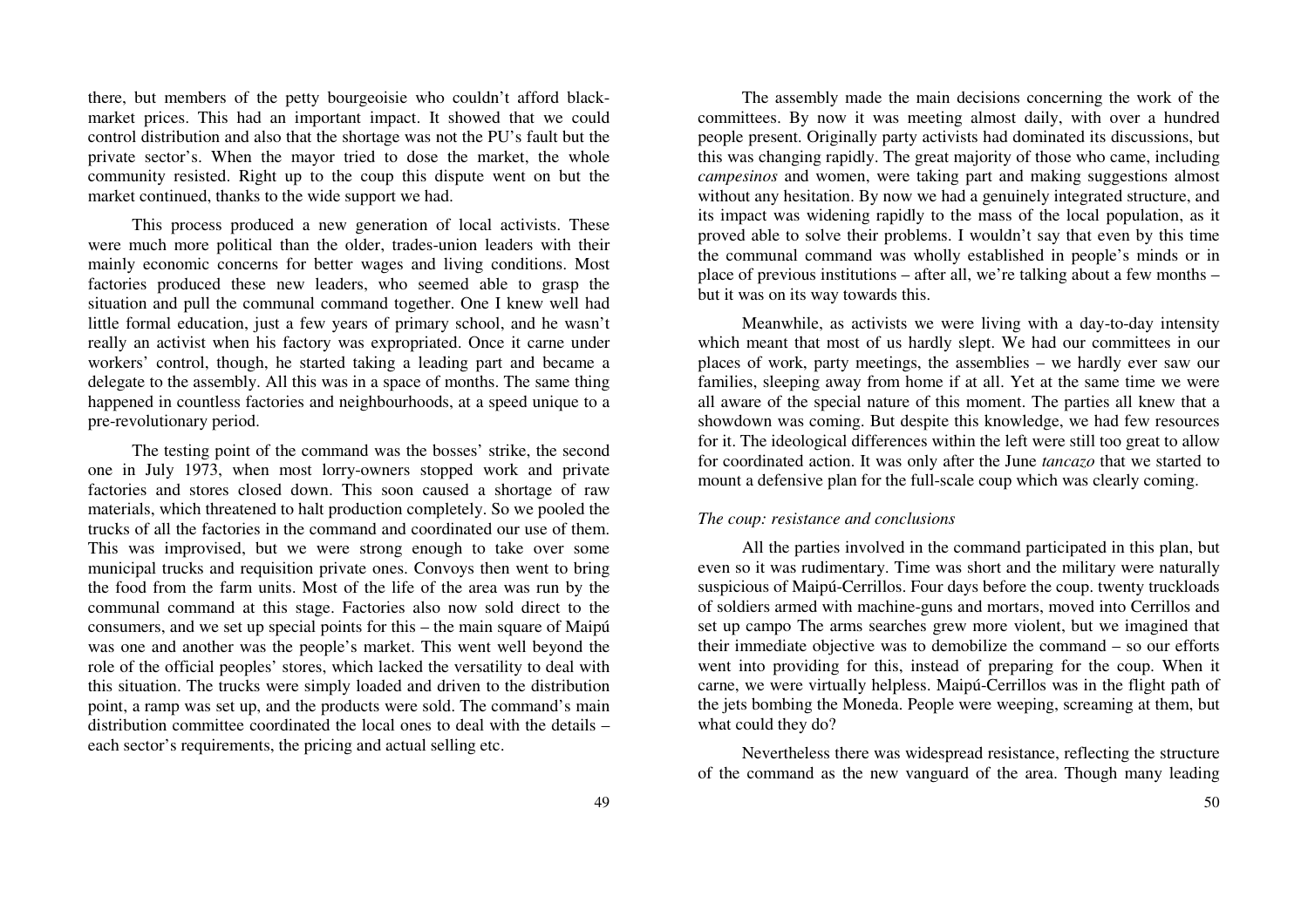comrades had been captured during the previous night, it was the factories like PERLAK which put up the fiercest fight, some of them for four or five days. To understand what this represented, you must remember that we had only light firearms and home-made weapons against helicopters, which flew overhead and machine-gunned us from several sides. That was during the first two days. On the third they began using mortars and shells, and a number of factories were badly damaged. Their tactic was to strike violently, regardless of the casualties. The coup had to be rapid or mass resistance would have spread. The cordons and commands were especially feared, so they suffered the bloodiest repression. About three-quarters of my comrades in the Maipú-Cerrillos command were captured and many of them were later murdered. A few escaped, but very few, while some like myself went underground before the military caught us.

I don't want to give a false impression of the impact of the coup, though – in many factories political work is still going on, despite the repression. Comrades less openly compromised have stayed on and set up underground unions. Although the parties were so hard hit, there have already been several strikes in Maipú-Cerrillos. In these conditions they're dramatic proof of the organization and awareness achieved by the dose of those three years.

What the left must do, not just in Chile, is to learn from these experiences, from their positive and negative aspects. To my mind the first lesson is the impossibility in practice of the peaceful way to socialism. If this is learnt, our defeat will not have been in vain. In countries like Chile, winning more or less votes is no longer the key to the achievement of socialism – it simply means more or less repression. The left has been idealistic about this. While mass consciousness is obviously central, the sheer technology of revolution is something we must consider more carefully. Without this the greater the mobilization, the more we are putting our heads in the noose. Our view of the bourgeoisie is outdated: it takes little account of its modem resources. Perhaps in Lenin's time there was some real ground to be gained within the bourgeois state apparatus. Today its counter-revolutionary techniques present a different situation. In Chile this meant the deaths of thousands of our comrades – we have to give this urgent thought, at the tactical and strategic levels. I suggest this less as a criticism of any particular left-wing party than as a problem for all of us. We must redefine the struggle for power from our own experience.

This is not to deny the continuing validity of basic Marxist-Leninist tenets. It is precisely in terms of these that we can redefine the problems. But perhaps the most important lesson which we experienced in Chile is the scope for widening people's awareness and giving it new, concrete forms. The cordons and commands were to my mind the PU's most significant feature. Through these, people were developing an answer to the power of the bourgeois State, an answer which could have meant victory if it had been more widely agreed on. This comes back to the negative aspects, but the price for these has been paid. The lesson is there for all to see. Recriminations offer nothing. Instead we should look at these positive aspects like the cordons and commands as a basis for new confidence and new ways of building socialism.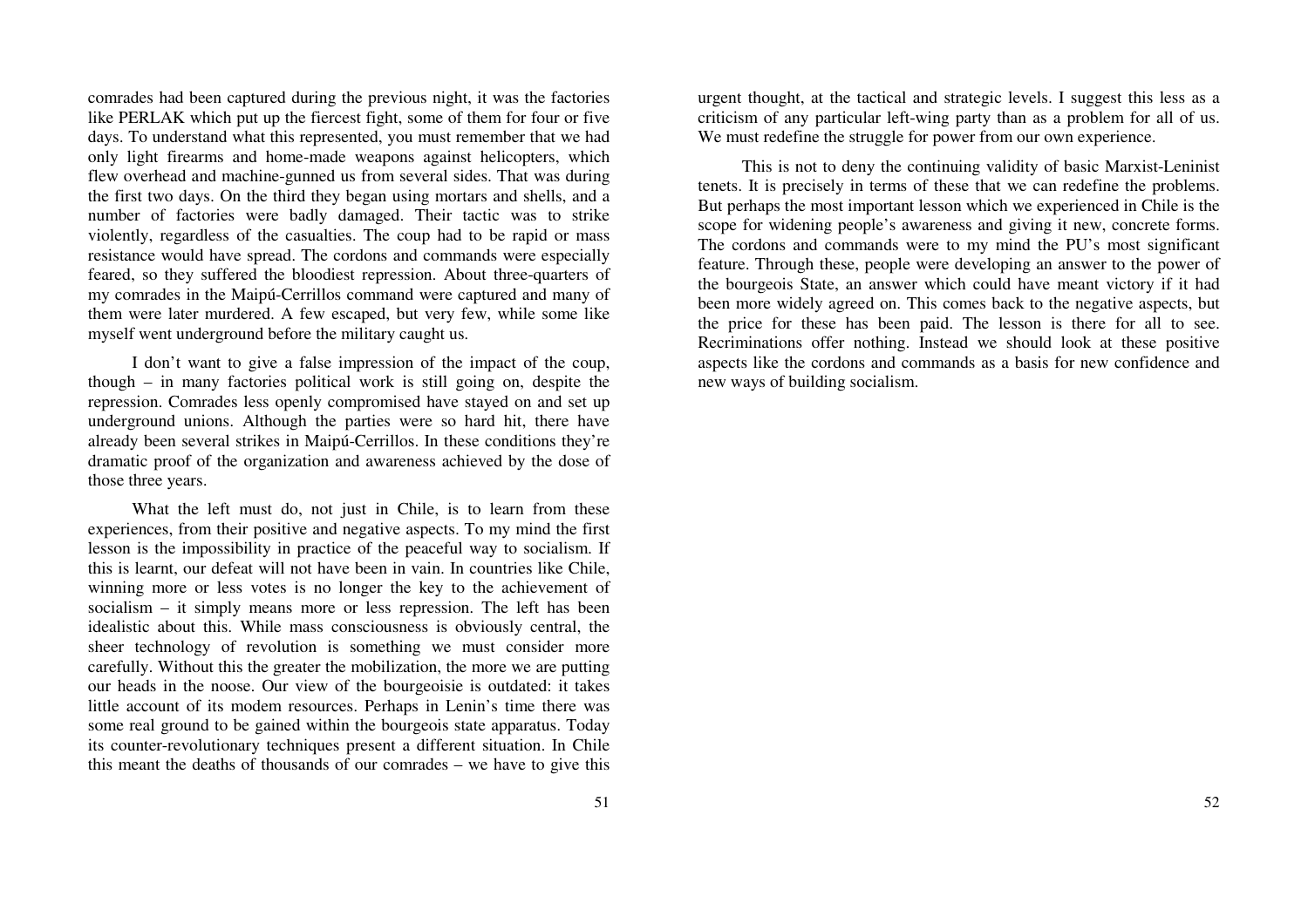# **PART II – THE COUNTRYSIDE**

# **Background**

Every third Chilean works on the land. Traditionally this has been dominated by large landowners (*latifundistas*). Their properties were characterized by servile labour relations, low productivity and poor conservation. Most *campesinos* were either landless or smallholders (*minifundistas*), without enough land to support a family: this obliged them to work for the large estates. A well-known study in the 1960s found the following: 80 per cent of the land was concentrated into 7 per cent of all holdings, with many of the largest estates belonging to members of the same families; 70 per cent of all rural families earned less than \$100 per year. The great majority suffered from malnutrition, illiteracy, inadequate housing and under-employment. Most *campesinos* knew little of the world beyond the local estate.

This situation obstructed economic growth. It restricted the market for manufactures and the countryside's capacity for meeting the cities' food requirements. It was also a source of mounting protest, backed by the Communist and Socialist parties, through the *campesino* confederation 'Ranquil', established in the 1930s. Hence in the sixties agrarian change became central to the bourgeois reforms which the Christian Democrats proposed, supported by the Alliance for Progress.

The policy of the Frei government was to foster rural capitalism by gradually expropriating the bigger, underproductive estates and encouraging commercial, medium sized farms. Market pressures were tacitly expected to convert the smallholders into the rural proletariat which this policy also required. One large state agency (CORA, the Agrarian Reform Corporation) was responsible for the expropriations. Another (INDAP, the Agrarian Development Institute) dealt with socio-economic issues. All properties of over eighty 'basic' hectares (two hundred acres, measured in terms of productivity) would be expropriated. Owners would receive compensation and retain a medium sized section. The rest would be transferred to the resident workers (*inquilinos*), initially as a cooperative (*asentamiento*). Later they could opt to divide it into private holdings. Meanwhile rural unions were officially recognized for the first time. These measures had different implications for the various categories of *campesinos*. They offered little to the great majority – the smallholders and temporary workers (*afuerinos*). Their political aim was to build a Christian Democratic base among the former resident workers, as the main beneficiaries of both land reform and unionization.

The Christian Democrats only partly fulfilled this programme. A hundred thousand families were due to receive expropriated land, but only twenty thousand did so. Unionization was limited mainly to regions controlled by the Christian Democrats' main *campesino* confederation, the *Triunfo Campesino*. Food production increased very little. By 1970 rural strikes were increasingly frequent and politically motivated. The *campesinos* also began to occupy properties whose expropriation was overdue. This sometimes ended in violent repression. As Pepe (ch. 5) describes it, all this convinced sectors of the left, particularly the MIR and MAPU, of the need to organize *campesinos* to press from below for greater changes.

The PU undertook to complete the land redistribution programme and to consider extending it to holdings of forty to eighty hectares. *Campesino* councils (*consejos*) would be established at the local and provincial levels for mass consultation over the programme. It was also eventually agreed that instead of cooperatives, the PU would introduce Agrarian Reform Centres (CERAs). These would be larger and better planned, combining a number of former properties. Also they would be more collective. All participants would have equal rights, including women, former smallholders and temporary workers. The bulk of profits would be reinvested, not divided.

The first proposal presented few problems. Expropriation of holdings over eighty hectares went even more rapidly than planned, due partly to the continuation of protest strikes and occupations. Within six months the PU redistributed more land than the Christian Democrats had in six years. By mid 1972 this part of the programme was completed. Remarkably, this was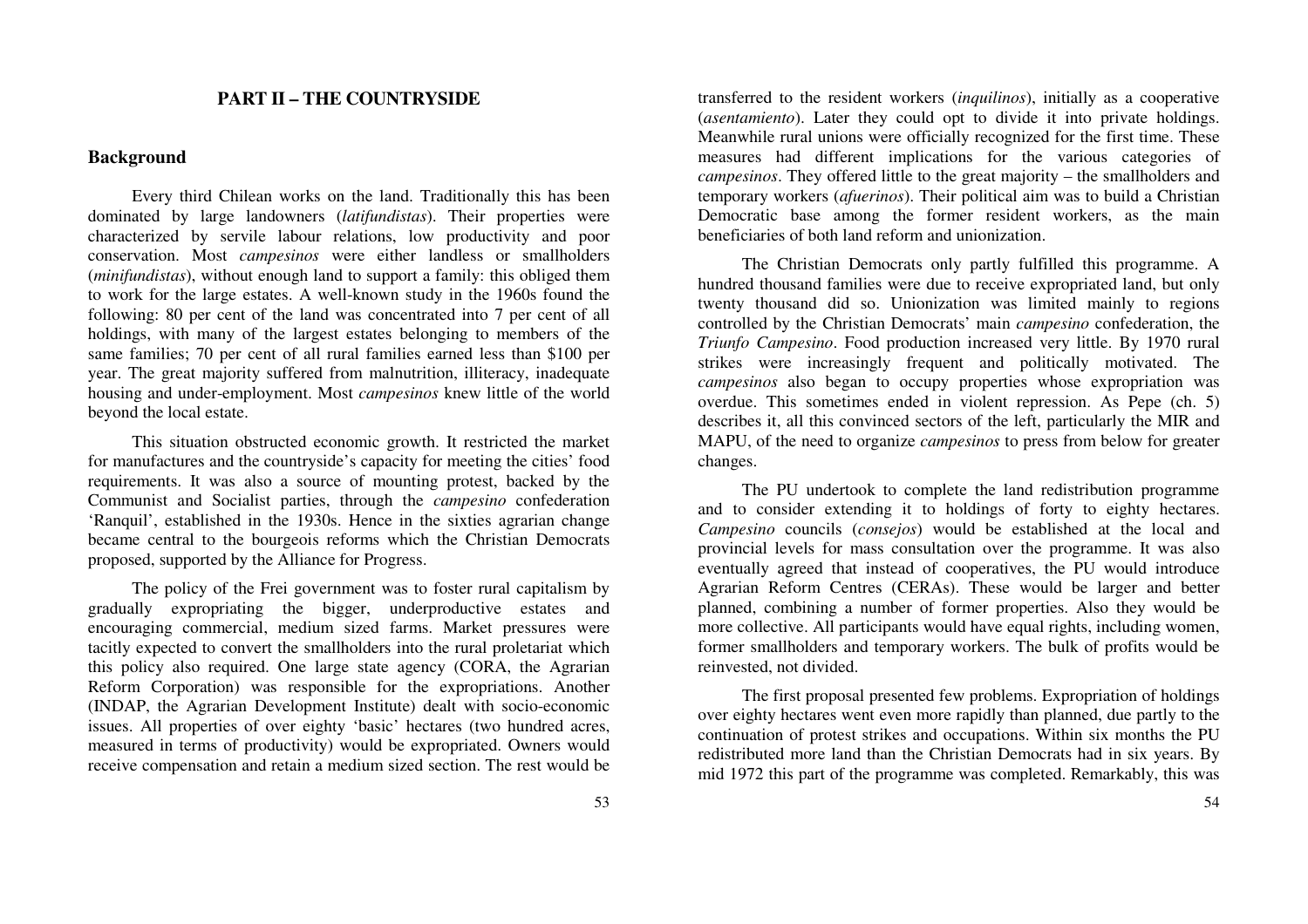achieved without a fall in food production, despite sabotage by the departing landowners.

This raised the question of further developments in the PU's programme and also of its political purpose. Opinions within the PU differed on two central issues: whether to move rapidly toward socializing agriculture, and how much power to devolve to *campesino* organizations. As the right retrenched in the countryside, these issues became bound up with the problem of how the PU should confront it.

This debate was virtually the same as that on the industrial sector. The Communist Party, leading Socialists and the MOC were concerned above all with the battle for agricultural production, and the danger of driving the medium landowners into non-cooperation. A limited programme should be followed. The enemy should be clearly defined as the 'semifeudal' big estate-holders, in order to retain the neutrality of the rural 'middle sectors'. This meant that the *campesino* councils should be subject to the central control of the PU leadership and the CUT, mainly through the rural unions. The socialization of agriculture was not crucial or feasible at this juncture, and should therefore be left till later.

However, sections of the Socialist Party, the MAPU and the Christian Left Party emphasized mass mobilization, the transfer of power to the councils, the collective organization of CERAs and the need to lower expropriation to a forty-hectare minimum, despite congressional opposition. In their view gradualism was more dangerous. It would alienate those *campesinos* demanding much more radical changes and fail to convince the less defined sectors, smallholders particularly, of anything but the PU's weakness. This would incline them to the right. The petty bourgeois tendency fostered by Christian Democrat reforms must be decisively confronted. The MIR was in broad agreement with this, and especially emphasized occupations by the poorest *campesinos*, such as the Mapuche Indians.

The outcome varied from province to province, depending on the local balance of power between the various PU parties within CORA and INDAP. As the speakers in this section indicate, CORA tended to be 'gradualist', whilst the notion of '*campesino* power' was more influential in INDAP. Both of them also convey the extent to which these positions were forged by events as well as theories – events which split the MOC from the MAPU, to which it originally belonged. For Enrique (MOC), who worked for CORA in the Central Valley, the *campesino* councils were secondary and the socialization of agriculture was at this stage a premature question. For Pepe, however, both have been central since his pre-1970 experiences with the Mapuche in southern Chile. *Campesin*o power relates to the question of popular power generally, in the form of links between the councils and workers in the industrial cordons. The *campesinos* are vital to the resulting communal commands, and these are a crucial part of the answer to mobilization by the right – though others would argue that they aggravated and were unable to contain it.

There are, of course, some pragmatic grounds for each of these two speakers' positions, deriving from their respective contexts. In the last analysis, however, they rest on the different strategies between which they were obliged to choose, for the achievement of socialism and the *campesinos*' role in this.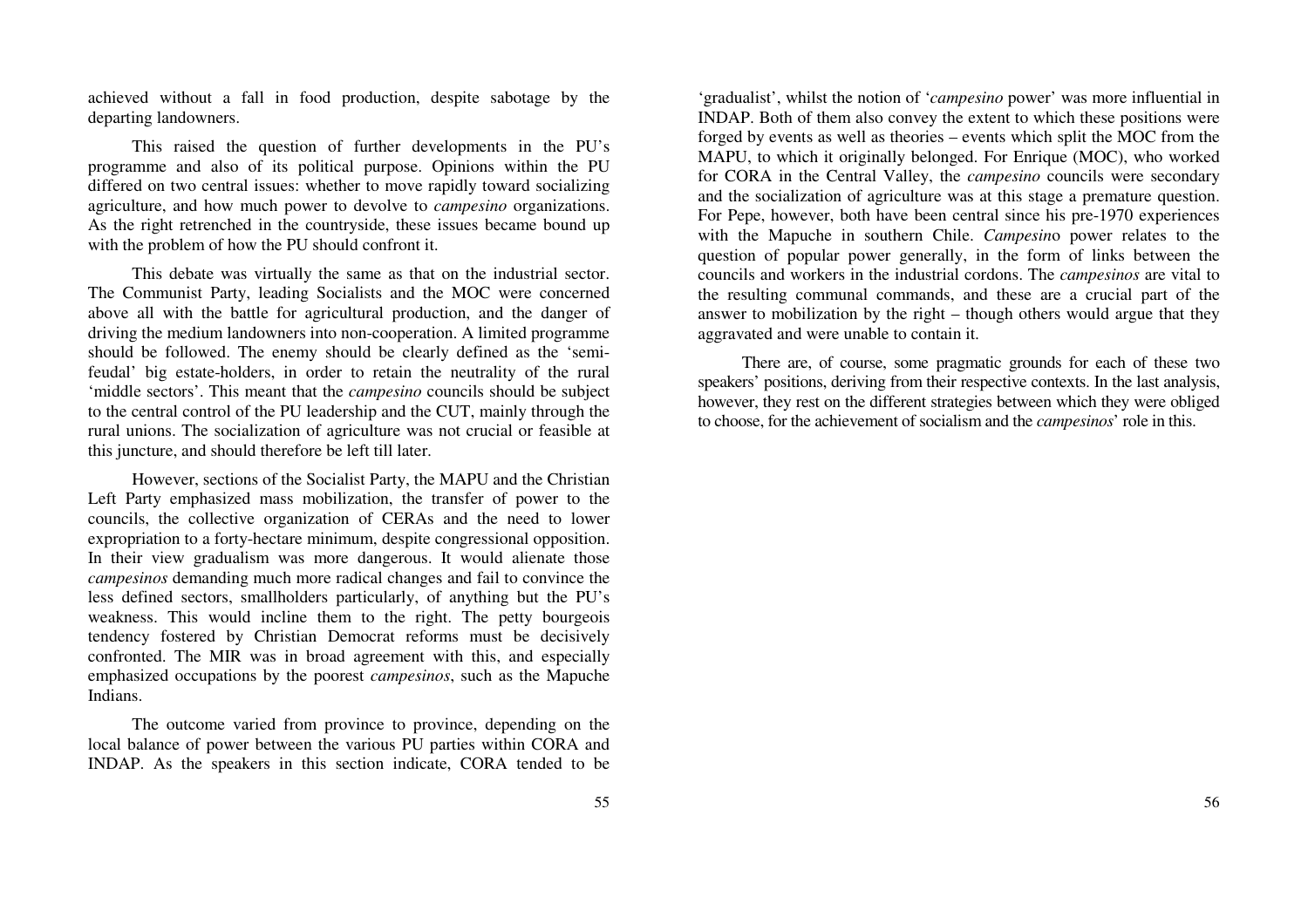## **4**

# **The** *Campesinos* **and Popular Unity: agrarian reform in the Central Valley**

*Speaker*: ENRIQUE, 28, a lawyer and activist of the MOC, who worked in CORA, the Agrarian Reform Corporation, dealing with land expropriations in the Central Valley

### *Agrarian Reform: the PU develops a programme*

During the PU, I worked for CORA in an area of the Central Valley – I'll refer to it as San Fernando. The Valley is Chile's most fertile region and traditionally one of large estates. Its market towns like San Fernando are completely controlled by the big landowners. In my three years there I experienced changes typical of those occurring in much of the Chilean countryside. Politically I belonged to a generation disillusioned by the Christian Democrats' failure. This led us to found the MAPU, and later the MOC, to which I belong.

I was involved in the transfer of land to the *campesinos*. This meant talking to them about the legal and technical details, as the PU laid great stress on maintaining democratic procedures. The central question, though, was how the land would eventually be worked – collectively, as private holdings, or on a mixed basis. Our usual recommendation was a mixed system for three to five years, then a final decision.

This process was naturally conditioned by what had happened in the last few years. Under Frei the *campesinos* acquired the right to unionization. Though superficially progressive, this was shrewdly implemented. The bourgeoisie and its Christian Democrat politicans wanted an economistic, sectional *campesino* movement, not an independent, political one. So they created and controlled two *campesino* confederations, *Triunfo Campesino* and Libertad. This weakened the older, more radical Ranquil confederation led by the Socialist and Communist Parties.

Frei's reforms threw the left off balance, as it had pressed for them for years, only to see them introduced by a bourgeois government. At first this weakened the left's appeal to the *campesinos*, but not for long, as the Frei regime became less successful and more repressive. When expropriations fell behind schedule, the *campesinos* began occupying the big estates – but the government hit back by exempting these from expropriation. Also the programme was politically selective. The reforms were concentrated in areas controlled by the Christian Democrat confederations.

All this brought a rapid growth in *campesino* organization. The PU's rural vote in 1970 was bigger than we had expected, but still much less than the Christian Democrats'. Only after Allende's victory was there a dramatic reaction – an avalanche of land occupations, reflecting the last few years' frustration. In effect the *campesinos* were saying: 'One betrayal is enough, take note'. This was warranted – but for the PU the occupations were a problem. They were spontaneous and indiscriminate, occurring here, there and everywhere, on properties of quite different sizes. Even reformed *asentamientos* were occupied by landless workers. All this posed an obvious threat to the medium-sized rural bourgeoisie – the twenty-toeighty-hectare-farmers whom the PU hoped to win over, or at least to neutralize. The occupations had to be checked, as the PU depended on legal procedures. One mustn't forget that in 1970 our victory was unexpected and fragile – its best defence, as Allende observed, was to stick to the rules. If only for this reason, we had to try to operate within a strictly legal framework.

On the whole we succeeded, by speeding up the expropriation of properties over eighty hectares. This brought home to the *campesinos* that the PU was their ally – and that some restraint was needed. The immediate pressure was relieved, except in rather special cases such as the Mapuche Indians, whose occupations were inspired by generations of collective memories of how the land had been taken from them. Apart from this things settled down. Even the industrial bourgeoisie was reasonably sympathetic to doing away with the big estates, as they obstructed capitalist -growth.

The turning point came in the following year. The PU's programme – the elimination of 'large estates' (*latifundios*) – was ill-defined. Formally, it meant those over eighty hectares, but others envisaged going beyond this –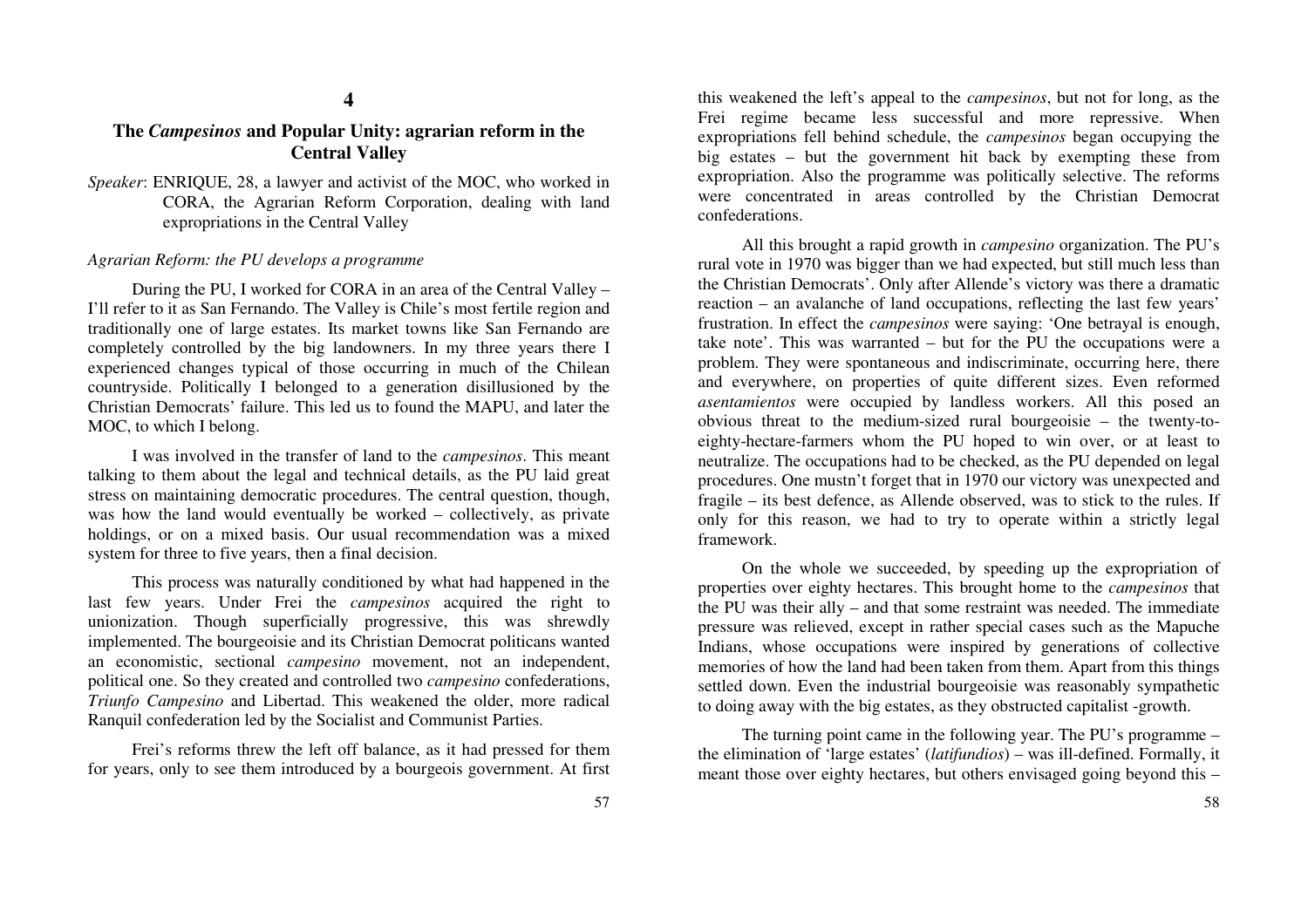a move which would threaten the modem agrarian bourgeoisie, not just the bigger, traditional holdings. This vagueness was typical of the PU. Probably it was the only means of achieving any consensus among the various PU parties. This was feasible at first, but once the first stage was implemented, positions had to be more precise. This brought the differences to the surface.

Moreover, as soon as the medium landowners carne under pressure, the opposition coalesced. This class began to look for allies among the smaller landowners and also in the judiciary. This openly opposed the PU. It obstructed expropriations with rulings devoid of legal basis – for instance with 'measures for the defence of material interests' (*medidas prejudiciales precautorias*). These enabled rural magistrates to restrain even CORA from taking possession of properties due for expropriation.

In short, there was rapid polarization not only between the right and left, but also within the left itself on how to confront it.

### *The implementation of the programme: San Fernando*

The debate on the left involved two quite different strategic conceptions of the PU's agrarian programme. One saw it as a holding operation, with the *campesinos* being won over by continuing land redistribution – though this would now be more effective and democratic than in the past. The other proposed more decisive moves to socialise agriculture, both in principle and as a means of providing for all the *campesinos*, including the poorest categories like migrant workers and smallholders. This divergence of views between a cautious and a radical approach was fundamental.

The PU's explicit programme was closer to the first position, but it still involved substantial changes. The Christian Democrat style of reform was blatantly paternalistic, as well as openly committed to expanding rural capitalism. Under Allende the *campesinos* began to participate in the programme. We were instructed to consult them on virtually every decision. This was unprecedented. Previously, for example, CORA even bought farm machinery for cooperatives without consultation. The *campesinos* just weren't involved in expropriations. No one asked their opinion about which properties should come first, and how best to set about it. The whole operation was bureaucratic, which is why it was ineffective.

Under the PU all this changed. The original schedule was to expropriate all holdings over eighty hectares within three years. But with pressure from the *campesinos* – to which the PU responded – this was later reduced to two years. Officials in each zone began by consulting the local *campesinos*. Meetings were called which often lasted for up to three days. These were attended by delegates of *campesino* organizations and even by non-unionized workers. Discussion was intensive. The *campesinos* would propose an expropriation programme for properties in the area. This was then discussed in the light of technical and political considerations: the soil conditions, for example, the sizes of the properties and the number of expropriations – as each region had an annual quota.

Political questions arose immediately. For instance, many *campesinos* worked in wretched conditions on medium-sized holdings, yet the PU was anxious not to encroach on these at this stage. This made little sense to the *campesinos* surely, what mattered was their conditions? In answer we'd explain the alliances that we were trying to develop, and the legal constraints within which we were working. The atmosphere was deeply emotional – the *campesinos* were beginning to feel for the very first time that their world was in their own hands. When they realized that this time the land was really to be expropriated, they could hardly find ways to express their joy. This was even more marked at expropriation ceremonies, as these were attended by ministers and CORA officials who came right to San Fernando to formally transfer land titles. These usually took place in the local stadium. It would be packed with *campesinos* determined to witness a ceremony which signified such a change in their lives. They were unforgettable fiestas! You could sense that these people suddenly felt that society now recognized them as equals, as human beings who could make decisions. After the landlords' feudal sway, which had made them feel inferior to city-dwellers in every way, all this was a complete awakening. For us it was profoundly moving.

The land-reform unit we proposed was the CERA (agrarian reform centre). This was much more collective than the earlier cooperatives, which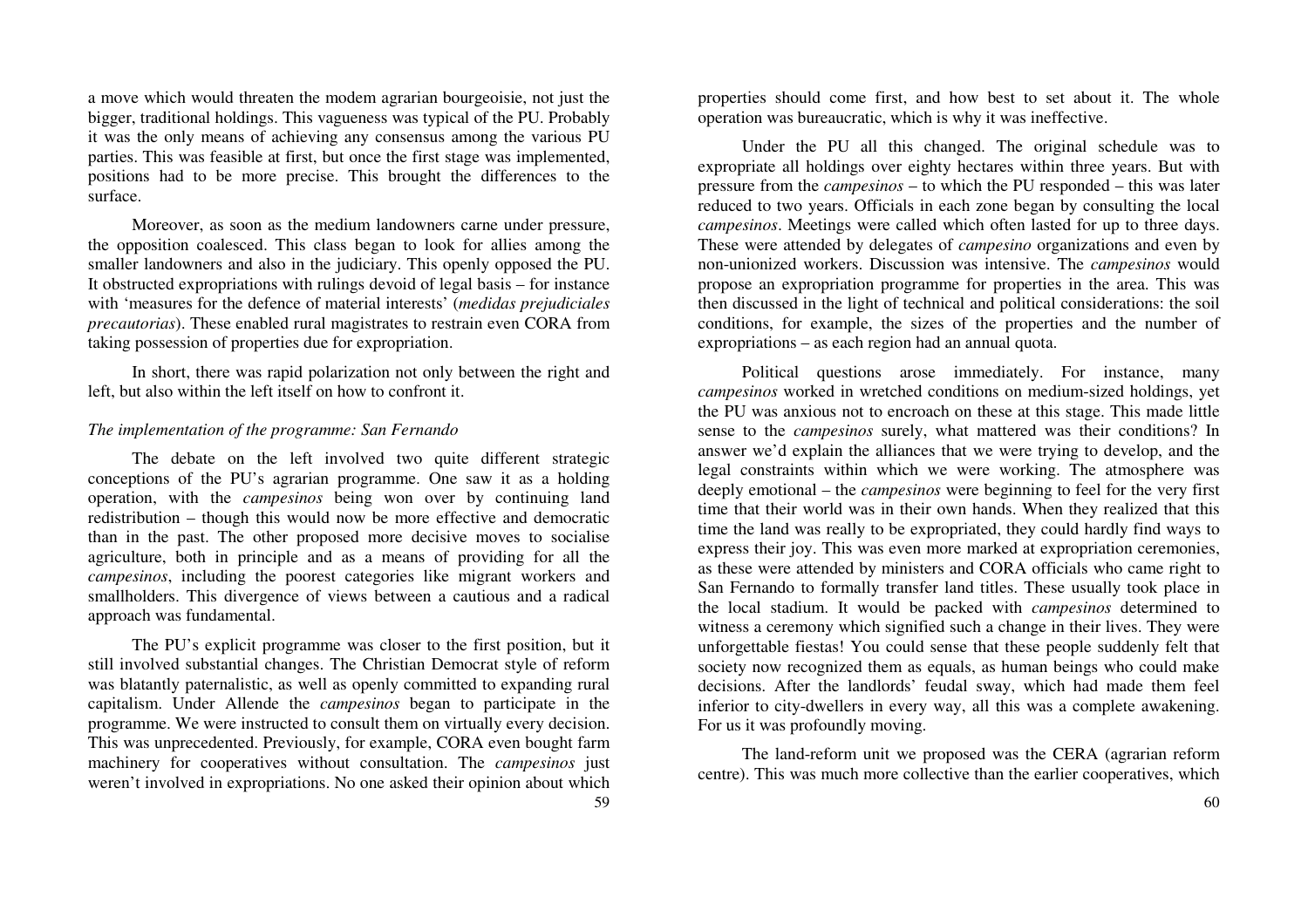simply combined individual holdings. Also CERAs were run by all their participants, unlike the cooperatives, where hired workers had no rights in decision making. In CERAs there were no such workers, merely members of equal status, including women -though this found very little acceptance. One part of the CERA was designated as pasture, another for cultivation. The economic arrangements varied, but the basic pattern which we encouraged in San Fernando was as follows. Most of the land was worked collectively and the profits divided equally, apart from a margin of 15 per cent. This was put aside for reinvestment and social expenditures such as health and education.

The opposition story was that this was simply a state farm. The *campesinos* would ask us questions like: 'Is it true that on a CERA we'll be woken up at five o'clock by a man from the government blowing a bugle and ordering us all to work?' In fact the CERAs were midway between state farms and cooperatives. In any case they were provisional. Nevertheless the right's propaganda was sometimes successful, so that some *campesinos* did opt for the old, cooperative pattern. Some virtual state farms were established, known as production centres (*centros de producción*), but only in special circumstances. For instance when infrastructural investment in the property was high, or when it involved a strategic product. One in which I was involved produced certified rice seed for the whole San Fernando area – this made it especially important. Although this too involved *campesino* participation, it was run by a government official, with the last say in administrative matters. It belonged to the State, as did the profits, while the workers had a salary, a good one. But in fact these production centres were rare.

The CERAs naturally reflected the ambiguities of our programme, as an approach towards socialism within a still bourgeois society. In the main one I dealt with, two groups developed. One was more politically aware and all for collective organization. The other was more individualistic. At first they agreed to make no distinctions with respect to rights and profits. This produced very good results. Productivity increased enormously. But soon their collective spirit weakened. One group started saying that they worked harder than the others, that they were more skilled, that it was unjust that they should own nothing privately and so on. For instance: 'I work harder than you, yet we both get the same, it's unfair'. Or: 'You were drunk on Sunday, you didn't come to work the next day, but I wasn't drunk, so I carne to work – but we're still going to get the same, we have to divide things equally. That's not right to my way of thinking'.

Also with the better wages and purchasing power in the cities, demand went up and profits too, especially as the black market developed. This made them hanker after individualistic arrangements. This too was a product of our transitional situation – of our still having a market economy. So although both groups on this CERA remained PU supporters, the division between them grew deeper and deeper. Finally they divided the CERA. One part was still worked collectively and the other on a more private basis. To the end, these two groups remained in conflict. Similar divisions occurred elsewhere. My personal conclusion was that collectivization at this stage was utopian, in all but exceptional cases.

#### Campesino *awareness: its limitations*

What *campesinos* did develop was a new political awareness in the sense of an unshakable solidarity with the PU. For most of them 'socialism' meant simply Allende and the PU, but the class feeling in this was strong: it was they, the *campesinos*, together with the urban workers, who now had control of Chile's destiny. And they were determined that yesterday's bosses should never be allowed to regain it.

What grew was their sense of exploitation, rather than of socialism as a well-defined answer to it. For instance, I was once settling the details of expropriation with a landowner, when one of his *campesinos* appeared and overheard what we were discussing. It happened to be his reserve (*reserva*), the section of his property which a landowner was allowed to retain – always a contentious issue, as the landowner tried to get the best land and the *campesinos* to give him the worst. This itself showed how far they had come from their traditional subservience. On this occasion it really carne out, as the *campesino* intervened: 'All this time you've been starving us, and you still have the face to argue about keeping the best land for yourself'. And so he went on, berating him. But although they knew about exploitation, their notion of socialism was vaguer – or rather, it was much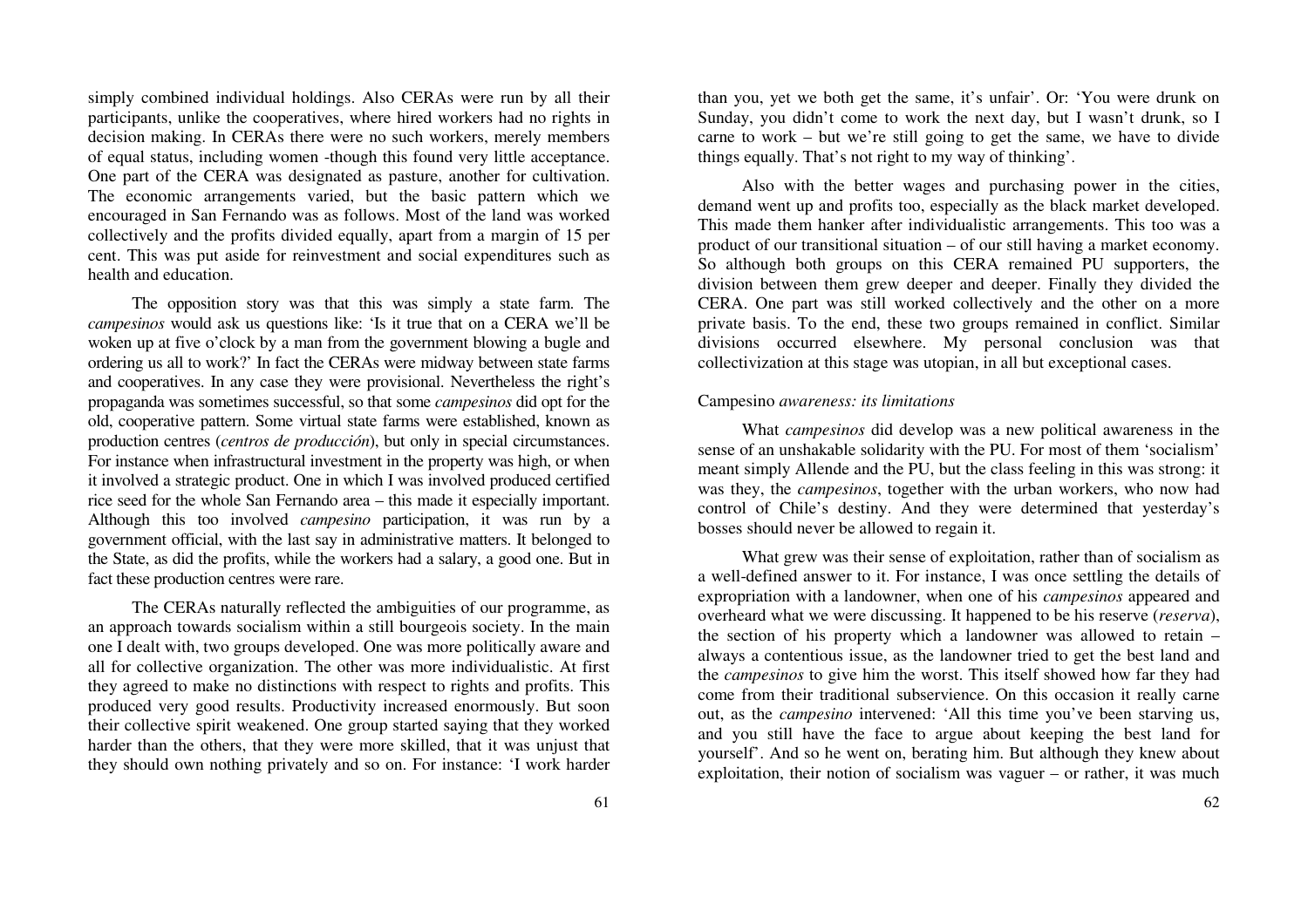the same. 'Socialism means we'll be our own bosses, that we workers will have our rights and that exploitation will be ended'. This was how they'd talk about it.

Nevertheless, their determination put the PU under pressure, and even forced us to alter decisions. With the magistrates opposing reforms, the *campesinos* became aware of the judiciary's class nature, and that of other public bodies, including CORA. They sensed that this was the root of the PU's limitations. This soon produced new types of protest. Not only were occupations renewed when magistrates delayed expropriations. Huge sympathy strikes began as well, by *campesinos* throughout the area, over this and over wages and working conditions on properties where they were worst. This solidarity was quite new. For *campesinos* to support others not personally known to them was a real change, and it became increasingly common.

I'll give you an example of how this solidarity developed – the origin of the CERA I mentioned, the one which eventually divided. It also illustrates the exploitation which lay behind it. A *campesino* carne to my office and asked that the property on which he worked should be considered for expropriation. This was an almost daily event, so I told him I'd look into it and give him an answer the following week.

But two days later he was back. We talked once more, and this time he asked me to visit his home. It was as if he couldn't rest until he knew that he'd convinced me. He was an interesting character. He'd been illiterate, but taught himself to read and write, and there was nothing he didn't know about the agrarian reform.

Well, I accepted his invitation to visit the property. As we went there, he told me various stories about it. One was a vivid illustration of the world against which they were now revolting. Ten years before the owner had forbidden the *campesinos* recognized the full depth of the issues. Their awareness was also limited by the uncertainties of the programme – as to whether it meant socialism, or just interim reforms. Once expropriation had removed the 'enemy', the old landowner, there was no clear way forward for them. I personally doubt if there could have been. What most of them still longed for at heart was their own patch of land which they could work independently, and the security it offered. They'd sometimes say: 'We're against private property', but this wasn't borne out in practice. The landowners had encouraged this by allowing them small patches of land where they could grow things for themselves. This pattern was usually maintained in the reformed units, even the CERAs. They insisted on it, and fair enough, but the trouble was that it didn't stop there. They'd start with half an hectare per family, and CORA would agree to this, but within months this would start to creep up to a whole hectare, then two hectares. Neglect of the collective sector often led to heavy losses, while the *campesinos* individually might be making spectacular profits, usually through the black market.

A lot of resources were spent on ideological education, but in fact only concrete changes affected the *campesinos*' outlooks. Courses were combined with technical aid, on the assumption that socialism must be seen to give results. We emphasized that a collective system would raise their returns, not just their ideological standards.

Up to this point they could be sympathetic. The problems began with the question of how to divide the profits. This brings me back to the historical, transitional nature of that moment – one in which I just don't think that this problem could have been solved successfully. Expecting *campesinos* to share their profits was asking the impossible, while capitalism was still the rule. Their situation is quite different from that of a factory, which workers don't see as divisible into separate interests or set apart from the wider society – they have contacts in it and feel that they belong to a class, not just to a productive unit. Not so the *campesinos*. We'd spend weeks discussing collective work. We'd put it like this. 'How much will this land produce if one of you plants lettuces here, and another plants lentils over there? Compared to the yield if you all plant and work it together?' They were sometimes convinced, but it rarely lasted.

The nearest we got to socialist patterns was with the system of discipline which developed in some CERAs. Often it was more rigid than under the old landlord, as the *campesinos* now saw it as a question of common interest. In some cases drunkenness, even on Sunday – almost a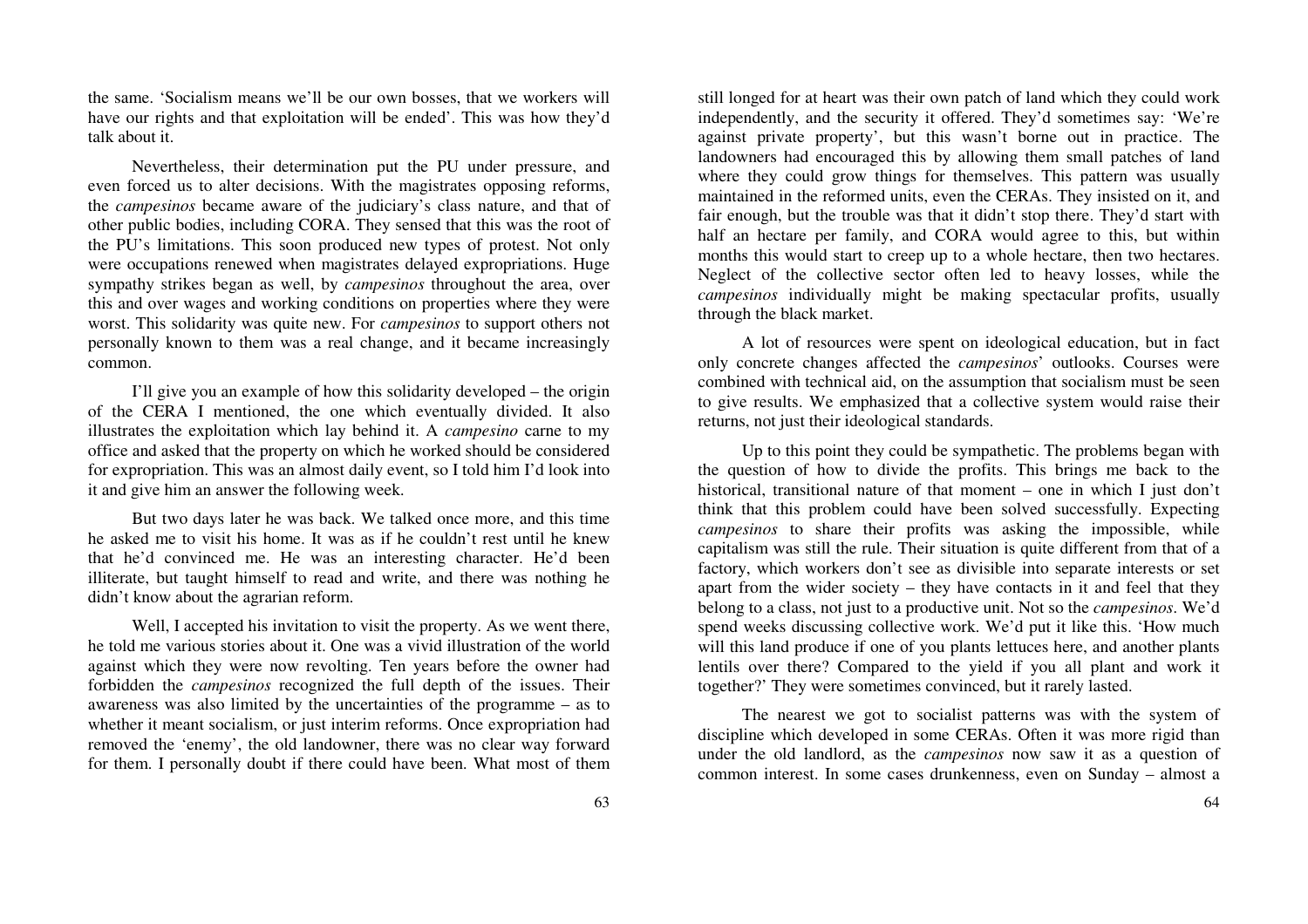*campesino* tradition – was regarded as possible grounds for expulsion, as it meant that the drinker might be unfit for work on Monday. One *campesino* told me that on his CERA this got to the point where they weren't allowed to celebrate or even drink in their own homes without asking the directorate's leave. Instead they'd arranged to have two big fiestas each year, during which there'd be no work and no restrictions. Systems like this were rare, though *campesinos* remained suspicious of any authority, even their own, which tried to impose them.

# *The confrontation: the* campesinos *in the last months of the PU*

For all their doubts on socialism, the *campesinos* reacted strongly to the right's increasing mobilization against the PU. Like every confrontation, it brought things out into the open. In the first bosses' strike, for instance, in October 1972, one good lady in San Fernando, an ex-landowner, drove round inciting the *campesinos* to strike. As they knew who she was, her actions couldn't have served us better – it produced the opposite of what she had expected.

The *campesinos* took a firm stand. 'It's obvious enough. The people to keep this country going are the ones who work. The idle rich won't stop it – if anyone does, it's going to be us. Otherwise it keeps working. If they want to stop it, we'll show them it doesn't depend on them, but on the workers and *campesinos*'. They meant this. They took over all fuel distribution in the countryside, for example, and transport to and from the city – on tractors, with goods piled high on the trailers. When this cut into their normal work, they added extra shifts at night. There'd never been so much petrol in the countryside as in that October, when the lorry-owners were trying to stop it and all the right was backing them. It enriched the *campesinos*' awareness of their own strength like nothing before it. You'd see them everywhere, with their wives and children, loading the trailers with essential goods for distribution. It was almost a holiday atmosphere, full of gaiety and banter, as well as new self-confidence. The second strike was similar – whatever its economic effects, it was another vital lesson for the people's political awareness.

This is looking ahead, though. After the first bosses' strike the fascist tendency of the right – the military, politicans, businessmen and the lorryowners – was becoming more apparent. *Campesino* leaders got together to renew and extend the distribution measures which they'd developed in October. They now established rural distribution centres (*centros de abastecimiento rura*l), warehouses at central points to which *campesinos* brought their products and sold them at official prices. They implemented these centres themselves, and they were popular and successful. Despite the right-wing propaganda and threats and sabotage against them, they kept food items available at official prices.

This new-found strength was centred on the *campesino* councils (*consejos*). These combined all the *campesino* organizations in the area, as well as non-organized *campesinos*: rural wage-labourers, sharecroppers, smallholders from the reformed sector and so on. Their role was seen in different ways by the different forces within the left. The PU leadership saw the councils as spokesmen for government policy – as a means of participation, yes, but within the dominant strategy of gradualism and nonprovocation. Others within the PU regarded them as the seeds of what they described as popular power in the countryside – a necessary antidote to a government compromised, in their view, by working within a bourgeois context. They argued that the PU should devolve a proportion of its powers to these councils created by the base. The reply was that the highest expression of popular power was the PU itself, as a workers' government, whatever the limitations imposed on it by the bourgeois State. Independent initiatives by 'popular power' organizations – or, in effect, the parties behind them – were a dangerous parallelism. At worst a betrayal of the PU.

This was one of the issues that split the MAPU and led to the MOC, which I myself joined. Broadly speaking, I was convinced by the PU leadership's position, in terms of my own experience. In San Fernando the issue was something of a stalemate. The *campesino* council just didn't function as an organ of 'popular power' in the sense of taking independent, effective decisions. Partly because it was given no such power, but also because of its composition. In the countryside generally, few *campesinos*are wage-earners. There was thus no means for this one truly revolutionary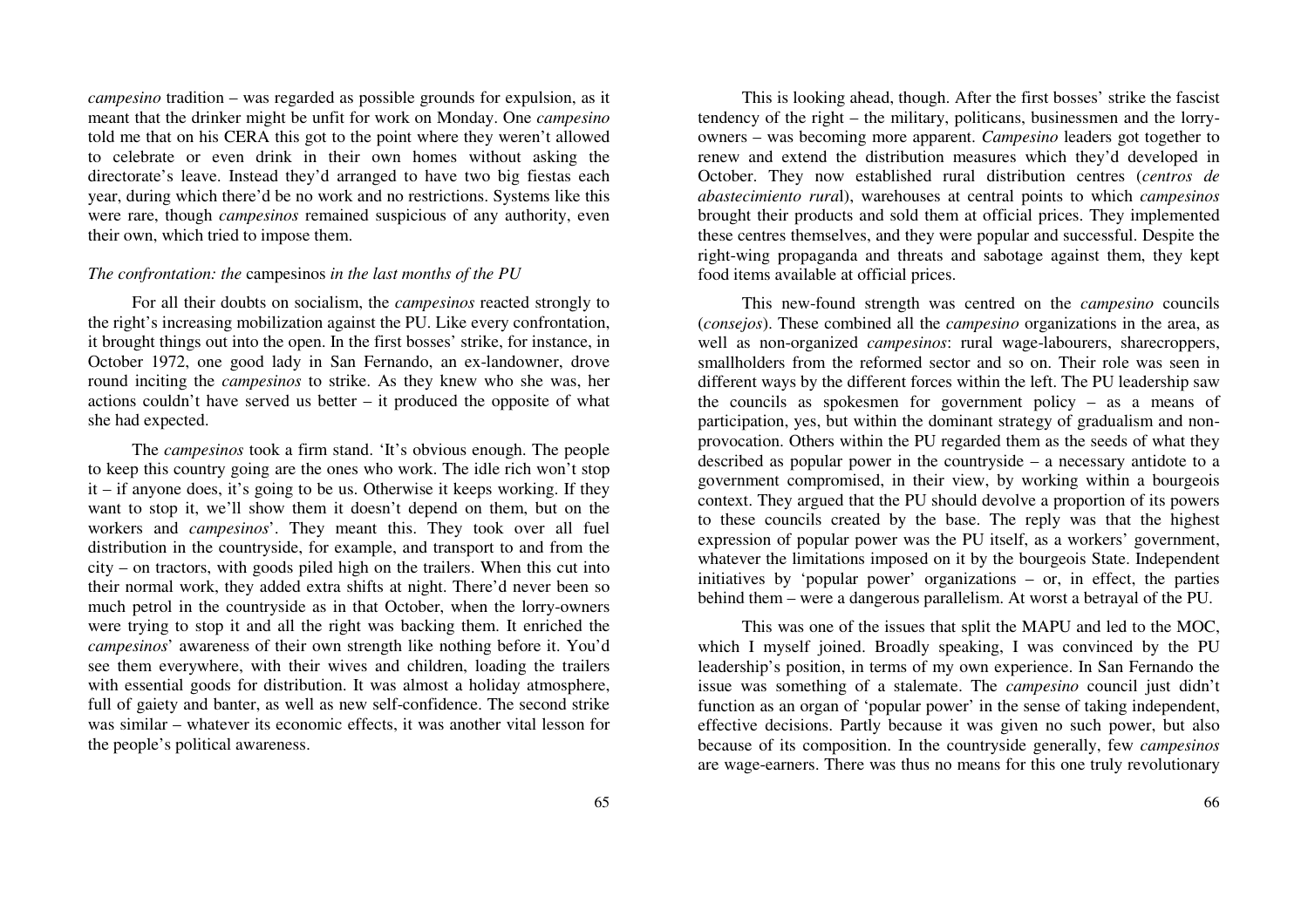sector to be the vanguard of the council. It was dominated by smallholders, including the cooperative sector – a group with decreasing sympathy for a revolutionary process. To my mind devolution to it could therefore even have strengthened the right. In any case our local council didn't urge it.

Nevertheless the *campesinos* were being increasingly radicalized. This was obvious in the mid-term congressional elections in March 1973. As elsewhere these usually go against the government parties, but this time the whole working class, *campesinos* included, was on the offensive not against the PU, but against those sabotaging its efforts. There was inflation, food shortages – the ideal preconditions for a government defeat. Yet by now, people understood that these were not the government's fault, but that of the right and the bourgeoisie. With three years' experience the *campesinos* could now see through right-wing propaganda. For instance they'd seen that all the tales about state farms were idiotic. This sort of thing had undermined the right's traditional credibility. If anything, their propaganda now had a negative effect. The *campesinos* noted carefully the opposition's stated aim of winning the two-thirds control of Congress needed to impeach Allende. 'They want to throw comrade Allende out, we won't let them do it'. This simple argument was a real mobilizer. 'They want to throw Allende out because of the expropriations. They won't, because we're going to defend him'.

Traditionally the *campesinos* had always voted as their landlord ordered. 'So-and-so's the one,' he'd say. The *campesino* simply had no other source of information, like activists or union leaders – the landlord forbade them to enter his property. All this had been changing since 1970, mainly in the PU's favour – the Christian Democrats' hold declined as the *campesinos* recognized their increasingly right-wing position, in alliance with the National Party. This even came to the point of their driving out campesino spokesmen for the Christian Democrats, and telling them never to come back. They rightly saw them as allies of their former landlords, and this was something they couldn't forgive them. In one case a right-wing senator was visiting a former landlord, who summoned the local *campesinos* to hear him. But as soon as he started to speak – and this was unimaginable a few years back – the *campesinos* shouted him down, so that finally he had to leave. With his tail between his legs, as the *campesinos* pu<sup>t</sup> it. This incident made quite an impact – rumours travel fast in the countryside, and this candidate ended up with hardly a single vote from the area.

The PU's rural vote was a marked improvement on 1970, despite the problems we were facing. But this, if anything, reinforced the determination of the right. Its boycott of agricultural production had been highly organized from the outset. While the reforms were criticized for causing shortages, the real reasons for them were quite different. As soon as Allende came to power, the ranchers started removing their cattle over the border to Argentina: stocks were soon halved. When landlords knew that they were due for expropriation, they immediately stopped planting and removed the machinery etc. The *campesinos*' answer was resolute. Often, to maintain production, they'd go and plant with their bare hands. Otherwise production for the whole season would be lost. Up to 1972 this sabotage by landlords did produce very serious problems, but subsequently the balance was turning. Production schedules went up steeply in San Femando. Take wheat, for example. By August 1973 we had already exceeded output for the whole of the previous year, and we still had a second crop to come. All this fell into the hands of the junta.

What we underestimated was the right's adaptability. The National Agricultural Society, once the preserve of the biggest landowners, became an increasingly militant organ of all the agricultural employers. It mobilized increasingly widely, especially at local levels. In San Femando, immediately after the 1973 elections, small landowners' associations began to develop. These were directed by the former bigger owners, some of whom still had their reserve. The other members had anything down to a few hectares. It was on this basis that fascism began to develop in the countryside, inspired by the big bourgeoisie, but using the fears which they aroused among smaller owners.

At first this movement was less violent than in many other areas. But as agitation, it was efficient. Once when I was using the phone at a property being expropriated, I saw on the table the owner's instructions for mobilizing the smaller owners for actions against the *campesinos* – a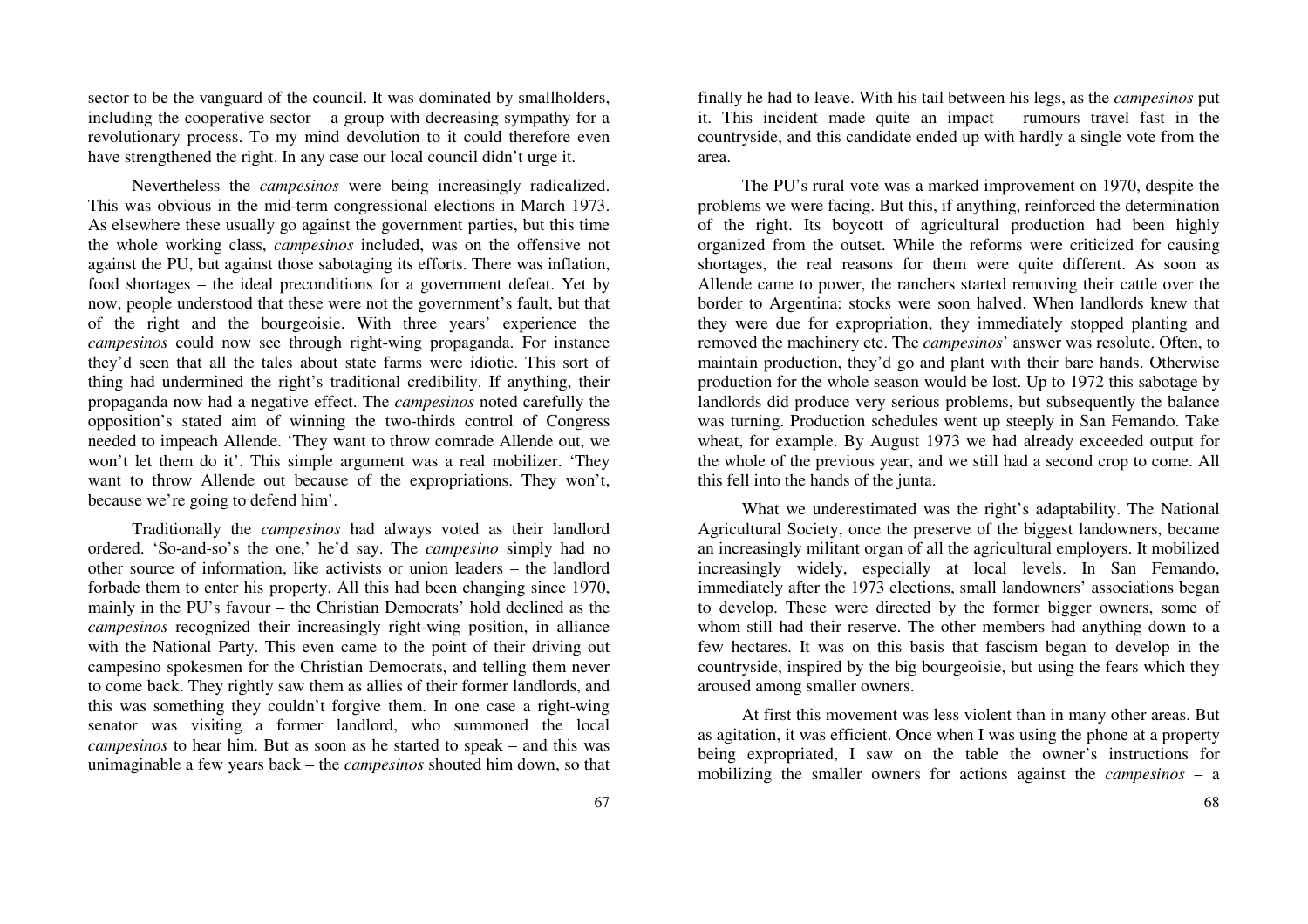system of communications and meeting points for their cars and tractors. As time went on they turned their attention to the cooperatives, even. Inflation, the profits of the black market, the shortage of inputs, all the factors resulting from producers' boycotts, contributed to this alliance. But we could do very little about it. Its basic strength lay outside the country, in the cities and at the national – and international – political level.

### *The terror and the coup in San Fernando*

The March elections convinced the right that their chances of retaining power by legal means were now past history. Their first response was the *tancazo*, the armoured regiment's rebellion. Like the stoppage earlier, this produced some positive results for the left. As always it was events, not theories, which raised popular awareness. The *campesinos* stood unhesitatingly by the PU. As soon as we heard of the rebellion all rural properties were occupied, in accordance with the CUT's instructions. These provided for a general strike and occupation of factories and land in the event of a military coup. It was one mass occupation. The *campesinos* were ready to defend Allende with their lives. The whole thing was over by midday, but from that moment on campesino leaders were increasingly aware of the crisis. Whenever Allende or other PU leaders mentioned the need to maintain production, the response was immediate. They starting working incredible hours including night shifts. They held back on demands for price increases and stepped up direct distribution, independent of private retailers.

This was their mood when the final stoppage of the lorry-owners, retailers and professionals began in July and August. The right responded with the terror campaign which turned out as a prelude to the coup. When the *campesinos* went out with their tractors, they were stoned by organized fascist bands. By now the military and police were just standing by and watching all this, and most *campesinos* were unarmed. They kept trying to get produce through to the towns, but soon they were having to turn back daily.

In San Femando the terror mounted. Enormous explosions shook the town almost every night. A few minutes later the local right-wing radio station would announce the result. 'The bomb that just went off was in the house of so-and-so, municipal councillor, member of such-and-such a party' – invariably one of the PU parties. Five minutes later another explosion, and a similar radio announcement. It was clearly a run-up to the coup, a systematic intimidation of PU supporters. It created an atmosphere of total terror. No one slept. PU supporters patrolled the streets but to little avail. My house was bombed twice. The second time the louts who'd thrown the bomb were detained, but soon afterwards they released them. They didn't even take their names. We put the children to sleep elsewhere and sealed all the windows and doors – those last few weeks were a time of sheer terror. The fascists' plan was working perfectly. When the coup finally came, most people were so intimidated that mass resistance was out of the question, despite the CUT's long-standing instructions.

By mid-morning on 11 September, the military had taken over all communications in the area. There was no contact with the government, and the radio began blaring the military's fascist propaganda. They threatened to shoot every single resistor, armed or unarmed. To my knowledge there was only one case of armed resistance in the area, but it was a massacre – *campesinos* resisting with .22s against machine guns. No one survived. Many people did stay in their places of work, offering the passive resistance agreed on. The military went round systematically ordering everyone to leave, then executed those who refused. They included many *campesinos*whom I had come to know in the area.

I was arrested two days later. My interrogation was a farce, because the idiots questioning me hardly understood their own questions. They beat me about a lot, demanding a confession that I was a Marxist, and asking me where 'the weapons' were. They used all the standard tricks. Once two of them were interrogating me with another comrade, for instance, and one took him out and I heard a shot, and the other who'd stayed with me said: 'He's dead, you'd better talk fast'. And so it went on. I was there for ten days before I got out, by means which I can't now disclose. There were nearly three hundred of us in a room about ten by twenty metres. We were literally piled on top of one another. I got off lightly. Other comrades were tortured daily. Some had their arms broken, others their teeth. Some disappeared. Several went out of their minds, mainly those who were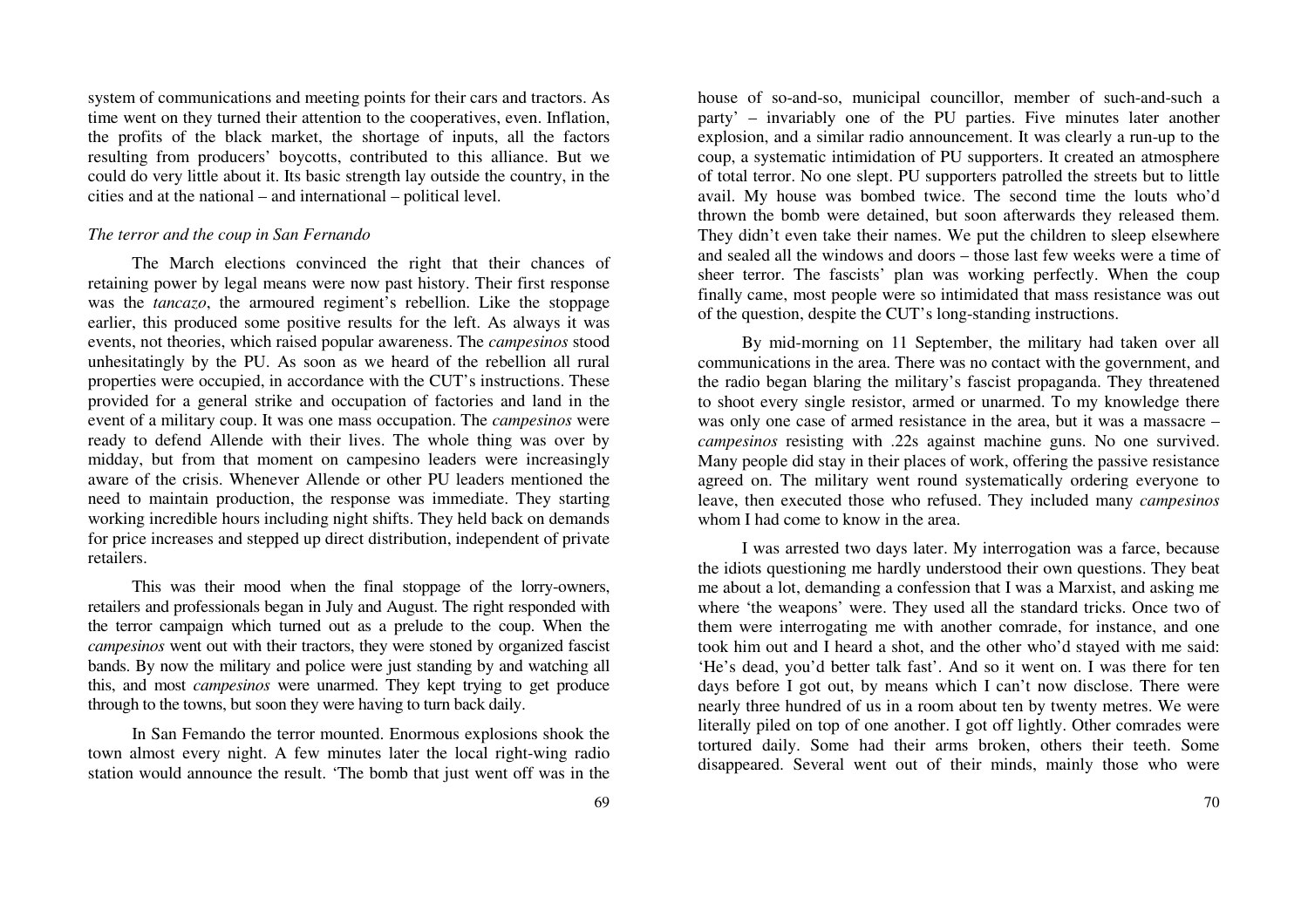submitted to simulated executions. They were blindfolded, put up against the wall and given the last sacraments, then blank rounds were shot. Some of them, even after it was over, were convinced that they were dead. Imagining everything was some dream. Most of us were tortured with electric shocks. One comrade was stripped and hung by his feet from the ceiling and strangled so violently that his throat was reduced to a pulp. It was like a nightmare underworld, Dantesque. In the evening they'd let us out for a while, then we'd go back in to try to sleep, piled on top of one another. To wear us down, they kept loudspeakers blaring all night with military marches and propaganda.

One thing we noticed was that few key activists were there. This kept people's spirits up – it suggested that the party structure was intact. Most of the prisoners were from the base – *campesinos* and workers. The sense of solidarity was as deep, perhaps deeper than before. Sometimes, in the evenings, when people's spirits often went down, some of the comrades would put on charades, to see us through. The little food we got was shared. When I first arrived, at two in the morning, two or three *campesinos* offered to share their ponchos with me, as the guards hadn't given us blankets.

Even after I got out it was hard to come by information. But I did find out that the military had summoned surviving *campesino* leaders and told them that there would be no changes: that the junta wasn't against them and the expropriations would stand. Soon afterwards, though, properties were handed back to their former owners. In spite of the terror, the news spread like wildfire. Some of the better-off *campesinos* were seduced by the promise of firm land titles, but very soon they were having to sell them, and realizing that they were returning to the old system of land concentration. Meantime those who did speak out began disappearing. The repression was getting more systematic.

But so too was the determination of most *campesinos*, even then. One shouldn't underestimate the military, at least their powers of repression. But at the same time it would be a mistake to forget the half a century behind the workers' movement in Chile, as well as what happened in those three years. Whatever they do, they can't be repressed.

# **The** *Campesinos* **and Popular Power: building the revolutionary alliance**

*Speaker:* PEPE, 31, MAPU activist who worked for INDAP, the Agrarian Development Institute, in southern Chile and later in the central provinces of Aconcagua and Valparaiso

# *Experiences in southern Chile: the Christian Democrat reforms and the case for a revolutionary programme*

In 1965 I started working as an agronomist in southern Chile, in the province of Cautin, for INDAP – the agency dealing with technical aspects of the agrarian reforms of Frei. The local *campesinos* were some of the poorest in the country. Many are Mapuches, indigenous Indians, the only ones who resisted the Spaniards right into the nineteenth century. Once they were finally defeated, they were confined to reservations (*reducciones*). These were too small to support the number of people on them, and usually comprised the worst land. The best of it went to the big landowners, and these were forever cheating the Indians out of what little land they still had. Typically they'd lend them money, then demand their land as repayment. Or they'd get them drunk and persuade them to sell it. Instead of protecting Mapuche interests, the Institute of Indian Affairs (*Instituto de Asuntos Indígenas*) was controlled by the right and legalized these transfers of land, which were known as running the fences forward' (*corridas de cerco*). Often they were just that – boundary markers would be moved, and their new positions legally sanctioned.

In this way the Mapuches were pushed to the margins of Chilean society. Better-off families had maybe one hectare, some even less than a quarter of a hectare. This they supplemented by working on the big estates for miserable wages, the lowest in Chile. They were always on the hunger line and hardly felt themselves to be Chilean. Many of them detested 'Spaniards', as they still called non-Mapuches. The feeling was mutual. Other Chileans regarded them as drunkards and thieves, and they sometimes did have to steal to avoid starvation. They had no effective rights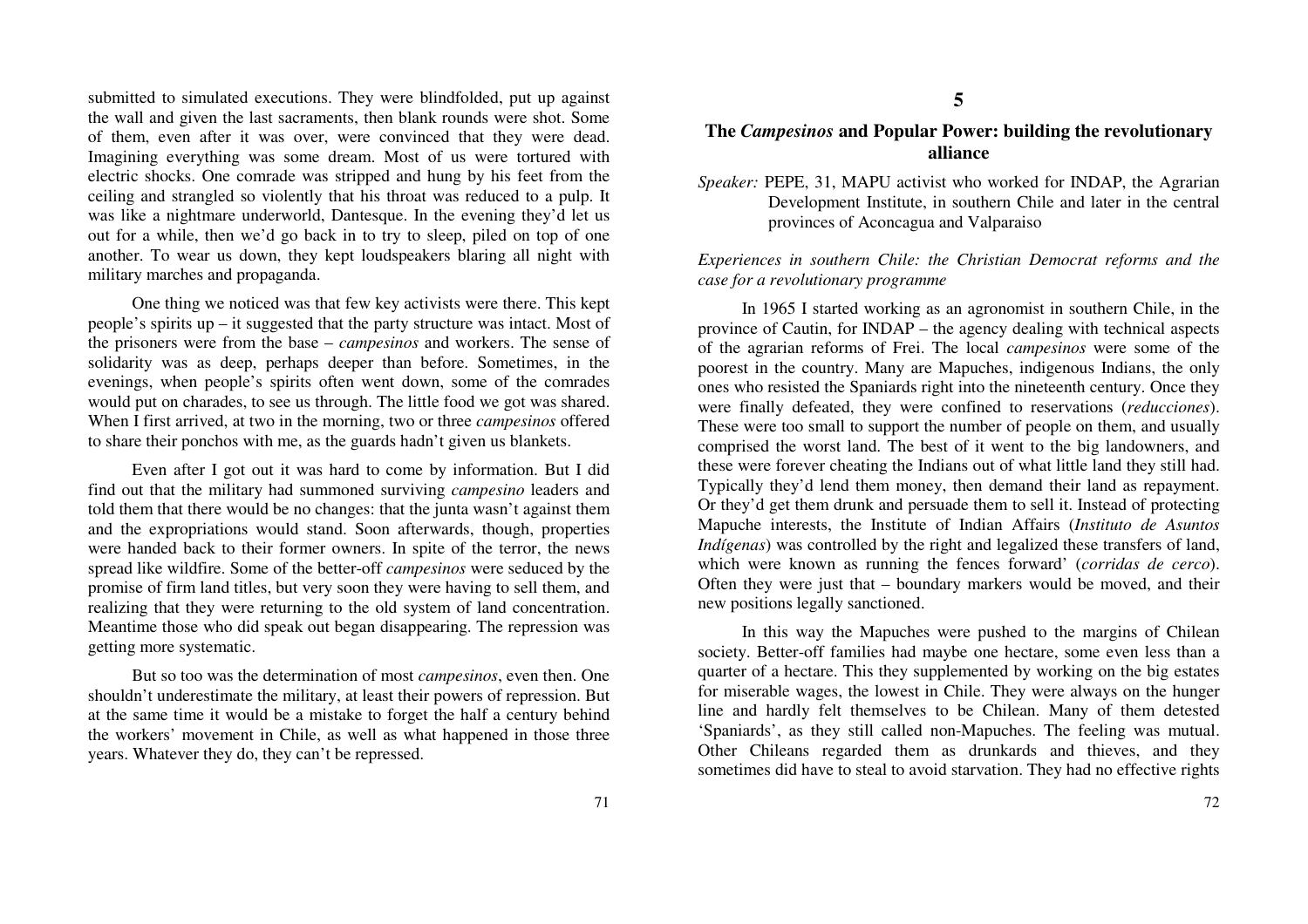as workers. Their employment was temporary, and a working day was from dawn till dusk, often fourteen hours. Minimum wage laws were ignored and their housing and health conditions were terrible. They had no bargaining power. If the farms had been smaller and closer together, they might have been able to organize, but conditions made this difficult – the distances, working hours, the hunger.

The Christian Democrat reforms made little difference in Cautin. Many properties were just under the eighty-hectare limit, and the owners of the bigger ones divided them among their children, to avoid expropriation. Overall the reforms were token, often opportunist. For instance, take the law for the unionization of rural workers – it actually weakened them. Not only was it difficult for them even to form a branch – which had to have a hundred members – but the Christian Democrats founded two confederations, so that those who were unionized could never put their weight together. In a typical zone you'd find one branch belonging to *Triunfo Campesino*, another to Libertad – both Christian Democratcontrolled – and a third belonging to the left's Ranquil. Probably there'd also be a smallholders' association (*Associación de Pequeños Agricultores*), say four in all. They couldn't possibly face up to the big landowners' association, the National Agricultural Society (*Sociedad Nacional de Agricultura*), controlled by the right-wing National Party.

Even INDAP's technical assistance was paternalistic and ineffective. It consisted mainly of credits, which smallholders often couldn't pay back – it seemed little more than a buying-off process, to keep them from absolute hunger and protest. This made many of us younger members of INDAP deeply frustrated. We'd gone into this field with some ideals, though many of us, including myself, had no political commitments. These experiences produced them. Many of us joined the MAPU, looking to its partly urban base to help build the worker-*campesino* alliance. Only this, we felt, would provide reforms to genuinely affect the Mapuches and others like them.

I was responsible for eighteen *campesino* committees, or provisional union branches, some consisting of Mapuches, others outside the Mapuche areas. Each had sixty to eighty members, the purpose being to give them technical help and credit. It was difficult work. Their every involvement with Chilean society had meant increased exploitation: first we had to convince them that we weren't there to steal their land, as experience led them to expect. Their first instinct was to avoid us, or ask us to leave the reservations. At first this really upset me.

I later learnt to go slowly. I'd go round the reservation with them, where they were going, not where I wanted to, or I'd work with them, at their manual work, without at first trying to make any changes. Eventually they'd take me to their homes. Sometimes I'd stay there, and they'd get to know and trust me. Only then I'd suggest a meeting of all the members of the reservation, or of all the local *campesinos*. I'd put it to them that our technical assistance wasn't enough, that they'd have to struggle for more basic changes. For the restoration of their land. For better terms of employment. For a local school – many Mapuche children had no means of getting to one. For the prompt reform of the big estates, so that future changes could be based on local planning, not just piecemeal.

The *campesinos* already knew that these were the important issues, but now they saw that some of us were recognizing them – and this offered new possibilities. They began to form *campesino* councils of all the committees and union branches in an area, to develop joint programmes – the expropriation of particular estates, the building of a road and so on. The councils launched land occupations to force expropriations through before the landowners subdivided. This already foreshadowed the PU situation, when it was equally true that real changes depended on pressure from below, from *campesino* councils etc. Of course, these councils and their proposals were beyond INDAP's official programme, and much more revolutionary. Meanwhile INDAP was recruiting new staff through the usual Christian Democrat channels; but most of these were young and rapidly came to share our position, because it arose from results, not theory. Like I said, I and many others still had no party affiliation, though I felt myself to belong to the left. When the councils were formed and the land occupations began, we were immediately accused of being 'Communists and subversives'. All sorts of pressures were put on us, but they only brought us closer together and forced us to define our position.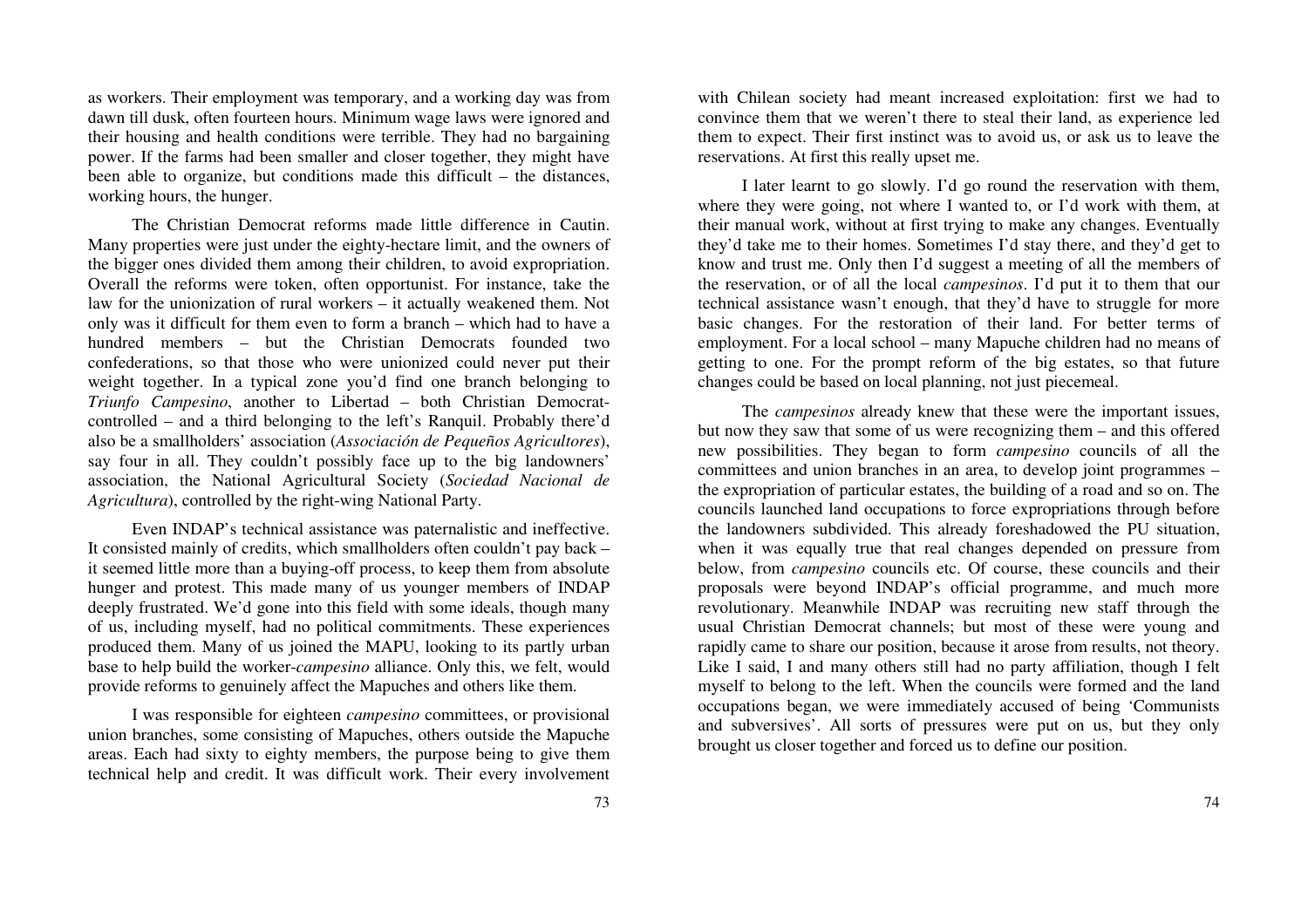Of course this was happening elsewhere in Chile – I'm talking now of 1968-9, the dose of the Christian Democrat period. One national result was the formation of the MAPU, which most of the younger staff of INDAP immediately joined in Cautin. This provoked a sharp reaction from our Christian Democrat superiors. They harassed us in every way, transferring us from one region to another, to try and force our resignations. So INDAP struck, or rather most of its junior staff did. We occupied its offices throughout Chile. In Cautin we even held a joint meeting of all the councils in the province. This was in Lautaro, in May 1970. The *campesinos* supported us fully, and helped us to occupy the offices. Of course they were active in other provinces, but nowhere else were they so organized. Later there was an inquiry, and I was charged with being responsible.

The next day they transferred me to San Felipe, in Aconcagua, a thousand kilometres from Lautaro, way up in the Central Valley. They gave me four days to get there. Other comrades were also transferred. We consulted with the *campesinos* – many of their leaders were now members of MAPU. They offered to fight to keep us there, by reoccupying the INDAP offices. The government could hardly overreact with the elections in the air. But we decided that mass pressures should all be turned towards the campaign – the important thing was that the *campesinos* had discovered their strength. Individuals were less important, and the same work had to be done elsewhere.

So in May 1970 I arrived in Aconcagua. I brought with me the lesson I'd learned in Cautin – that the only means of changing the *campesinos*' lives was a revolutionary programme, and that this meant strength and pressure from below, through the *campesinos*' own organizations.

#### *Aconcagua: the* campesinos *and the elections*

Aconcagua's very different. It's a wealthy agricultural zone of medium as well as poor smallholders, alongside the usual big estates. It was a Christian Democrat stronghold. Of the thirty-three functionaries in INDAP, all but one were Christian Democrats. They also controlled the rural unions, apart from a couple belonging to Ranquil, the left-wing confederation. On most estates there was no union or provisional workers' committee – the old order was unchanged and there was no way of penetrating them. The smallholders also had some associations, but among these, too, the left was weak. The MAPU was virtually nonexistent.

Luckily, though, my closest colleague was also disillusioned with the Christian Democrat reforms. We became dose friends and fairly soon he joined the MAPU. I was dealing with the technical and he with the social organization. By the time of the election campaign we'd already put the MAPU's position across, and some *campesino* leaders were with us.

Though this was a wealthy area, its social conditions were as bad as Cautin's. The agrarian reform had made little impact. Wages were wretched. The *campesinos* houses, as everywhere in the Central Valley, were made of adobe one-room houses, sometimes divided by a curtain, with a lean-to kitchen. In heavy rain they often collapsed.

Our work began in Catemu, a smallholders' zone still dominated by large estates. The smallholders wanted to form a committee to channel technical assistance. We went there from INDAP to supervise elections to it. In the discussions three smallholders insisted that real changes in the area depended first and foremost on expropriating the estates. As the reforms were going so slowly, they concluded that this would depend on themselves and not on public functionaries. These three and two other young people were elected as officers of the committee. They proved vital to all our work in the area.

Very soon they were members of the MAPU, and helping us in the campaign for Allende. They set out to convince the other smallholders and workers on the neighbouring estates that there had to be effective changes. This work was clandestine – if it had been open, we'd have been banned from the estates. These three comrades would contact friends on an estate, and we'd meet in one of their houses at night. We went on foot, as a vehicle would have attracted attention. Three or four *campesinos* would be waiting and often we'd talk through the night. We'd discuss how to press for basic changes if the PU were elected, and how the Christian Democrats had obstructed them by dividing the unions. The Catemu comrades did most of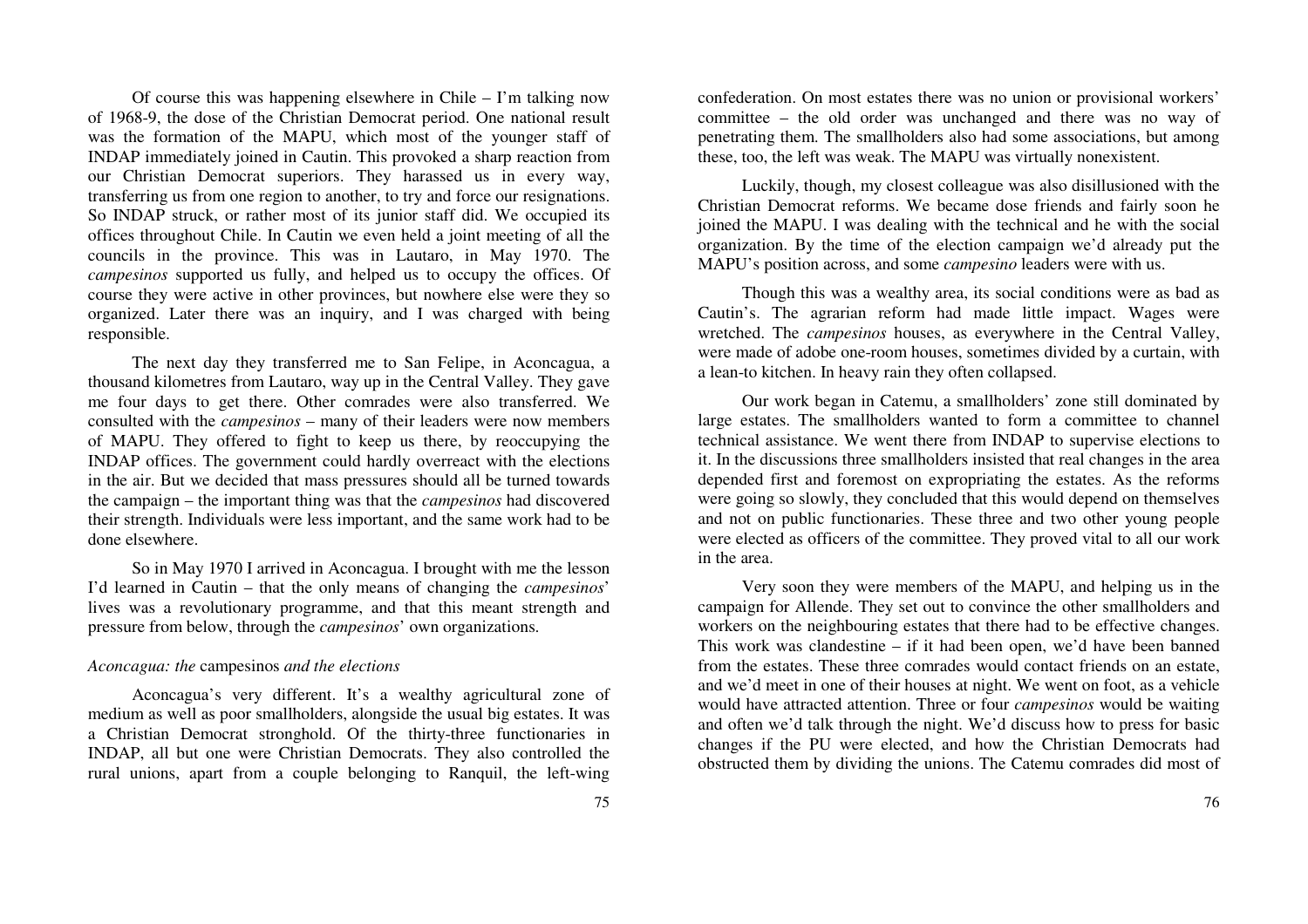the talking. They'd put it quite simply to the others: how could they expect changes from Christian Democrat politicians, when these were often landlords or their relatives, or lawyers?

Without these three we'd have got nowhere. They made all the contacts. As public functionaries we weren't allowed to be politically active, though of course the Christian Democrats were – but they were in power. But the situation was also difficult for the three comrades – many a *campesino* had been bought with Christian Democrat favours. They had to tread as carefully as we did. As the weeks went by, we developed PU cells on most estates. We never held public meetings – these cells would continue on their own, each person talking to those he knew well.

The PU's base grew rapidly from these beginnings in Catemu. It also spread to the tiny mines in the sierra, with only a few workers each. Many of them came from estates, so this was another good source of contacts. They also helped us penetrate the *asentamientos*. Often these were harder ground than even the unreformed estates. The Christian Democrats, after all, had made them miniature landowners. An *asentamiento* of a hundred people might have only two or three left sympathizers. These comrades from the mines had courage, as the Christian Democrats had organized a real Mafia in these strongholds. If they discovered left activists on an *asentamiento*, they'd give them a hiding. *Campesinos* don't mess about in these matters – no talk, just blows. Our advantage was the sharp decline of the Christian Democrats nationally. Even Christian Democrat *campesinos*preferred Allende to the National Party's Alessandri.

Nevertheless, the PU made few gains in Aconcagua. This was true of most of the countryside, with the Christian Democrats' hold on it. These comrades' help did win new votes though. More important, we laid the basis for what followed, with the PU in power.

# *Launching and defining the struggle: unionization and class alliance*

Like any government the PU felt that only its supporters would implement its programme fully. Within a short while I was head of INDAP in Aconcagua. Although most of its staff were still Christian Democrats, others did come over to us. Of course this made it much easier to launch the PU's measures.

The first was one on which all sectors of the left agreed; to increase unionization among the workers on estates, including those below eighty hectares which were exempt from expropriation. The MAPU's later position went beyond this; to combine all types of rural workers into *campesino* councils, and over this there was disagreement, particularly with the Communist Party. However, we were all agreed on this prior need for unionization and for completing the expropriation of properties over eighty hectares. In the MAPU's view this would have to be backed with land occupations if necessary – if the landowners opposed it, or if CORA hesitated, as the Christian Democrats still controlled it. So during this first year our target was the large estate.

The Christian Democrats' recognition of rural unions was only weakly implemented. In Aconcagua in 1970, less than a third of rural workers were unionized. This was INDAP's first priority. The Christian Democrat Confederation, *Triunfo Campesino*, was strongest in the area and so we urged its leaders to help us. We'd call meetings in non-unionized areas to persuade the *campesinos* to form one. Once a hundred wanted to join, elections were held for the positions in the union, which was then legally recognized.

We spent days with them, mapping out a programme. INDAP's resources were put at their disposal, and we went round the farms and estates together. The first step was to form a workers' committee on each unit. On the big estates this committee would then demand expropriation; on smaller ones it would organize to improve the wages and working conditions.

The landowners were all against unionization; they had no legal right to obstruct it but they invariably did so. Their powers of intimidation were enormous. Whatever the law, the only authority known to the average *campesino* was the landlord (*patrón*). So we still had to count on discreet persuasion. The *campesinos*' first thought was usually the landlord's reaction to unionization. In most cases it was quite clear; any worker who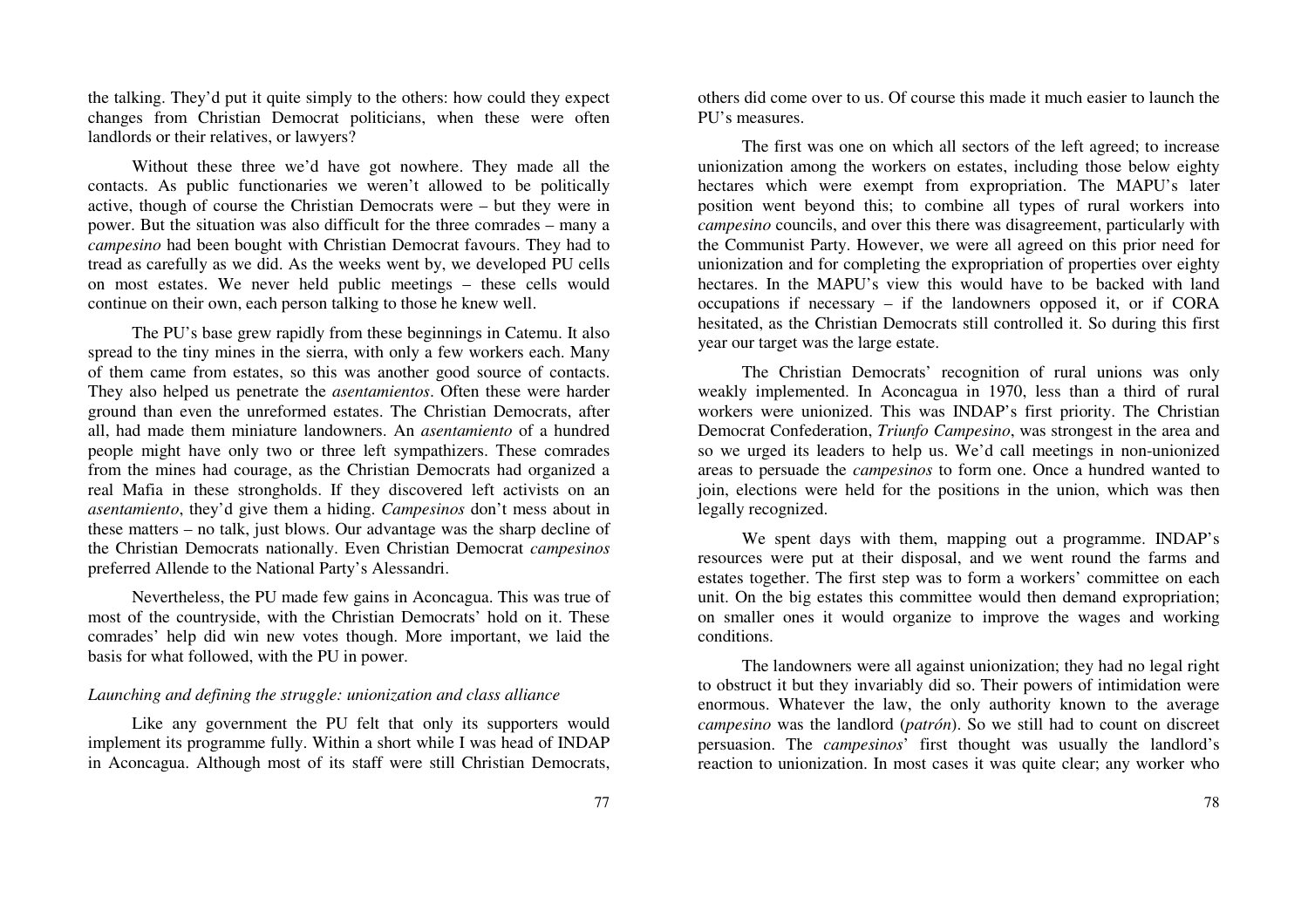joined a union was out – out of a job, out of his house, and off his plot of land on the farm, where he'd probably lived all his life, hardly knowing even the nearest town.

I remember a typical incident in this campaign for unionization. I arrived at a farm of some sixty hectares with representatives from the *Triunfo Campesino*. The owner met us at the gate. The foreman and some workers were with him. They were armed and had two mastiffs on a leash. The neighbouring farmer must have sent word that we were coming. The owner didn't even open the gate. 'I know who you are. You're the agitators who are driving the owners off their land. Get out, or I'll set the dogs on you'. So I showed him my INDAP papers and explained that we'd come about unionization, an official government measure. This had nothing to do with expropriation, we explained. So he turned to the workers. 'Do you need a union? Do you have any problems?' 'No, sir'. 'Tell the Communists you don't need a union'. 'We don't need a union'. So I explained that he had no right to forbid us to enter. He could attend the meeting but if he went on threatening us, he was putting himself above the law and I couldn't answer for the consequences. Reluctantly he let us in, and heard us talk to the dozen or so workers. As usual we explained to them what unionization was about – their rights on wages, housing, working conditions etc. We told them a branch was being formed at a meeting that night, outside the farm. We asked them if they had any questions or problems which they wanted discussed, but they said no – the landlord was still there. We made it clear that if he prevented them from attending, the union could take legal action.

About half of them came, the young people mostly. I talked to them, but they said very little. They were nervous and kept to themselves. Then, as the hall filled up, they began to mix with the others and talk. In the end there were over a hundred *campesinos*, so we were able to form the union, including them as members. Afterwards we talked again, about the committee they'd have to form, to negotiate with their landlord. Their manner had changed. Seeing a hundred of their comrades from other farms, some known to them, had given them confidence already. They told me what the landlord had always said about unionization – if they meddled in it, they'd be out, and he'd ensure that they'd never get work on any other farm in the province. And now they admitted that they'd always had problems – wages way below the minimum, bad housing, long hours, threats from the foremen. They went back and formed the committee, eventually all the workers joined, and conditions improved dramatically.

Results like these were our best propaganda. Within two years 80 per cent of rural workers in Aconcagua were unionized, but farm by farm, struggle by struggle. Right to the end we had little impact on the more isolated farms, where the workers remained in the landlord's grip. For the others, though, it was broken. He was now obliged to negotiate with union officials, in front of the workers and with witnesses to every agreement. As the unions got stronger, the owners had to agree to the legal norms – or they faced a strike with support from other union members, or even an occupation of the farm. The servility of the past almost vanished.

Typically, the owners who resisted weren't the wealthiest – they were often those with some sixty hectares, and perhaps a dozen workers. Although they weren't due for expropriation, the bigger landowners dominated them. Their National Agricultural Society convinced these medium-sized owners that they would be expropriated and encouraged them to boycott production. And they believed them, although they were actually benefiting from the increased demand for food and better technical assistance. These fears were self-fulfilling. We in the MAPU were convinced that this would always be their position, that as the new rural bourgeoisie, they would boycott the PU, come what may. So we did feel that this sector would have to be expropriated for the reforms to be successful.

This raises the whole question of strategies for the rural sector among the PU parties. As I said, all of them were agreed on the need for further unionization – as were some Christian Democrats. But this was only the beginning. It raised the question of unionization for what end, apart from improving working conditions? We insisted that unionization should be the keystone of socialist goals: that unions should oppose the landowners' boycotts, with occupations if necessary, they should press for a new law to expropriate all properties above forty, not just eighty hectares; that these should form large CERAs, as a means of effective planning; that this whole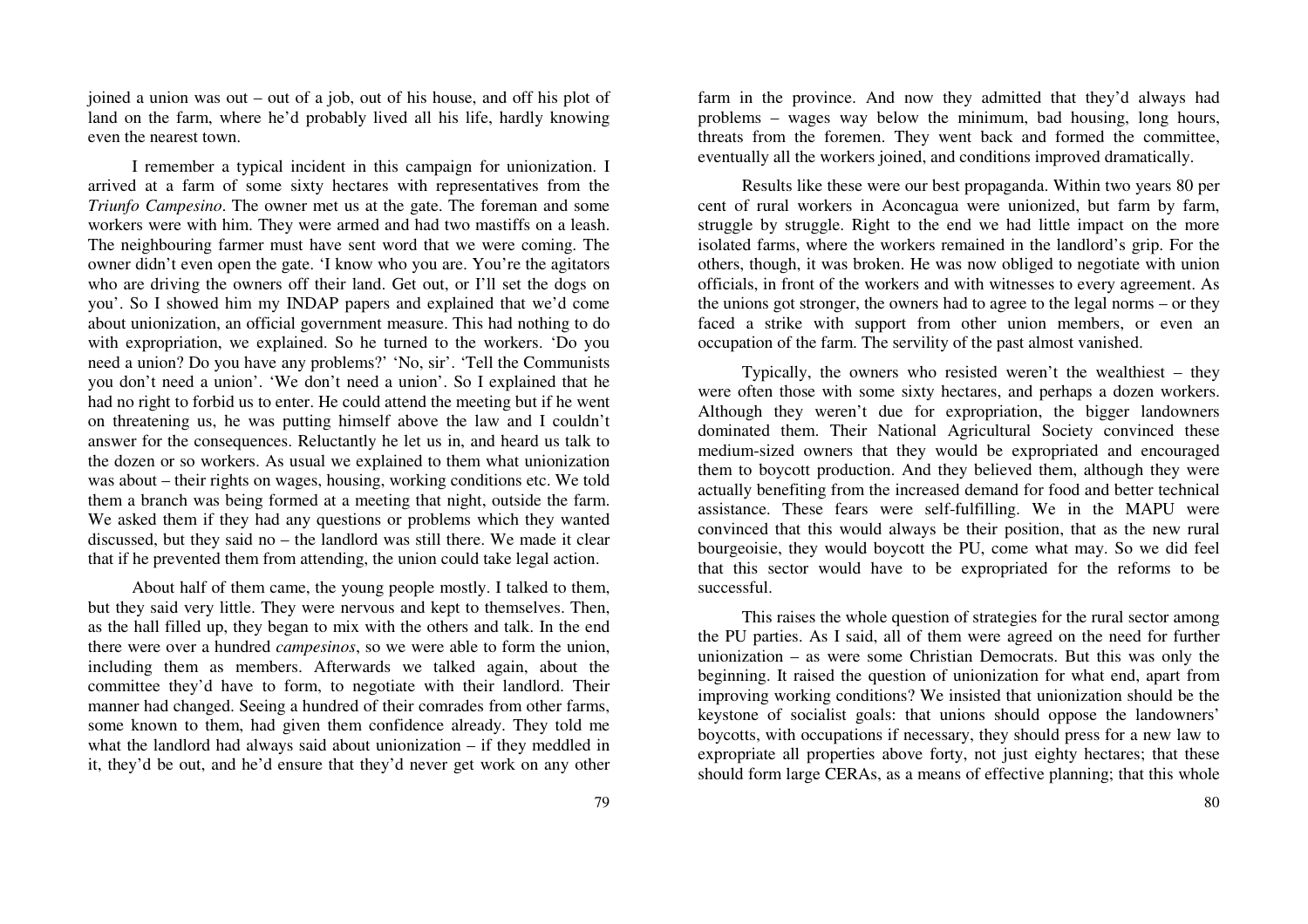programme should come from initiatives from below, from the *campesino* councils. In terms of a class alliance we wanted to combine the full strength of the exploited – the workers, landless and smallest owners – against even the middle bourgeoisie, whom the Communists wanted to conciliate. We believed that such conciliation would prejudice any effective planning, not just the prospect of socialism.

# *Towards a revolutionary strategy: land occupations, the CERAs and the rise of the* campesino *councils*

The work of unionization brought these questions to the fore. The only left-wing confederation of rural unions was Ranquil, controlled by the Communist and Socialist parties. They urged the unions to align with the CUT and with their conciliation of the medium-size owners who, as we saw it, would never accept their overtures anyway. These meant, for example, that the unions shouldn't challenge landowners' boycotts on production; that occupations should be discouraged, and less emphasis placed on CERAs and genuine participation by the *campesino* councils. Whereas we argued that conciliatory unionism was a gift for the Christian Democrats – as their policy was also reformist, new unions still joined their confederations. This seemed inevitable, unless we offered more drastic changes through *campesino* participation. So we did our best to put this across in our dealings with unionization.

This too meant hours of talking to *campesino* leaders. Our eventual plan was to found a new confederation to press for a revolutionary programme. We didn't present this to *campesinos* in terms of the need for socialism for its own sake. We tried to show them that only these policies would bring practical results. For instance, if there were just conciliatory, sectional unions, instead of *campesino* councils – uniting smallholders, sharecroppers (*medieros*), wage-earners, *asentamientos* and CERAs – how could they press for their common interests? For a new school, say. For a road, or for the expropriation of a landowner diverting their water. For all of them real changes depended on collective pressure. We'd put it to them that the first step in this direction was a new confederation.

Once again we were supported by the comrades at Catemu. They took the initiative in proposing a local *campesino* council. Their leaders needed no persuasion, but they also had a practical case: they'd realized that only these policies would bring improvements – in their case a school and effective irrigation system. We always stressed this point in meetings, which these comrades continued arranging. Often the most important were with perhaps three or four union leaders. Generally they'd been elected not on a political basis, but because they were known and trusted by the other *campesinos*. To make headway with them, we had now to win their trust. The Catemu comrades helped us in this. They made the concrete issues central and the leaders went back and raised them in their unions.

By mid 1971 our case for the 'new agrarian reform' was winning over many of them, though formally they still belonged to the *Triunfo Campesino*. The same was happening in other provinces where the MAPU was strong. In 1971 the *Triunfo* held its congress at Chiloé in southern Chile, and our supporters spoke out together. They demanded expropriation of all holdings over forty hectares, and increased powers for the *campesino* councils. We'd known that these measures would never get through – the Christian Democrats opposed any further expropriations – but a third of the delegates walked out and formed a new confederation: Worker- *Campesino* Unity (*Confederación Unidad Obrero-Campesino*). Local federations were formed in each province, mostly under MAPU leadership. Ranquil's leaders reserved their judgement. They welcomed the Christian Democrats' setback, but were also aware of the implications for policies within the left.

We were now better able to raise our demands. The first was for the rapid completion of the programme for the expropriation of properties over eighty hectares. We differed from the MIR on this question. Their occupations, often of smaller properties, were too spontaneous and isolated. Since the land reform existed, the first requirement was to advance within the existing legal framework. This meant occupations, but only to pressure the state apparatus into a more effective approach over holdings due for expropriation. We wanted to prevent landowners from evading reform by sub-dividing and intimidating their workers; to ensure that neighbouring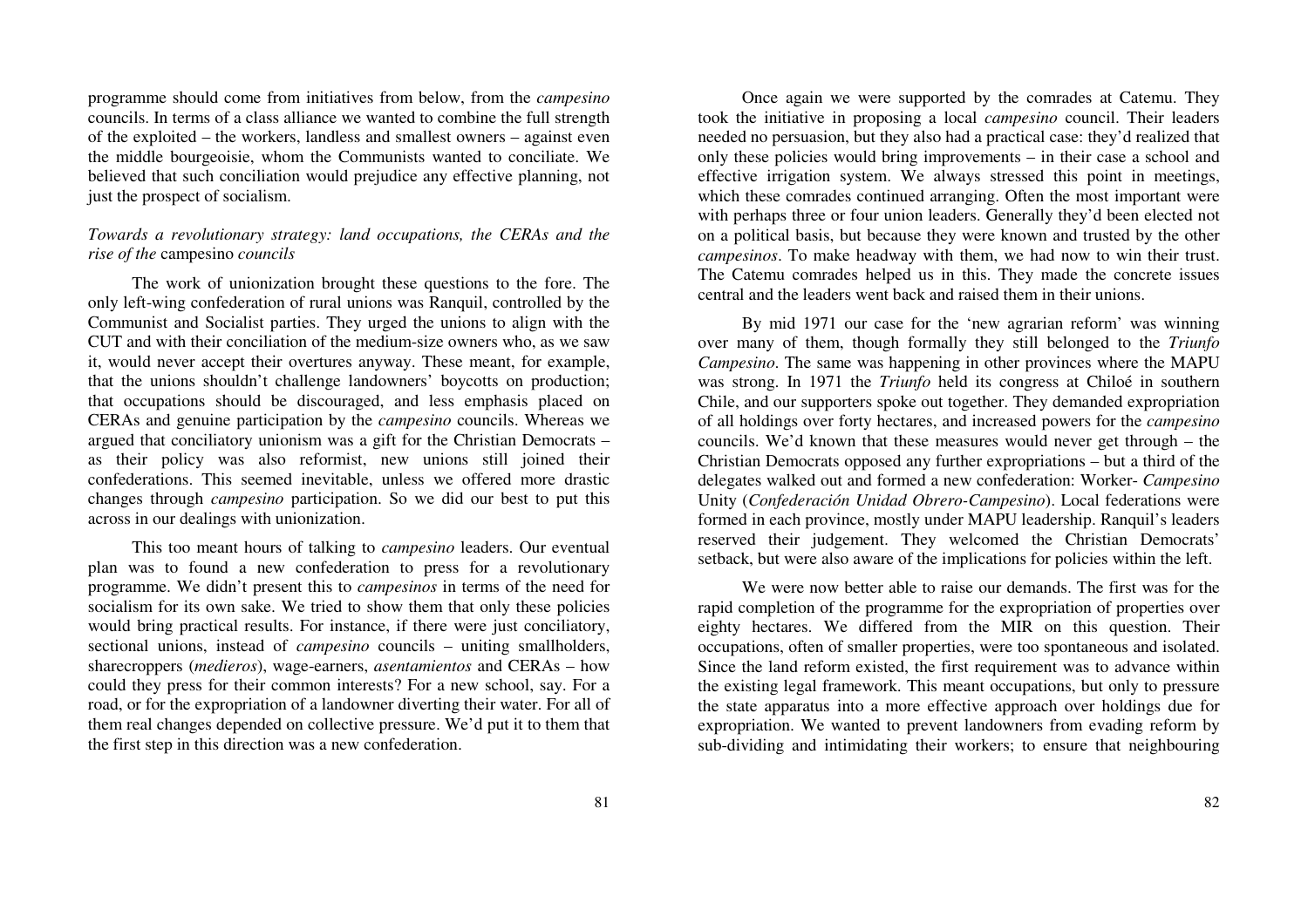holdings were expropriated jointly and converted into productive CERAs. Otherwise there could be little coordinated planning.

Our provincial federation was called 'Liberty and Progress'. It first planned its demands for expropriations. These would be backed with occupations if necessary – as proved the case, since the CORA bureaucracy still resisted popular pressure. The Catemu smallholders and unions launched the first of these occupations, under the federation's direction.

The properties were selected on the basis of size and working conditions. We also stressed that their joint expropriation would facilitate local planning. The landowners had already reacted to this prospect by beating their workers and getting them gaoled on trumped-up charges. So one morning they woke up to find their properties occupied. The *campesinos* had closed all access, set up several Chilean flags and demanded official intervention. This meant that CORA and INDAP officials had to go and mediate between the owners and the *campesinos*. I was there in my official capacity, when one of the landowners arrived. The *campesinos* forbade him to enter. For perhaps the first time ever, one of them stood up and spoke before he did. 'You can't come in. We're occupying the property because you've been boycotting production and refusing us our rights. Now we'll work it for ourselves. We're demanding its expropriation. We won't be discussing it with you, except through the land-reform authorities'.

This really threw the landlord off balance. The most he'd ever been used to hear from a *campesino* was 'good morning sir', and here they were telling him to get lost. Although they abused their workers, landlords regarded them as children, and expected them to reciprocate with subservience and complete dependence. And suddenly, this. The landlord went purple, looked round and saw me and the others from INDAP. He must have thought that if he could deal with us, everything would return to normal. He went straight to his car and came running back with a revolver he was a cousin of Pinochet, imagine the fury of someone like that being turned off his land by his own *campesinos*. He made no secret of his intentions, waving the revolver at us, shouting his head off. 'They're the ones, those agitators, they're the ones who've caused this trouble. The workers on this farm have always been loyal, and you've stirred them up, I'll kill you'. He was on the point of firing when three of his workers grabbed the revolver and threw him down. Now it was their turn to talk.

"You've had this coming to you, thinking you could exploit us for ever. You thought we were stupid, but we're not. If we seem so, that's your doing'. Then they handed him over to the police, as he was threatening to kill them now. This was nothing unique – *campesino* leaders and left-wing officials were constantly threatened by the landowners, and after the coup, of course, many were murdered.

Well, all these properties were rapidly expropriated, without the owners being able to sub-divide or run them down first. We went on to further occupations, all planned in the same way, some twelve altogether. These widened support for the federation and its programme. The Communist Party and Ranquil opposed them, because occupations were "illegal', but this only made our position clearer, as the results were indisputable.

The main one was that the CERAs were a success in Aconcagua. Following expropriation the union leaders and INDAP officials got down to planning how to work the various farms together – the number of workers to be involved, which crops to grow, credits, marketing, electing a directorate etc. Unlike the *asentamientos*, CERAs abolished the boundaries of former holdings, and hence the various distinctions and privileges deriving from them. Above all they had no employees in the capitalist sense. A typical *asentamiento* would have, say, twenty members, with exclusive control of decisions and profits, and another twenty wage labourers, with no such rights – former temporary workers (*afuerinos*) full members' sons and so on. CERAs involved all these former categories on a strictly equal basis. Also, women had full voting rights, while they had none in *asentamientos*. The other aspect was economic. In our view the need to maintain production would be better served by this larger scale, collective system, and indeed it was. The CERAs were obliged to invest their profits and sell their products at official, not black-market prices. They brought equal benefits to all their members, to their region and to the economy generally.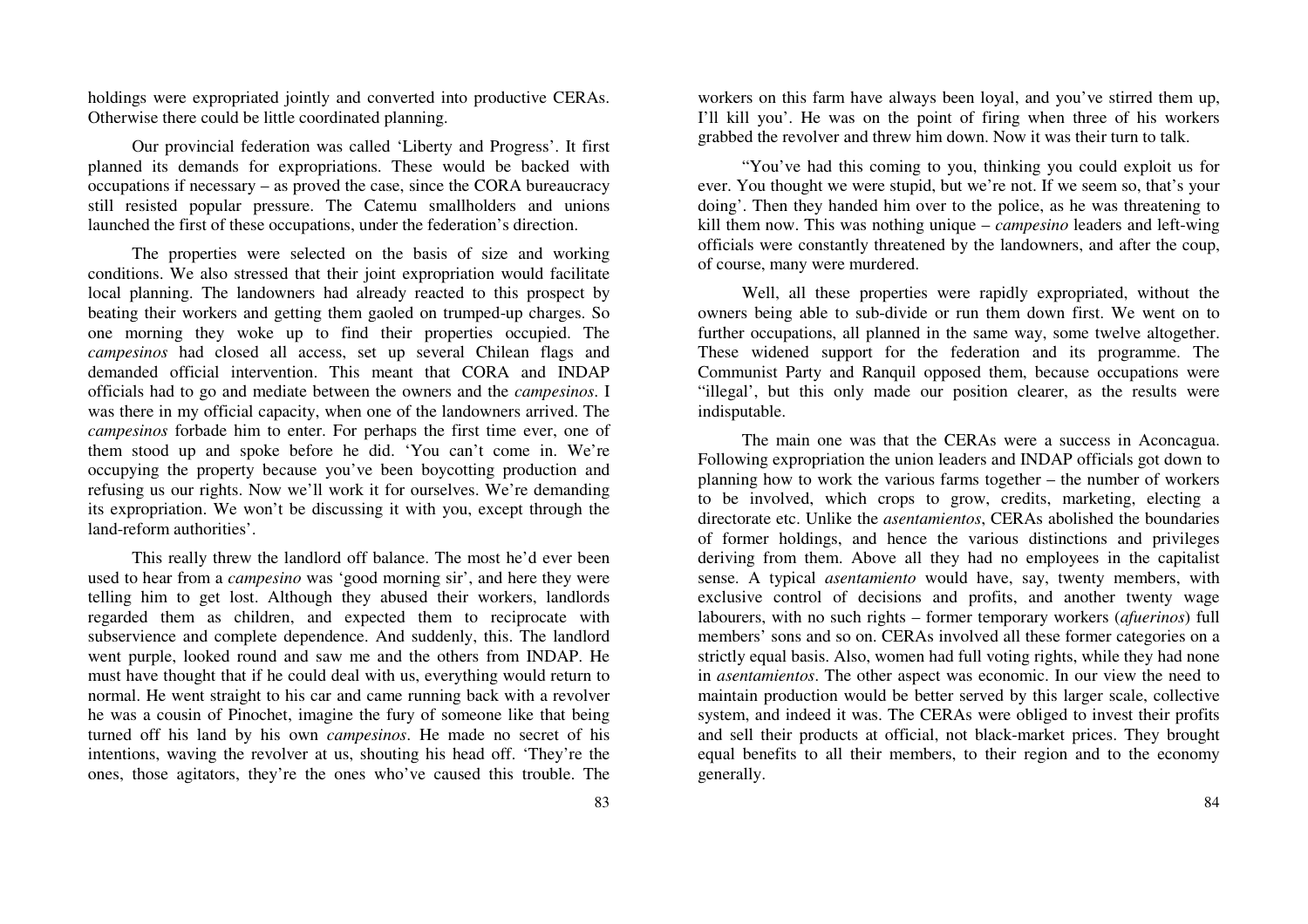Aconcagua wasn't typical, though. While CERAs were part of the PU's official programme, they were token where expropriations were bureaucratic and isolated. This prevented planning and made CERAs weak because their members had not been involved in collective action. As on the *asentamientos*, they produced inefficiently and sold their products on the black market, exclusively in their own interests. This happened especially in provinces where official support for them was lacking – those dominated by the Communist Party and its MAPU sympathizers, who subsequently formed the MOC. Their few CERAs drifted away from collective production, even sub-dividing the land, and made little investment. They also had discipline problems, with drink and absenteeism etc., because they lacked a collective ethos.

Also in these areas, and for the same political reasons, the *campesino* councils were weaker, and brought no pressure on the CERAs to operate in everyone's interests. The councils were also officially recognized as consultative bodies combining all the exploited sectors. Again, though, they were only effective where the reforms had been pushed from below by all these sectors. In other areas, they had only union delegates and existed almost only on paper. They were instruments of the bureaucracy, rather than a source of mass pressure for genuinely socialist measures.

In Aconcagua it was the unions belonging to our federation which were most active in the councils. These were organized in the following way, to maximize participation. Each council was based on a zone, with delegates from each type of unit – CERAs, *asentamientos*, unions and smallholders' associations – and local delegates, all elected. They met each month to discuss local problems, dealt with meanwhile by sub-committees: production, marketing, planning, credits and defence were the main ones. They also had a political commission. Delegates would report back to assemblies within their area or organization. Hence all these cooperated over matters of common interest, particularly local planning – schools, roads and water supplies and so on. The production front, for example, would seek advice on the best source of seeds and arrange to get them. They also exchanged ideas – for instance, the Catemu comrades took up a suggestion for processing citrus, instead of selling their fruit at low prices to profiteering middlemen.

Catemu was typical of how the councils originated from practical issues which took on a political meaning. The smallholders there had several problems which might have swung them against the PU, if it failed to offer any solutions. First, they had no local school – they got one through the council. They also had irrigation problems, because bigger landowners up the valley diverted the water. This too was solved, though not without a confrontation – but this strengthened commitment to the council. As in Cautin before 1970, they realized that unity was their one strength. You'd often hear *campesinos* say; 'There's so many of us, yet we're so weak – why?' They realized that the answer was their traditional fragmentation, and so we overcame it. The council united the different sectors, especially smallholders and wage-earners, which had never before combined against the same exploitative system.

Apart from Catemu, the wage-earners' unions were usually the vanguard on these issues. For instance, the irrigation problem was solved mainly by pressure from workers on the farms concerned, when the issue had been raised in the council. At first the big owners resisted, but the unions forced them to give way. This militancy aroused disagreement over the councils among the various political parties. The Communists argued that they were a form of parallelism – that they were competing with the government and the CUT. Our view was that they were strengthening the PU with popular pressure: that they would align it with popular interests, instead of reform and bureaucratism.

As the political crisis deepened, this offered a means of defending the government through a popular power structure, in which provincial councils – combining those of different zones – would link up with the industrial cordons. In Aconcagua a provincial council was formed by mid-1972. This combined nine local ones, with a membership of some five or six thousand. All of them were already prepared to defend the PU if necessary. To our mind the Communist Party's opposition to such popular organizations indicated its divorce from the base and its failure to grasp the problems of power.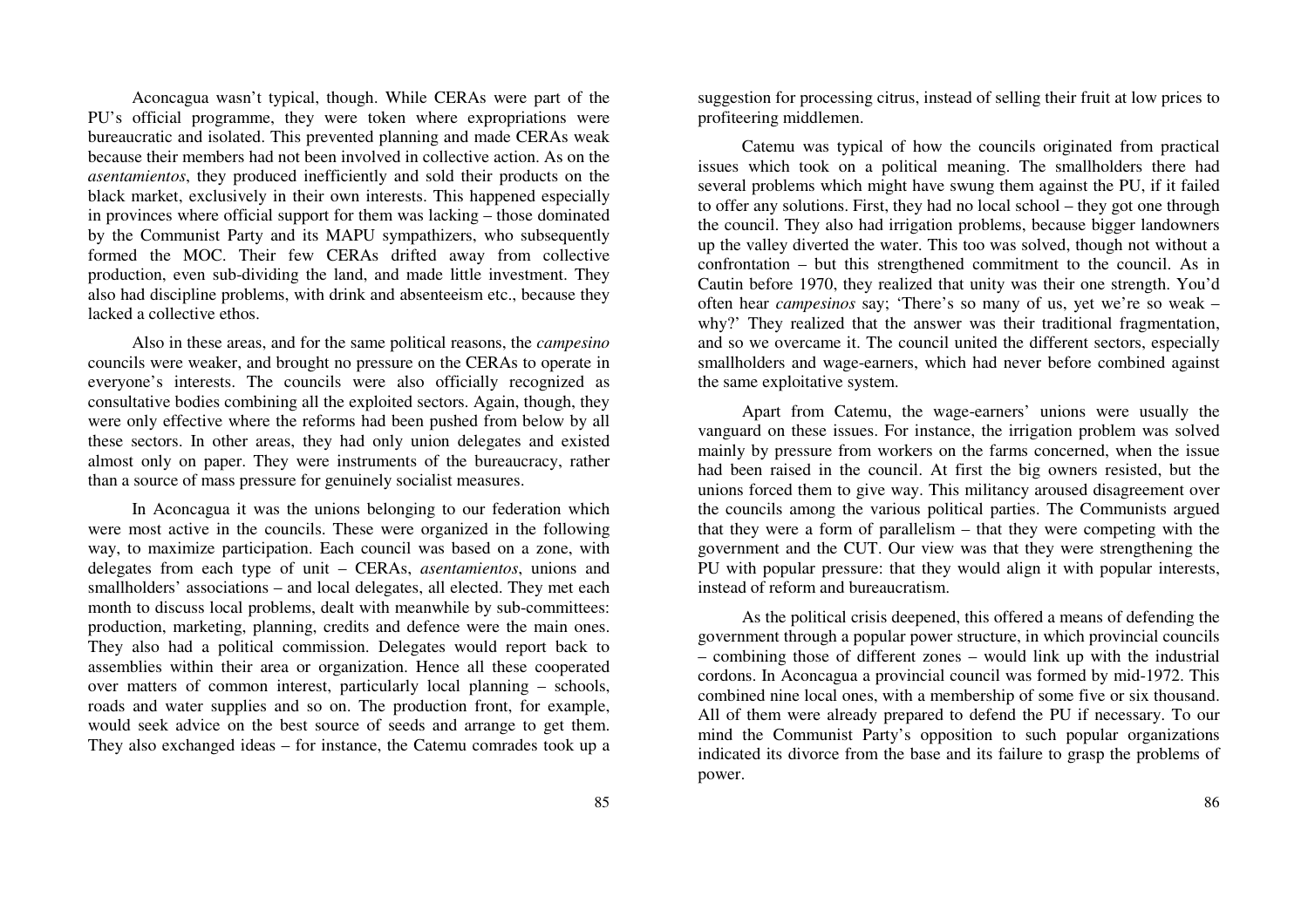In 1972 I left Aconcagua for Valparaiso, though I continued working in both. My transfer was a party decision. In Valparaiso province *campesino* organization was weak: its delegates to the Chiloé congress hadn't joined our confederation. Its CORA and INDAP offices were dominated by the Communist Party. A couple of councils did exist, but only on paper. They consisted merely of some union and *asentamiento* delegates, who never consulted with their base. They rarely met, and did little more than sanction bureaucratic decisions. There'd been no attempt to build an alliance including the sharecroppers and small-holders. This left them exposed to the propaganda of the right, which local officials were conciliating. Even unionization was still very low, because workers hadn't been mobilized properly. There had been few land occupations, and the whole province had only two CERAs.

This meant that smallholders, for example, were completely isolated. When I arrived, there had just been an earthquake. Many *campesinos*' houses had collapsed and they were living in appalling conditions. Some prefabricated houses had been sent for, but CORA and INDAP had failed to distribute most of them. In the absence of councils there was little pressure on them to do so. On many *asentamientos* full members had been rehoused, but the non-members were living in shacks. Being unorganized, most of those in this situation were unaware that others shared it.

I and a comrade in INDAP set about remedying this, suggesting to the *campesinos* the need for a grassroots organization to pressure the bureaucracy. The problem of the Communist Party's opposition to such organizations, in favour of subordination to the CUT, was the latter's weakness at the local level. We were insisting that this level was crucial, not only because of these practical problems, but as a base for the PU.

Within weeks, as we dealt with the housing problem, several new unions were formed. These went on to cooperate in forming *campesino* councils. These were elected by the base, instead of involving union officials, as did the two existing councils – officials who typically held their positions because of their influence in party circles. The first of these new councils were in Limache and Quilpue. Like those in Aconcagua, they demanded the final expropriation of all properties over eighty hectares. This was in order to incorporate them into their overall plans for their areas. CORA resisted these demands, which led again to land occupations. Once more these were carefully planned to include several neighbouring units, which would then form a CERA. The number of CERAs grew month by month, as did the *campesino* councils. By late 1972 they were setting the pace of agrarian reform throughout the province; the bureaucrats who had failed for so long had virtually no choice in the matter.

The result was that I was publicly denounced, and the comrade working with me sacked, since he was junior to me. Immediately the Limache council organized a mass protest. They seized the main road out of Limache and demanded his reinstatement, and a meeting with Jacques Chonchol, then Minister of Agriculture. He carne and promised an inquiry, but this didn't satisfy them. One new leader of the council, who until a few months ago had had almost no political experience, got up and berated him. 'We know all about the bureaucrats. We're not satisfied with an inquiry unless we're represented on it. If you're a revolutionary and this is a revolutionary government, how come everything depends on bureaucrats who don't listen to us?' It was the first demonstration on this scale in the area, hundreds of *campesinos* were there, and Chonchol accepted their demands. An inquiry was held in which they took part and the comrade was reinstated. Shortly afterwards the local head of INDAP was replaced by a comrade from the MAPU.

### *Worker-*campesino *unity: the bosses' strikes and popular power*

When six local councils had been formed in Valparaiso, a provincial one was also established. Its office was in Quillota. Reformists within the PU argued that all this was divisive, but the opposite was the case. For example, many *asentamientos* traditionally influenced by Christian Democrats – and hence opposed to the PU – joined the councils. This won them over politically. The reason was simple. Although the councils demanded that *asentamientos* should improve their wage-labourers' conditions, they also brought them the benefits of popular pressure. For instance, the provincial council improved marketing and distribution. With INDAP's help it began exporting new local products. It also organized their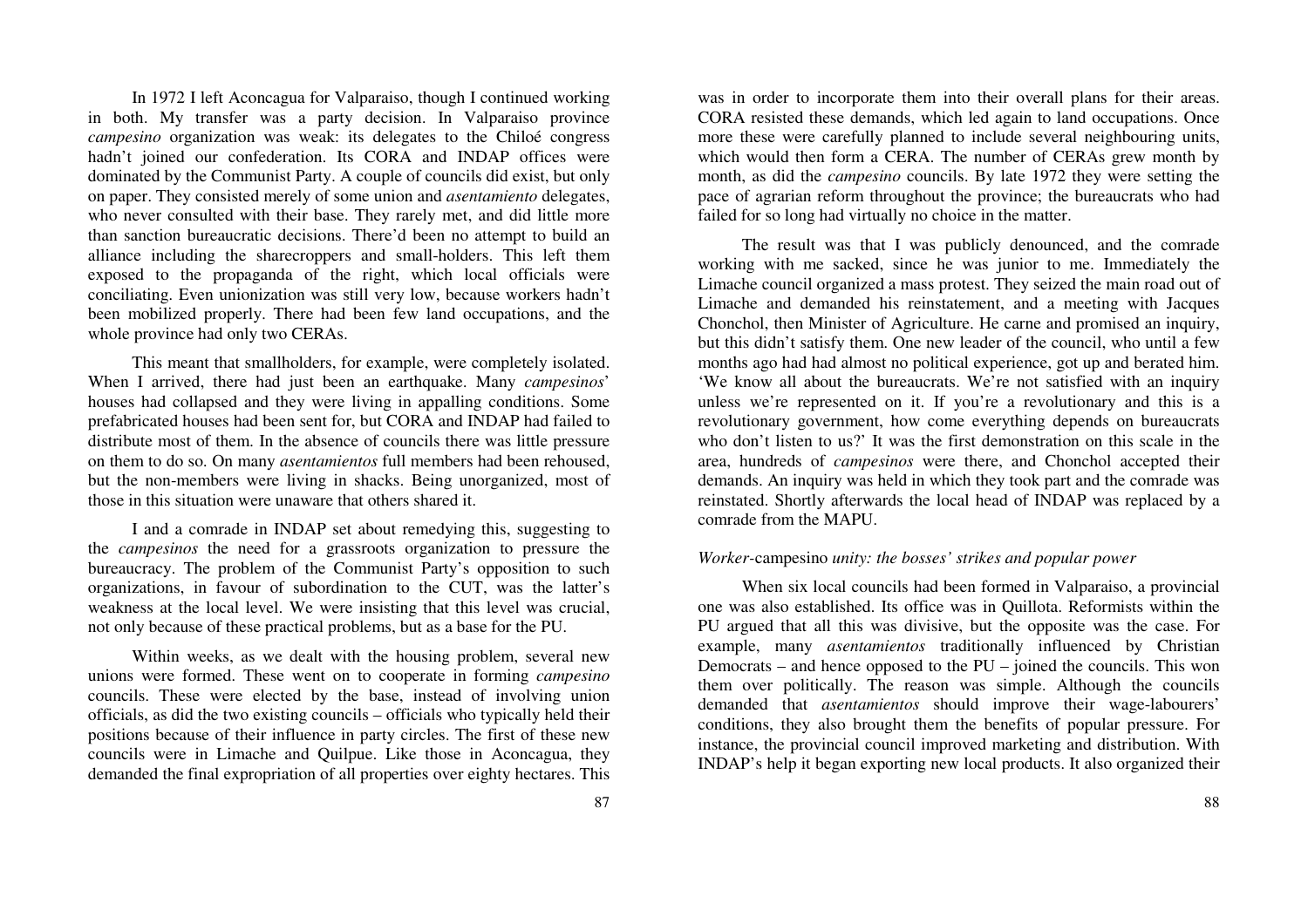sale from local councils to the urban *poblaciónes* (popular neighbourhoods). This more than outweighed the *asentamientos'* previous returns from selling their products on the black market. Successes like this convinced us still further of the PU's need to rely on its base as a source of strength.

This was confirmed in Aconcagua and Valparaiso when the lorryowners' strike began. With INDAP's trucks at their disposal and these marketing links already established, the provincial councils maintained food supplies to the cities. The trucks hardly stopped throughout the strike. *Campesino* escorts gave them protection. At this stage they had the upper hand. Though the trucks were sometimes sabotaged or attacked on the road, they usually got through. These experiences also led the councils to take an increasingly vanguard position. They demanded that the PU commandeer the strikers' lorries and establish a state transport system.

The growth of *campesino* consciousness in this period was impressive. They grew sharply aware of the question of power. Following the first bosses' strike, they regularized their contacts with the urban workers and industrial cordons. Many distribution arrangements developed in the strike were maintained. The two sectors held regular consultations, political as well as practical. *Campesino* participation in the March 1973 elections was higher than it had ever been, especially in Aconcagua. Several left candidates were elected in previously Christian Democrat areas. At the same time the councils were making increasingly political demands. Their leaders held meetings everywhere, linking *campesinos*' concerns to the more basic political issues, especially the question of popular power.

We in the MAPU, together with the MIR and sections of the Socialist Party, made this question increasingly central. It was not utopian, but was based precisely on this new popular mobilization. By now most *campesinos* could see that real benefits depended on their own organization. The right's propaganda – that 'the Marxists wanted to take their land and make them work for the state for nothing' – was made ineffective by what they experienced.

Despite bitterness at the PU's failure to deal decisively with the *tancazo*, this mobilization continued right up to the coup. In the second bosses' strike, the right was far more militant – they could see that the PU was retreating. Yet the provincial councils' response and that of the cordons was far more developed than in 1972, especially in Valparaiso.

As Aconcagua is less urban, these links were less strong there. It's also more easily controlled, as the main road out of it goes through a gorge, which the striking lorry-owners blocked. In Valparaiso by this time, though, there were communal commands which combined the councils and industrial cordons into a single working structure. This was what we had always aimed for, in naming our confederation 'Worker-*Campesino* Unity'. Between the two strikes the cordons' workers had helped the councils' land occupations, and the councils had supplied food to workers occupying factories. In the second bosses' strike regular convoys were established between Quillota and the cordon Cordillera, in Valparaiso. Workers helped to protect these convoys, which took food to the cordon and manufactures back to Quillota.

By now the government's attempts at a deal with the Christian Democrats were strengthening the right enormously. Attacks on the convoys became increasingly open and violent. Roads were blocked, though the *campesinos* often removed the lorries with tractors. On one occasion the lorry-owners fired on one of our trucks and killed the driver. Then they turned it over and set it on fire, with a wounded comrade still inside it. In Quillota the *campesinos* protested, demanding action from the PU and arms and new powers for the popular organizations.

Although we recognized to the end that factory workers were the vanguard, the *campesinos* were also central to this struggle. In some ways they were even firmer than factory workers. Less involved in traditional political structures, they tended to go straight to the point in these situations of confrontation – to think not of compromise, but of how to take a firm decision. In several joint meetings of the communal commands, it was they who inspired decisions when the others were still hesitating. The left must realize that the *campesinos* are fundamental to the revolution in Latin America, within a proletarian alliance.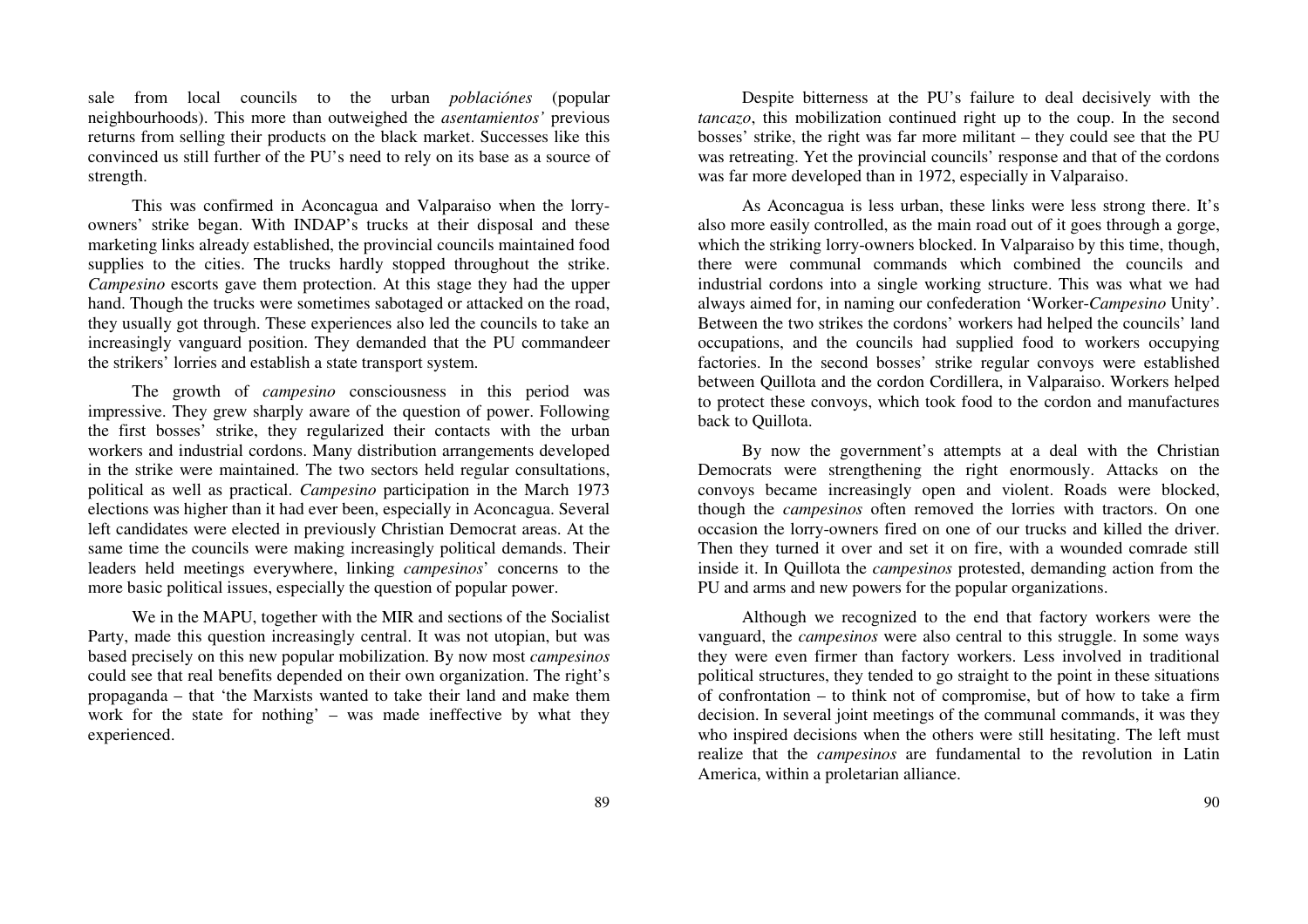The councils were increasingly clear about the solution to the crisis. They talked in terms of a popular power through which the masses would take decisions and also provide a defensive system. The plan was for a provincial command which would be elected in its own right from councils and cordons throughout the province. Above all, it would have new powers to defend the government.

The problem was that the government was not consulting with the masses, but with the right. It was buying time and abandoning power, without a struggle.

### *The reaction: the coup and the* campesinos

This meant that despite our mobilization, the tide began to turn against us. Organized terrorism was launched against *campesino* councils. The police no longer intervened, and the *campesinos* had few weapons.

After the *tancazo*, for instance, when *campesinos* occupied farms near Quillota which were boycotting production, they were attacked by groups from the fascist Fatherland and Freedom Party. They were armed with machine guns. I was there when they attacked, at midnight, as the police were changing shifts. It was obviously fixed – the first shift left before the other one carne to replace them. The *campesinos*, like the workers in the cities, felt increasingly isolated, except from one another. Without arms, they could make little even of this solidarity. On 4 September they staged a massive demonstration in support of the sailors detained by the navy for having denounced the plans for the coup. The president of the provincial council spoke at this meeting, demanding again that the PU should allow the people to defend it. Demonstrations continued throughout that week in Limache. By now they were regularly under attack, but they refused to be dispersed.

The coup was efficient. I was in Limache. By dawn on the eleventh all communications were cut and the town was surrounded. Two *campesino* comrades carne to take me into hiding. One of them kept me in his home for several days. He kept repeating: 'How could the PU have ignored us when we were ready to defend them?' Everything had been prepared, but the party's orders never reached us.

Four days later I was back in Limache when I was trapped in a house-to-house search. It was the beginning of a year of torture in gaols and concentration camps. From one of them up in the Sierra I could see an *asentamiento* where they'd got new houses after the earthquake. I used to wonder what was happening there, as we had no news of the outside world.

My only contact with the *campesinos* was with a leader from one of the councils. He was with me in La Legua, one of the boats they use for prisoners in Valparaiso. He'd only become an activist a few months before the coup, and was completely disoriented by the torture, half out of his mind, unclear what was happening. We were next to one another in the hold. But as he began to get used to it, he gradually recovered his senses. We and other comrades began to talk. About the past, about the future. Even in the hold of La Legua, new cells were being formed.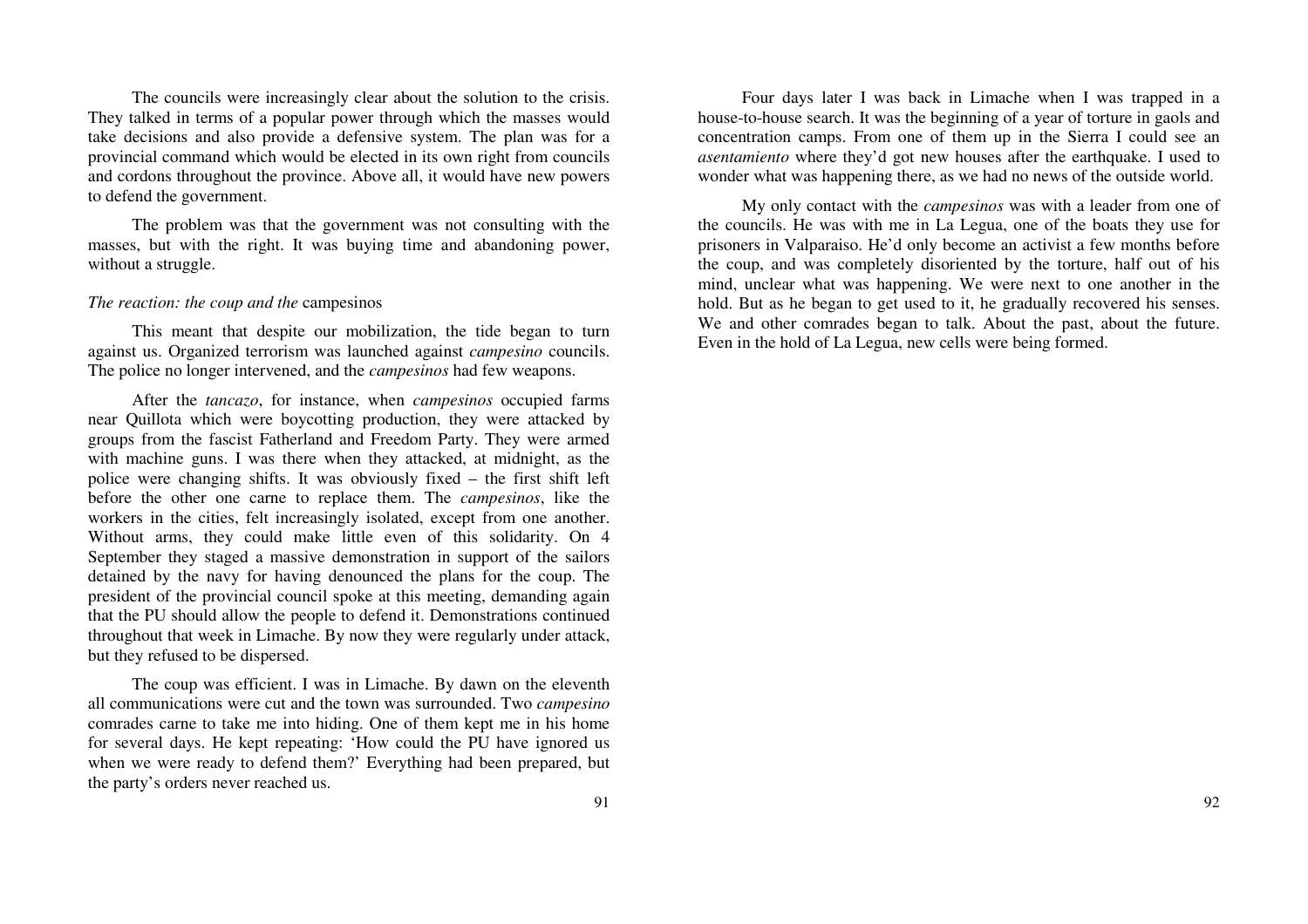# **PART III – THE SHANTYTOWNS**

### **Background**

Most large Latin American cities combine extremes of wealth and poverty. The latter is heavily concentrated in the shantytowns on their outskirts, where much of the low-income population lives in improvised housing, without sanitation, schools or basic medical services. The houses are built initially of waste material. They rarely have more than one or two rooms and often accommodate more than one family.

In Chile these areas are referred to either as *poblaciónes* ('neighbourhoods'), *callampas* ('mushrooms', in cases where they sprang up suddenly) or *campamentos* ('encampments'). The latter are settlements with a relatively high degree of organization in defence of their rights, usually inspired by politicians. (Because of these special connotations, the term '*campamento*' is left in Spanish throughout this chapter.)

Piecemeal solutions to these conditions have been offered by reformist governments in most Latin American countries but with little success. Only in Cuba have they been abolished. The Christian Democrats in Chile established limited housing programmes and neighbourhood associations (*juntas de vecinos*), but in spite of this the shantytowns grew in the 1960s.

This was inevitable, in that the fundamental problem was not just housing, but poverty in general. Though many conventionally employed workers live in shantytowns, due to low wages, a large proportion of their inhabitants are either under-employed or unemployed, as industrial growth in Latin America does little to increase employment; the companies involved are for the most part multi-nationals with a small and specialized work force. In these circumstances, shantytowns are the only outlet for most of the low-income population. Despite the conditions, their urban setting is generally preferred to the rural one from which many of their occupants come.

Their problems have nevertheless become an increasingly political issue, as left-wing parties recognized the growing discontent in these areas. In Chile under the Christian Democrats many of them launched their own campaigns for local improvements. Encouraged by the left-wing parties, they developed their own forms of struggle, notably the land occupations and patterns of internal organization by virtue of which they carne to be known as *campamentos*. Their names – *Nueva la Habana* (New Havana), Lenin, Ho Chi Minh – reflected their growing political awareness. These largely autonomous developments continued into the PU period, despite the much greater official provision for economic and social improvements.

Foremost among the left-wing parties concerned with this sector was the MIR, partly because its recent and substantially student origins limited its penetration of the organized labour movement. New Havana, where Laura was active as a member of the MIR, was closely associated with it. As she admits, its high degree of organization and political awareness was untypical. Nevertheless, it expressed a potential which raises fundamental questions about this increasingly large sector in Latin America today. Who are its inhabitants, in class terms, and what can they offer to the struggle in which all sectors of the left are agreed that the working class proper is the vanguard? In the lorry-owners' strikes, for example, neighbourhood organizations were crucial in maintaining distribution. The MIR, especially, stressed the importance of building relations between *campamentos* and industrial cordons, in the form of the communal commands which developed as the crisis mounted. The Communist Party saw them as less important, given their lack of the cohesion involved in relationships in the work-place, as opposed to those of residence.

Today New Havana has ironically been renamed 'New Dawn' by the military junta. Its leaders have been tortured and executed and its eight thousand inhabitants terrorized. Many of them have had to leave, and those who remain are dose to starvation. These new conditions can only have sharpened the awareness which the previous period gave them, reiterating the question of their political importance.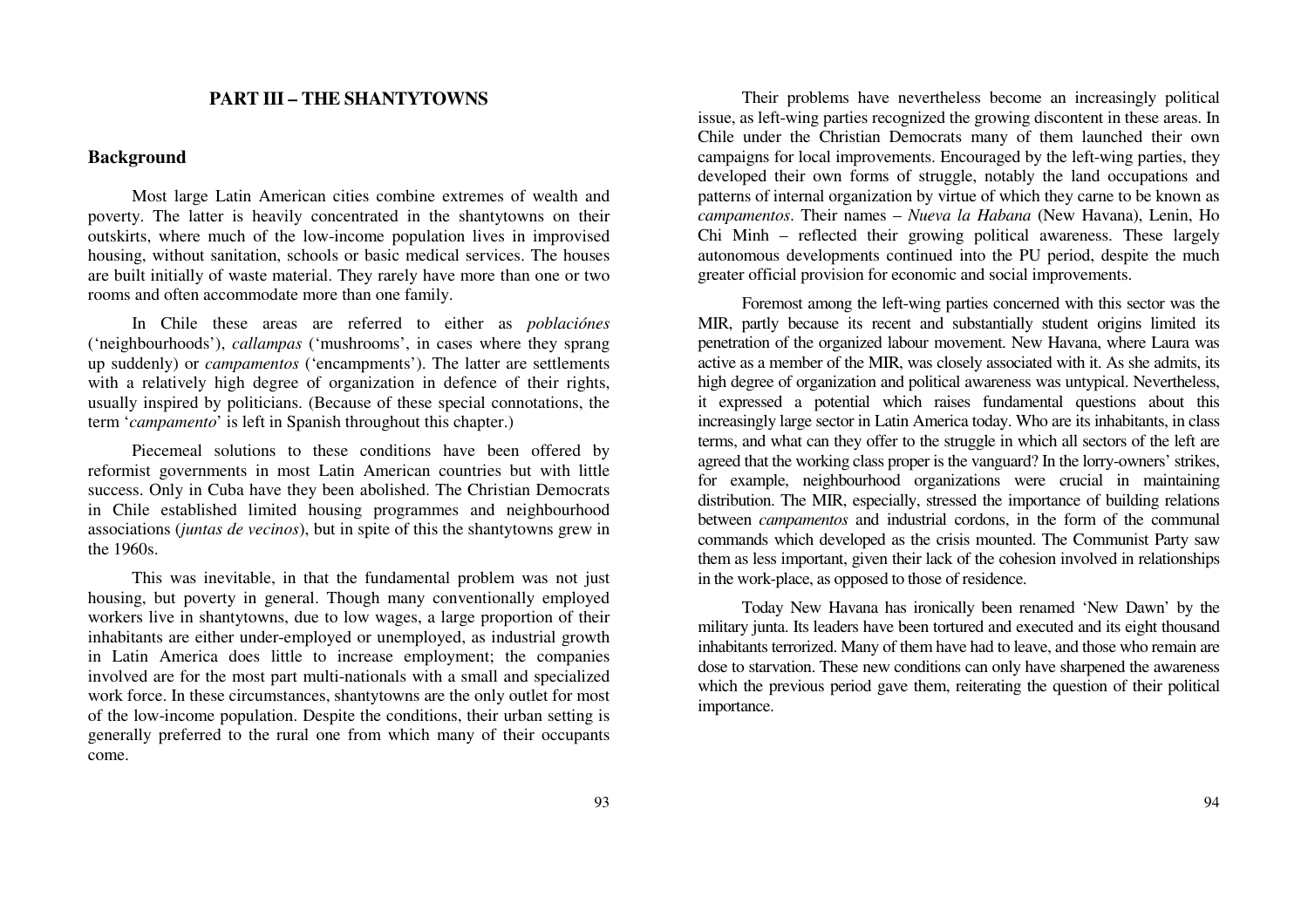### **6**

### **A Mobilized Shantytown: New Havana**

*Speaker:* LAVRA, 24, member of the MIR, who was active in the*campamento* New Havana *(Nueva la Habana)* 

# *The origins of New Havana*

During the Popular Unity period I was politically active in New Havana, a Santiago *campamento* organized mainly by the MIR. The *campamentos* are poor housing areas on the fringes of the major cities. They consist mainly of one-room shacks with very little sanitation, running water or electricity. They're distinct from the *poblaciónes*, or traditional shantytowns, in being somewhat organized. This is usually on a political basis dating from the land occupations which first brought them into being.

Their roots thus lie in the housing shortage common to most South American cities. It's widely assumed that most people in them are unemployed immigrants from the country, but this is only part of the story. In New Havana many people were regular workers, though typically with unstable jobs, in construction for instance. The point is that the living conditions in these areas aren't unusual – they're shared by much of the working class, not just the under-employed or unemployed.

Previously these people lived mainly in the *conventillos*, big, old houses in the city centre, where whole families occupy single rooms. In such conditions, and with rising rents, they became very militant about housing. This led them to organize land occupations, especially in the late 1960s under the Christian Democrat government. In this way they hoped to obtain their own houses. The Christian Democrats tried to keep up with this mass movement by setting up neighbourhood associations. But like everything else these land occupations outran their reforms to the point where they were beyond their control.

The MIR had strong support in these areas. We began our mass work with them in the late 1960s, as with the poorer *campesinos*. We had several reasons for attaching special importance to them. Workers as such – in their place of work – were dominated by the traditional left-wing parties. We had little chance of competing with them. The shantytowns, with their mixed population, including the city's poorest people, were much more accessible to us. For one thing the housing problem is perhaps the most obvious contradiction of capitalism in Latin America, and the most persistent. For another, it was common to all those who lived there – factory workers, small shopkeepers, street-sellers, craftsmen. The *campamento* was in itself a means of bringing these groups together.

Our scope increased when the Christian Democrats' housing reforms were swept aside by the land occupations. The ones which developed into New Havana were almost the first in Santiago – one on a university site, another on a private holding, the third on church land. The Christian Democrats panicked and tried to repress this so-called 'movement of the homeless' with riot squads. This only raised people's determination. In what became New Havana, for instance, two participants were killed, and the riot squad kept prowling about and firing in the air to scare people. Meantime most of them were still living in shelters made of old cartons and rags, whatever anyone could find.

Such experience sowed the seeds of their internal organization. They formed their own militias to defend themselves from the riot squad. There was also a health front to care for the wounded – they couldn't go to hospital, because they would have been arrested.

### *The internal structure of the* campamento

The *campamento* had three main fronts, all dating from the occupations. The cultural one, concerned with leisure and propaganda, the health front and the defensive militias. Sub-divided into brigades, these militias were subject to popular assemblies, which also elected new members to them. The brigade commanders worked together as the directorate of the militias. They dealt not only with physical threats to the *campamento*, but also with internal security and with disciplinary matters like disputes between neighbours. In the early stages their role was central.

However, the militias couldn't provide for our long-term organizational needs. Originally they were the vanguard, our only defence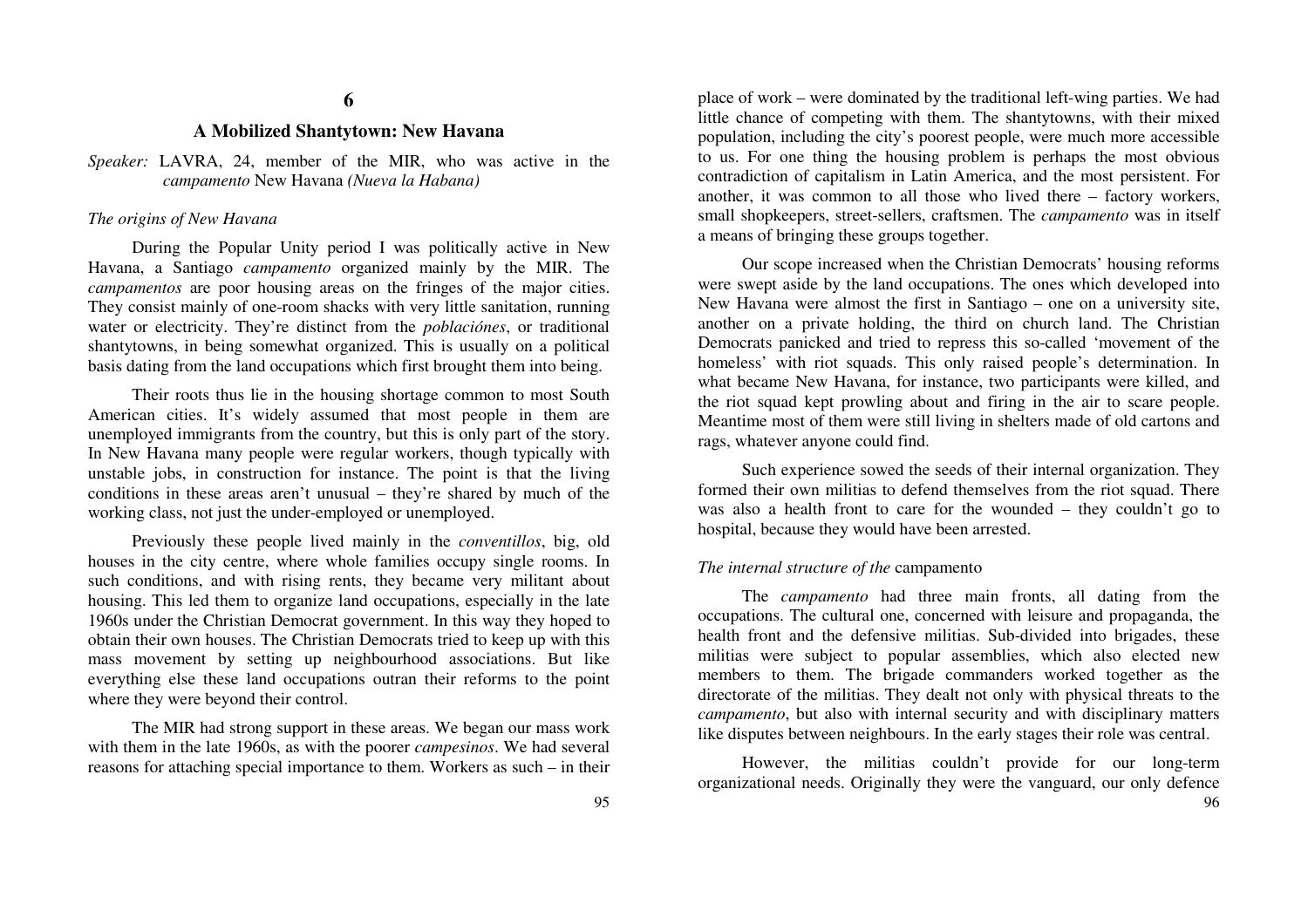against the daily threats from the riot squads. They were still important in the 1970 elections, when we gave Allende our critical support and there was danger of a coup. With the PU in power, though, the repression and the danger subsided. We turned our thoughts to a permanent structure for the *campamento*.

The decisions involved were made by the popular assembly, though most proposals did come from the activists in the *campamento*. First a directorate was set up. Originally there'd been one in each of the three occupations, but these now merged. This reflected reorganization at the base, where the key unit was the *manzana*, a block of roughly forty houses. Each *manzana* had its own assembly, meeting once or twice a week, where *campamento* affairs were discussed. Each of these in turn sent a delegate to the directorate. Finally, there was an inner directorate of seven persons, directly elected by everyone in the *campamento*. This was the core of the leadership. Meantime the militias were replaced by perimeter guards for the *campamento*, a security front for internal defence and a disciplinary commission, to settle disputes and ensure proper conduct by comrades in office.

Most people in the directorate were active members of the MIR, but this structure wasn't imposed by the party. It developed itself and was highly organic, the local peoples' own response to what they'd lived through. This basis in collective experience was its main strength.

# *The cultural front*

It was probably the cultural front which attracted most participation, although it went through quite a crisis in mid 1971. By this time New Havana was something of an attraction to intellectuals and artists, whose influence was almost fatal. For instance, at one of its meetings an intellectual from outside the *campamento* insisted that the cultural front should step up its political education. This idea was extraneous, for two reasons. First, local people already had a profound political education arising from their own experiences. Secondly, although many of them were politically active, they weren't necessarily interested in political debates by intellectuals. On this occasion a discussion on underdevelopment was launched. Most people at the meeting soon left. Only the visiting intellectuals and a few real activists stayed, the latter mainly out of politeness. Thereafter the cultural front declined – people lost interest because it wasn't answering their needs. In the end it was reconstituted as a coordinating .body for political mobilization and local educational programmes.

To take these first. The comrades set up a nursery school where working mothers could leave their children. They lobbied the educational department for the materials for a new school, which they then built, and refurbished buses for extra classrooms. A parent-teacher group was set up to discuss the way the schools were run, and children were represented. They produced some striking new ideas. Especially they challenged the assumption that classroom education was more important than experience. This debate with the teachers was a long one, but finally the classes did get a much more practical orientation. The children went on outings to the nearby foothills of the Andes for botany and biology classes. For mathematics they visited their parents' work-places to count the machines and learn about angles – and this taught them to respect what their parents were doing, in itself a minor revolution.

The effect on the teachers was very marked – most were from outside the *campamento*. Parents and children were now questioning many of the assumptions implicit in their traditional teaching. The teachers were gradually proletarianized. The way they spoke to the children, their demands that they arrive clean and tidy and spot on time, when their fathers might have kept them awake by getting drunk on the previous night – all this was now questioned. For the first time the teachers had to adapt to their working environment. Their own social education now went hand in hand with their teaching.

We also launched a literacy programme using the methods of Paulo Freire. Politically, it was an ideal time for Freire's combination of teaching people to read and write and also look critically at their environment. There were lengthy discussions about what were the most interesting and important words to learn, words like 'government', for instance. The illiteracy rate was very high, and the classes were organized by *manzana*. Very few people took part at first. This was partly because the classes were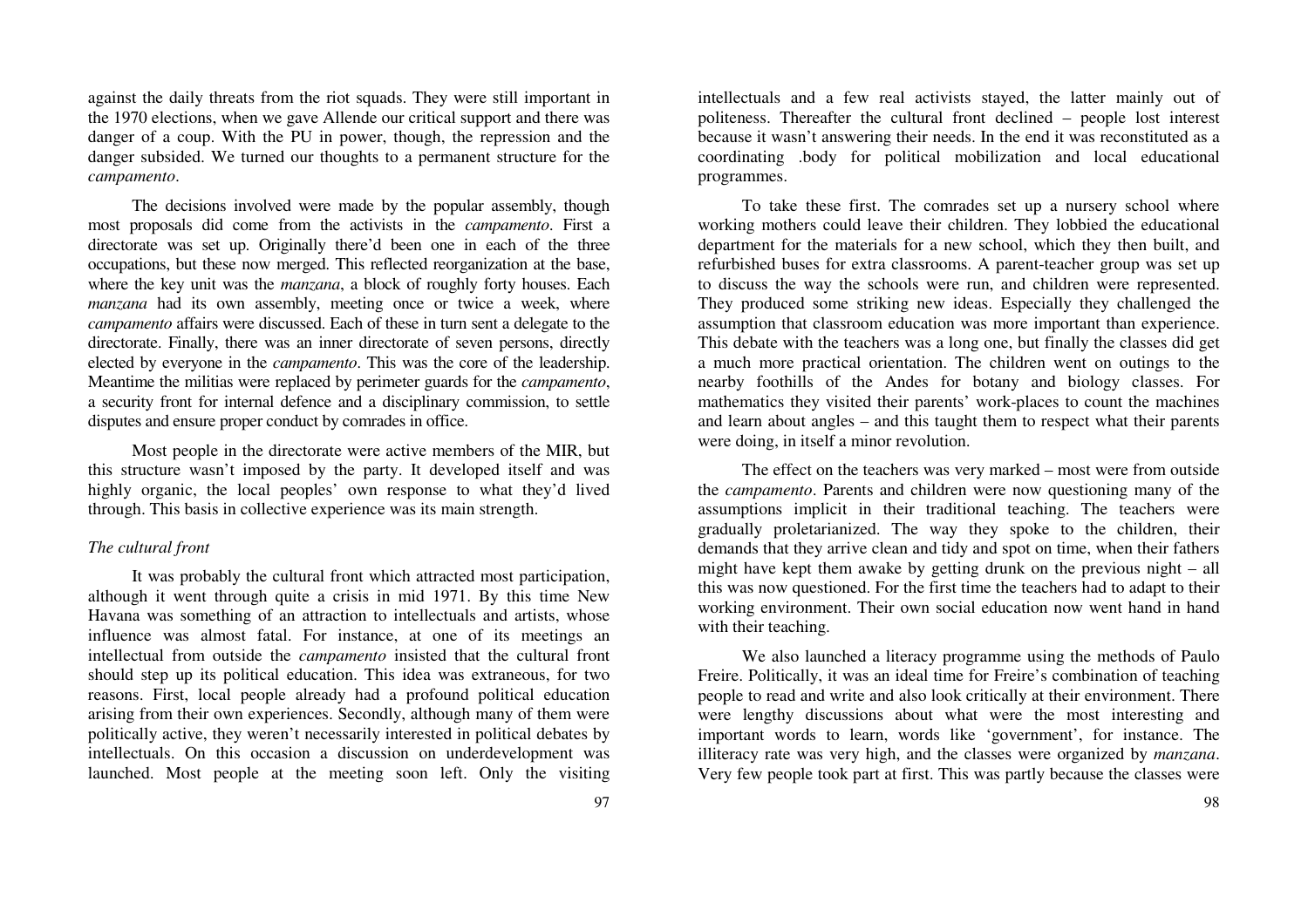being held in the school, in the evenings. The adults were ashamed to be going to their own children's classrooms. So we transferred the classes to the *manzanas*. Far more people then took part. By the time the coup put an end to all this, illiteracy in New Havana was virtually a thing of the past.

We also organized leisure activities, song competitions and a youth theatre. This was especially successful. It performed in other *campamentos* and industrial cordons. Its biggest success was *The Story of the Land Occupation* based on local people's experiences. The children remembered these vividly and devised most of the play themselves. Even the smallest of them would say: 'Well, this is what I was doing then', and that's basically how it developed. The six-to-ten age group presented it on the second anniversary of the formation of New Havana. This was during the bosses' strike of October 1972. It was striking how the kids' perception of their elders helped to reinforce their unity, which was so critical at this period. They completely captured the character of the land occupations' original leaders, even their ideological disputes – the way one leader had demanded one thing, another something different, and so on. The extent to which the militias' power had gone to their heads, their swaggering style, the domineering character of relationships between men and women – they caught it all, from things they'd seen and conversations they' d overheard. Somehow they put it all into perspective, affirming that a new unity had eventually been forged from it.

### *The health front and the campaign against alcoholism*

This new awareness, even among children, showed itself in many ways. For instance, there was one hopeless alcoholic in the *campamento*, called Panchito. From having once been teased, he became a kind of leader for them. Even when drunk he was never violent – he used to dance and the children danced with him. His only occupation was carving and painting wooden flowers, and he taught them how to do it. They came to respect and obey him, and I think it was this which kept him stable, despite his drinking.

Alcoholism was common in New Havana, as elsewhere in Chile. With generations of repression behind them, workers drink heavily as a way of escaping from their problems. This was a major concern of the health front. First it lobbied the National Health Service to sponsor a local health organization – the government was supposed to send its own nurses and doctors to New Havana, but they hardly ever came. In the end we got permission for this, with a representative of each *manzana* receiving training from the Health Service in nursing and first aid etc. The comrade in charge of the health front had a more intensive course, which even trained her for emergency operations. We also got a clinic, an ambulance and regular visits from a doctor. All this was the product of the health front's pressure on the Health Service, especially by women comrades.

Many women were also strongly committed to combating alcoholism. Drunken confrontations, when men carne home at night, were frequent. Alcoholism was also a mainstay of male chauvinism (*machismo*). After drinking, men felt obliged to assert their authority over their wives, especially now that many women had social activities outside the home, in the *campamento*. This new independence caused some really violent scenes, especially on paydays, when drinking was always at its heaviest.

Our first step was to eliminate the dozens of small, illicit bars where most of this heavy drinking took place, at extortionate prices. The assembly succeeded in doing this. Just one survived – one stubborn character set up his bar at the very entrance to the *campamento*, with the wine right there in the window. It wasn't too successful, though, because anyone leaving it to come into the *campamento* was checked by the security front and detained if drunk. We were apprehensive about possible reactions to this, but there was surprisingly little resistance. Our long-term solution was to increase alcoholics' involvement in the life of the *campamento*. We'd encourage them to come home early, for instance, and join in their *manzana* assembly. By these means, and by professional medical treatment, some eighty or so comrades were cured of varying degrees of alcoholism.

This had a visible effect on the everyday life of the *campamento*. You could now go out at three or four in the morning, with little danger of being molested. I often had to, and never had problems. Outside New Havana it was immediately different – any woman out late in a shantytown was likely to run into trouble with drinkers. But in New Havana, no. You were safe.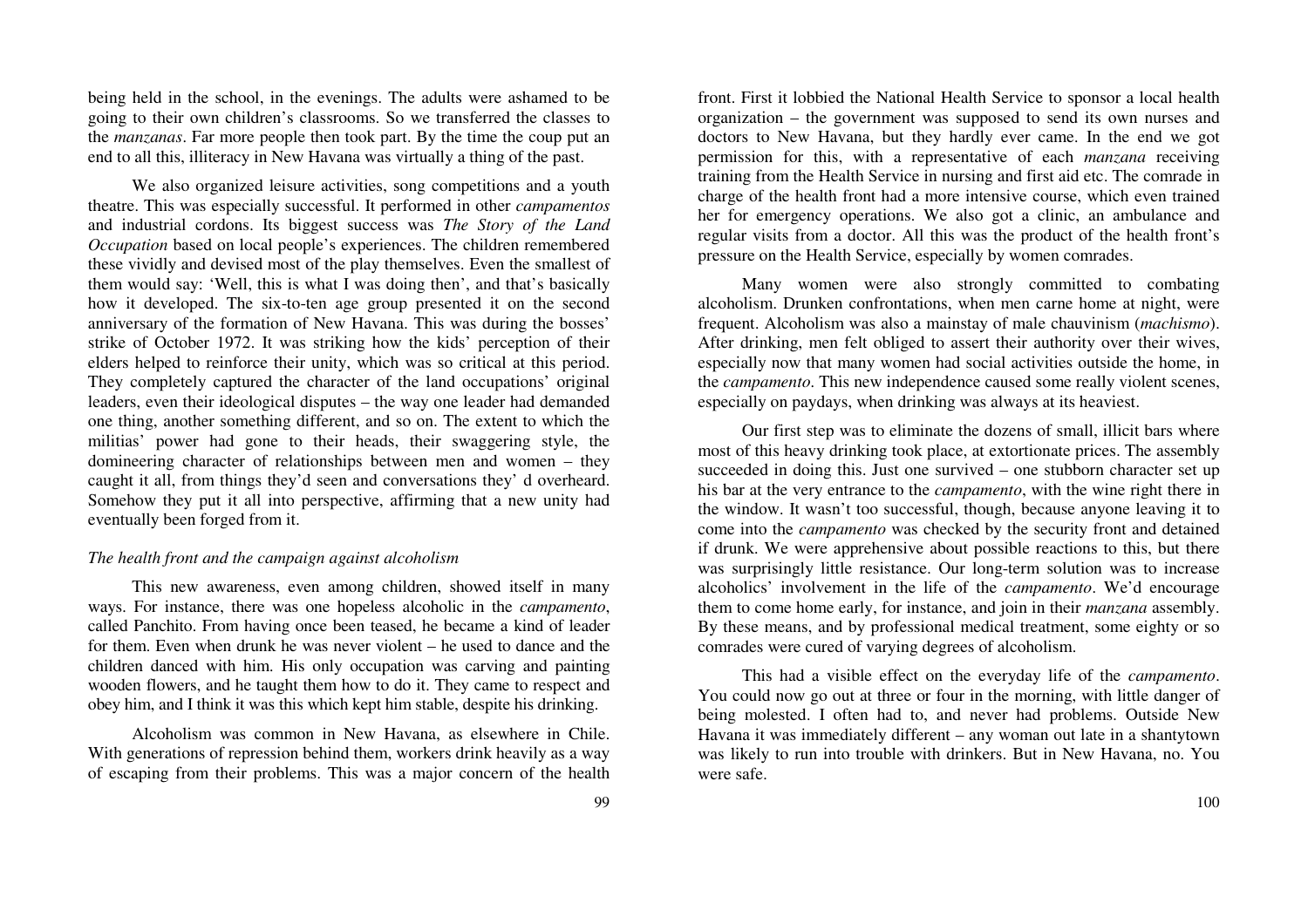### *Mobilization and participation: the role of women and young people*

Mass participation in all these activities was crucial. They taught much more than political harangues, and anyway little could be achieved without popular pressure on the bureaucracy. We had to mount demonstrations to get housing materials, health facilities etc. People also had to be involved in the *campamento*'s security system – within a few months of the PU's election, the repression was creeping back. The riot squads appeared again, especially at demonstrations, and the only thing which kept them at bay was the level of popular mobilization. People had a tremendous pride in belonging to the *campamento*, and they showed it on demonstrations – when they arrived, the people from other *campamentos*used to shout: 'They're here, they're here!'

Elsewhere, of course, reactions were different. The New Havana people were known as 'the delinquents' to the right-wingers, who were often terrified of them – they were just too used to assuming that shantytown dwellers would always be humble. One confrontation showed especially the difference which grassroots pressure could make. The local mayor was very right-wing, and always harassing the *campamento*. Sometimes he'd cut off the electricity, at other times the water supply, and often the rubbish wasn't cleared. The carts were supposed to come every two days, but once they were missing for a week. It was summer, the stench and flies everywhere. The *manzanas* brought this up in the assembly, which produced a plan of action. Two large trucks were filled with rubbish, and we hoisted the *campamentos* flags on them. Off we went, with a New Havana security command in front and half the *campamento* following, to the municipal offices. When officials refused to open the gates, we drove the trucks through them. Everyone took a hand in dumping the rubbish in the mayor's office. From then on the rubbish trucks were sent to New Havana daily.

Women were prominent in all these activities, whereas in other *campamentos* there were special women's sections which precluded participation on equal terms. In New Havana there was real integration; in the directorate, on the marches, even in the confrontations. The driver of the clinic's ambulance, which operated at night, was a woman. Women virtually ran the health front. They helped guard the *campamento* at night. Sometimes the husband would attend *manzana* meetings, sometimes the wife, if possible, both. This weakened male chauvinism at a very basic level.

Of course there was lots of resistance to this – cases of husbands forbidding wives to go to meetings, and drinking and beating them up if they did so. The assembly dealt with such cases. Its reprimands had some effect, but on the whole in this short space of time, traditional attitudes held the day. The real change was among young people. For instance, in their play on the story of the land occupation, they realized how prominent women had been. Young people also took part together in new occupations of schools, factories and land. When the girls stood up as well as the boys to confrontations, they became very much just comrades, not 'boys' and 'girls' in the narrow sense.

Talking of the young, even children played their part in the *campamento*. Through the youth front they took part in building houses, demonstrations and even in the assembly on subjects affecting them, like schooling. They also helped guard the *campamento*, especially at times when adults were scarce, like during local fiestas. They made the most of our demonstration banners, and in the 1972 stoppage, they helped maintain local distribution. One shrimp of a kid invariably led our slogan-chanting in the major demonstrations. '*Campamento*', he'd shout: and the others would answer, 'Nueva la Habana'. 'Ché Guevara', everyone called him, he wouldn't be known by any other name. The adults were proud of their children's involvement.

The effects of this could also be seen on an everyday level. In shantytowns the kids spend most of their time in gangs. These are often virtual teenage mafias. They're unapproachable, aggressive, and also make life very dangerous at night. In New Havana this simply died out. Only young adults who'd previously been delinquents still occasionally had relapses. We also had one special case of a teenager who was semidelinquent. He was an orphan, extroverted and a good singer, and he always got other kids to follow him. He didn't have any time for school and just ran wild. But we won him round by giving him the chance to sing at *campamento* concerts. He began to take notice of us and take part. We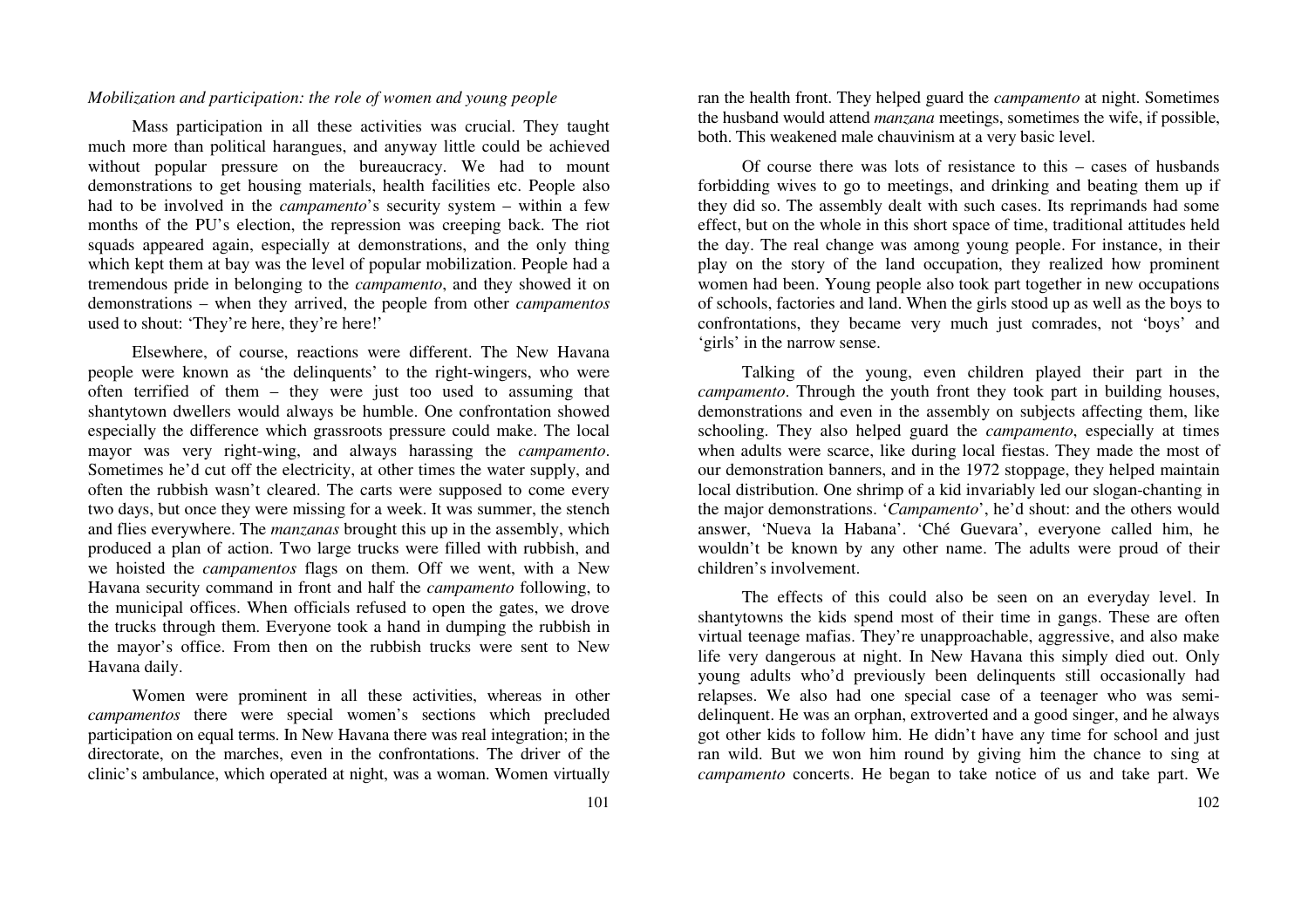treated him as a little adult, and in return he became a comrade and organizer of many of the children's activities.

Like the adults, few young people had time for political discussions. With concrete tasks, though, it was different. For instance they were fully in charge of the *campamento*'s fire precautions. The whole fire-fighting front consisted of sixteen to eighteen-year-olds, and they always dealt competently with fires.

Not surprisingly, these young people acquired quite a status with the young in other *campamentos*. Their political awareness was much higher. Whenever I was with them elsewhere, at football matches for example, I noticed the respect this won them, and how it influenced other young people into similar activities.

### *Security and people's justice: the seeds of an autonomous system*

We still had serious security problems after disbanding the militias. Defence of the *campamento* itself was undertaken by popular guards, with each *manzana* responsible for one night, in rota. One adult from each of the forty households per *manzana* would take part, usually the man, but some times the woman – it was left to each family to settle this. The guards were stationed at each of the three main entrances, armed with sticks, never with firearms. In the event of anything suspicious – including at times right-wing attacks – they would raise the alarm. People entering after midnight had to identify themselves. Anyone drunk was handed on to the security front, which was in charge of internal order. This also had people on duty each night at its headquarters, in the centre of the *campamento*. Any non-resident was thoroughly checked and his documents held until he left. In this way we foiled several attacks by the fascist Fatherland and Freedom Party.

Our security also depended on the maintenance of internal cohesion. Out of this need there grew the beginnings of a system of popular justice, distinct not just from the bourgeois courts, but from bourgeois legality itself. Those three years were too short and turbulent for this to acquire a definitive form, but there were real steps towards it.

These experiments also had their roots in the original land occupations, in the need for unity which they entailed. The constant threat of repression gave rise in effect to new types of offence – acts of betrayal or carelessness, which might weaken our defences. At first the militias dealt with such cases. Generally simple collective pressure would convince the offender of the social danger of his action, in view of the struggle then in progress. Expulsion from the *campamento* was used only in exceptional cases.

With the *campamento* established and the PU in power, the problems were different. Although the physical threat was less, the need for a genuine people's justice was more obvious than ever, as we still had a bourgeois judicial system. It had little concern with the *campamento*'s real interests. We needed independent solutions for problems like speculation and hoarding. How to provide them? The militias' disciplinary powers had been an improvised crisis measure. What sort of structure should replace them?

Though we never really answered this question, we did go beyond the PU's version of neighbourhood courts (*tribunales vecinales*). These operated, especially in Communist-led *campamentos*, as adjuncts of the bourgeois courts, to deal with mild local offences like petty theft. They still neglected the basic problem of redefining the class-ridden notion of what was 'illegal'. Instead they just delegated an already existing system, reinforcing all its values. In fact these courts usually died out, because they simply didn't provide for the problems which concerned people most.

In New Havana we did attempt to provide for new needs. Not only did we deal locally with the traditional petty offences, but we also covered new ones, defined as such by the assembly: for instance, officiousness or neglect by members of the directorate, or infringement of our rules on hygiene. This allowed a constant response to new problems like hoarding and the black market, particularly.

So much for the scope. But we still had the problem of a structure for this new popular justice – who would take part and exactly how, and what sort of penalties would be imposed. In these respects we were improvising right up to the time of the coup. Most cases were dealt with by the directorate or the relevant *manzana*, depending on their importance. Family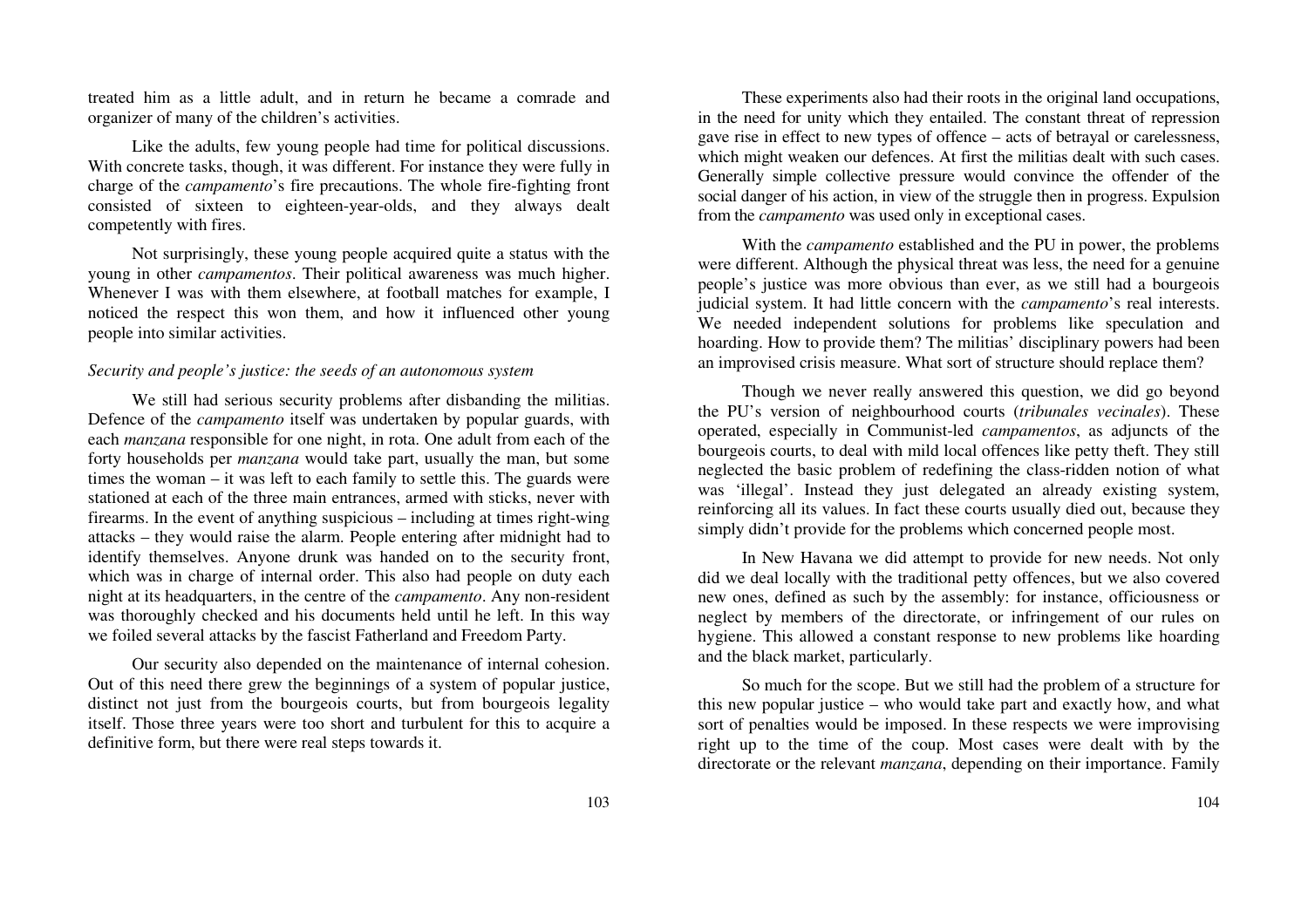disputes were settled at *manzana* level, with socially useful penalties, like cleaning the *manzana* or digging new drains. The number of cases which had to go to a higher level was very few. This was sometimes for traditional reasons – a woman might prove reluctant to testify against her husband – but also because the incidence of more important problems declined when people knew that they could be dealt with, ultimately by the assembly. So there were the seeds of an effective popular justice.

Inevitably we were faced increasingly with political problems – political misconduct, speculation by traders and so on. These were referred to the directorate, which submitted its decisions to the assembly. We tried to find positive solutions, by matching the penalties to the needs of the *campamento* – typically, street cleaning. Failing this, offenders were expelled. This came to a head with the *campamentos*, as adjuncts of the bourgeois courts, to deal with mild local offences like petty theft. They still neglected the basic problem of redefining the class-ridden notion of what was 'illegal'. Instead they just delegated an already existing system, reinforcing all its values. In fact these courts usually died out, because they simply didn't provide for the problems which concerned people most.

In New Havana we did attempt to provide for new needs. Not only did we deal locally with the traditional petty offences, but we also covered new ones, defined as such by the assembly: for instance, officiousness or neglect by members of the directorate, or infringement of our rules on hygiene. This allowed a constant response to new problems like hoarding and the black market, particularly.

So much for the scope. But we still had the problem of a structure for this new popular justice – who would take part and exactly how, and what sort of penalties would be imposed. In these respects we were improvising right up to the time of the coup. Most cases were dealt with by the directorate or the relevant *manzana*, depending on their importance. Family disputes were settled at *manzana* level, with socially useful penalties, like cleaning the *manzana* or digging new drains. The number of cases which had to go to a higher level was very few. This was sometimes for traditional reasons – a woman might prove reluctant to testify against her husband – but also because the incidence of more important problems declined when people knew that they could be dealt with, ultimately by the assembly. So there were the seeds of an effective popular justice.

Inevitably we were faced increasingly with political problems – political misconduct, speculation by traders and so on. These were referred to the directorate, which submitted its decisions to the assembly. We tried to find positive solutions, by matching the penalties to the needs of the *campamento* – typically, street cleaning. Failing this, offenders were expelled. This carne to a head with the problems posed by the lorry-owners' and bosses' strike in October 1972.

### *The bosses' strikes: maintaining supplies and distribution*

In New Havana small shopkeepers controlled distribution. Most of them were extortionists, although they did provide some employment. Within the *campamento* there were roughly a hundred and fifty of them. People's purchasing on a small scale – the only one they could afford – increased the scope for profiteering.

The official means of regulating supplies and prices were the JAPs, promoted mainly by the Communist Party. In New Havana we tried instead for an understanding with the shopkeepers. They agreed to buy from official sources and also to sell at official prices. This would leave them a reasonable profit and prevent hoarding and black marketing. Like the JAPs this had little success, and for much the same reason: the penalties were weak and hard to enforce. Congress rejected Allende's proposals for strengthening them, and the Judiciary hardly applied them, because it was also controlled by the right. So what penalty could the people impose, either with or without the JAPs? In highly organized *campamentos* like New Havana, offending shopkeepers could be expelled. But this was only a local solution, as they then set up in other areas where people were more easily exploited. The assembly was always discussing this problem. It reflected the PU's weak control in this case of the distributive system, which it was reluctant to really challenge for fear of a right-wing reaction. Our local problems were those of Chile as a whole, of the PU's limited power and programme.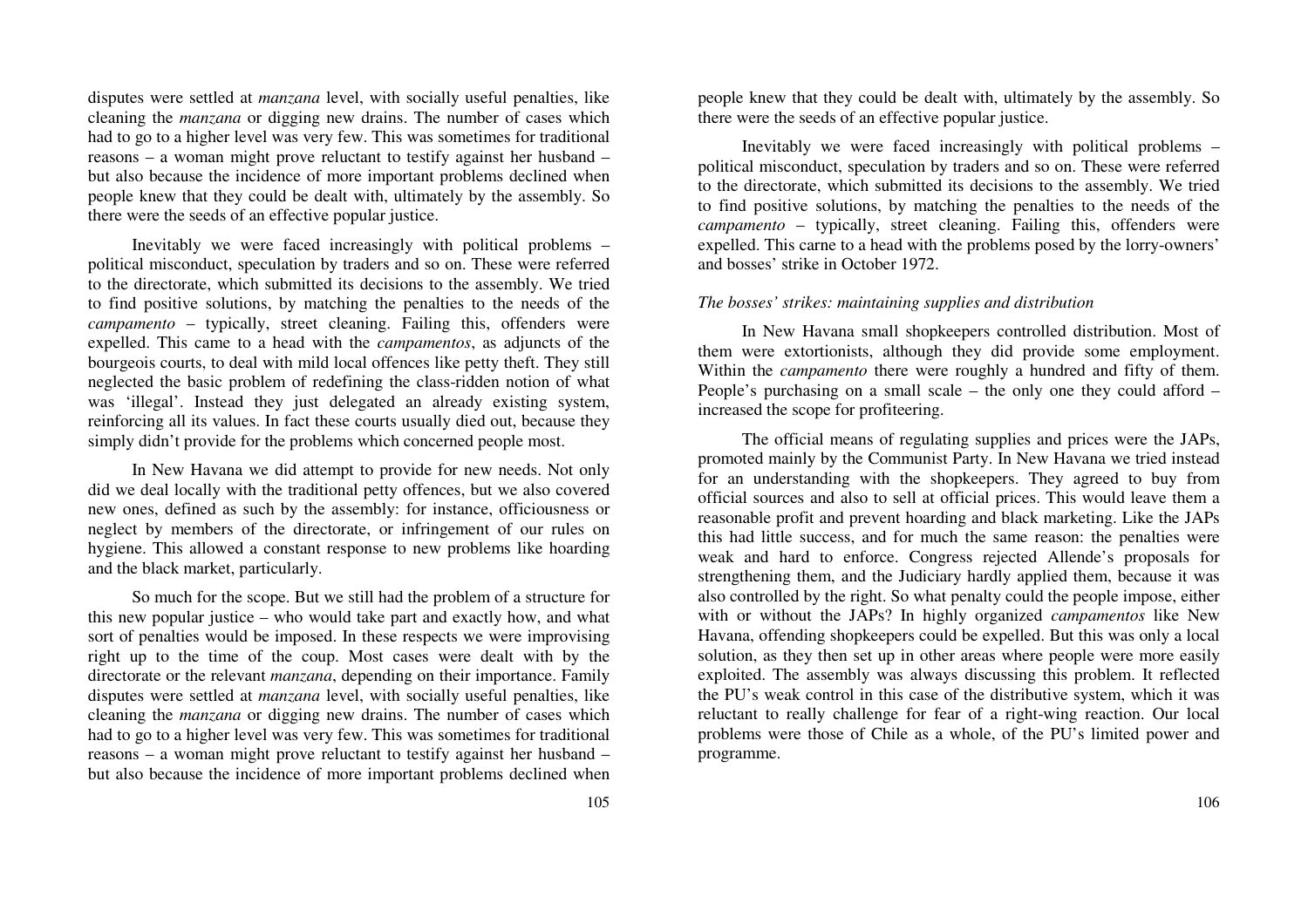By early 1973, with the shortage caused by the lorry-owners' strike, the shopkeepers were holding people to ransom. Despite our efforts to be patient, most of them kept up their old ways. Our only solution was to force them to dose. And so instead we relied on a 'people's store' (*Almacén Popular*). This was set up with contributions from the *manzanas*, while the State gave us credit for a stock of supplies. By selling at official prices, this acquired a virtual monopoly of non-perishable goods. This confined the shopkeepers to perishables, which made hoarding and speculation harder. The store belonged to the *campamento* and was managed by the directorate. As it extended its operations and put the small shopkeepers out of business, they were given first choice of becoming its salaried employees. This provided some conciliation, kept them in work and put their expertise to good use.

By these means we kept living standards in the *campamento* rising. For instance the houses, which were wooden and prefabricated, began with bare floors. By the end of three years almost all the floors were covered. Also most families began with only one bed between them, but by 1973 they managed to buy separate ones, and blankets. There was even a communal television in most *manzanas*.

Despite all these measures the second stoppage in mid 1973 created serious shortages. At this point the government supplemented the people's store by sending supplies to the *campamento* for direct sale at official prices. Meanwhile the directorate set up a successful rationing system, which ensured that everyone got their share, according to the size of their family. We also arranged direct supplies by contacting campesino councils and hiring trucks to purchase supplies from them. These were sold at a 'people's market' (*Mercado Popular*) which the directorate also ran, again with a rationing system to ensure equal distribution.

All these problems had two levels. While forced to confront them in terms of day-to-day survival, we were equally aware of the need for a fundamental solution to them. In our view this could be only an overall structure of popular power to which New Havana would belong. We were well aware of the limitations of changes within one *campamento*. In the bosses' strikes we stressed the importance of widening the industrial

cordons into communal commands. These would include the *campamentos* and *campesinos* and serve as an embryonic alternative to the bourgeois state apparatus.

Together with the revolutionary wings of MAPU and the Socialist Party, we worked for the transformation of the nearby Vicuña Mackenna cordon into a communal command including the New Havana area. We recognized that the cordon, with its industrial workers, would be the vanguard of this structure. In the bosses' strikes the two areas achieved a number of joint actions such as factory occupations and distribution measures. It was also through this new structure that we did our best to prepare for the coup – but, as it turned out, time was against us.

# *The coup: the dispersal and legacy of New Havana*

New Havana paid for its reputation. The military and the bourgeoisie had a special hatred for the people there because they were known not just for their words, but for their actions. Whenever they said they were going to take action, they really went ahead and took it. The almost legendary status this gave them was treated as a crime, deserving a specially brutal repression.

For the same reason the *campamento* came under attack by groups of fascists before the coup. Infiltration was always a problem and in October 1972, with our mobilization against the strike, threats were made against us daily. Luckily we'd just doubled our guards when the first attack came, at one in the morning. Two buses drew up at the entrance and about a hundred figures poured out. They were dressed in the white cloaks of the fascist Fatherland and Freedom Party. The alarm bell was immediately rung, rousing the whole *campamento*. Luckily most activists were just on their way back from meetings. Although we were armed only with sticks, the fascists turned tail, firing a few shots, as soon as they saw us. Later there were other attacks, often in answer to our anti-fascist demonstrations.

Though they raised our morale, these confrontations were also a warning to the right of the *campamentos*' defensive capacity. In the final months before the coup this developed strongly. Ten women's brigades were formed, for instance, to provide first aid and play a key defensive role.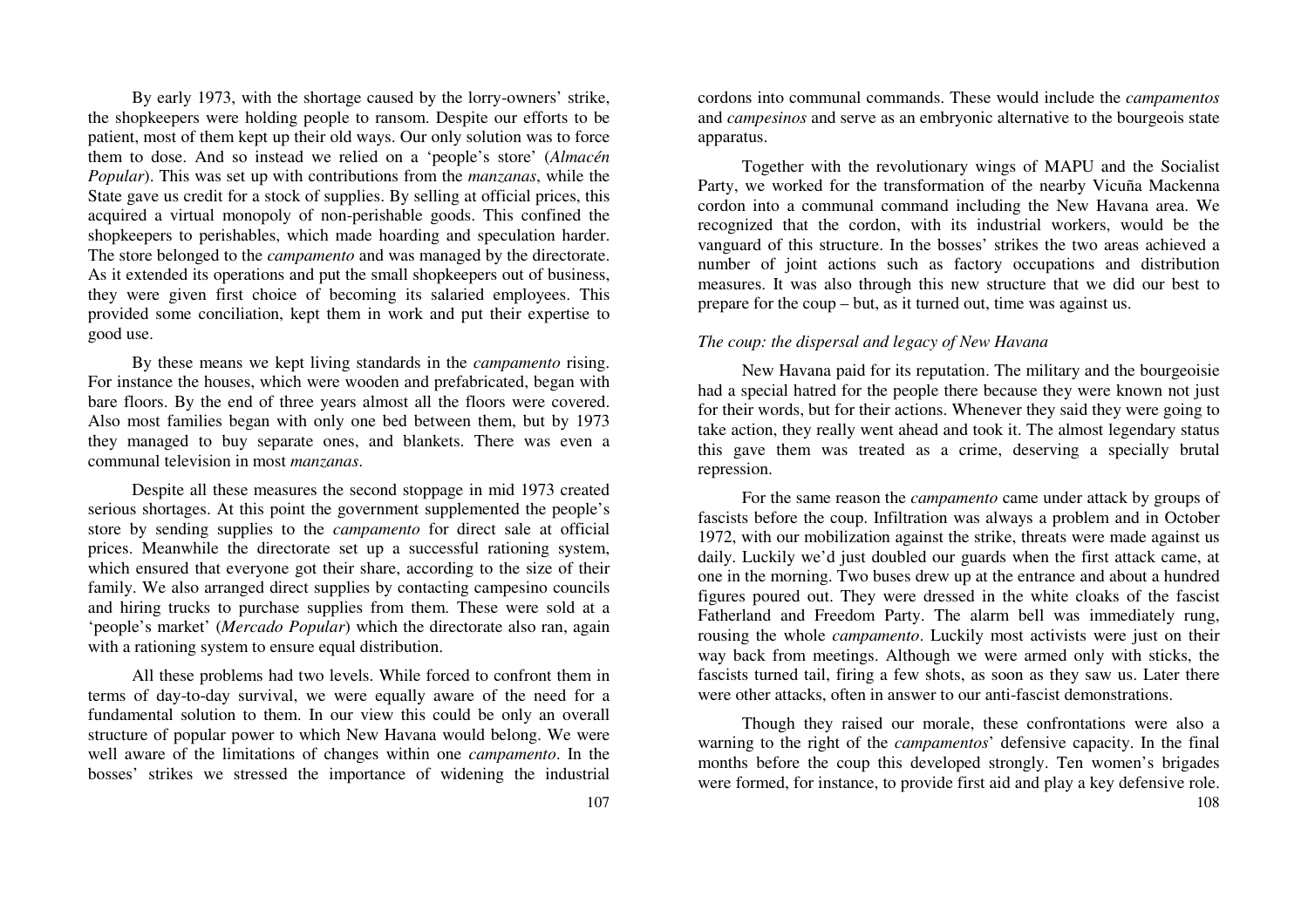The plan was for liberated zones, of which New Havana would have been one, to support the main resistance fronts. Each would have a first aid centre and serve as a central source of supplies as well as having its own defence system. Provision was made for removing the elder women and children and combining with neighbouring *campamentos*. So locally, at least, we were reasonably prepared. The problem was that the revolutionary left as a whole was taken by surprise in a tactical sense, not by the occurrence of the coup, but by its timing. Our information was that we had at least a week in hand. In the event we had few resources for resisting in the *campamento*. In any case the overall scheme wasn't fully prepared, partly because of the recent arms searches and the repression that carne with them.

We did our best, though. At eight in the morning, when we heard of the coup, the directorate went underground, while some brigades went to Vicuña Mackenna and Puente Alto. Both areas resisted for several days. The fact is, though, that the coup was efficient. The military inadequacy of the left reflected its political weakness and indecision. In the first few hours the resistance's basic structure was broken by the arrests and executions and the cutting of communications. The MIR's radio station was the first to be captured, at 7.30, and one by one the others followed. Even the telephones were out of action. The only means of communicating was by walky-talky and ham radios. The truth is that we never expected such ruthlessness as the bombing of the Moneda Palace, nor the military's technical efficiency – a serious mistake on our part, but something which also convinces me that US technicians were directly involved.

The repression inflicted on the *campamento* was apparently meant to eliminate every trace of what happened in those three years. They even changed its name to 'New Dawn'. Several other *campamentos* have been given the names of generals. Within hours of the coup, the military began random attacks on New Havana which continued right up to the time I left Chile. The first occurred on the night of 11 September. They simply went into the *manzanas*, took the first sixteen men they found and shot them immediately in the main square. One day it was the army, the next the navy, the next the police – sometimes there were four or five searches a day. Women were raped in front of their men, and children beaten in front of their parents. Almost every home they went into was sacked and this cut deep, because our programme for improving the houses was due to be completed by December. It was as if the two joint struggles for new homes and socialism were both being destroyed together. Every morning there'd be fresh bodies at the entrance of the street between New Havana and the neighbouring *campamento*. They were clearly left there deliberately, to terrify people.

Even so they resisted as best they could. The activists in the *campamento* were known to almost everyone, their identity if not their hideouts. But no one denounced them, even under torture. One woman who wasn't an activist, just a sympathizer, had both arms broken, but we know for a fact that she didn't give any information. Once they tortured six comrades together, right there in the *campamento*, but again they gave nothing away. When we left a few weeks later, the *campamento*'s whole leadership was still intact.

Already, though, the *campamento* was breaking up. Dozens of families were leaving, some from fear, many from hunger. Others refused to remain in the area after the military renamed it. Every day you'd see people departing, mostly for relatives in the country, with handcarts filled with what belongings they had left.

Given the nature of the coup, the *campamento*, as it had become was bound to be eradicated. In fact, we'd long been asking ourselves whether what we were doing in New Havana was realistic at this stage. We'd come to feel that our concern with its internal organization was perhaps overconcentrated. One thing the coup has shown is that even the so-called subproletariat can't be won over by fascism when they've had an experience like New Havana. But in present circumstances, the struggle does lie more clearly than ever with the workers in their factories. Though there were such people in New Havana, the basis of our unity there, over housing, now belongs to the past.

This doesn't mean that New Havana was in vain. Several thousand people from there have joined the resistance on other fronts, including key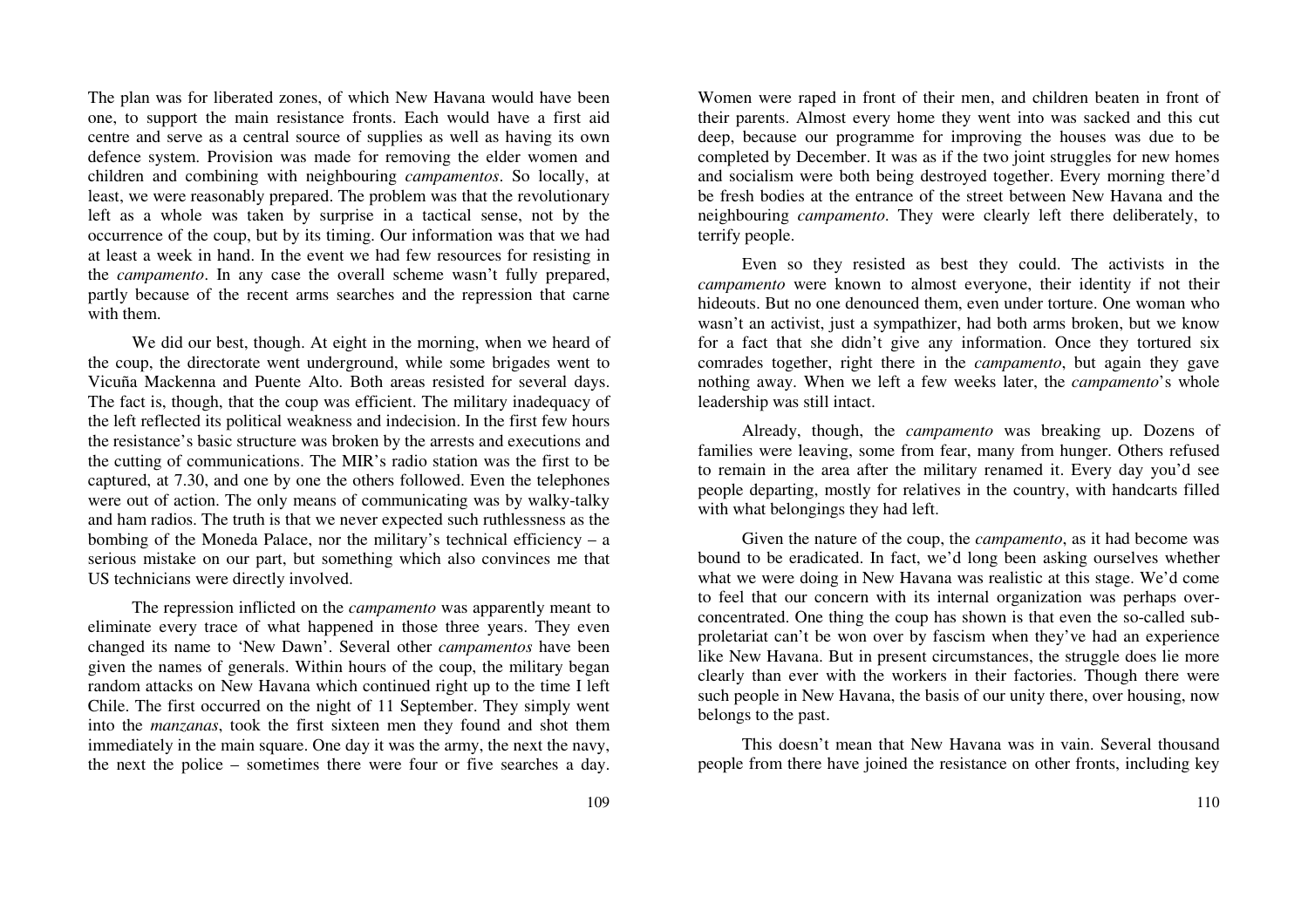ones, like Vicuña Mackenna. Their struggle wasn't a central one, but their experience belongs to the future. The further they scatter those who shared it, the more its effect will multiply.

### **PART IV – UNIVERSITIES**

## **Background**

Like all South American universities, Chile's in 1970 reflected the ruling-class's dependence on European and North American ideologies and culture. They bore little relation to local requirements, either technical or social. Their medical schools, for example, were as much concerned with heart transplants as with infant mortality. Technical training contributed little to the need for popular consumer goods or technological independence in are as like copper production. Also inadequate public schooling restricted university entrance to those who could pay for supplementary private teaching.

Student movements have nevertheless been a radical force in Latin America. Questioning first the dominance of the traditional oligarchies, they became strongly nationalist in the 1940s and 1950s. After the Cuban revolution this nationalism grew increasingly left-wing. Chile was no exception. Under Frei students won reforms which allowed them a significant part in university administration. By 1970 their support for Allende was strong, in the expectation that universities would be deeply involved in the changes promised by the PU.

Its formula was that the universities should be 'at the service of Chilean society'. Teaching would cater for Chilean needs, and students would contribute to the development of the country, through technical studies and voluntary labour. Entrance would be open to students who hadn't been able to afford preparation for university entrance. An agreement was made with the CUT for extension courses in the unions.

All these proposals were implemented. New courses developed and traditional ones changed. Thousands of students did voluntary work in development projects. Technical students did applied research in the factories, mines and agrarian reform centres. The universities helped to make cheap editions of the classics available to a mass public. Their own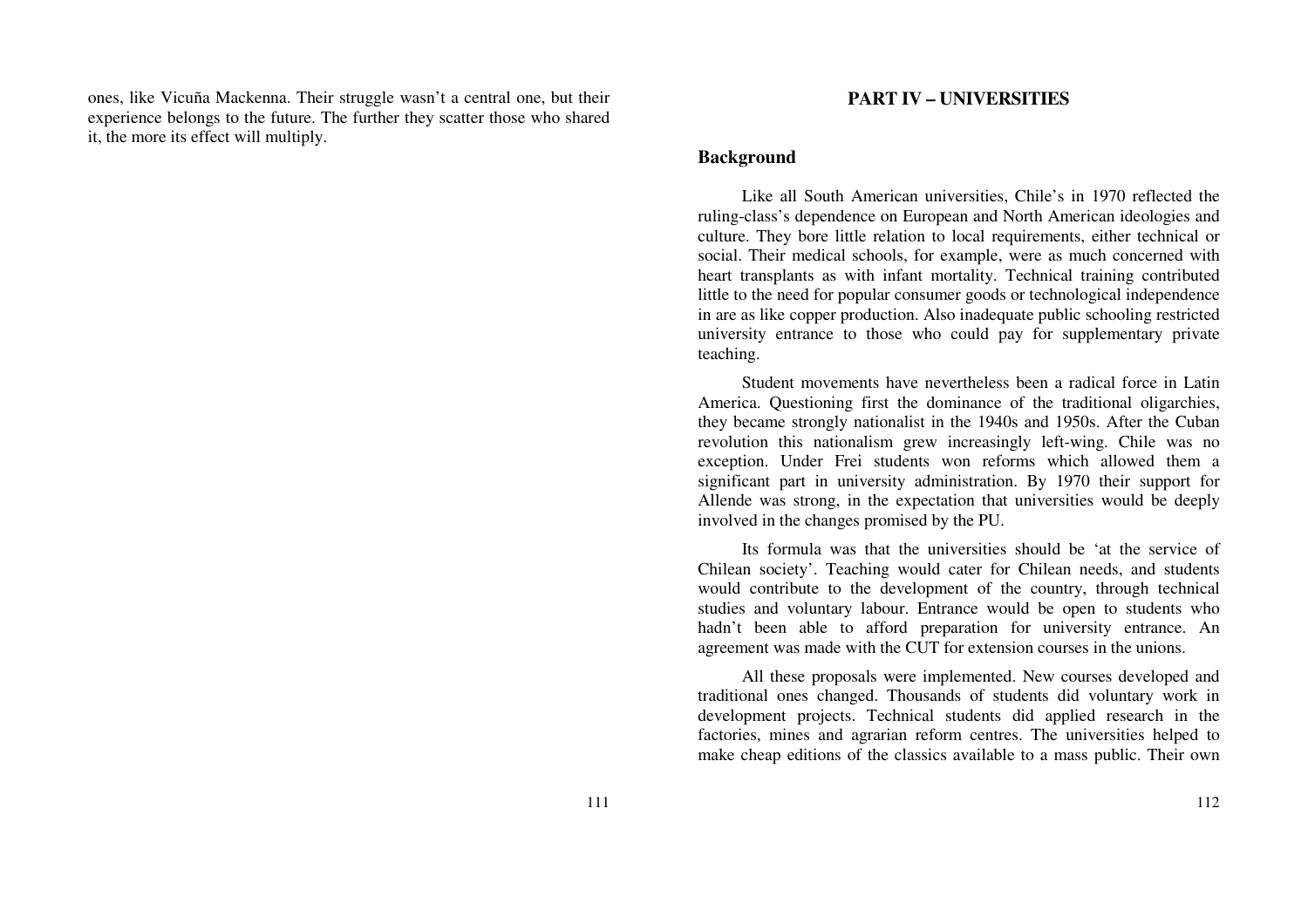research and publications on Chilean society became integral to the social policies which the PU implemented.

Meanwhile student politics reflected those of the wider society. Student support for the PU grew, but then as polarization deepened university departments became increasingly divided. The left was weakened by the absence of staff on government secondment and the return of Christian Democrats seconded before 1970. Also, each year's new student intake injected into the university the increasingly right-wing views of the average student's middle-class parents. Early in 1972 the PU candidate lost the election for rector of the University of Chile. The opposition now took the offensive. Eventually confrontations brought university life to a standstill, with the fascist Fatherland and Freedom Party influencing the centrist opposition of Christian Democrat students and teachers.

Raul's opinion, as a student leader and Communist Party activist, was that left-wing students should concentrate on supporting the PU's programme within the university. For him the left's demise was due largely to other left parties' excessive demands and to their student activists working on fronts outside the university, which they considered more important.

In many universities, resistance to the coup was strong. Students and university teachers have since been heavily repressed, but continue to play a central part in popular resistance to the junta.

# **7**

# **The Students' Polarization in the University of Chile**

*Speaker:* RAUL, 22, activist of the Communist Party and student leader in the state University of Chile, in Santiago

# *Student politics: the campaign of 1970*

Throughout the PU period I was a student activist in the University of Chile. It was always a political weathervane, an indicator of the direction in which the balance of power was moving. In the late 1960s its radicalization produced massive support for the PU in the 1970 election. Then under the PU, its ultra-leftism, to my way of thinking and that of other party comrades, was symptomatic of the polarization which ended in the PU's downfall.

In 1968, under Frei, a university reform was passed after years of militant pressure from students. This gave them far greater participation in the running of the universities. The next year the left gained control from the Christian Democrats of the national students' union (*Federación de Estudiantes de Chile*). The Christian Democrats' youth section sympathized heavily with the PU and many of them carne over to it. It was in this same year that I was elected as a student leader in Santiago.

Previously I'd been active in a group of the ultra-left, but after the election it divided, and went mainly to the Communist Party. The PU's victory, for which we'd campaigned, convinced us that we should be working within the mass parties of the left, now that Allende was in power. I don't think this was the abandoning of an immature position. For me it was primarily a response to a changed political situation. Previously we'd been working clandestinely with a view to armed insurrection and concentrating our propaganda on workers untouched by the main left-wing parties, especially in small, non-unionized copper mines. This no longer made sense. In 1970 there was a new and, at that moment, a more real way forward, which we recognized as such and supported.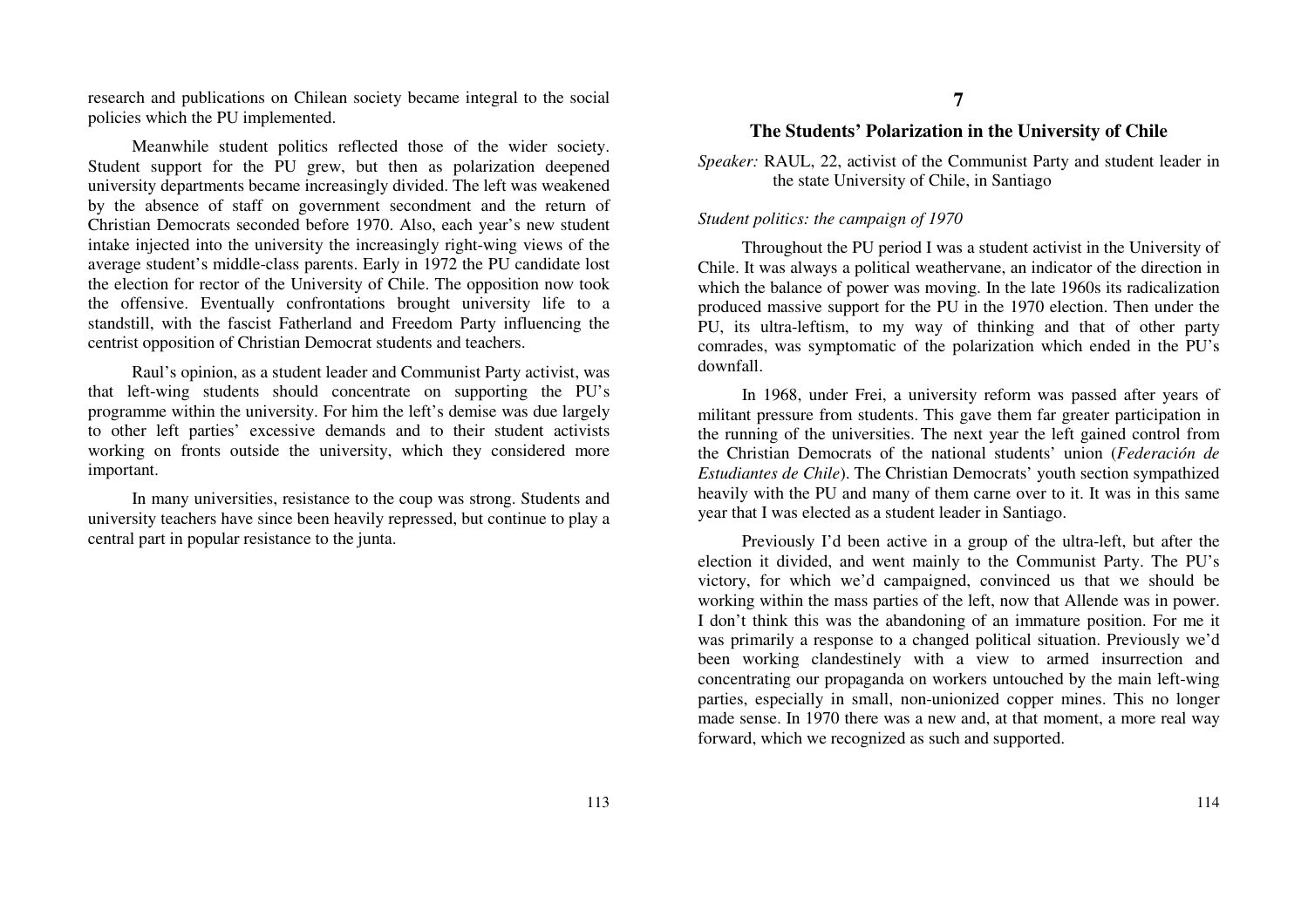At the time of the election I was still formally in this group, so that my activities were only partly in the University. But already as a student leader I was involved with other students in campaigning for Allende in Santiago. With the PU parties already dominant among them, many were active day and night for weeks before the actual election. In the morning there'd be mass meetings focused at first on political discussion, and later on planning the day's campaigning outside the University. This consisted in visiting the shantytowns and other residential areas to hold discussions and mass meetings and campaign from door to door – outlining the PU's programme, what it would mean for people living there, answering their questions about it.

We also had propaganda brigades to go out and paint every available wall with slogans and political pictures. Though it's hard for Europeans to imagine, this is standard electoral practice in Chile, and especially important for the left, as the right controls the conventional media. It's also an indication to voters of the relative strength of the right and left, as both are active in it. This means it's also a battleground. Propaganda brigades would be out every night, and when they met there were often armed clashes. These were usually started by the right, by firing at us from passing cars. Although they were much better equipped, they had to use these methods because they were far less expert at thinking up slogans and at painting. Another difference was that the right often hired its painters and armed them with guns as well as brushes, while on the left only activists painted.

The results of these confrontations were encouraging. The right became very hit-and-run, because of the mass support we had. We could feel it growing daily. Our victory on the walls was an omen of the polls. By election day we were sure we would win, though apprehensive about rightwing reactions. As results carne through in the evening and through the night of 4 September, complete euphoria took over, first in the university and then in the streets of Santiago, where we all went put to join it. People sang and danced in every square, oblivious of who were students, workers, housewives or whatever, aware of one thing only, that they were all of the left, which had won. That night, for once, the right stayed at home. It was as if socialism had already been established – though we'd soon discover that there was rather more to this than winning a victory at the polls.

# *The impact of the PU: the University and the transition towards socialism*

The universities took on a new role with the PU in power. Its purpose was to put them at the service of a changing Chilean society. This idea had long been voiced by students, but now it was possible to apply it.

The basic changes were as follows. First it was made much easier for people from working-class families, and in some cases workers themselves, to study at the university. Secondly, the content of courses changed: problems were seen in more socialist terms, and designed to make practical contributions to Chile's economic independence. Finally practice was built into theory – students now had to spend part of their time applying the skills which they were learning, as an integral part of their courses.

I was personally involved in these changes in the Faculty of Engineering, as a student member of its planning committee. The most important alterations were in mining engineering, as copper is Chile's biggest export. Nationalization of the mines was one of the PU's first measures, and one of the biggest problems involved was the lack of Chilean technicians. The department of mining had existed for years, but was very weak, for political reasons – there were virtually no funds for it, as politicians had played along with the foreign-companies' opposition to the growth of national mining skills. The tacit view was that there were plenty of foreign technicians – hence our continuing dependence on companies which milked the country. So we planned a whole series of courses relating directly to copper mining, and thus to the Chilean economy.

There were many such changes in other fields, in medicine, education, art – all of them reversed since the coup. Two more of which I had some experience were journalism and social work. In journalism, much of the training was taken out of the University. Each group of students went with a teacher to a union branch or shantytown and started producing a paper with the local workers or residents, to deal with their particular problems. This taught the students that a journalist's job wasn't simply to hand news down to the people, but to get them to express themselves,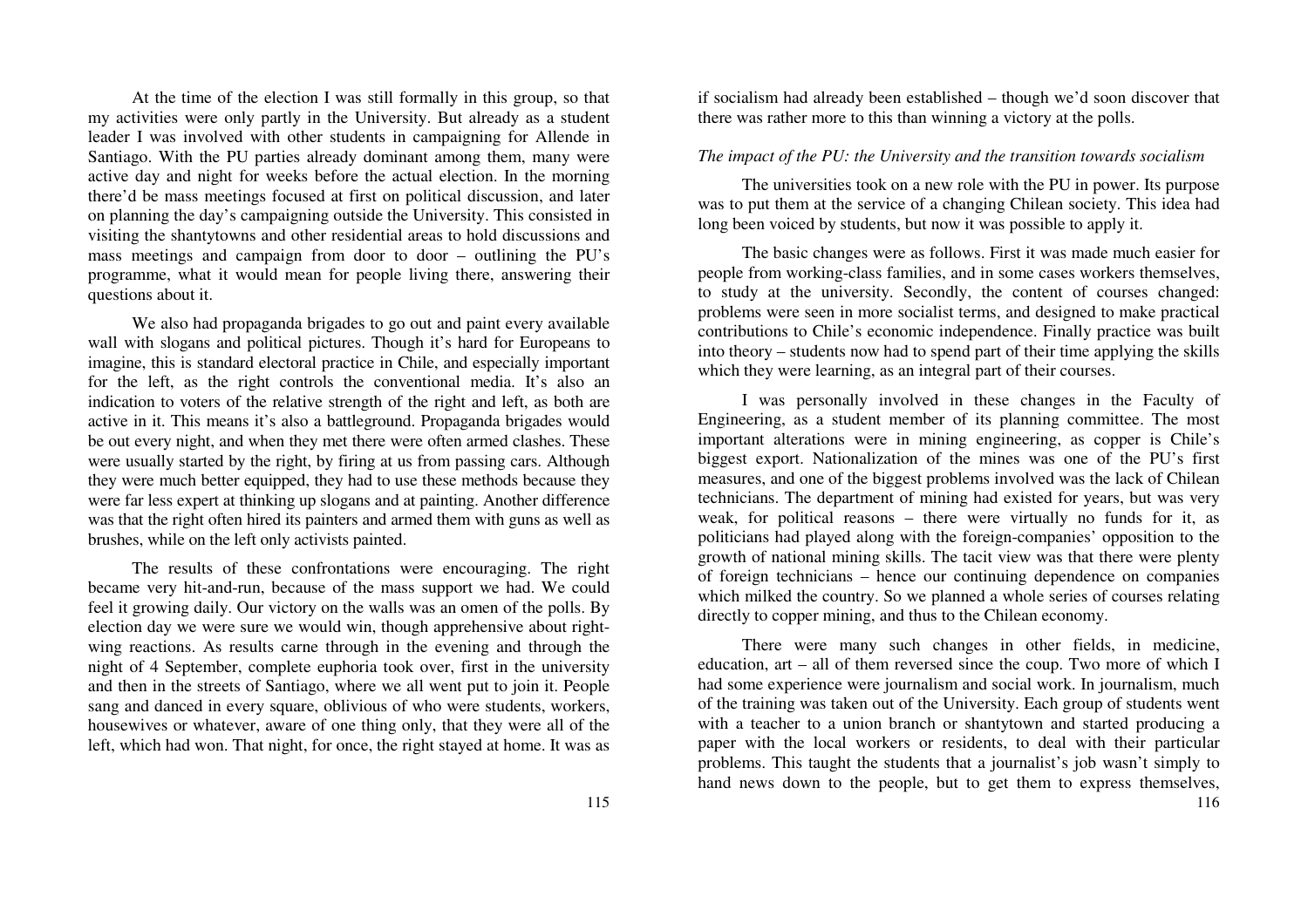through a medium which they controlled. These papers became a regular feature of dozens of local organizations, however modest. Gradually the students would reduce their contributions, until the paper was selfsufficient. This gave a tremendous boost to popular communication, creative, political and purely informative. The workers who wrote in these papers used the style of their everyday life – which also widened the students' experience and sense of language. The papers themselves became a source of important changes suggested at a popular level. For instance, in one such news-sheet a housewife in one of the shantytowns produced some completely new ideas for improving local food distribution. They were discussed in the, shantytown and eventually implemented. No public official could have devised them, because they depended on a knowledge of day-to-day problems and living conditions in the locality.

I also mentioned social work. Its traditional assumptions began to be questioned. In a capitalist society social work is seen as assistance: care of orphans and widows, dealing with personal problems etc. – in short enabling the individual to re-adapt to the society. But now a new premise was suggested: that the social worker should make society aware of its inadequacies towards such people, and help them to pressure society for a solution to their problems. And to do this collectively in class terms, through which social problems are traced to class structures, and their solutions to changes in them. So too with social psychology; for instance 'family problems' were shown to be the problems of families affected by a class position and its social consequences. This may sound high-flown but it gave a new meaning to very real problems like wife- beating and alcoholism. Both these fell sharply during this period.

There was also new emphasis on applied work. Each miningengineering student had a spell in a mine like Chuquicamata, doing research on some technical problem. This became a required part of the course. Agronomy students were sent to the country to work on agrarian reform. State agencies like INDAP funded many of these projects, and their results were often applied with voluntary student labour. I was involved in one such programme, building new types of chicken coops in several agrarian reform centres. In time these projects got more sophisticated. By 1973 was too short a time to change the class nature of the university, although

Ligua valley, in northern Chile, for several weeks.

 the students' federation did secure some modifications. Among them were courses in basic medicine, to train people from the shantytowns to man the local clinics; and in Concepción the university did admit a large number of workers, particularly for technical courses. Also traditional class relations within the university were challenged by the introduction of measures for the participation of non academic staff – caretakers, office-workers and cleaners in the running of the university. They got 10 per cent of the votes on committees, as against the students' 25 per cent and 65 per cent for the teaching staff. This also had a limited impact. The class nature of academic studies made it hard for them to have much to say. Yet it did produce direct contact and some political cooperation between student leaders and workers. And the latter were able to wield some influence even on matters like curriculum planning. The main changes were political, though, and also in simple class relationships. Many students were shaken, and their assumptions and life-styles changed, by meeting workers on a much more equal footing. For instance, traditional student parties became virtually limited to the right. People saw through their shallowness, because they now went to parties in the neighbourhoods where they were working politically. Quite apart from the principle, they found out how much more fun they were, which taught them something very new about the world they'd grown up in. Of course, none of these changes was isolated – by this time a number of former workers were deputies and ministers, so that traditional class relationships were being very widely shaken. Developments in the university did contribute to these changes, as well as being influenced by them.

student research and voluntary labour were vital to big irrigation schemes. For instance that summer four thousand students worked on one in the

For many students this was also their first direct contact with workers and *campesinos*. University entrance was now easier for students of working-class origin, and courses were put on for workers, training them for participation and management in the nationalized sector. But three years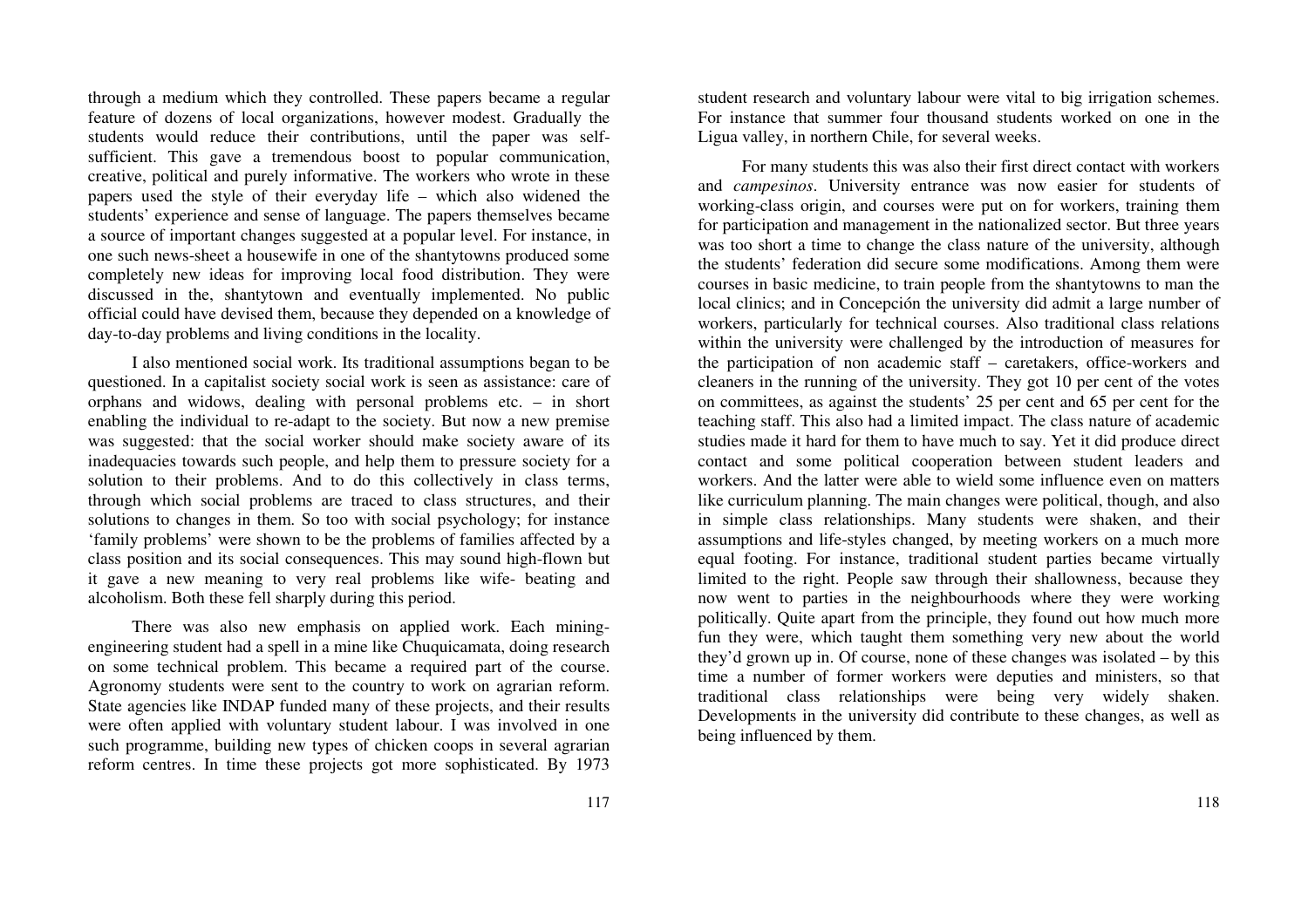## *Political developments: polarization and debates on the university left*

Following the presidential election, the left gained more ground among the students, although it was always hard to maintain, as student turnover was high and most still carne from conservative backgrounds. Experiences like voluntary work often changed their consciousness radically. I remember one student who lived in the same shack as myself when we were building the chicken coops. Seeing how left-wing politics related to people's everyday problems overturned her prejudices. She almost did believe that Communists ate children on instructions from Moscow; she finally confided in me about this and everything that she'd now learnt. Later she became an activist of one of the PU parties. There were hundreds of cases like this, of conversions based on simple experience.

Yet this girl's background was typical, and to my mind the left misled itself about the potential balance of forces within the university. Most students' families became increasingly conservative as Chilean society began to polarize. I came from just such a family, well-off Christian Democrats whose initial tolerance of my views grew weaker as they saw that they were lasting. This meant that the average new student from a petty-bourgeois background became actively rather than passively conservative. However naive this may have been, it meant that students were increasingly hard to win over. And in time this was virtually impossible, as the confrontation reached such a pitch that few political meetings ended in anything but physical conflict.

In 1970 or 1971 it was still possible for a good speaker to hold an uncommitted audience, and even win some of it over. But by 1973 such audiences hardly existed. Even when students did have their eyes opened by voluntary work, for instance, they now had to leap a much wider gap to join the left, so few of them did so. By this time fascist groups and doctrines were highly organized and explicit: almost anything the left said was systematically depicted as part of a plot directed by Moscow.

Clearly then, we'd lost the initiative. To my mind this dated from late 1971, when the extreme left started pressing for more radical transformations of the content of university teaching. These tactics split many faculties in half and virtually halted the university. This parallels the position of the ultra-left in other fields, but the university was their laboratory, which made it the same for right-wing parties, with their counter-revolution. In this confrontation the Christian Democrats and National Party allied with one another. Their strength was increasingly apparent. In early 1972 elections were held for a new rector. Although the PU candidate was moderate, the opposition candidate won, because the right and the centre had united. They were soon to do so nationally – and this election was very much a national issue, televised throughout the country as a political barometer. This was a serious loss for the left and one from which we never recovered, as it gave the initiative to the right. The National Party revived within the university, and by 1973 the fascist Fatherland and Freedom party was making progress with some students.

From this point on each faculty was controlled either by the right or the left. Life became one long confrontation. This and the increasing conservatism of new students made it a depressing field in which to be politically active. This reinforced the tendency of members of the other left parties to work outside the university, having failed to radicalize it. The Communist Party, though, still felt it was crucial and carried on in spite of these problems. In veterinary studies and law, for example, the fascists acquired such control that by 1973 left-wing students could hardly enter the buildings. If they did get into a class they were usually spotted and thrown out. Even where the balance was equal, left-wingers could study only at the price of daily confrontations. From almost the moment when the right took a stand, student politics meant violence. First the fascists persuaded the Christian Democrats to support their tactic of occupying various faculties. Initially the left held back, until finally the engineering faculty was occupied. This was so important to the economy that all the left decided it had to be retaken. The resulting battle lasted four hours, with hundreds involved on either side. The police kept out of it, as did the government, although PU parties had given the order to resist any further take-overs. Again the whole country was watching the outcome – even this was televised. It ended when the left had stormed the Fatherland and Freedom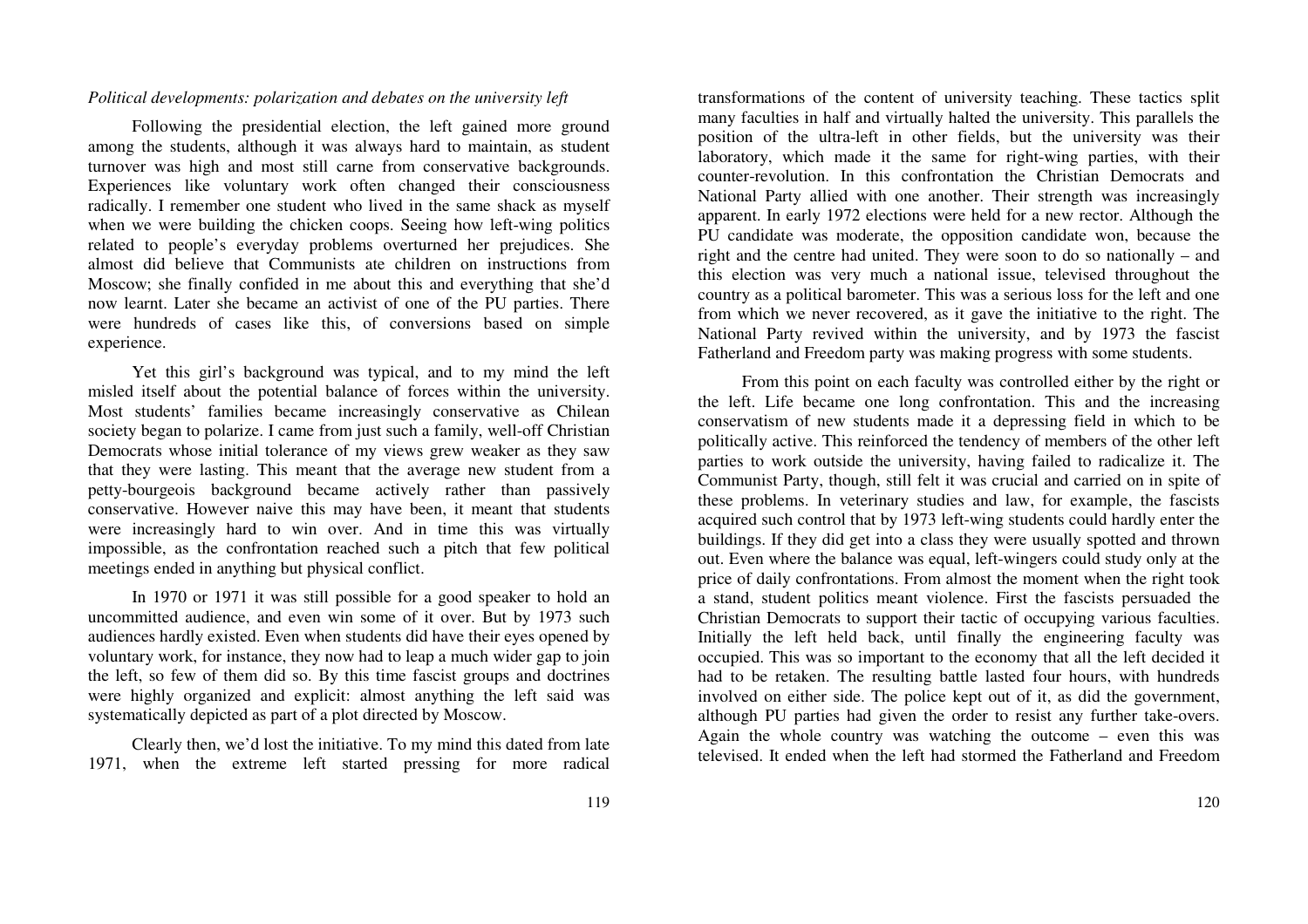headquarters, but as they came up through an underground passage, the fascists threw nitric acid at them. Several people were badly burnt.

From this point on almost every meeting ended in fighting, sometimes .with two thousand students involved. It's hard to say who came off better, but politically it was what the right was after, and so they gained ground. And of course there were differences within the left. To my mind we were especially weakened by this question of how much importance to attach to university politics. As I said, our student activists stuck to them, while those of other left parties, including the MIR, went to other fronts, among workers and *campesinos*. This was partly because of their shortage of activists among these sectors, but we Communists opposed this tactic in principle as well as practice. It weakened these parties' contribution to the university struggle, and we criticized this strongly.

We did manage to maintain a united facade. Before any mass student meeting the PU parties would always confer and agree to have a single speaker put forward a united position. But in fact we usually had differences, reflecting those at a national level – which made for heated discussions. Often our so-called united positions were just informative, or at best minimal agreements, rather than truly political positions. For instance the concept of popular power always generated controversy. It came to a head in the first bosses' strike of 1972, and was always contentious thereafter. Our position was that popular power already existed, so that we should be consolidating, not inventing new versions of it. It existed in that the PU existed as a workers' government; also in that the CUT existed as a central workers' organization; in the sense that there were countless, recognized working-class organizations, the JAPs for instance. To me it's a fallacy to say that the Communist Party obstructed popular power – the very election of Allende was a huge step in that direction. But there was often debate on this. I remember, for instance, how it once disrupted a meeting on how our faculty could support an industrial cordon called O'Higgins, which the Party was starting to organize. When we raised the issue of worker-student solidarity, the Socialist Party comrades demanded that the principle of popular power should be the focus of discussion – whereas we were concerned with the practical solidarity actions.

The point is that such solidarity did exist, however fragile. It existed in students' recognition that a revolutionary process was occurring, and that they should therefore defend the government. Several times in 1973, when the right was breaking up our meetings, we turned to nearby construction workers to support us – and they did. The fascists would turn tail and we were able to go on speaking. Worker-student solidarity was a popular phrase, but it meant something only when workers and students had common interests. As we saw it in the Party, the way to promote it was to unite behind the aims of the working class, which were enshrined in the PU's programme. This meant persuading students to campaign in the elections, to do voluntary work and help the PU to maintain production. The ultra-left's proposal for worker-student solidarity was to integrate the university with the cordons. But this was utopian – for one thing not all cordons were representative, to our way of thinking. Also there were differences between the PU parties as to what the cordons really were, how they should be constituted, what role they should play. The whole question was highly complex, so that the ultra-left's position of integrating with them was vague. We should join in organizing, but organizing exactly what? Organization, popular power, but what did this mean in real terms? It seemed to involve the notion that the cordons were nascent soviets, but this wasn't how we saw them. Though some students did participate in them, the federation never did in Santiago or Concepción, where this was also much discussed. What we did was to cooperate with them to defend the government as it required.

# *The end of the ball: students defend the PU*

In the first bosses' strike, though, there was no doubt about the need to defend the government. Students threw themselves into the struggle, in the university and outside it. Students' PU committees tried to keep classes running normally and to provide workers' organizations with whatever help they requested. Each morning began with a mass meeting when the latest information was given, and then brigades were assigned to tasks of immediate urgency. Literally thousands of students signed on as emergency drivers for the convoys keeping supplies on the move, food, fuel and raw materials; others were assigned to defending warehouses, and loading and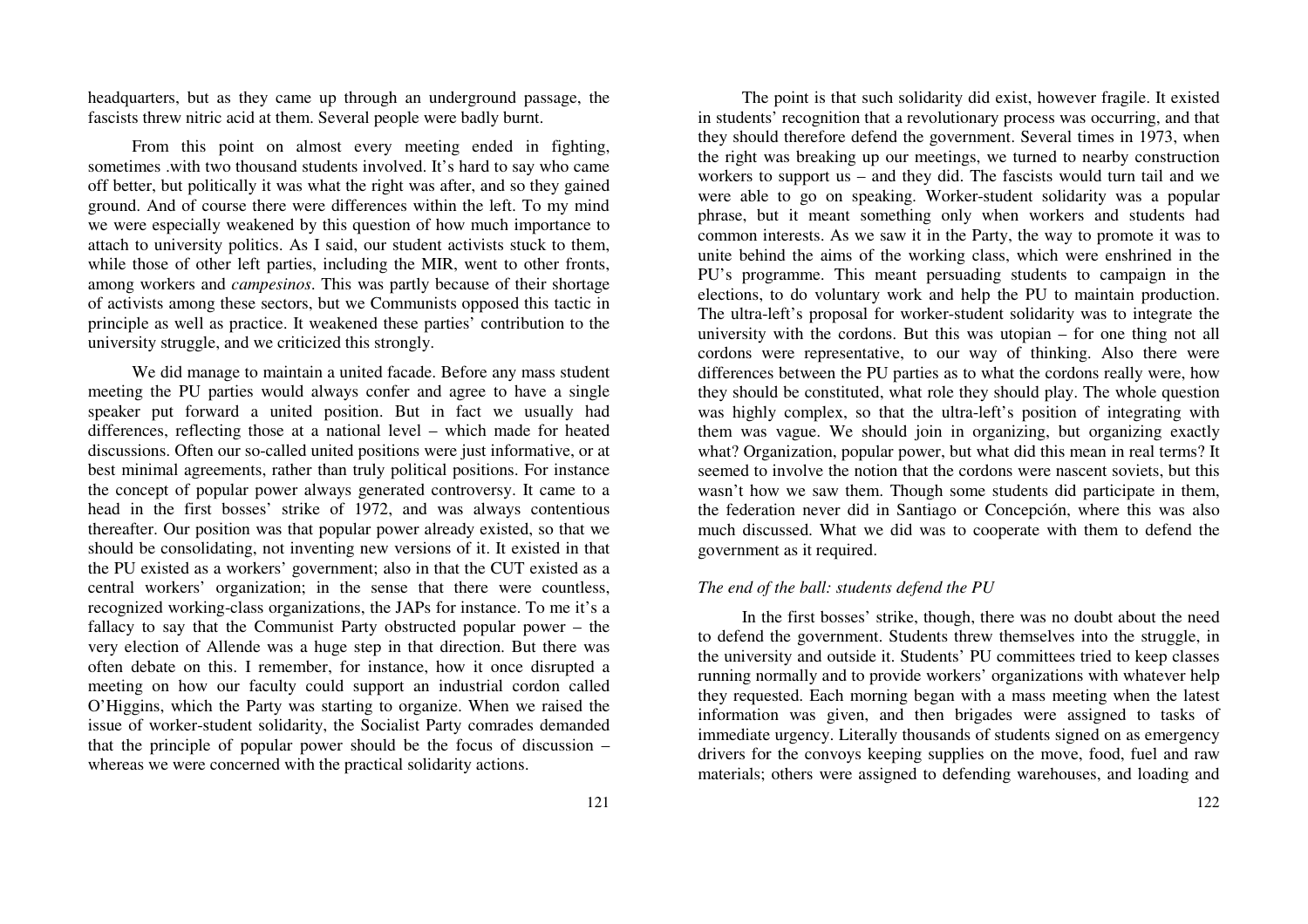unloading supplies. Also we did our best to keep the university running. The right was trying to bring every faculty to a halt as well as cripple the economy. This mean weeks of physical confrontations as the right disrupted the classes of professors who were still teaching. Often we had to surround the buildings and remove the rightists first in order to get access to them. Hundreds of students were involved in these confrontations, with everything short of firearms – benches, chairs, tables, sticks. Any number of students were injured.

Outside the university the situation was equally violent, as we were trying to keep the economy going. Student brigades went out in answer to requests from the CUT or directly from factories needing help. I don't know how many sacks of flour and sugar I loaded and unloaded in those weeks, and like the workers we were constantly under attack. One convoy I went on, from Santiago to Melipilla, was blocked with trucks parked across the highway by landowners and lorry-drivers under the direction of the fascists. They outnumbered us. We were pulled out of the trucks, two students were killed and they took two Panamanians who were with us – being coloured, they took them for Cubans – and broke their arms. Any non-Chilean Latin American was a Cuban in their eyes, whether he carne from Venezuela, Central America, they were all 'Cubans'.

We were also involved in requisitioning commercial establishments which closed down in support of the stoppage. The Department of Industry and Commerce could authorize this for any establishment which sold basic necessities. The Department would call the Federation: 'Comrades, we need a hundred and fifty students in Bolivar Street at ten o'clock, because we're going to requisition the store at number 57'. Whenever we could, we in the Federation provided the number of students requested. Departmental officials and police would arrive, with the power to nominate 'intervenors' to run the requisitioned concern. Often students were nominated. This also meant clashes with the right. When they were well armed, we had to pull back. This happened with one requisitioning, in which I took part, of a supermarket in an upper-class residential district. They asked us for only fifty students, and we arrived to find three hundred fascists waiting. Well, we knew the game was up, so we decided to get out while we could, but I was up front and they cut us off. One of them must have recognized me, I heard him shout: 'There's the boss, the Commie, get him'. I saw the sticks coming down on my head and that was about the last I knew of it. Luckily the police pulled me out of it. They bundled us all into a police van, and there we were, just two of us and six of them. By now it was night, and completely dark, and the fascists were banging at the door. 'They're in there, the Commie bastards, kill them'. When we got back a few hours later, our comrades had given us up for dead.

We lost this battle because it was in a fancy area. There were similar ones every day, but in other areas the outcome was different. I remember another in the city centre, by one of the new underground sites. This time the fascists hadn't done their reconnoitering. When we and the officials arrived, the fascists were waiting as usual, thinking that they had us outnumbered – then suddenly, just as they laid into us, dozens of construction workers appeared, with picks and shovels at the ready. In two minutes there wasn't a fascist to be seen. Clashes like this were daily events throughout the stoppage of October. Another job in which students helped was checking prices for the JAPs, to report black-market operators. I was once assigned to checking butchers, and had to retreat from their meat choppers until I learnt to make an inspection when plenty of customers were present, as they were usually sympathetic.

The stoppage was a turning point which made the forces involved more apparent. So many dollars were pouring in from CIA sources to back the striking lorry-owners that the dollar's black market price fell sharply. Many students' sympathy was turned into a firm commitment. Previous hesitators made up their minds and stood firm right into the coup and after, by that time at the risk of their lives. In the university all dialogue ended. Nothing could escape politics, which now simply meant confrontation. Shortly after the stoppage, the students' beauty contest was held. Among the finalists one was a known PU supporter, so PU activists campaigned for her. The results were due a few days later at a university ball, with thousands dancing and awaiting the result. The selection committee included several political leaders. They took seven hours to reach a decision! The left's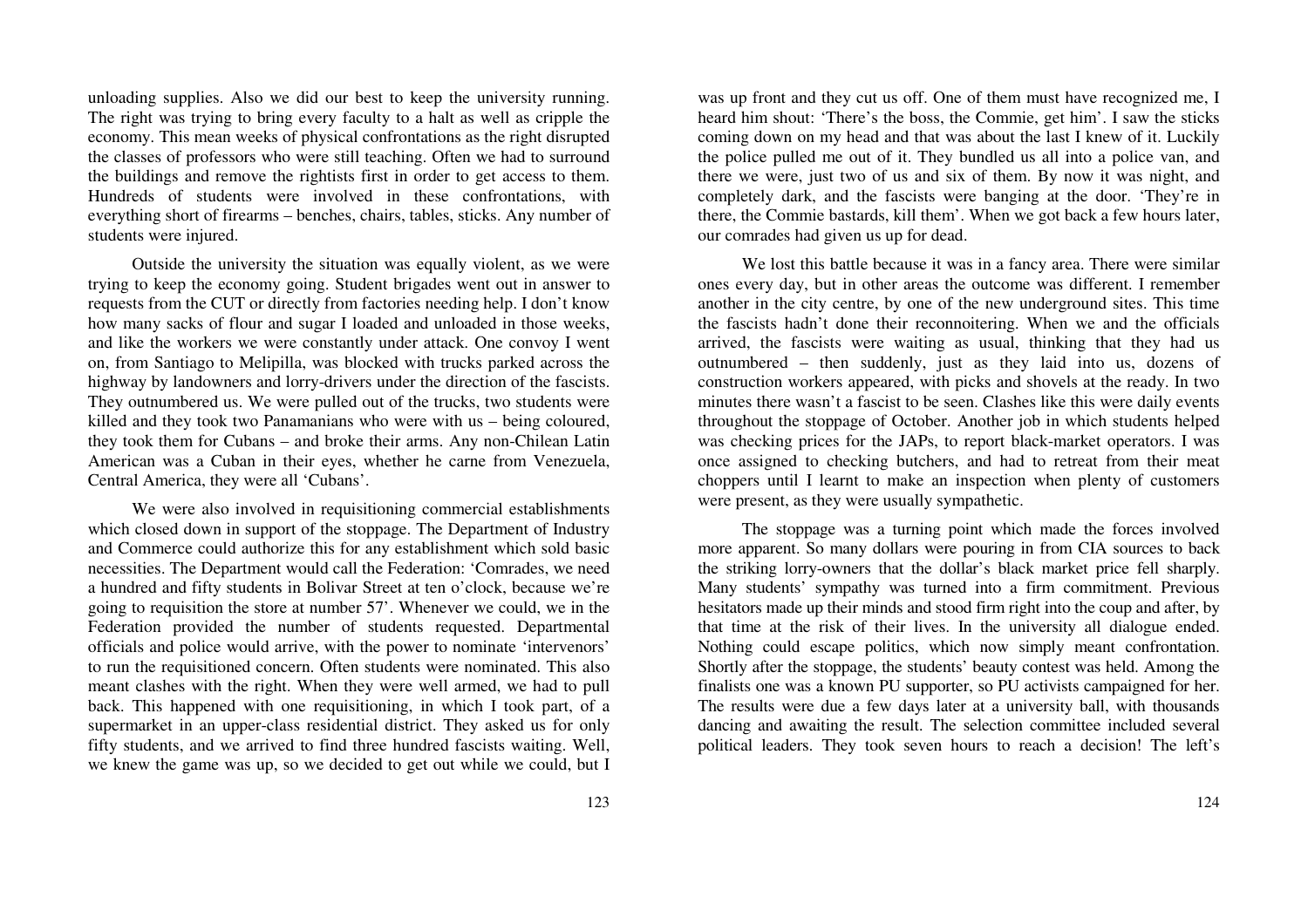candidate was the winner. Immediately it was announced, fights broke out among the dancers. That was the end of the ball.

The first stoppage proved the government's strength. Not only workers, but the army and the Church stood by it, and while the latters' support soon weakened, the workers stood firm. The right's attempt to turn the stoppage of El Teniente copper miners into a general strike was a failure. Not a single factory backed them. The clearest indication of growing popular awareness was in the congressional elections of March 1973. I campaigned with a party candidate in Santiago. The response was unprecedented. With the level of political discussions in the shantytowns and factories, we knew we were making massive gains, despite the inflationary effects of the bourgeoisie's economic boycott. Our vote went up by 20 per cent over the 1970 total – more evidence that despite the right's sabotage, we were winning at a democratic level. Although they still controlled the media, we exposed them constantly. Whenever we discovered a store which was hoarding and selling at black-market prices, it would be publicly denounced, including the commodities involved. People would then flock to buy them, and we'd improvise a political meeting, pointing out that the economic problems weren't caused by the government, as the right claimed, but by this deliberate hoarding. We'd repeat that the government was trying to control this, but that Congress was blocking its measures – so who was causing the so-called shortage? These exposure tactics were highly successful. Women, especially, changed their loyalties in favour of the PU once they realized what was happening. Again, the right's only answer was violence. They attacked queues of shoppers outside establishments known to be hoarding. They constantly assaulted JAP officials responsible for price-controlling. They gave out rival food supplies with propaganda tucked into the parcels. It was obvious what was happening, and they were losing votes by it daily.

To my mind the biggest demonstration ever of support for the PU, a measure of genuine workers' power, also came in these final months. After the El Teniente strike, the CUT called for a one-day stoppage to show the right that Chilean workers were with the PU and that there was no chance of winning them over. The stoppage was total. Student participation in that day's demonstration was massive. We assembled in every faculty to march to the centre of Santiago. The right had also organized a march, from El Teniente, which was supposed to end in the square in front of the Moneda Palace, to demand Allende's resignation. But they never got there. We dispersed them in the morning, and the left held the square – it was cold and raining, but the elation was tremendous, with Allende coming out to speak from the balcony every twenty or thirty minutes. Although the right tried to break us up, we controlled the situation completely. Workers from different industries manned each street to the Moneda by the hundreds, in perfect order. The construction workers even turned up with their cement-mixers and swore to use them to defend Allende and the constitution! The whole day through only one person died, in a shoot-out at the edge of the crowd. As I said, it was the clearest expression of popular power in all those three years.

The *tancazo* came a week later. The left was totally unprepared for it. As I arrived at the university I heard someone shouting: 'The tanks are round the Moneda, they're firing'. I'd never expected it. I ran to the Party youth headquarters, where they told us to wait in our places of study for further orders. So we went back. The faculty was already occupied, the fascists had been turned out. We waited there, organized into brigades and prepared to hold out, though we had no means of armed resistance. In the afternoon we were told that things were under control and that there would be a demonstration in front of the Moneda that evening. By seven we were there, and again there was an enormous crowd, and Allende spoke, though to my mind wrongly, repeating that all was under control. We all went home under that impression.

It soon became clear that this wasn't the case. That same night there were more rumours of a coup – and there were meetings in the barracks, but nothing immediate came of them. I believe that at this point the PU leadership, above all Allende himself, failed to act firmly. The plotters should have been purged from the armed forces, not placated, though I wouldn't agree with those who demanded the closure of Congress. From having never expected a coup we now went to the opposite extreme – four out of every five nights or so there were alerts. From the end of June right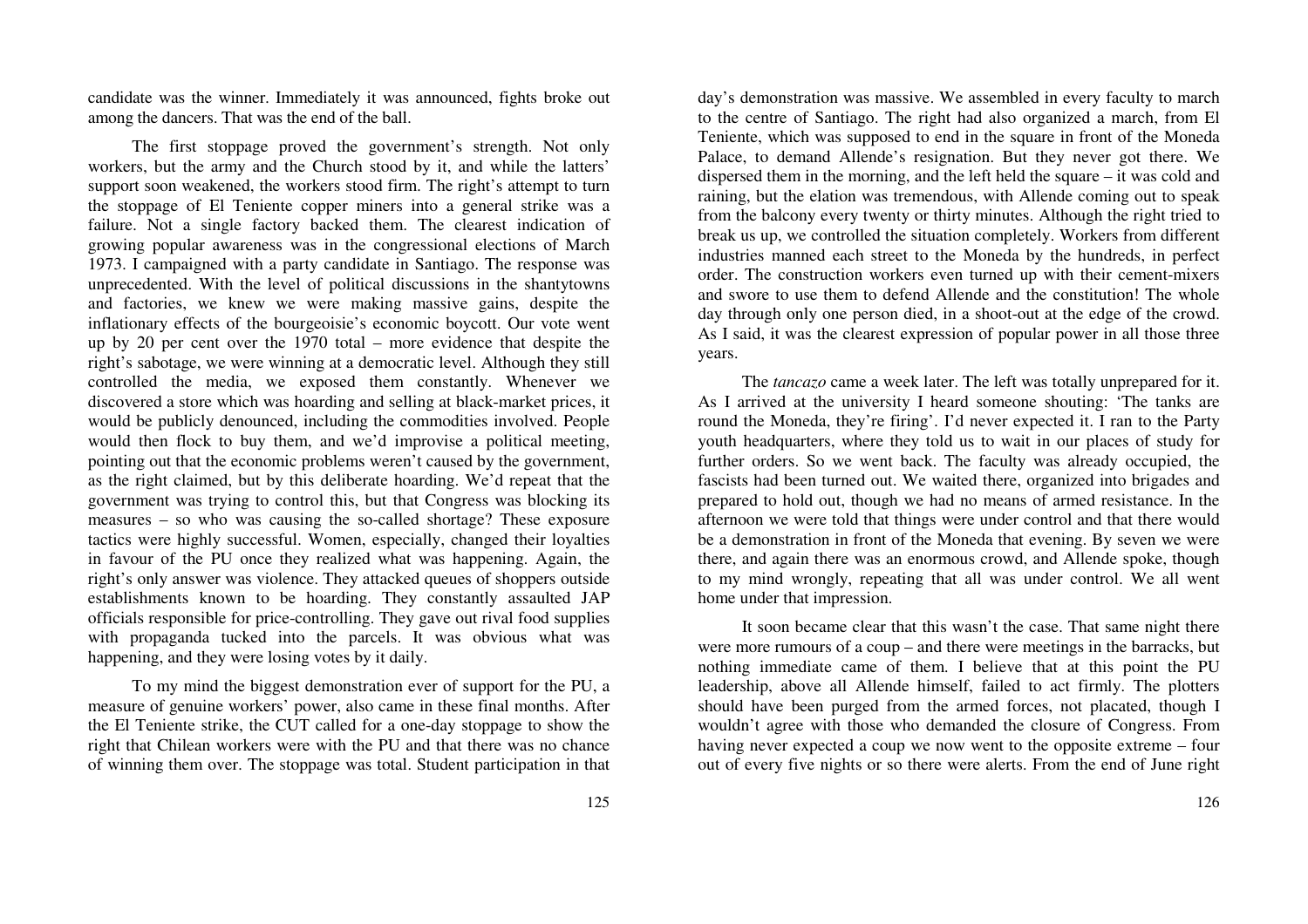up to the coup we were called out almost every night to defend our places of work and study. So that when the crunch carne on the night of the tenth, no one believed it! Or rather, we believed it was coming, but by that time we were so exhausted that the warnings were ineffective.

# *The approach of the coup: the student response to the narrowing of the PU's options*

After the *tancazo* the PU decided to organize defence brigades throughout the country. There was also a proposal for another march in Santiago, to let the right know that if they were planning civil war, the PU was ready. It was all arranged and I was involved as a representative of the Students' Federation. But the march was called off – it was national flag day, and the armed forces were due to parade in Santiago. This was another show of weakness.

The defence brigades went ahead, though. The MIR wanted to call them, committees for the defence of the revolution', as in Cuba. The students took part, but this scheme was limited; it was seen only as a means of supporting a hoped-for division within the armed forces. Also it was far from efficient – as we discovered after the coup, when various infiltrators denounced us. But the crucial point was that we'd lost the battle for the loyalty of the armed forces. It was this which turned the balance of power against us, in the university as outside it. The right was gaining ground everywhere, except of course among the workers, but this left them isolated, as the second stoppage in July and August showed. We couldn't fight back and keep things going as we had before. We tried to carry out the same tasks, but the middle class had now been won over by the centre-right alliance of Christian Democrats and Nationalists. Again we sent out working brigades, but tasks like unloading and loading the trucks were now impossible. The army and police no longer protected us. At times they even prevented us from working. What could we do? The convoys became impossible – we were shot at on every comer, and shooting back would have been suicidal. Transport ground to a halt, the shops closed and the university was paralysed. With the left's indecision at a national level, the middle ground could see no way out – it was either civil war or the coup.

127

The only alternative was some new step, like a plebiscite. But I doubt if even this was possible. Had the left won it, the military would still have intervened, arguing fraud by the PU. Pinochet said as much after the coup. There was no way out, no solution that the PU could offer. Its fall was only a matter of time.

The threats and repression of students began before the coup. Since the *tancazo* I'd had threatening calls and letters – the scraps of paper with 'Jakarta' written on them, to remind us of the massacre of Communists in Indonesia. Two of our comrades were said to have been caught with plans of some barracks. They were tortured and gave details of our organization. On the tenth there was a final clash between right and left in the university. That night we held another meeting to discuss the military's position, but we could see no way out. Next morning we controlled most faculties, and were still prepared to defend the government, through the brigades set up for this purpose. I was at party headquarters as the first news of the coup carne through. They gave us the same instructions – to await orders for our part in the plans for defending the whole of Chile. Naturally there were such plans, but they were based on the assumption that some of the military would remain loyal. By eleven the faculty was beginning to be surrounded. The parties debated whether to stay or retire to key sectors. There were about five hundred of us, students and university workers, all ready to resist if we could have. But finally the PU ordered us to retire in our brigades to private houses in the city. There was resistance on some campuses, but it was isolated and crushed.

We stayed in hiding in brigades for some days, still organized and awaiting instructions. Our structure at the base was virtually intact, but we had nothing clear to act on. We were still in touch with one another, but cut off from the leadership. We realized that there was widespread resistance – we could hear fighting in the streets – but all of it seemed to reflect the same thing, a lack of any coordination. We showed our faces only once, when we went to one of the shantytowns to get a comrade's family out, because we'd heard it was going to be bombed. The Air Force had sent a search party there on the previous night, and they'd all been killed and their uniforms taken – the bodies were still there. This type of resistance was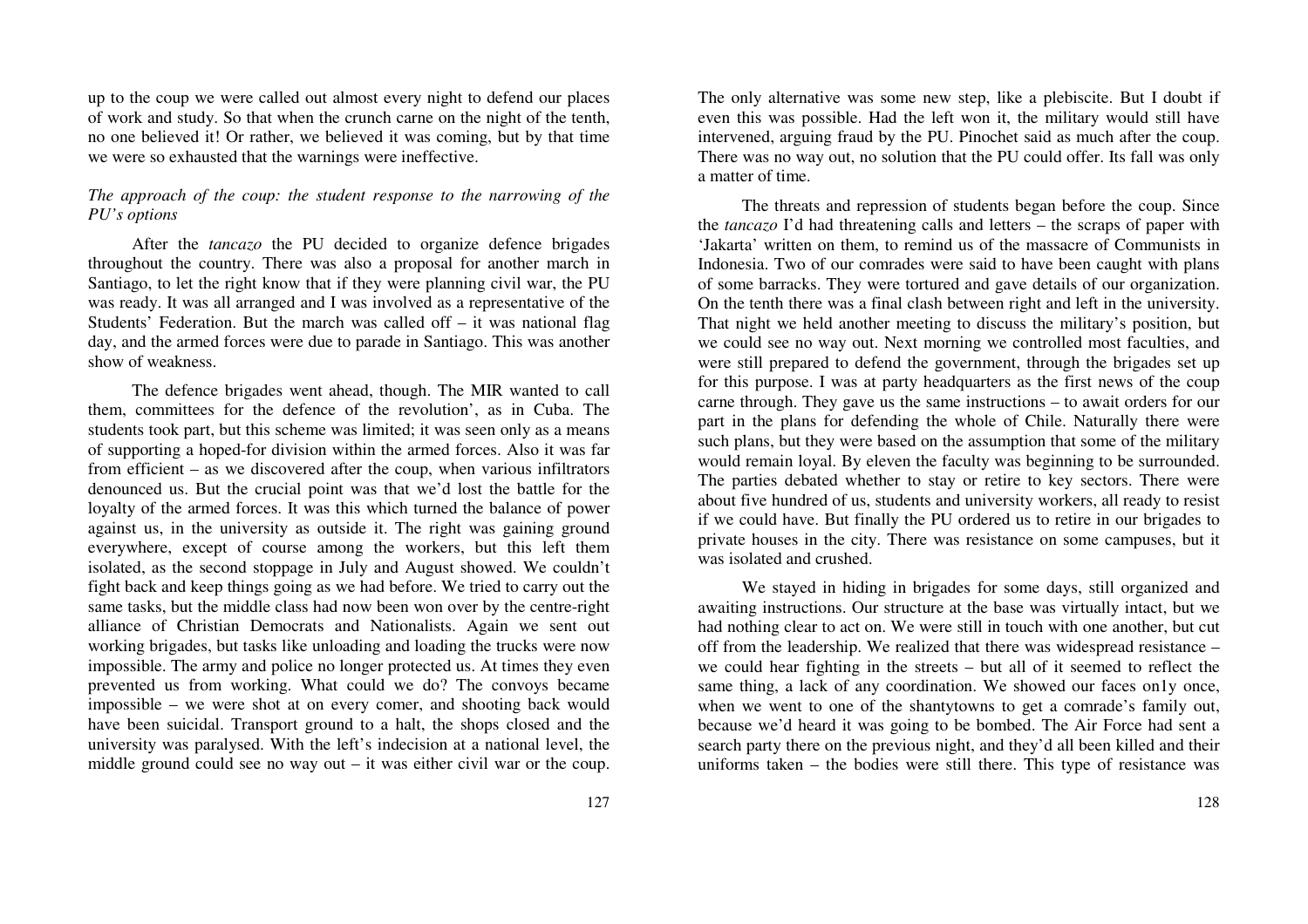going on everywhere, but all of it seems to have been spontaneous. Contrary to what people think, there was some local coordination between all the left-wing parties, but it was only fragmentary, as all of them were cut off from their leaders.

Later, when I did get personal instructions, I was told to keep low because I was marked. I did so for a month, moving from one place to another, then I tried visiting the university. But I was immediately denounced and arrested. Like almost everyone else, I was tortured. More than some, less than many. How I got out I obviously can't tell, but I was told that I had no option but to leave Chile.

What we had suffered was a defeat – not to my mind because of our differences, but because of the forces we faced. There was no immediate answer to them, though certainly mistakes were made. Particularly over the armed forces, and in our failure to control the media, which weighed heavily against us. Yet I still believe that it was an advance, through the new awareness which Chileans gained, and imperialism's loss of prestige, in counting on fascist counter-measures. It was the same with the Vietnamese war, and look at the outcome. With each act of oppression, imperialism loses ground in the long term, especially in Latin America. That's why I believe that the next round is ours.

Personally, I changed in those years. I realize now that I joined the Party thinking I had something to teach it. But I discovered that history isn't as I'd imagined it, the product of political leadership by the conventionally wise. I found instead that it's made by an anonymous people at a level far deeper than that of political petty-bourgeois, supposed intelligence. I found that this people has a knowledge and strength – to organize and make decisions – which I'd never dreamed of, which came to light under the PU. I discovered the awareness of people who would queue for hours without protest, in the conviction that come what may they had to keep struggling for the PU. Not out of obstinacy or blindness, as intellectuals might suppose, but out of the awareness they'd won. Not just in those years, but through generations. I came to understand Chilean history in ways I'd read of, but never quite grasped, as the history of a people's genuine struggles. I realized what the Party meant to such people, from being rooted in their past, even to non-members of it. And this was because it had grown over years through conversations and conversions, with each struggle adding to the whole, despite a totally hostile setting. I realized that it was this people's movement which lay behind the PU – a people who knew that waiting in a queue for hours was no hardship compared to the years of struggle behind it. This is why I'm convinced, quite objectively, that this awareness, and the left parties, will survive, not just in a few people's minds but as the product of this history. However many people the fascists have slaughtered and however many more they slaughter, they'll never destroy it, this force that we felt in every queue, in every meeting, even when times were hardest. This is why the repression is so severe; but it also means that the left will never abandon the struggle. And this isn't something I learnt as a student, but as an activist, from the people.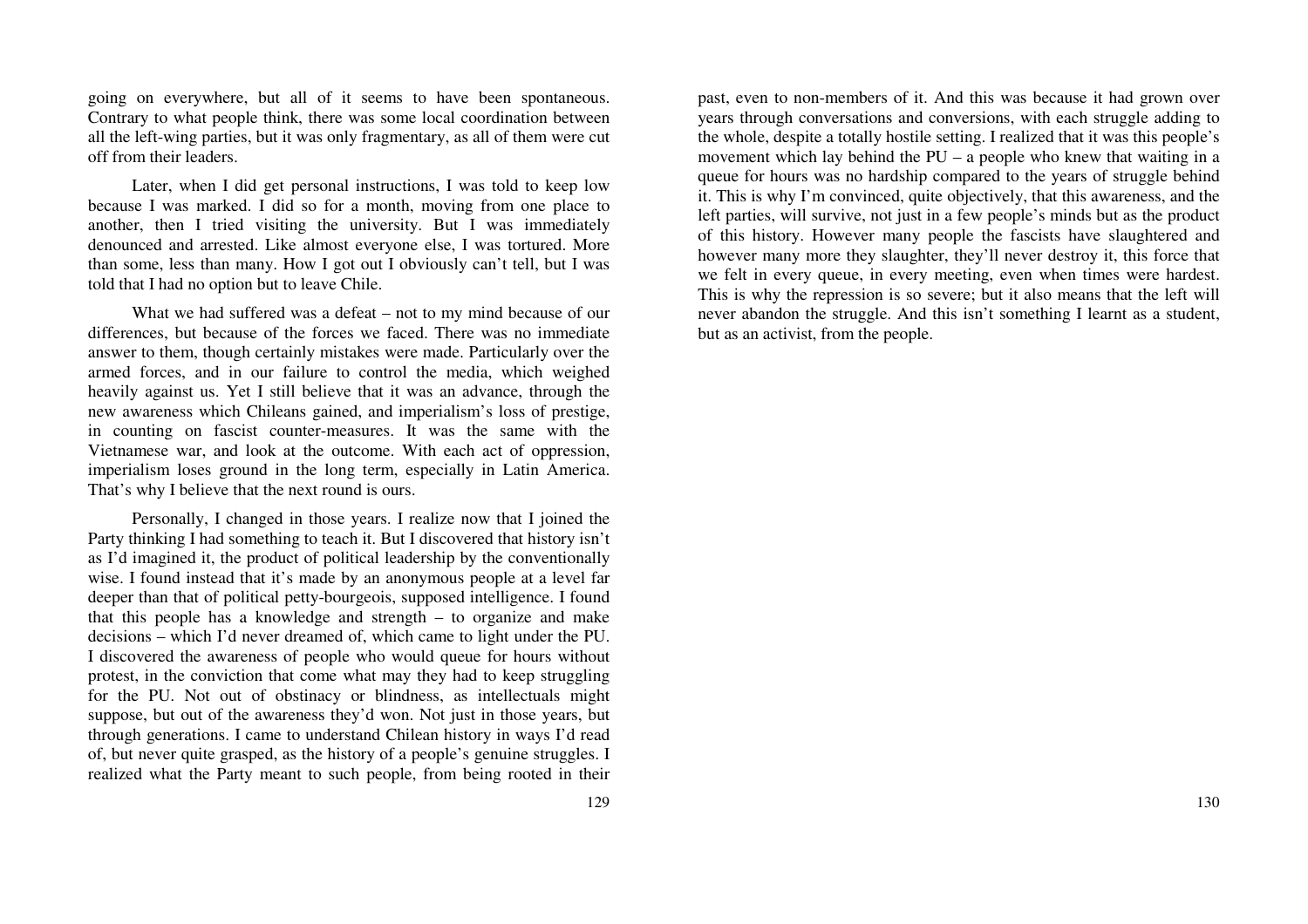# **ABBREVIATIONS AND GLOSSARY**

### *Administrative Council.* See *General Administrative Council.*

*Asentamiento:* Literally 'settlement', untranslated in text because of specific connotations as unit of agrarian reform introduced by Christian Democrats. Designed on basically cooperative lines, but including option of subdivision of land among individual members and employment by them of wage labour.

*Campamento:* Literally 'encampment', untranslated in text because of specific connotations as *shantytown* involving a degree of organization generally deriving from the land occupation with which it originated.

*Campesino:* Country person, rather than 'peasant' in the narrower sense, i.e. all categories of agricultural workers, from wage-earners to small tenants and share-croppers. Untranslated in text for want of exact equivalent in English.

*Campesino* council *(Consejo Campesino):* Local joint organization of all categories of *campesinos* distinct from *campesino* unions *(sindicatos).* (The latter involved mainly rural wage workers and affiliation to the CUT, whereas the councils were autonomous.) In practice heavily supported by the left of the PU, as the vehicle of agrarian policies distinct from those of the Communist-led CUT.

*CDP* Committee for the Defence of Production *(Comité de Defensa de la Producción):* Rank and file workers' committee of type established in factories by the more left-wing PU parties, initially to counter sabotage and cutbacks of production, and more independent of union control than the official *Production Committees.* 

*CERA* Agrarian Reform Centre *(Centro de Reforma Agraria):* Unit of agrarian reform introduced by PU along more collective lines than the Christian Democrats' *asentamientos.* 

*Communal Command (Comando Comunal):* Local joint associations of factory workers, shantytown dwellers and *campesinos,* generally originating from *industrial cordons.* 

*CORA* Agrarian Reform Corporation *(Corporación de Reforma Agraria):*  Government department responsible for legal and technical aspects of land reform.

*Cordon.* See *Industrial Cordon.*

*CORFO* Industrial Development Corporation *(Corporación de Fomento):*  Government body originally established by the Popular Front Government of the 1930s to encourage local industry with technical advice and credit.

*CUT* Central Workers' Confederation *(Central Única de Trabajadores):* Equivalent in Chile to British TUC.

*ENAMI* National Mining Enterprise *(Empresa Nacional de Mineria):*  Government department responsible for technical aid to mining sector.

*General Administrative Council (Consejo General de Administración):*  Management committee of industries in public sector, as officially constituted by PU.

*Hectare (Hectarea):* Basic unit of land measurement, equivalent to 2.4 acres.

INDAP Agrarian Development Institute *(Instituto de Desarollo Agro-Pecuario)*: Government department responsible mainly for social aspects of agrarian development.

*Intervenor (Interventor):* Interim government manager of firms taken over by government in the event of long-term technical, financial or labour relations problems.

*Industrial Cordon (Cordón Industrial):* Local association of workers in neighbouring factories, developed mainly in response to the right-wing stoppages of 1972-3. In this context officially recognized by the PU, but mainly promoted by elements of the Socialist Party, MAPU, Christian Left and MIR as the keystone of popular power and embryo of communal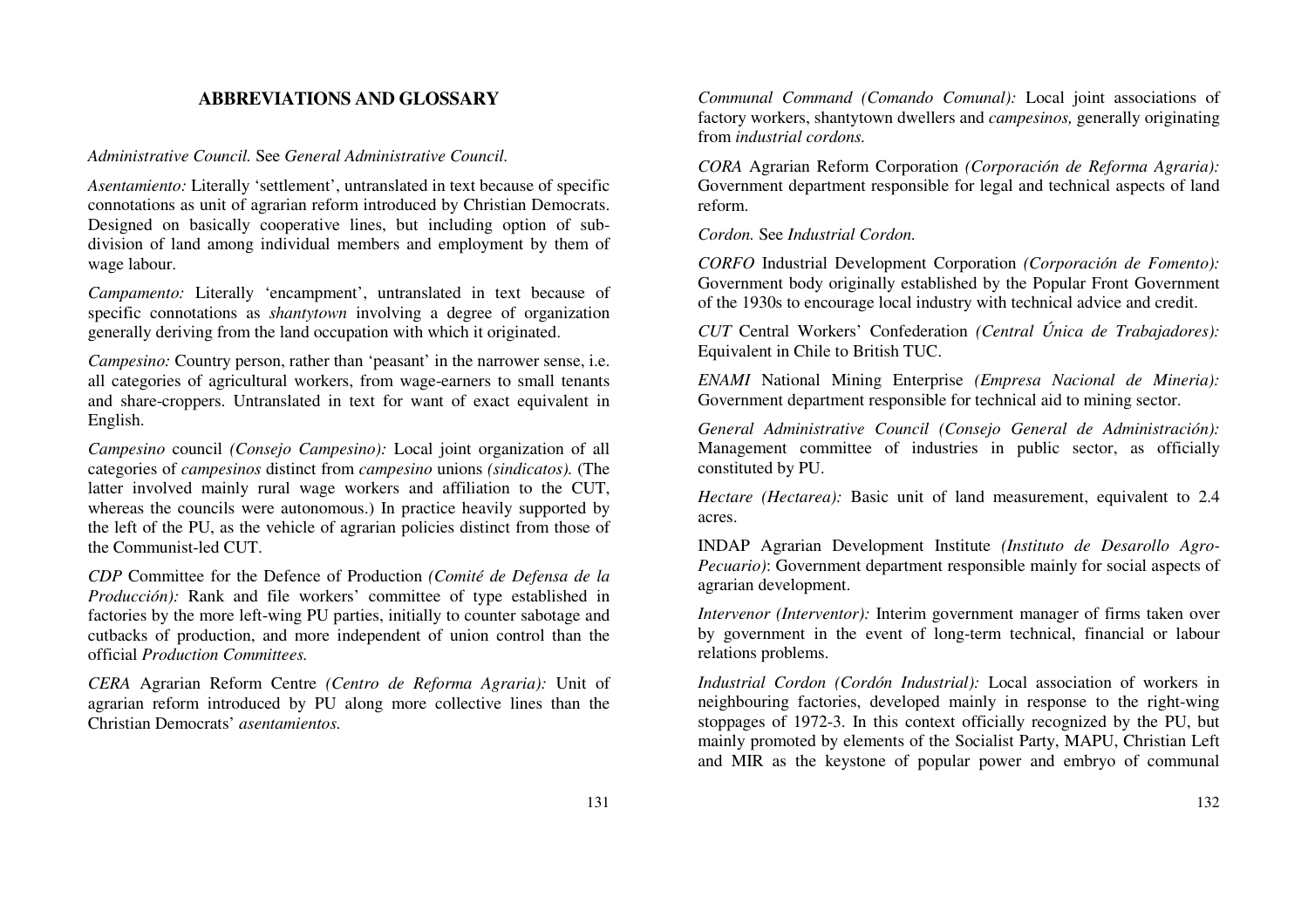commands. As such, regarded with some unease by the Communist Party as a challenge to the official trades-union structure.

*JAP:* People's Supply Control Committee *(Junta de Abastecimiento Popular):* Local consumer organization established under the PU mainly to counter black-market operations.

*\*MAPU:* Movement of Popular United Action (*Movimiento de Acción Popular Unitario*).

\**MIR:* Revolutionary Left Movement (*Movimiento de Izquierda Revolucionario*).

\**MOC*: Worker-*Campesino* Movement (*Movimiento Obrero-Campesino*).

*National Agricultural Society (Sociedad Nacional de Agricultura):* Large landowners' association, which acted increasingly as the focus of rightwing mobilization against the PU in the countryside.

*Neighbourhood Association (Junta de Vecinos):* Residents' pressure groups, particularly in shantytowns, set up either spontaneously or by political parties to campaign for local facilities and legal land titles etc.

*Popular power (Poder Popular):* A major slogan and strategy of the left of the PU and the MIR, for the devolution of power to grassroots organizations such as the industrial cordons and communal commands. As such, the main concept round which debate within the PU centred.

*Production Committee (Comité de Producción):* Factory committee set up under the PU's scheme for workers' participation, to monitor production levels (cf. CDP.)

*Ranquil: Campesino* confederation originally founded in 1930s and controlled by the Communist and Socialist parties. Named after the site of a famous confrontation between *campesinos,* landowners and the police in southern Chile (cf. *Triunfo Campesino* and Worker-*Campesino* Unity below).

*Shantytown (Población):* Low-income urban housing area, resulting generally from land occupations, often organized by political parties (cf. *Campamento).* 

*Tancazo:* Literally 'tank attack', untranslated in text, where it refers to the attempted coup of 29 June 1973, so called because it was led by a tank regiment which surrounded the Presidential Palace.

*Triunfo Campesino:* Literally '*Campesino* Triumph', left untranslated in text. The main Christian Democrat controlled *campesino* confederation, founded in the 1960s on the strength of the Christian Democrats' land reforms. As such it tended to represent the conservative, medium to smallscale peasantry won over by the attractions of land reform on an individualist, capitalist, rather than collective basis (cf. *Ranquil* and Worker-*Campesino* Unity).

*Worker-Campesino Unity (Confederación Unidad Obrero-Campesino): Campesino* confederation instigated by the MAPU in 1971 as a breakaway from *Triunfo Campesino* to support agrarian policies more radical than those of *Ranquil.* 

<sup>\*</sup> For information on these and other political parties, see Introduction.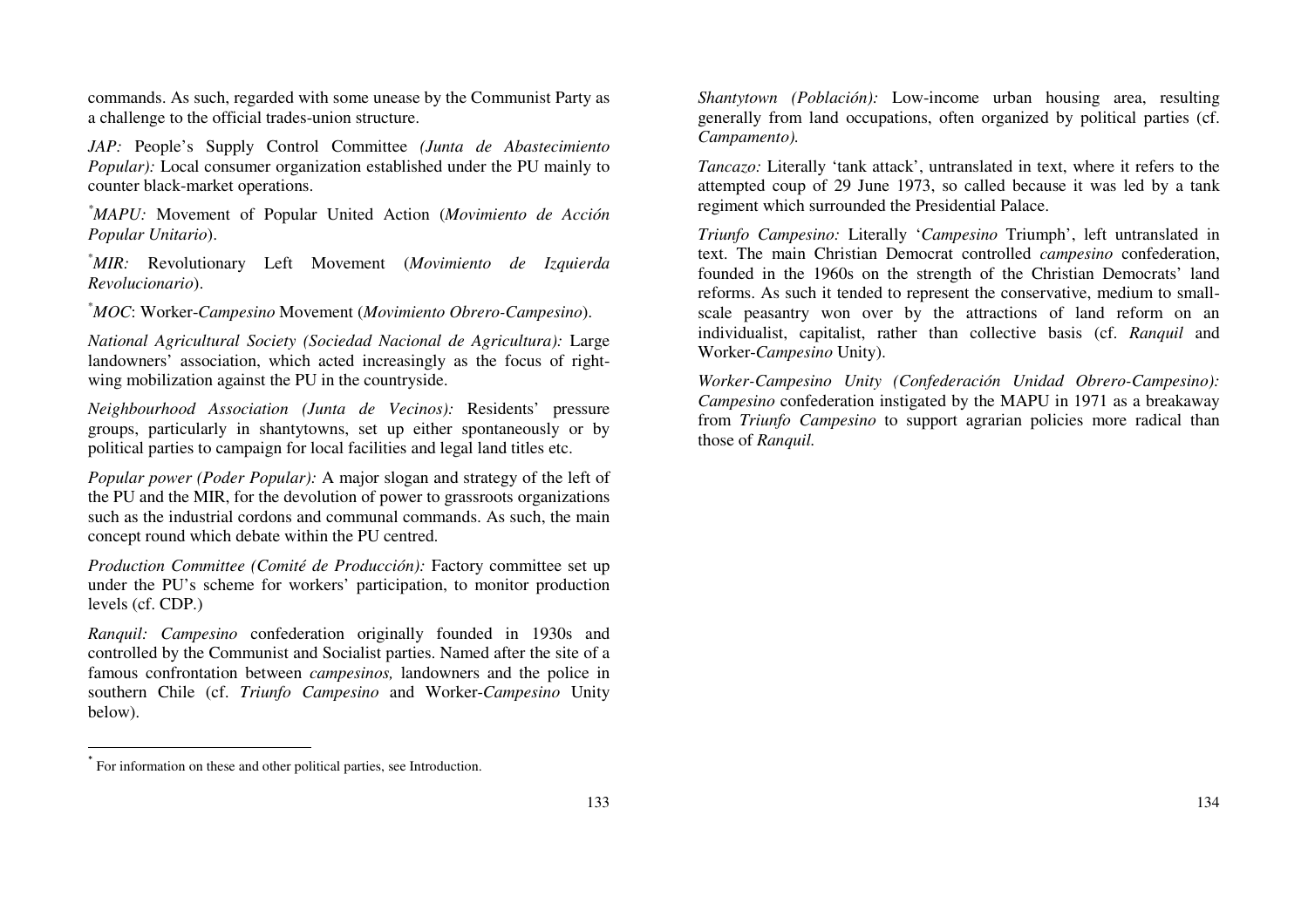# **CHRONOLOGY OF POLITICAL EVENTS IN THE PU PERIOD**

# **1970**

# *January*

PU coalition announces candidacy of Allende for presidential elections

Jorge Alessandri and Radomiro Tomic nominated as candidates for National Party and Christian Democrats respectively

# *September*

Presidential elections; PU wins 36 per cent of vote, National Party 34 per cent, Christian Democrats 28 per cent; US columnist Jack Anderson later reveals unsuccessful ITT (International Telephone and Telegraphy Corporation) collusion with Christian Democrats and Chilean financial interests to prevent congressional ratification

US State Department expresses 'dismay' at Allende's victory

Run on banks starts financial panic

Christian Democrats demand Allende's agreement to 'statute of guarantees' for existing freedoms and legalities, including 'integrity of armed forces'

# *October*

Allende signs statutes of guarantees; Congress ratifies his election Suspension of US aid to Chile

Fascist Fatherland and Freedom Party attempts unsuccessfully to kidnap army C-in-C General Schneider, in hope of provoking coup; Schneider killed (C IA involvement later revealed in US Senate hearings)

# *November*

# Allende inaugurated

Release of all political prisoners; MIR announces 'critical support' for PU

Diplomatic relations restored with Cuba

## *December*

Land occupations by *campesinos* in south

# **1971**

# *January*

Copper nationalization bill; announcement of plans to nationalize coal mines and all banks

# *February*

Announcement of plans to nationalize nitrate industry

First symptoms of internal economic boycotts as cattle-ranchers drive their herds into Argentina

# *March*

Hostile comments on Chile in Nixon's foreign-policy statement Government begins take-over of mainly US-owned copper mines

# *April*

Municipal elections; PU wins 50.9 per cent of votes; Christian Democrats and National Party present some joint candidates for first time, winning 44.6 per cent

# *May*

First nationalizations of major industries (mainly textile) other than copper

## *June*

135

Leaders of *campesino* land occupations clash with police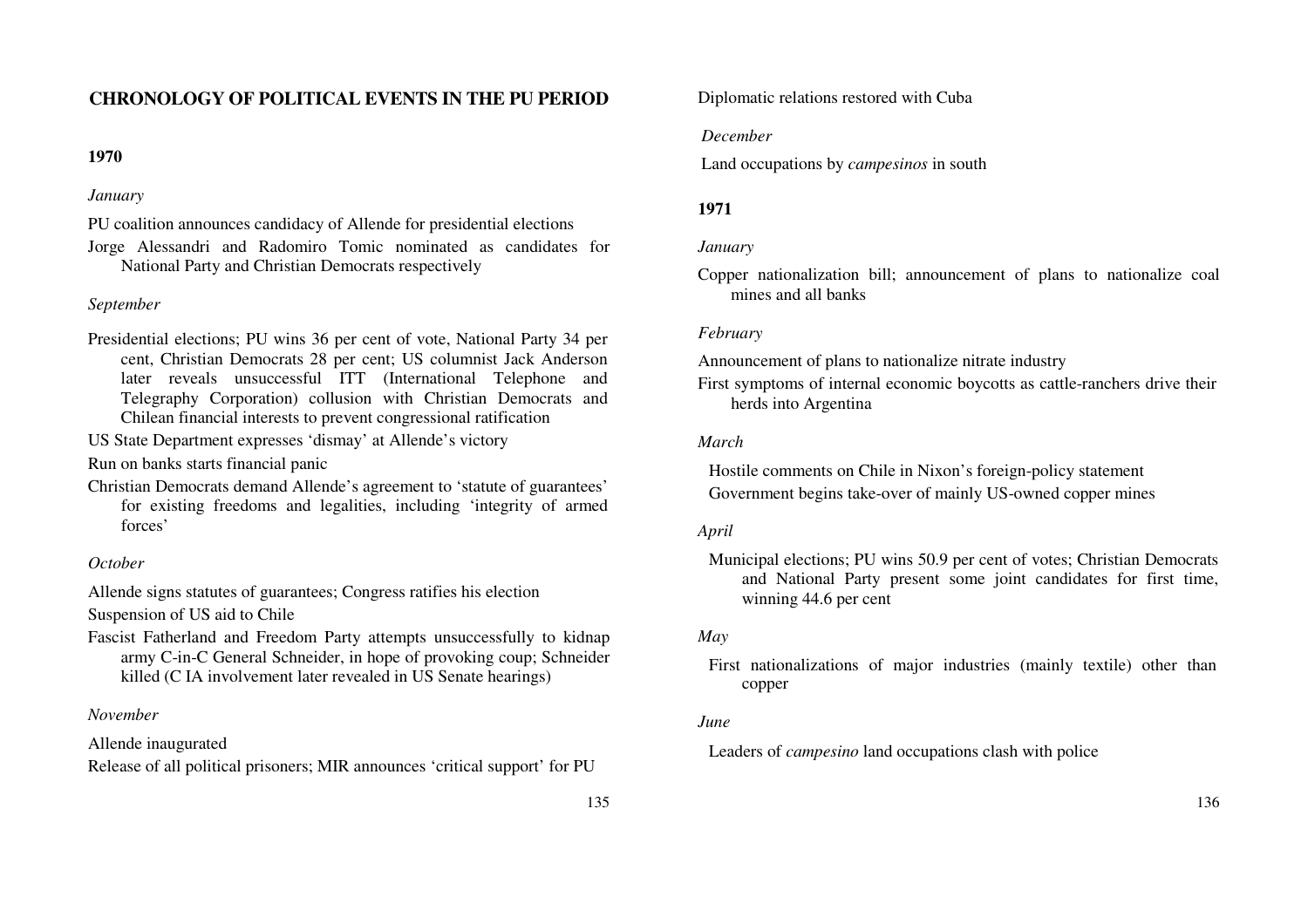### *July*

Copper nationalization bill unanimously ratified by Congress

### *August*

- Formation of Christian Left Party within PU, combining breakaway Christian Democrats and former members of MAPU not committed to Marxist-Leninist position
- Minority section of Radical Party leaves PU to form Radical Left Party, aligned with Christian Democrats

### *October*

- US copper companies denounce PU compensation terms, which include deductions for excess profits and illegal operations
- Government defines proposed public, mixed and private sectors of economy, with former specifying size of companies for nationalization – these would amount to 150 in all

### *November*

Fidel Castro visits Chile

### *December*

Right-wing mass mobilization begins, with 'march of the empty cooking pots' by wealthy Santiago housewives in protest against shortages caused by increased demand, due to rising wages

### **1972**

#### *January*

First of many Christian Democrat-led congressional censures of PU ministers forces resignation of Jorge Toha, Minister of Interior; on his reappointment to Cabinet, Christian Democrats announce future non-cooperation with government

### *February*

- Government specifies 120 companies due for nationalization; Congress passes measures severely restricting legal basis for further nationalizations
- US court freezes New York funds of Chilean public agencies in retaliation for PU indemnification terms for US companies

#### *March*

- CUT promises workers' active support of government's nationalization programme
- Details published of ITT involvement in attempts to prevent Allende's ratification; ITT admits authenticity

#### *April*

Moderate PU candidate defeated in symptomatic election for rector of University of Chile

#### *May*

Confrontation in Concepción between MIR and right-wing activists

#### *June*

- Talks between government and Christian Democrats, opposed by sectors of **PU**
- Dismissal of Pedro Vuskovic, Economics Minister, closely associated with nationalizations and heavily attacked in right-wing propaganda

### *July*

- Suspension of talks between government and Christian Democrats; Christian Democrats and National Party announce joint platform for next year's congressional elections
- In Concepción MIR and sectors of PU hold a Popular Assembly, criticized by Communist Party as departure from legality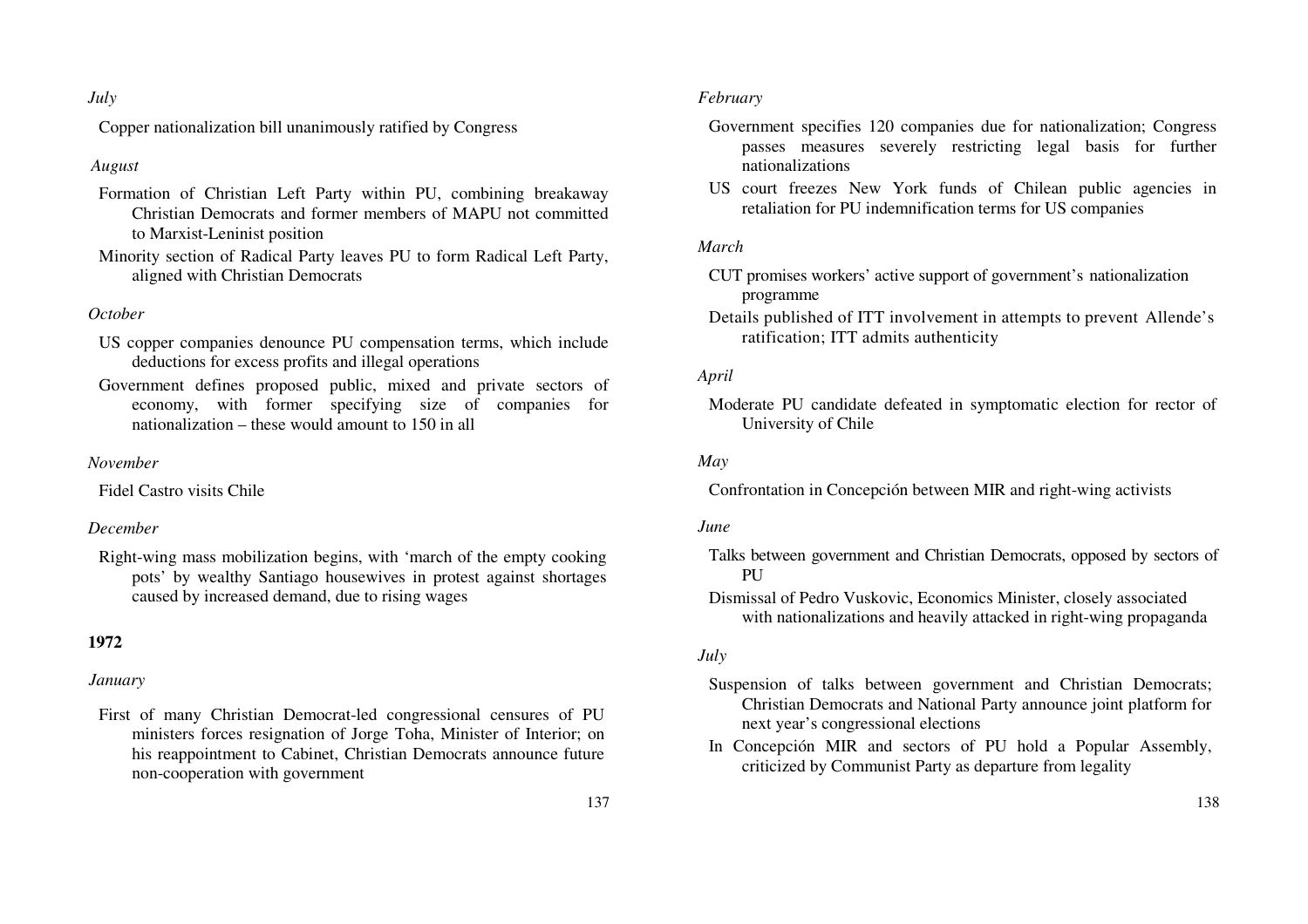#### *August*

Renewed right-wing demonstrations against government include participation by some Christian Democrat workers

## *September*

- Kennecott Corporation brings successful legal action in France for seizure of Chilean copper cargo, pending settlement of dispute over indemnitication
- Attacks on left-wing radio stations; street clashes between right and left in Santiago and Concepción during anniversary celebrations of 1970 elections

### *October*

Beginning of strike by Christian Democrat-controlled lorry-owners' confederation, allegedly over lack of spare parts; shopkeepers and some professionals join strike; state of emergency declared to deal with economic crisis; Christian Democrats refuse discussion of crisis with government; factories threatened with closure occupied and maintained by workers

Army C-in-C General Prats reaffirms constitutional role of military

## *November*

Kennecott persuades Dutch and Canadian banks to suspend loans to Chile

New Cabinet appointments include three military officers, among them Prats as Minister of Interior; Christian Left Cabinet members resign over government's 'conciliation'

End of lorry-owners' strike

## *December*

US breaks off talks with Chile to renegotiate debt repayments

## **1973**

### *January*

PU proposes state control of distribution of agricultural products; protests from business organizations

## *February*

Congressional election campaign; PU programme based on proposals to further socialize economy and substitute a Popular Assembly for current legislature, with legislation to be initiated by CUT and/or popular demand

## *March*

- Congressional elections; PU increases its vote by 20 per cent over 1970 (some 7 per cent of total vote) but with 43.4 per cent is still short of majority required for implementation of proposals, while right is far short of two-thirds required for proposed impeachment of Allende
- Section of MAPU breaks away to form MOC, in close alignment with Communist Party

Replacement by civilians of military ministers

### *April*

Strike at El Teniente copper mine, where workers demand wage increases Talks with US on renegotiation of debt again break down over US demands for prior compensation of copper companies

Congress opposes Bill for further nationalizations

#### *May*

Armed confrontations between MIR and Fatherland and Freedom Party; large arms caches discovered in latter's headquarters

### *June*

Congress opposes Bill for lowering limit of farm expropriations from

140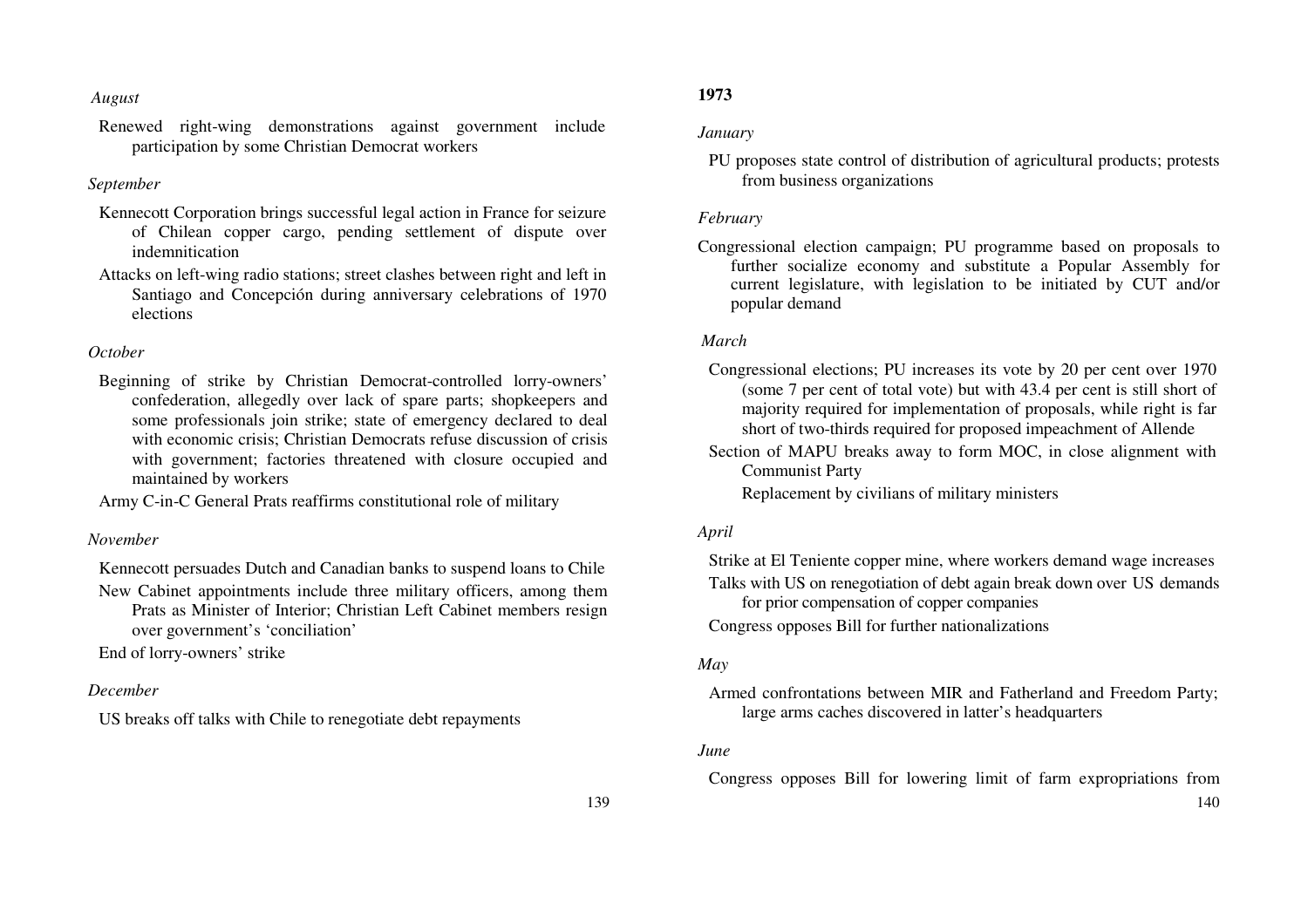eighty to forty hectares and forces further ministerial resignations

- Assassination attempt on Prats, now clearly identified as leader of noninterventionists in armed forces
- *Tancazo* (tank regiment revolt), supported by Fatherland and Freedom Party; workers resist with factory occupations; revolt put down within a few hours; Congress refuses Allende's request for full emergency powers

End of El Teniente strike

Renewal of lorry-owners' strike, allegedly in protest at lack of spares but also against PU proposals for state transport system

# *July*

- Sectors of CUT dispute government decision to return to owners factories occupied during *tancazo*
- Allende agrees to Christian Democrat demand for implementation by army of laws for arms searches; Allende and Christian Democrats reopen talks for constitutional solution of political crisis

## *August*

- Christian Democrats break off talks with Allende and declare support for lorry-owners' strike
- Shopkeepers and professional groups join lorry-owners' strike in increasing numbers; strike leaders demand government's resignation
- Sabotage on power lines and railways
- Arms search laws increasingly used by military to intimidate workers
	- Three military men, including Prats, join Cabinet
- Sailors and workers at Valparaiso naval base denounce plans for coup by navy; Cabinet criticized for lack of action over their detention and torture by naval intelligence
- Armed confrontation between Communist Party and Christian Democrat supporters in neighbourhood of Congress, which accuses Allende of violating constitution; deputies call on armed forces 'to choose between executive and legislature'
- Resignation of military Cabinet members; Prats also resigns as C-in-C of army; Allende charges opposition with risking civil war and encouraging military intervention
- Right-wing papers and radio station openly demand military intervention; Congress rejects Bill for their closure
- Mounting sabotage and terrorism, especially by Fatherland and Freedom Party

## *September*

- Demonstration in Santiago in support of PU on third anniversary of elections reckoned at half a million people; Allende warns of plot to overthrow PU
- Allende appeals to Christian Democrats for resumption of talks; they reply with demands for his resignation
- On the eleventh PU overthrown by coordinated military coup; Allende and advisers killed, following Air Force attack on Moneda Palace; sporadic armed resistance, mass arrests and executions, banning of all left-wing political parties, suspension of basic democratic and human rights; declaration by General Pinochet, leader of new military junta, of intention to 'eliminate every trace of Marxism from Chile'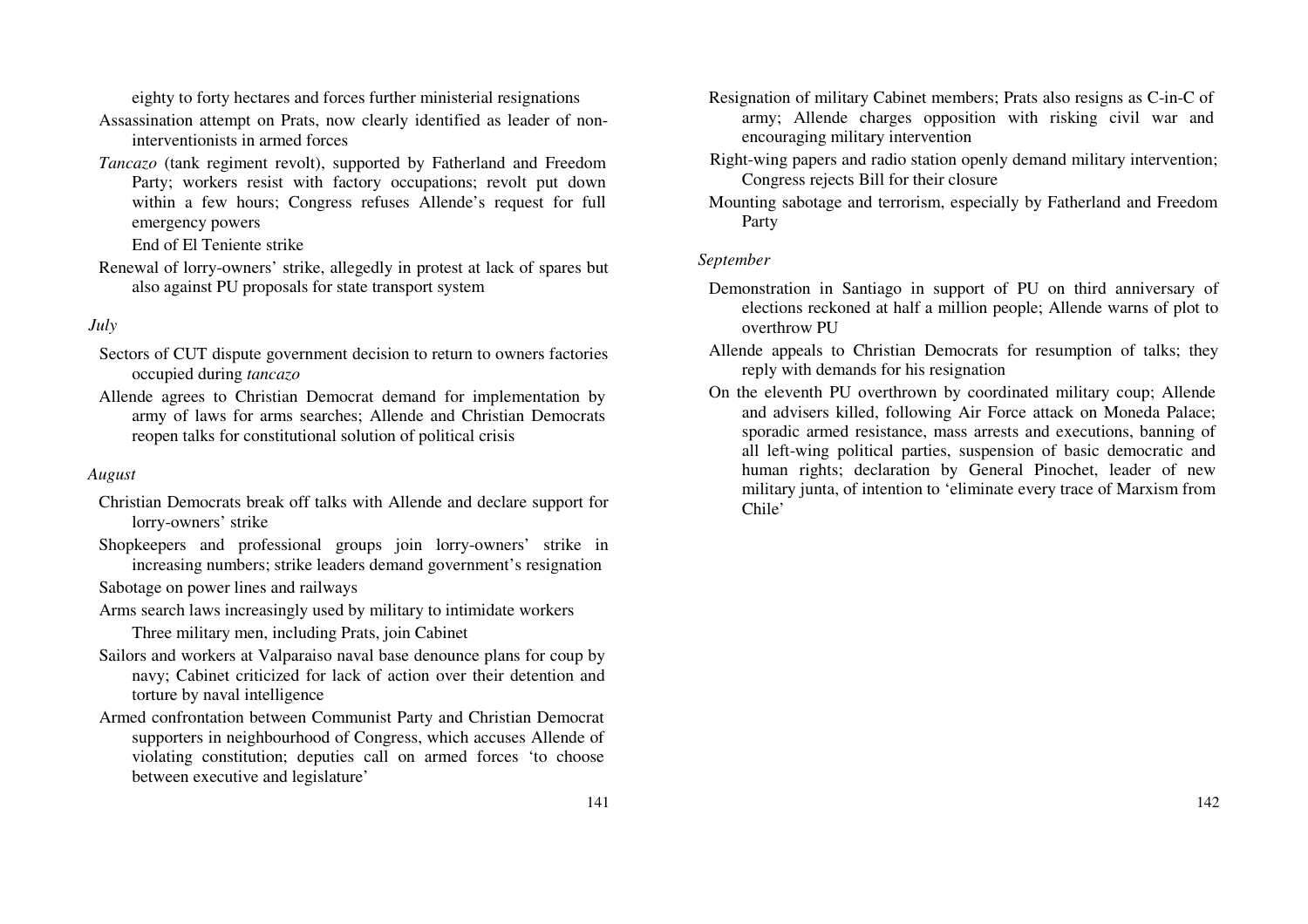# **POSTSCRIPT**

# *Events in Chile since the overthrow of the Popular Unity*

Since the coup censorship in Chile has stifled most sources of information. Among the surviving publications, only the Jesuit *Mensaje* is independent and reliable. Moreover, this gap has been filled by a Kafkaesque web of misinformation. Even reports which might at first seem favourable to the left or prejudicial to the junta are sometimes concocted by the DINA (*Departamiento de lnteligencia Nacional*), the National Intelligence Agency. In addition to tales of armed resistance, to justify new waves of detentions, it has also spread stories of repression bizarre enough to undermine all credibility on the subject. The information which follows is therefore based on established international sources, such as *Le Monde*, the London weekly *Latin America*, and United Nations publications. *Chile Monitor* and the declarations of the Chilean left have only been used, and that discreetly, for information on the left itself. This is understandably muted.

## *The Consolidation of the Junta*

The junta established by the coup consists of the heads of the armed forces – the army, navy, air force and police (c*arabineros*). Its evident leader from the outset, army General Pinochet, was soon appointed president. He rules by decree, with the help since 1975 of a 'consultative council'. Largely nominated by Pinochet, this can only consider the junta's proposals and has no more than advisory powers. The junta's first measures effectively outlawed the left and the labour movement. The CUT, most trades union confederations and all left-wing political parties were banned. The other parties were suspended. The electoral rolls were officially burned. Pinochet has consistently repeated that the junta will retain power indefinitely.

Its policies have gone far beyond the reversal of the Popular Unity's advances. The coup's violence, despite the lack of resistance, was clearly a political project. It was designed to create the conditions to physically eliminate the left and reintroduce free enterprise to a degree unknown in Chile since the 1930s. Whilst the CIA was instrumental in this process, according to a US Senate enquiry, its explicit mentor is the University of Chicago monetarist and Nobel prize-winner, Milton Friedman. His 'social market economy' has meant extensive denationalization and savage cuts in public spending. Many state agencies long pre-dating the Popular Unity, CORA, INDAP and CORFO among them, have been virtually dismantled. Employment in the public sector has been cut by a third. Private foreign investment has been invited on terms so favourable that Chile has left the Andean Pact with neighbouring countries, which limits profit remissions and so on.

The returns as yet are virtually nil. Many small firms have gone to the wall, and even copper has suffered a recession. With the banning of strikes, collective bargaining and the election of trades union officials, the real basic wage has fallen by fifty per cent, according to *Mensaje* and other sources. The latest official figure for unemployment (the lowest of many) is nineteen per cent, compared to just over three per cent during most of the Popular Unity period. The junta apparently aspires to emulate the growth produced by the similar Brazilian 'model'. Yet growth in Brazil (which has since declined) was based on very different conditions – the repression of the living standards of a much less organized working class, more sophisticated management, a boom in the international economy and a much larger local market. Far from growing, output in Chile has fallen steadily since the coup – by some fifteen per cent in 1975 alone, according to World Bank calculations. The only marked increase is of food exports, which simply reflects a reduction of consumption in Chile. Actual agricultural production has fallen. Output of wheat, a staple foodstuff, has been halved since the Popular Unity period, according to official figures for the 1975/6 harvest. To put it bluntly, the outside world is eating Chileans' meals for them.

This means malnutrition of varying degrees for roughly half the population. Politically it has also meant the disenchantment with the junta of forces that were previously behind it, and typically of Christian Democrats. After the coup the official leadership of this largest single party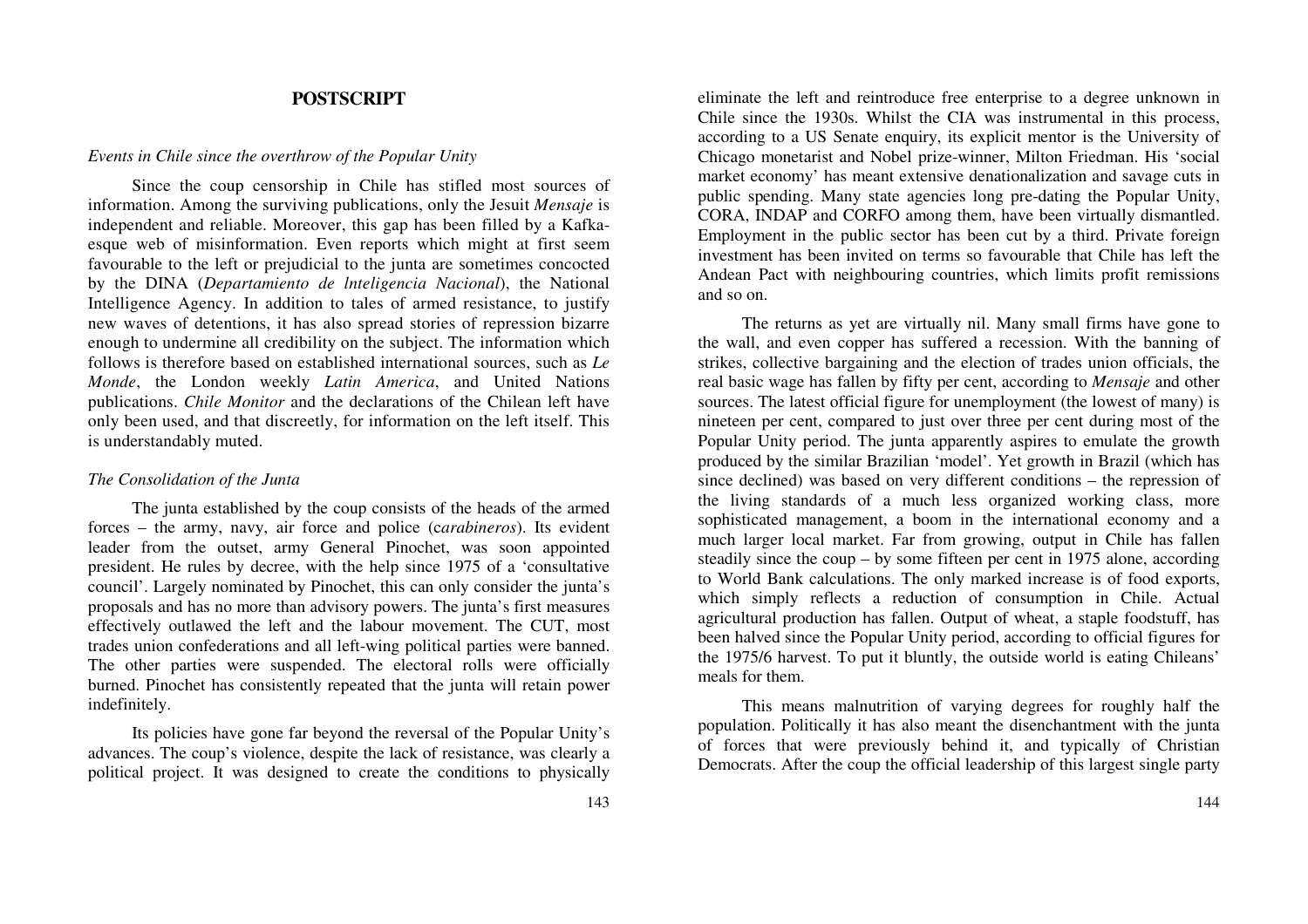declared in favour of the junta, but others dissociated themselves immediately or within a short while. These divisions have inevitably widened. For two years ex-president Eduardo Frei, the State Department and figures dose to the junta itself, were apparently looking to Christian Democrats for some semi-civilian regime, again on the Brazilian model. However, in the circumstances of unrelieved economic collapse and growing repression, this proved impossible. As the junta's exclusively militarist wing under Pinochet gained the upper hand, reinforced by shifts to the right in other Latin American countries, potential leaders of any rapprochement were marginalized or eliminated. As early as 1974 the constitutionalist General Prats was assassinated in Buenos Aires. The civilian-oriented General Bonilla, Pinochet's second-in-command, died in mysterious circumstances. Innumerable generals have been retired. Dissident Christian Democrats have been gaoled in increasing numbers, and recently even Frei has complained of attempts on his life.

The implications of this polarization are much debated on the left, especially now that Frei has come out openly against the junta, with Pinochet surviving what was temporarily a crisis for him. The US response, on the other hand, since roughly mid 1975, has been to opt clearly to back Pinochet, whilst discreetly pressing for a better image on human rights questions. However, the end of the Kissinger era may call this policy into question.

## *Human rights and the repression*

These developments have reinforced the junta's reliance on repression. The DINA, which coordinates it, is largely trained by Brazilian agents and responsible only to Pinochet, though as in Brazil it has its own links with right-wing terrorist organizations. Its brutality is now widely known. The personal experiences of many activists interviewed by us included every imaginable form of torture, mutilation and killing. As the subject has been documented elsewhere (for instance in Amnesty's *Chile*. *An Amnesty International Report*, London, 1974) we chose to omit it. The most reliable estimates of the number of people killed since the coup are in the region of 30,000 – which the junta itself has once admitted – though official figures usually put it lower. (The official 'state of internal war', permitting summary executions after brief hearings by war tribunals, lasted a year). Similar estimates of all those detained since September 1973 put the number at 150,000 – about one in forty of the adult population (though these figures also include the frequent re-arrest of the same persons). By mid 1976 some four thousand people were still officially detained. Releases since then have been offset by a rapid rise in the number of people just 'disappearing'. The number of such cases documented by Catholic sources is about two thousand. Refugees from Chile number over 100,000. The largest group, in Argentina, is subject to constant harassment, kidnappings and assassinations by right-wing terrorist groups in cooperation with the DINA. The latter also operates in Europe and the USA, and was almost certainly responsible for the car-bomb murder in Washington in September 1976 of ex-Popular Unity Minister Orlando Letelier.

Within Chile the liberal wing of the Church is virtually the only body which can blunt the edge of the repression. For two years an interdenominational Peace Committee, led by the Cardinal, organized legal defence for prisoners and support for their families and those without work. However, as the Church became unavoidably outspoken at what it was witnessing, this was dissolved. Its work has continued on a denominational basis, but those involved, including priests, have themselves become victims of the repression.

In these circumstances the strongest protests have come from international sources. In the non-Communist world, almost every international body of standing, including the United Nations, The International Labour Organization, The International Commission of Jurists and Amnesty International, has condemned the torture and killing in Chile. Even the Organization of American States, at its 1976 annual meeting in Santiago, raised the issue. After Pinochet opened the proceedings with a renewed declaration of 'ideological warfare ... in defence of Western Christian civilization', the OAS Human Rights Commission condemned the junta's 'arbitrary gaolings, persecution and torture'. More importantly, the international labour movement has also been galvanized into action. As a result of its pressure, the governments of several Western countries,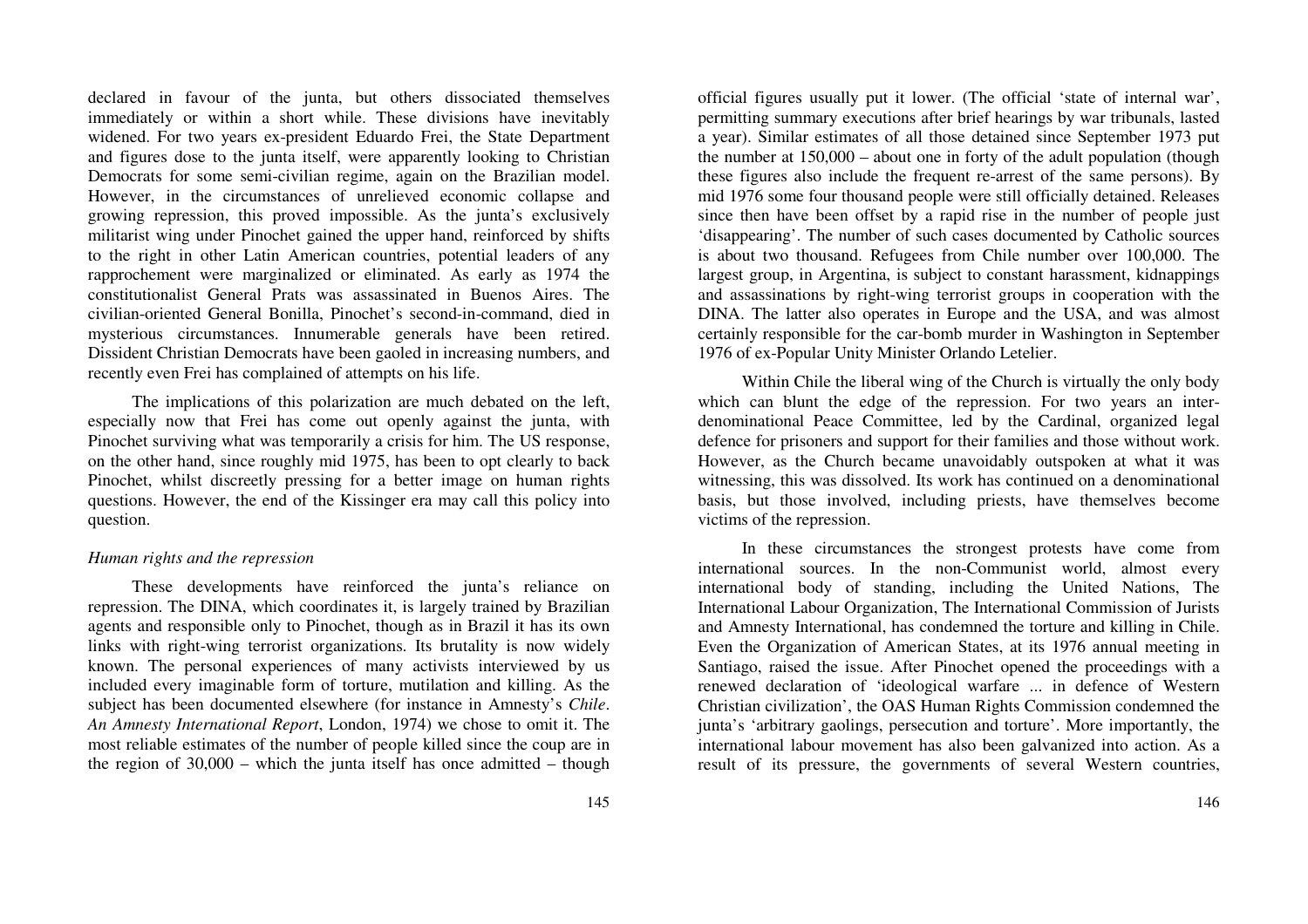including Britain, Italy and Sweden, have either cut or severely curtailed their diplomatic relations with Chile. Even the Ford administration was forced by Congress to cut direct military aid to the junta, though this means in effect that it simply passes through third countries. By 1975 a number of European governments, including Britain's refused to renegotiate the junta's scheduled debt repayments.

For much of the labour movement, however, this was more than a question of human rights. It was also one of civil rights and the political future of Chile.

### *Debates on the left and the resistance to the junta*

Both spontaneously and in response to a call from the Chilean CUT in exile, trade unionists throughout the world launched boycotts against trade with Chile. (Those in Britain are documented in the Chile Solidarity Campaign's *Chile Fights* special issue, 'Chile and the British Labour Movement' published in 1975.) Popular Unity leaders in exile set up a coordinating committee for their activities in Europe, which also cooperates with the MIR and dissident Christian Democrat exiles.

Whilst muted by the struggle for survival and reorganization, debates continue within the left about how best to resist the junta, and what strategies to follow. All left parties agreed immediately that spontaneous armed resistance was futile. The first steps toward an effective resistance were reorganization, propaganda, and the building of a popular movement against the policies of the Generals. This strategy would be reinforced by mobilizing world opinion to isolate them internationally. Initially the MIR, with some support from the parties dose to it, laid more emphasis on early prospects of a popular insurrection. However, by 1975 many of its leaders had been killed or forced into exile, along with those of other left parties. The result is a measured rapprochement between them, after a fairly bitter period of retrospective recriminations on 'ultra-leftism' and 'reformism', encouraged by most of the left in Europe. This has now given way to a recognition, on the one hand, that tactical compromises are called for; and on the other, that the junta's weakness is no guarantee of political openings.

These questions crystallize round the issue of how to relate to the Christian Democrats. On the one hand there are evident grounds for building the broadest possible alliance, on a democratic platform. with all sectors opposed to the junta. These now include the bulk of the Christian Democrat Party. On the other hand 'democracy' is hardly a reliable platform, in the light of the Popular Unity experience. and Frei showed scant concern for it until he fell out with the junta. Chile's left has strong historical grounds for distrusting any such alliance. which led in the 1930s-40s to its marginalization and repression by the bourgeois parties which it had supported. More recently, though, it is also true that the splits in the Christian Democrats which produced the Christian Left and MAPU strongly reinforced the left. without involving compromises. The question, therefore, is whether to consider such an alliance with the party as a whole, with its dissident fractions, or with none of it – and on what terms?

The option commanding the widest support is now the second, of some relationship with dissident Christian Democrats, on terms whose general basis lies in the difference between the experiences of the 1930s and 1960s: and this is that the latter involved a winning over of much of the Christian Democrats' base to clearly socialist objectives. For this to be possible now, however, requires some tangible advance in the position of every party. The usually clichéd 'lessons of Chile' will have to be seen as lessons for all, not just for 'reformists' or 'ultra-leftists'. Whilst the 'new left' in Latin America since the Cuban revolution has failed to build a mass following for its analysis, much of it valid, the weakness of the Communist parties has been the reverse: the lack of a new analysis to make its undoubted base effective. No less important than the danger of a full-blooded bourgeois alliance is the fact that any 'vanguardism' without a massive popular base, and the tactical compromises entailed, affords no real prospects of power in the Latin American circumstances. Hints of this have come from both of what clearly remain the 'two sides' of the left. The Communist and Socialist parties have recognized their lack of an answer to 'the problem of the military' in the Popular Unity period. The other parties do now seem prepared to conceive of relationships, if not alliances, with new forces. However, this is one thing at the level of general declarations. It still remains to translate these advances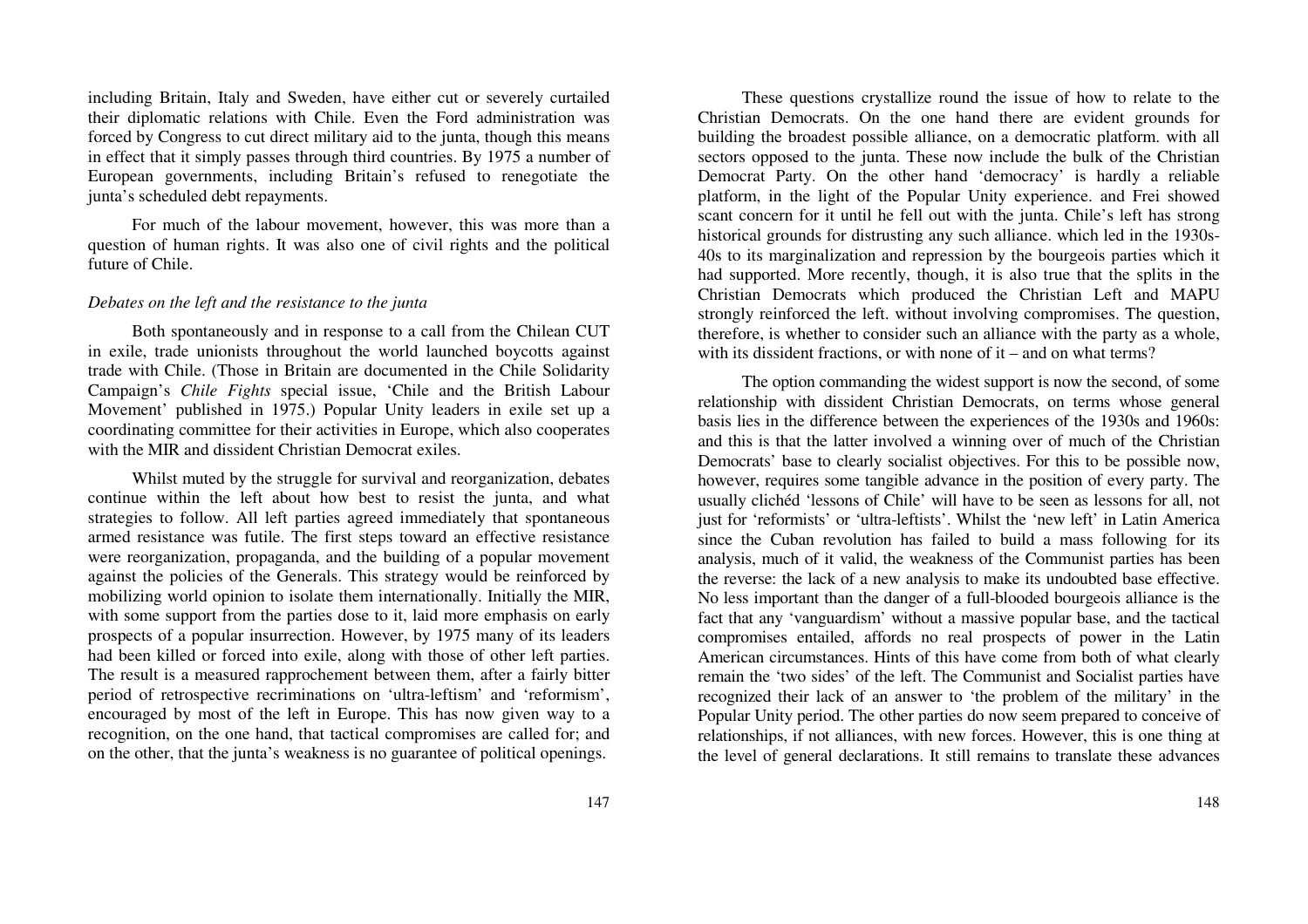into practice, in the form of a concrete programme for Chile which goes some way beyond 'anti-fascist' positions.

Insofar as these problems are reflections of those of the international left, it may be naive to speculate on purely Chilean advances. However, it is also true that revolutions have been made by revolutionary practice, rather than debates in exile, whose significance is exaggerated by their being more conspicuous than concrete developments in Chile. That these involve few dramatic events is partly a measure of the left's success in working for reorganization and effective propaganda, rather than rapid confrontation. Two things stand out in the consequently scant information on the opposition to the junta – a new degree of cooperation between grassroots activists of different parties like those whose stories feature here; and widespread popular resistance to current policies, despite the penalties. For instance, all the left-wing parties are regularly producing and distributing clandestine news-sheets, presumably with a new generation reliving Gregorio's childhood experiences (chapter I) of this sort of political work. Even in gaol new bonds have been forged on the common anvil of the repression between activists with different experiences and political positions. Resistance committees also exist in many places of work and residence – and whilst the Chilean left in exile may disagree as to their merits, many of them are in fact inter-party. Rate strikes are occurring in shantytowns, stoppages in the copper mines, go-slows in the factories and ports. Wall slogans are reappearing – sometimes just 'R' for *'Resistencia* '.

All these of necessity involve substantial organization and awareness. They also suggest the experience and will of a new political generation committed, in some of Allende's last words, to new and appropriate forms of struggle.

# **WHAT TO READ ON CHILE**

A surprisingly difficult question. The coup has produced a spate of books and pamphlets, but little in English with any depth or originality. Most of them, like Helios Prieto's *Chile: The Gorillas Are Amongst Us*, (Pluto Press. 1974) are superficial and sectarian, of the 'told you so' variety. The one comprehensive study in depth of the Popular Unity and its background is *Chile: the State and the Revolution* by Ian Roxborough, Philip O'Brien and Jackie Roddick (Macmillan, 1976, paperback edition). This also has a comprehensive bibliography of books and articles in French and Spanish, as well as English. Otherwise. the most readable items published since the coup are probably *Revolution and Counter-revolution in Chile*, edited by Paul Sweezy and Harry Magdoff (Monthly Review Press. 1974) and Michel Raptis' book of the same name, sub-titled *A Dossier on Workers' Participation in the Revolutionary Process* (Allison and Busby, 1974). The first is a collection of articles written before and after the coup. The second includes valuable documentary material on the various popular organizations such as the industrial cordons, but not enough, whilst the author's comments, like most on the subject. are largely an affirmation of faith.

In these circumstances, the most vivid reading dates mainly from before the coup, though much of this is also one-sided. A prime example is Kate Clark's *Reality and Prospects of Popular Unity* (Lawrence and Wishart, 1973), which virtually ignores the controversy over the PU's strategy. Read together with Prieto it is a fair measure of how far Chile was a problem not just of imperialism, but of the sclerosis of the whole left, and not just in Chile. On the positive side, *The Chilean Road to Socialism*, edited by Ann Zammit (Institute of Development Studies, Sussex, 1973) includes discussions which remain live, however dated, and also the Popular Unity programme. Regis Debray's *Conversations with Allende* (New Left Books, 1971) is lively, despite Debray's arrogant moments. Allende's speeches are also vivid, seen in their context and with hindsight – *Chile's Road to Socialism*, Salvador Allende, ed. Juan Garces (Penguin, 1973). Sadly, though, the best books – those which argue issues openly, or